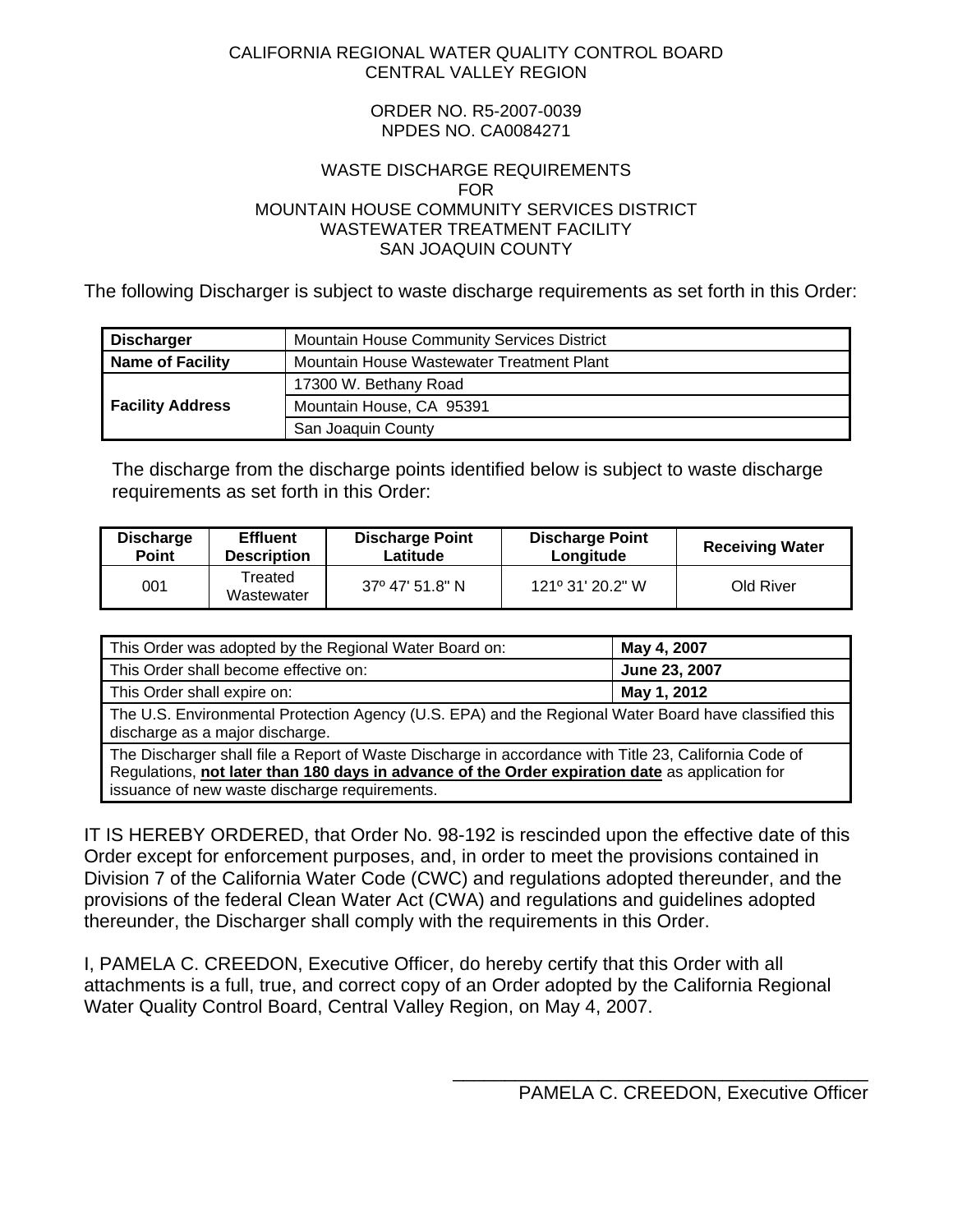# **TABLE OF CONTENTS**

| Τ.              |             |                |                                                                              |  |
|-----------------|-------------|----------------|------------------------------------------------------------------------------|--|
| $\mathbf{II}$ . |             |                |                                                                              |  |
| III.            |             |                |                                                                              |  |
| IV.             |             |                |                                                                              |  |
|                 |             |                |                                                                              |  |
|                 |             | $1_{-}$        |                                                                              |  |
|                 |             | 2.             |                                                                              |  |
|                 |             | 3 <sub>1</sub> |                                                                              |  |
|                 |             | $4_{\cdot}$    |                                                                              |  |
|                 | B.          |                |                                                                              |  |
|                 |             |                |                                                                              |  |
| $V_{\cdot}$     |             |                |                                                                              |  |
|                 | А.          |                |                                                                              |  |
|                 | <b>B.</b>   |                |                                                                              |  |
| VI.             |             |                |                                                                              |  |
|                 | Α.          |                |                                                                              |  |
|                 | B.          |                |                                                                              |  |
|                 | $C_{\cdot}$ |                |                                                                              |  |
|                 |             | 1.             |                                                                              |  |
|                 |             | 2.             | Special Studies, Technical Reports and Additional Monitoring Requirements 21 |  |
|                 |             | 3.             |                                                                              |  |
|                 |             | 4.             |                                                                              |  |
|                 |             | 5.             |                                                                              |  |
|                 |             | 6.             |                                                                              |  |
|                 |             | 7.             |                                                                              |  |
|                 |             |                |                                                                              |  |
|                 |             |                |                                                                              |  |
|                 |             |                |                                                                              |  |
|                 |             |                |                                                                              |  |
|                 |             |                |                                                                              |  |
|                 |             |                |                                                                              |  |
|                 |             |                |                                                                              |  |
|                 |             |                |                                                                              |  |
|                 |             |                |                                                                              |  |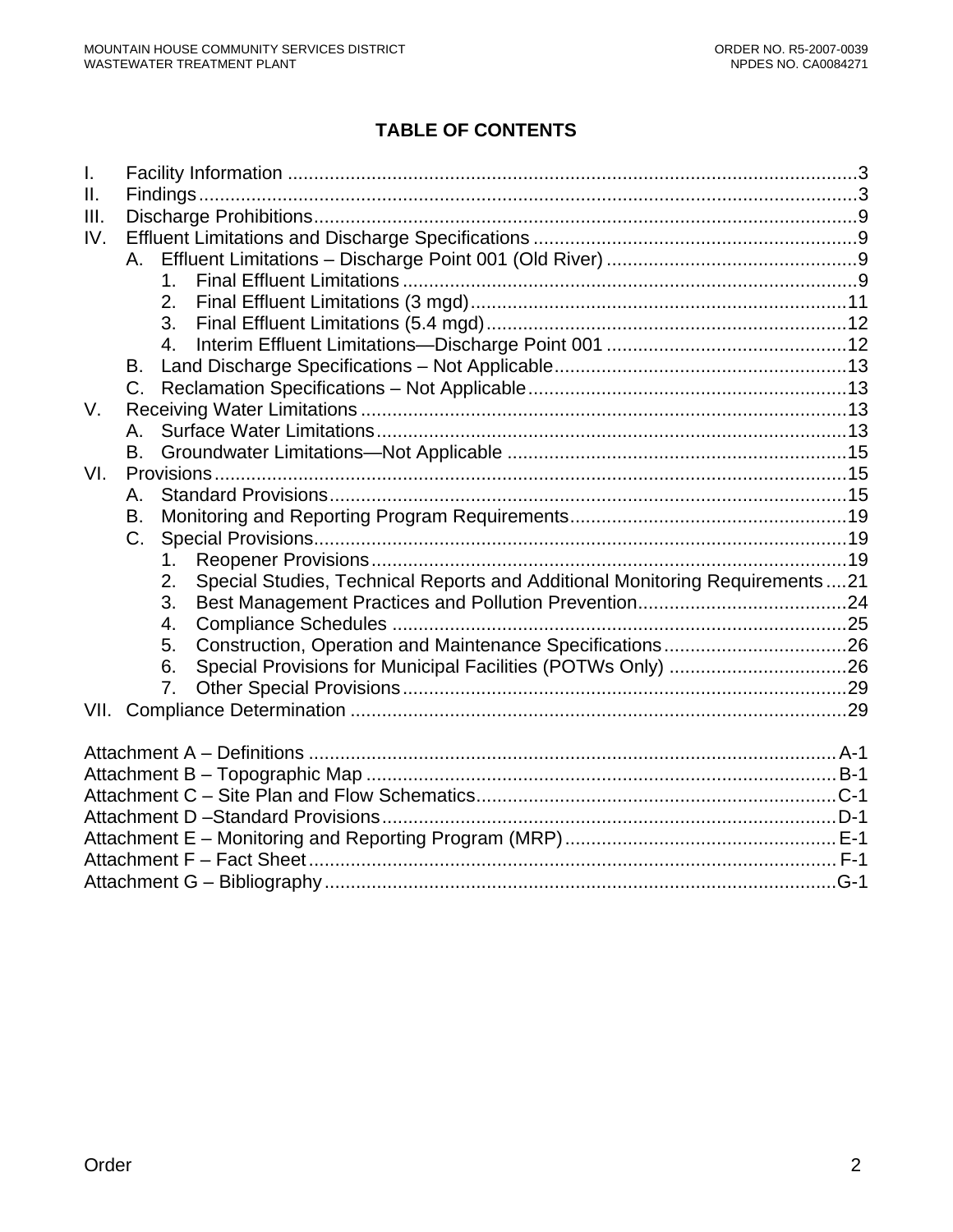# <span id="page-2-0"></span>**I. FACILITY INFORMATION**

The following Discharger is subject to waste discharge requirements as set forth in this Order:

| <b>Discharger</b>                                                           | Mountain House Community Services District |  |  |
|-----------------------------------------------------------------------------|--------------------------------------------|--|--|
| <b>Name of Facility</b><br>Mountain House Wastewater Treatment Plant        |                                            |  |  |
|                                                                             | 17300 W. Bethany Road                      |  |  |
| <b>Facility Address</b>                                                     | Mountain House, CA 95391                   |  |  |
|                                                                             | San Joaquin County                         |  |  |
| Mr. Paul Sensibaugh, General Manager<br><b>Facility Contact, Title, and</b> |                                            |  |  |
| <b>Phone</b>                                                                | (209) 468-9997                             |  |  |
| <b>Mailing Address</b>                                                      | <b>SAME</b>                                |  |  |
| <b>Type of Facility</b>                                                     | <b>POTW</b>                                |  |  |
| <b>Facility Design Flow</b>                                                 | 3.0/5.4 million gallons per day (mgd)      |  |  |

 $1$  The facility design flow is based on the average dry weather flow (ADWF)

#### **II. FINDINGS**

The California Regional Water Quality Control Board, Central Valley Region (hereinafter Regional Water Board), finds:

**A. Background**. Mountain House Community Services District (hereafter Discharger) currently discharges under two separate Orders: Order No. 98-109 covers discharges to land, and Order No. 98-192 (NPDES No. CA0084271) covers discharges to surface waters. On February 20, 2003, the Mountain House Community Services District submitted a Report of Waste Discharge (ROWD) for NPDES permit renewal. The Mountain House Community Services District Wastewater Treatment Plant accepts wastewater flows and provides wastewater treatment for the community of Mountain House. The Discharger currently only discharges under Order No. 98-109.

For the purposes of this Order, references to the "discharger" or "permittee" in applicable federal and State laws, regulations, plans, or policy are held to be equivalent to references to the Discharger herein.

**B. Facility Description**. The Facility is currently designed to treat flows from Phase I of the development. The 0.45 mgd Phase I wastewater treatment plant (WWTF) consists of a head works, influent pumps, aerated lagoons in series, chemical addition, two dissolved air flotation units, a flocculation unit, two filters, a clear well, two chlorine contact basins, bisulfite dechlorination, sludge drying beds, two effluent storage reservoirs, a reclamation area, and a tail water return system with no provisions to discharge to Old River. Headworks screenings are hauled to a landfill by a licensed waste hauler. The Phase I WWTF is regulated under WDRs Order No. 98-109. Upon reaching an influent flow of 0.30 mgd, the Discharger will discontinue the Phase I WWTF and commence treating the wastewater with the Phase II WWTF.

The Phase II WWTF is designed for an influent ADWF of 3.0 mgd, and includes a head works, an anoxic reactor for flow/load equalization and a carbon source for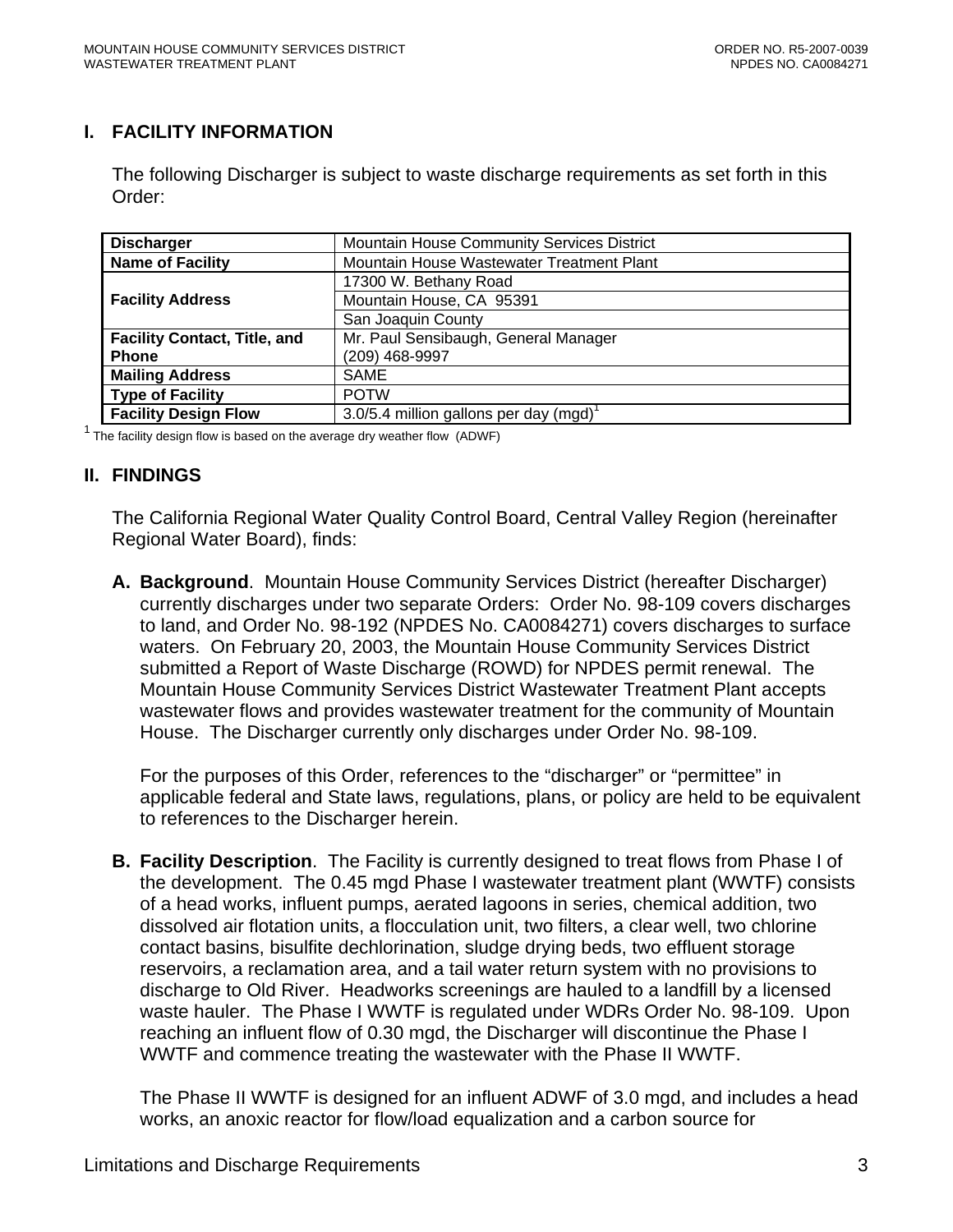denitrification, sequencing batch reactors (SBRs) for biological treatment including nitrification and denitrification, tertiary filtration, automated chemical feed, ultraviolet disinfection, and aerobic sludge digestion. The Phase I lined aeration lagoons will be retained as emergency storage lagoons. The aerobic sludge digestion is designed to meet the Class B biosolids requirements of 40 CFR Part 503. The Phase III WWTF is an expansion of the Phase II WWTF, and has a design treatment capacity of 5.4 mgd. Effluent from the Phase II and III treatment plants will be discharged to Old River.

- **C. Legal Authorities.** This Order is issued pursuant to Section 402 of the federal Clean Water Act (CWA) and implementing regulations adopted by the U.S. Environmental Protection Agency (USEPA) and Chapter 5.5, Division 7 of the California Water Code (CWC). It shall serve as a NPDES permit for point source discharges from this facility to surface waters. This Order also serves as Waste Discharge Requirements (WDRs) pursuant to Article 4, Chapter 4 of the CWC.
- **D. Background and Rationale for Requirements.** The Regional Water Board developed the requirements in this Order based on information submitted as part of the application, through monitoring and reporting programs, and other available information. The Fact Sheet (Attachment F), which contains background information and rationale for Order requirements, is hereby incorporated into this Order and constitutes part of the Findings for this Order. Attachments A through E are also incorporated into this Order.
- **E. California Environmental Quality Act (CEQA).** This action to adopt an NPDES permit is exempt from the provisions of Chapter 3 of Division 13 of the Public Resources Code in accordance with Section 13389 of the CWC.
- **F. Technology-based Effluent Limitations.** Section 301(b) of the CWA and implementing USEPA permit regulations at Section 122.44,Title 40 of the Code of Federal Regulations (CFR), require that permits include conditions meeting applicable technology-based requirements at a minimum, and any more stringent effluent limitations necessary to meet applicable water quality standards. The discharge authorized by this Order must meet minimum federal technology-based requirements based on Secondary Treatment Standards at Part 133 and Best Professional Judgment (BPJ) in accordance with Part 125, section 125.3. A detailed discussion of the technology-based effluent limitations development is included in the Fact Sheet (Attachment F).
- **G. Water Quality-based Effluent Limitations.** Section 301(b) of the CWA and section 122.44(d) require that permits include limitations more stringent than applicable federal technology-based requirements where necessary to achieve applicable water quality standards. This Order contains requirements, expressed as a technology equivalence requirement, more stringent than secondary treatment requirements that are necessary to meet applicable water quality standards. The Regional Water Board has considered the factors listed in CWC Section 13241 in establishing these requirements. The rationale for these requirements, which consist of tertiary treatment or equivalent requirements, is discussed in the Fact Sheet.

Section 122.44(d)(1)(i) mandates that permits include effluent limitations for all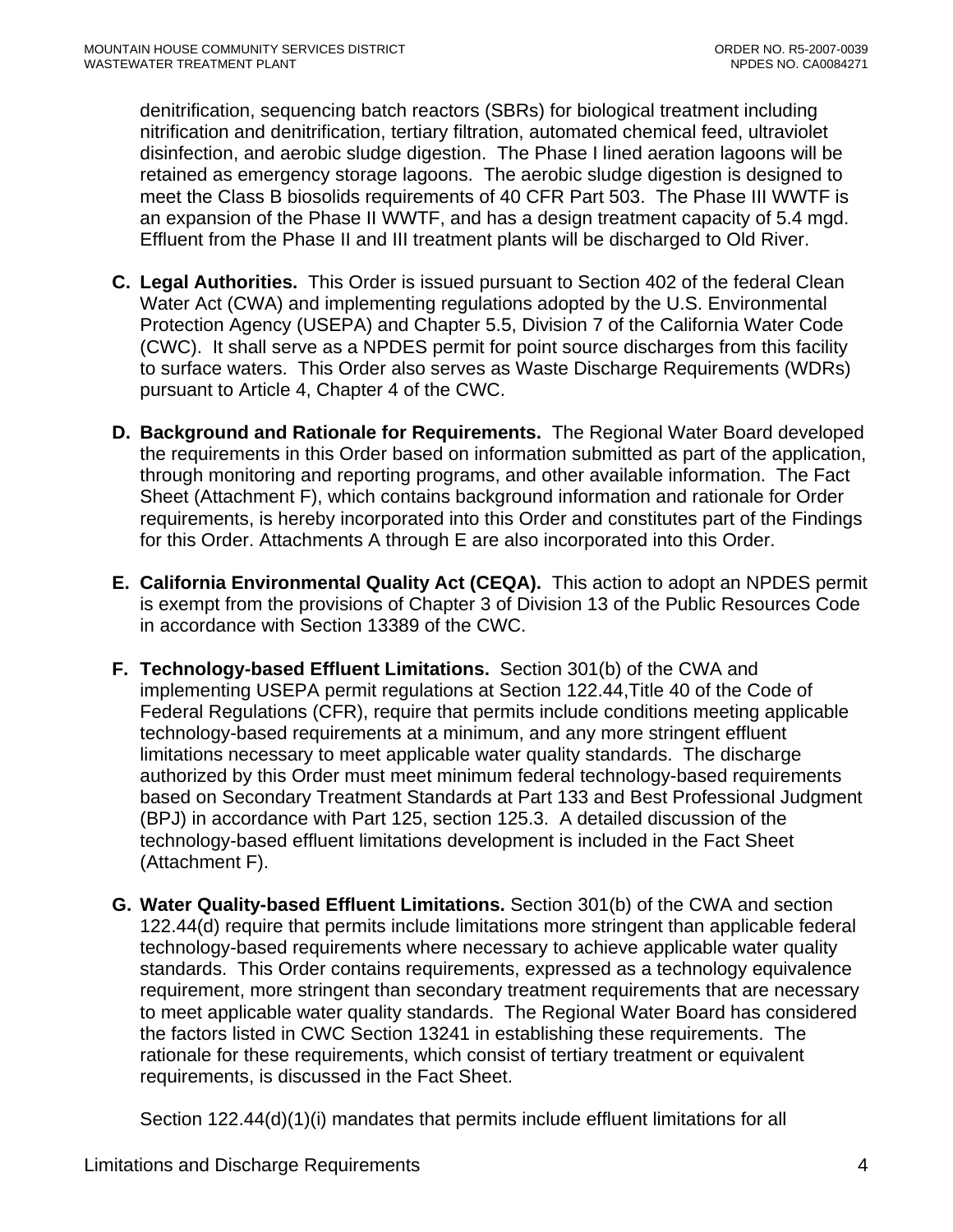pollutants that are or may be discharged at levels that have the reasonable potential to cause or contribute to an exceedance of a water quality standard, including numeric and narrative objectives within a standard. Where numeric water quality objectives have not been established for a pollutant, WQBELs must be established using: (1) USEPA criteria guidance under CWA Section 304(a), supplemented where necessary by other relevant information; (2) an indicator parameter for the pollutant of concern; or (3) a calculated numeric water quality criterion, such as a proposed State criterion or policy interpreting the State's narrative criterion, supplemented with other relevant information, as provided in 40 CFR Section 122.44(d)(1)(vi).

**H. Water Quality Control Plans**. The Regional Water Board adopted a *Water Quality Control Plan, Fourth Edition (revised September 2004), for the Sacramento and San Joaquin River Basins* (hereinafter Basin Plan) that designates beneficial uses, establishes water quality objectives, and contains implementation programs and policies to achieve those objectives for all waters addressed through the plan. In addition, the Basin Plan implements State Water Resources Control Board (State Water Board) Resolution No. 88-63, which establishes State Policy that all waters, with certain exceptions, should be considered suitable or potentially suitable for municipal or domestic supply. Beneficial uses applicable to Old River are as follows:

| <b>Discharge Point</b> | <b>Receiving Water Name</b> | <b>Beneficial Use(s)</b>                                                                                                                                                                                                                                                                                                                                                                                                                                                 |
|------------------------|-----------------------------|--------------------------------------------------------------------------------------------------------------------------------------------------------------------------------------------------------------------------------------------------------------------------------------------------------------------------------------------------------------------------------------------------------------------------------------------------------------------------|
| 001                    | <b>Old River</b>            | Existing:                                                                                                                                                                                                                                                                                                                                                                                                                                                                |
|                        |                             | Municipal and domestic supply (MUN), agricultural<br>irrigation and stock watering (AGR), industrial process<br>water supply (PROC), industrial service supply (IND),<br>water contact recreation (REC-1), other non-contact<br>water recreation (REC-2), warm freshwater aquatic<br>habitat (WARM), cold freshwater aquatic habitat (COLD),<br>warm and cold fish migration habitat (MIGR), warm<br>spawning habitat, wildlife habitat (WILD), and navigation<br>(NAV). |
|                        |                             | Intermittent:                                                                                                                                                                                                                                                                                                                                                                                                                                                            |
|                        |                             | None                                                                                                                                                                                                                                                                                                                                                                                                                                                                     |
|                        |                             | Potential:                                                                                                                                                                                                                                                                                                                                                                                                                                                               |
|                        |                             | None                                                                                                                                                                                                                                                                                                                                                                                                                                                                     |

The Basin Plan includes a list of Water Quality Limited Segments (WQLSs), which are defined as "…*those Sections of lakes, streams, rivers or other fresh water bodies where water quality does not meet (or is not expected to meet) water quality standards even after the application of appropriate limitations for point sources (40 CFR 130, et seq.).*" The Basin Plan also states, "*Additional treatment beyond minimum federal standards will be imposed on dischargers to WQLSs. Dischargers will be assigned or allocated a maximum allowable load of critical pollutants so that water quality objectives can be met in the segment*." The listing for the western portion Sacramento-San Joaquin Delta waterways includes: diazinon and chlorpyrifos, organo-chlorine Group A pesticides, DDT, mercury, electrical conductivity, and unknown toxicity. The listing for Old River between the San Joaquin River and the Delta-Mendota Canal also includes dissolved oxygen deficiencies.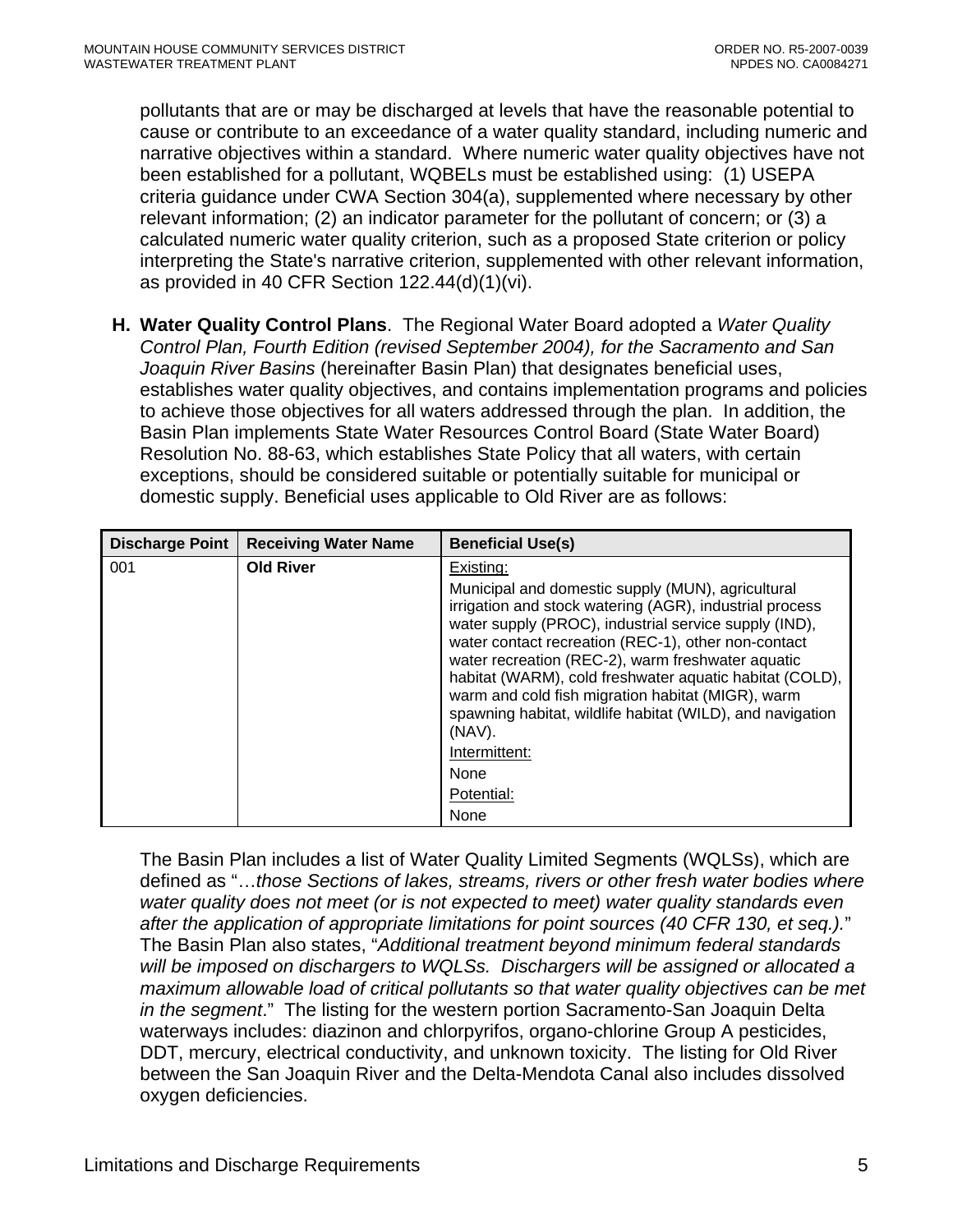The State Water Board adopted a Water Quality Control Plan for Control of Temperature in the Coastal and Interstate Water and Enclosed Bays and Estuaries of California (Thermal Plan) on May 18, 1972, and amended this plan on September 18, 1975. This plan contains temperature objectives for surface waters.

Requirements of this Order specifically implement the applicable *Water Quality Control Plans*.

- **I. National Toxics Rule (NTR) and California Toxics Rule (CTR).** USEPA adopted the NTR on December 22,1992, and later amended it on May 4, 1995 and November 9, 1999. About 40 criteria in the NTR applied in California. On May 18, 2000, USEPA adopted the CTR, which incorporated the NTR criteria that were applicable in California. The CTR was amended on February 13, 2001. These rules contain water quality criteria for priority pollutants.
- **J. State Implementation Policy.** On March 2, 2000, the State Water Board adopted the *Policy for Implementation of Toxics Standards for Inland Surface Waters, Enclosed Bays, and Estuaries of California* (State Implementation Policy or SIP). The SIP became effective on April 28, 2000 with respect to the priority pollutant criteria promulgated for California by the USEPA through the NTR and to the priority pollutant objectives established by the Regional Water Board in the Basin Plan. The SIP became effective on May 18, 2000 with respect to the priority pollutant criteria promulgated by the USEPA through the California Toxics Rule. The State Water Board adopted amendments to the SIP on February 24, 2005 that became effective on July 13, 2005.
- **K. Compliance Schedules and Interim Requirements.** In general, an NPDES permit must include final effluent limitations that are consistent with Clean Water Act section 301 and with 40 CFR 122.44(d). There are exceptions to this general rule. The State Water Board has concluded that where the Regional Water Board's Basin Plan allows for schedules of compliance and the Regional Water Board is newly interpreting a narrative standard, it may include schedules of compliance in the permit to meet effluent limits that implement a narrative standard. See In the Matter of Waste Discharge Requirements for Avon Refinery (State Board Order WQ 2001-06 at pp. 53-55). See also Communities for a Better Environment et al. v. State Water Resources Control Board, 34 Cal.Rptr.3d 396, 410 (2005). The Basin Plan for the Sacramento and San Joaquin Rivers includes a provision that authorizes the use of compliance schedules in NPDES permits for water quality objectives that are adopted after the date of adoption of the Basin Plan, which was September 25, 1995 (See Basin Plan at page IV-16). Consistent with the State Water Board's Order in the CBE matter, the Regional Water Board has the discretion to include compliance schedules in NPDES permits when it is including an effluent limitation that is a "new interpretation" of a narrative water quality objective. This conclusion is also consistent with the United States Environmental Protection Agency policies and administrative decisions. See, e.g., Whole Effluent Toxicity (WET) Control Policy. The Regional Water Board, however, is not required to include a schedule of compliance, but may issue a Time Schedule Order pursuant to Water Code section 13300 or a Cease and Desist Order pursuant to Water Code section 13301 where it finds that the discharger is violating or threatening to violate the permit. The Regional Water Board will consider the merits of each case in determining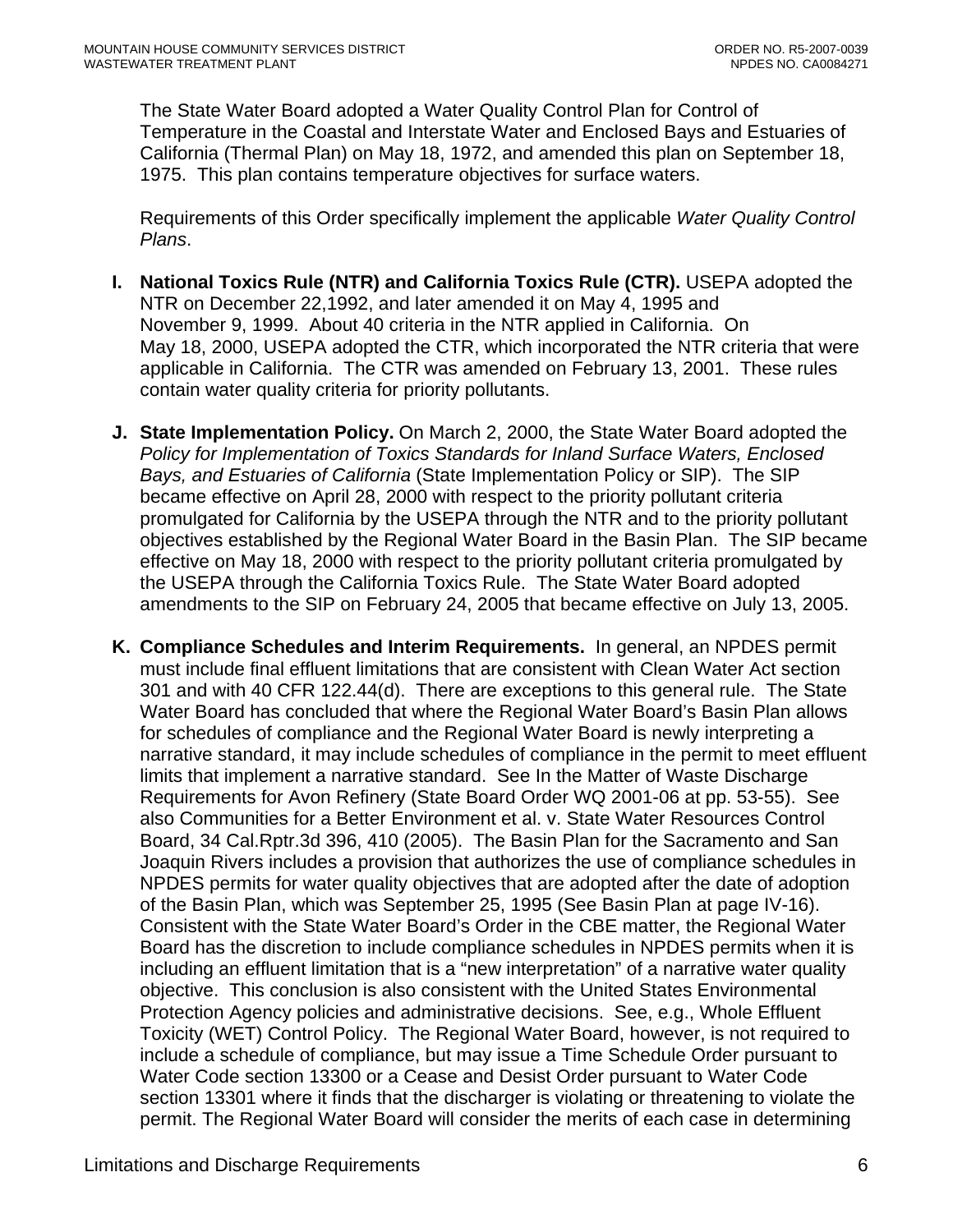whether it is appropriate to include a compliance schedule in a permit, and, consistent with the Basin Plan, should consider feasibility of achieving compliance, and must impose a schedule that is as short as practicable to achieve compliance with the objectives, criteria, or effluent limit based on the objective or criteria.

For CTR constituents, Section 2.1 of the SIP provides that, based on a Discharger's request and demonstration that it is infeasible for an existing Discharger to achieve immediate compliance with an effluent limitation derived from a CTR criterion, compliance schedules may be allowed in an NPDES permit. Unless an exception has been granted under Section 5.3 of the SIP, a compliance schedule may not exceed 5 years from the date that the permit is issued or reissued, nor may it extend beyond 10 years from the effective date of the SIP (or May 18, 2010) to establish and comply with CTR criterion-based effluent limitations. However, the Discharger is considered a "New Discharger", under the SIP, because it commenced construction of its Phase I WWTP and Phase II WWTP expansions after the effective date of the SIP. Therefore, compliance schedules for CTR constituents cannot be allowed in this Order.

- **L. Alaska Rule.** On March 30, 2000, USEPA revised its regulation that specifies when new and revised State and Tribal water quality standards (WQS) become effective for CWA purposes (40 CFR Section 131.21, 65 FR 24641, April 27, 2000). Under the revised regulation (also known as the Alaska rule), new and revised standards submitted to USEPA after May 30, 2000 must be approved by USEPA before being used for CWA purposes. The final rule also provides that standards already in effect and submitted to USEPA by May 30, 2000 may be used for CWA purposes, whether or not approved by USEPA.
- **M. Stringency of Requirements for Individual Pollutants.** This Order contains both technology-based and water quality-based effluent limitations for individual pollutants. The technology-based effluent limitations consist of restrictions on  $BOD<sub>5</sub>$  and TSS. The water quality-based limitations consist of restrictions on turbidity and pathogens. This Order's technology-based pollutant restrictions implement the minimum applicable federal technology-based requirements. In addition, this Order contains effluent limitations more stringent than the minimum, federal technology-based requirements that are necessary to meet water quality standards. These requirements include some limitations that are more stringent than required by the CWA. Specifically, this Order includes effluent limitations for BOD, TSS, turbidity and pathogens organisms that are more stringent than applicable federal standards, but that are nonetheless necessary to meet numeric objectives or protect beneficial uses. The rationale for including these limitations is explained in the Fact Sheet. In addition, the Regional Water Board has considered the factors in Water Code section 13241 in establishing these requirements.

Water quality-based effluent limitations have been scientifically derived to implement water quality objectives that protect beneficial uses. Both the beneficial uses and the water quality objectives have been approved pursuant to federal law and are the applicable federal water quality standards. To the extent that toxic pollutant water quality-based effluent limitations were derived from the CTR, the CTR is the applicable standard pursuant to 40 CFR Section 131.38. The scientific procedures for calculating the individual water quality-based effluent limitations are based on the CTR-SIP, which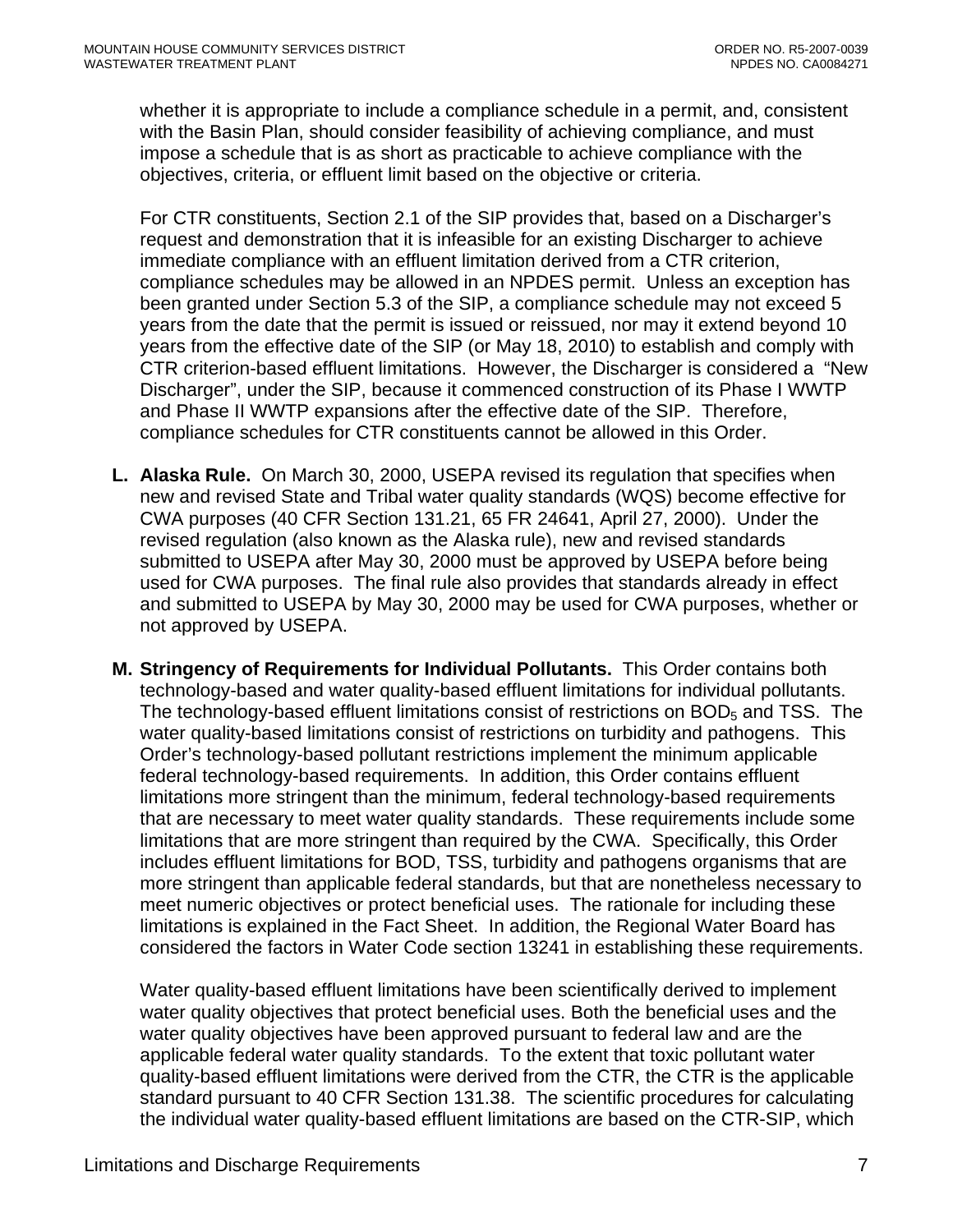was approved by USEPA on May 18, 2000. All beneficial uses and water quality objectives contained in the Basin Plan were approved under state law and submitted to and approved by USEPA prior to May 30, 2000. Any water quality objectives and beneficial uses submitted to USEPA prior to May 30, 2000, but not approved by USEPA before that date, are nonetheless "*applicable water quality standards for purposes of the*  [Clean Water] *Act*" pursuant to 40 CFR Section 131.21(c)(1). Collectively, this Order's restrictions on individual pollutants are no more stringent than required to implement the technology-based requirements of the CWA and the applicable water quality standards for purposes of the CWA.

- **N. Antidegradation Policy.** Section 131.12 of 40 CFR requires that State water quality standards include an antidegradation policy consistent with the federal policy. The State Water Board established California's antidegradation policy in State Water Board Resolution 68-16. Resolution No. 68-16 incorporates the federal antidegradation policy where the federal policy applies under federal law. Resolution 68-16 requires that existing quality of waters be maintained unless degradation is justified based on specific findings. The Regional Water Board's Basin Plan implements, and incorporates by reference, both the State and federal antidegradation policies. As discussed in detail in the Fact Sheet (Attachment F) the permitted discharge is consistent with the antidegradation provision of 40 CFR Section 131.12 and State Water Board Resolution 68-16.
- **O. Anti-Backsliding Requirements.** Sections 402(o)(2) and 303(d)(4) of the CWA and federal regulations at 40 CFR Section 122.44(l) prohibit backsliding in NPDES permits. These anti-backsliding provisions require effluent limitations in a reissued permit to be as stringent as those in the previous permit, with some exceptions where limitations may be relaxed. All effluent limitations in this Order are at least as stringent as the effluent limitations in the previous Order.
- **P. Monitoring and Reporting.** Section 122.48 of 40 CFR requires that all NPDES permits specify requirements for recording and reporting monitoring results. Sections 13267 and 13383 of the CWC authorize the Regional Water Boards to require technical and monitoring reports. The Monitoring and Reporting Program (MRP) establishes monitoring and reporting requirements to implement federal and State requirements. This MRP is provided in Attachment E.
- **Q. Standard and Special Provisions.** Standard Provisions, which in accordance with 40 CFR Sections 122.41and 122.42, apply to all NPDES discharges and must be included in every NPDES permit, are provided in Attachment D. The Regional Water Board has also included in this Order special provisions applicable to the Discharger. A rationale for the special provisions contained in this Order is provided in the attached Fact Sheet (Attachment F).
- **R. Notification of Interested Parties.** The Regional Water Board has notified the Discharger and interested agencies and persons of its intent to prescribe Waste Discharge Requirements for the discharge and has provided them with an opportunity to submit their written comments and recommendations. Details of notification are provided in the Fact Sheet (Attachment F) of this Order.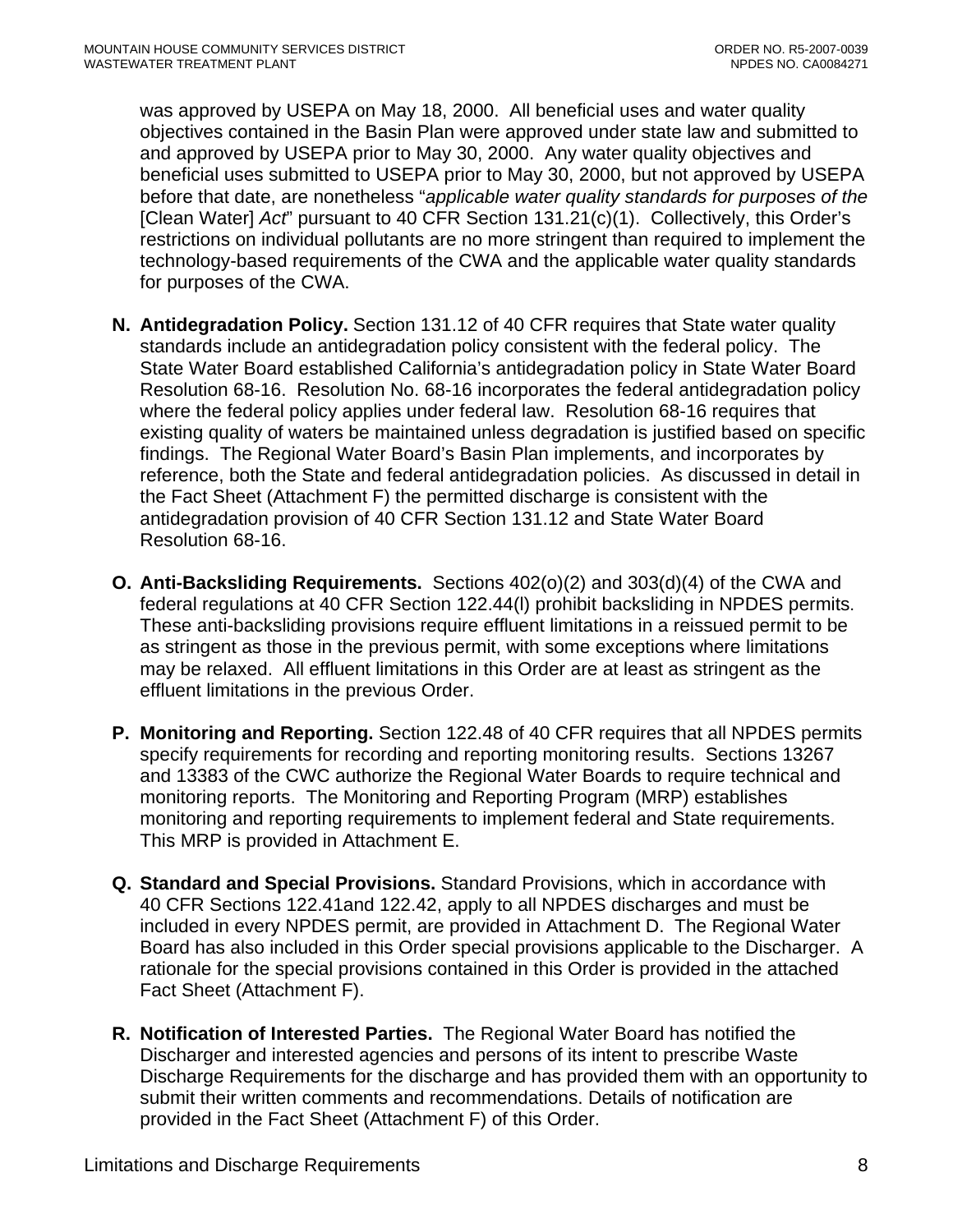<span id="page-8-0"></span>**S. Consideration of Public Comment.** The Regional Water Board, in a public meeting, heard and considered all comments pertaining to the discharge. Details of the Public Hearing are provided in the Fact Sheet (Attachment F) of this Order.

# **III. DISCHARGE PROHIBITIONS**

- **A.** Discharge of wastewater at a location or in a manner different from that described in this Order is prohibited.
- **B.** The by-pass or overflow of untreated wastewater or wastes to surface waters or surface water drainage courses is prohibited, except as allowed by Provision I.G. and I.H. of Attachment D, Federal Standard Provisions.
- **C.** Neither the discharge nor its treatment shall create a nuisance or pollution as defined in CWC Section 13050.

# **IV. EFFLUENT LIMITATIONS AND DISCHARGE SPECIFICATIONS**

# **A. Effluent Limitations – Discharge Point 001 (Old River)**

#### **1. Final Effluent Limitations**

**Effective immediately,** the Discharger shall maintain compliance with the following effluent limitations at Discharge Point 001, with compliance measured at Monitoring Location M-001 as described in the MRP (Attachment E):

**a.** The Discharger shall maintain compliance with the effluent limitations specified in Table 1:

|                              |                | <b>Effluent Limitations</b> |                   |                         |                                        |                                        |
|------------------------------|----------------|-----------------------------|-------------------|-------------------------|----------------------------------------|----------------------------------------|
| <b>Parameter</b>             | <b>Units</b>   | Average<br><b>Monthly</b>   | Average<br>Weekly | <b>Maximum</b><br>Daily | <b>Instantaneous</b><br><b>Minimum</b> | <b>Instantaneous</b><br><b>Maximum</b> |
| Settleable Solids            | mL/L           | 0.1                         |                   | 0.2                     |                                        |                                        |
| pH                           | standard units | --                          | --                | $- -$                   | 6.5                                    | 8.5                                    |
| Oil and Grease               | mg/L           | 10                          |                   | 15                      |                                        |                                        |
| Aluminum                     | $\mu$ g/L      | 63                          | --                | 159                     | --                                     |                                        |
| Iron (total recoverable)     | $\mu$ g/L      | --                          | --                | 300                     | --                                     | --                                     |
| Bis(2-ethylhexyl)phthalate   | $\mu$ g/L      | 1.8                         | --                | 3.6                     | --                                     | --                                     |
| <b>Bromoform</b>             | $\mu$ g/L      | 4.3                         | --                | 8.6                     | --                                     |                                        |
| Cyanide                      | $\mu$ g/L      | 4.1                         | --                | 8.9                     | --                                     |                                        |
| Dichlorobromomethane         | $\mu$ g/L      | 0.56                        | --                | 1.1                     | --                                     |                                        |
| Dibromochloromethane         | $\mu$ g/L      | 0.41                        | --                | 0.82                    | --                                     |                                        |
| <b>Group A Pesticides</b>    | $\mu$ g/L      | --                          |                   | --                      | --                                     | <b>ND</b>                              |
| <b>Total Trihalomethanes</b> | $\mu$ g/L      | 80                          | --                |                         |                                        |                                        |

#### **Table 1: Final Effluent Limitations**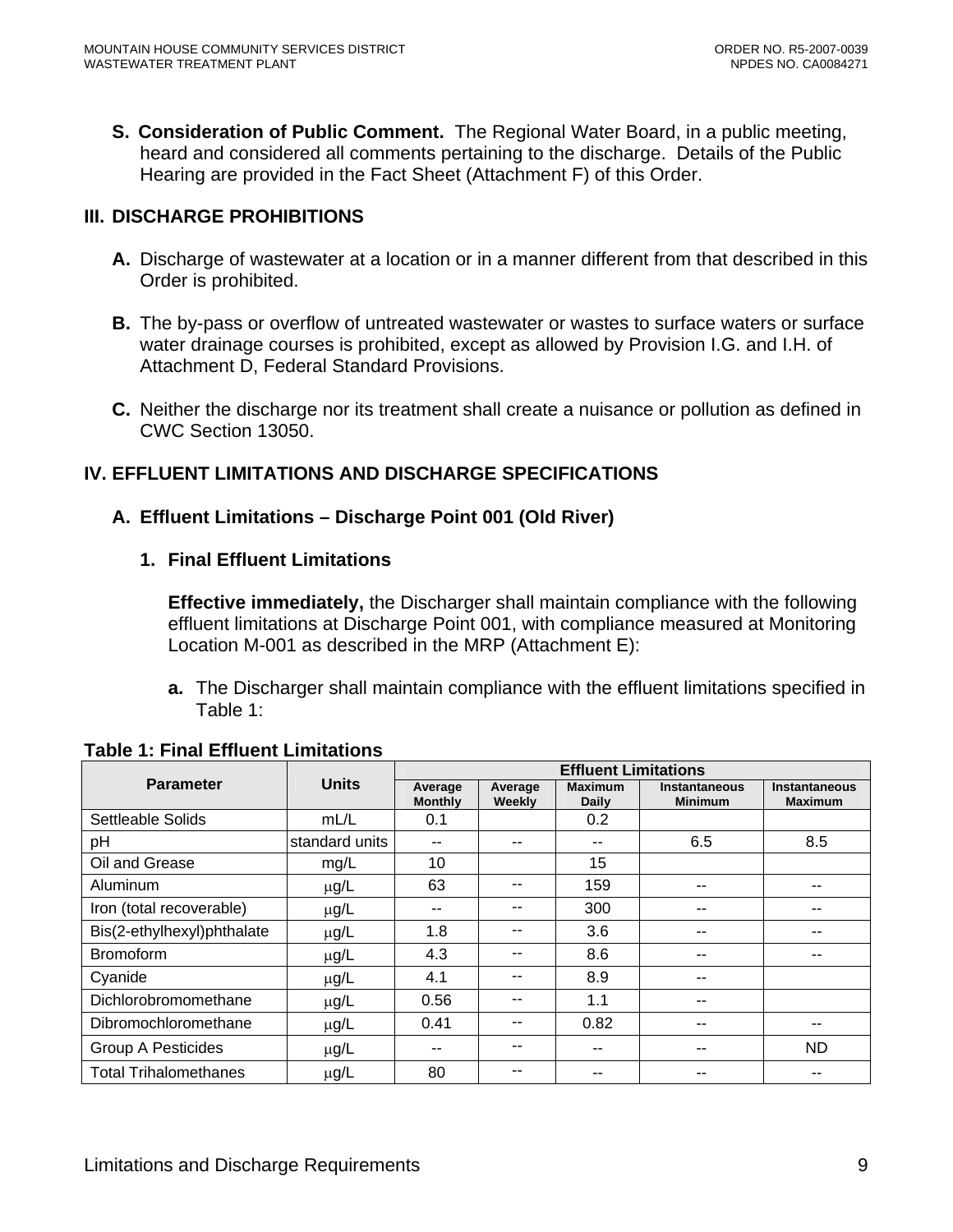- **b. Percent Removal:** The average monthly percent removal of BOD 5-day 20°C and total suspended solids shall not be less than 85 percent.
- **c. Total Residual Chlorine**: Effluent total residual chlorine shall not exceed the following:
	- **i.** 0.01 mg/L as a four-day average;
	- **ii.** 0.02 mg/L as a one-hour average; and
- **d. Turbidity**: Effluent turbidity shall not exceed the following:
	- **i.** 2 NTU as a daily average;
	- **ii.** 5 NTU more than 5 percent of the time within a 24-hour period; and
	- **iii.** 10 NTU at any time.
- **e. Total Coliform Organisms**: Effluent total coliform organisms concentrations shall not exceed the following:
	- **i.** 2.2 MPN/100 mL as a seven-day median based upon the last seven days;
	- **ii.** 23 MPN/100 mL more than once in any 30-day period; and
	- **iii.** 240 MPN/100 mL at any time.
- **f. Mercury**: The total mass discharge of total mercury shall not exceed 0.005 pounds/month. This interim performance-based limitation shall be in effect until the Regional Water Board establishes final effluent limitations after adoption of the final mercury Delta TMDL.
- **g. Acute Toxicity**: Survival of aquatic organisms in 96-hour bioassays of undiluted waste shall be no less than:

Minimum for any one bioassay--------------------------------------------------- 70% Median for any three or more consecutive bioassays ---------------------- 90%

- **h. Temperature**: The maximum temperature of the discharge shall not exceed the natural receiving water temperature by more than 20°F.
- **i. Dissolved Oxygen (DO).** The daily average effluent DO concentration shall not be less than 5.0 mg/L.
- **j. Electrical Conductivity.** The electrical conductivity in the discharge shall not exceed a monthly average of 700 µmhos/cm (April 1 to August 31) and a monthly average of 1000 µmhos/cm (September 1 to March 31), if (1) the Discharger fails to submit a Salinity Plan to reduce its salinity impacts to the Southern Delta, including a schedule, to comply with conditions (1) and (2) below to the Regional Water Board within six months of the effective date of this permit, or (2) the Discharger fails to timely implement the Salinity Plan upon the Regional Water Board's approval. The proposed Salinity Plan will be circulated for no less than 30 days of public comment prior to the Regional Water Board's consideration of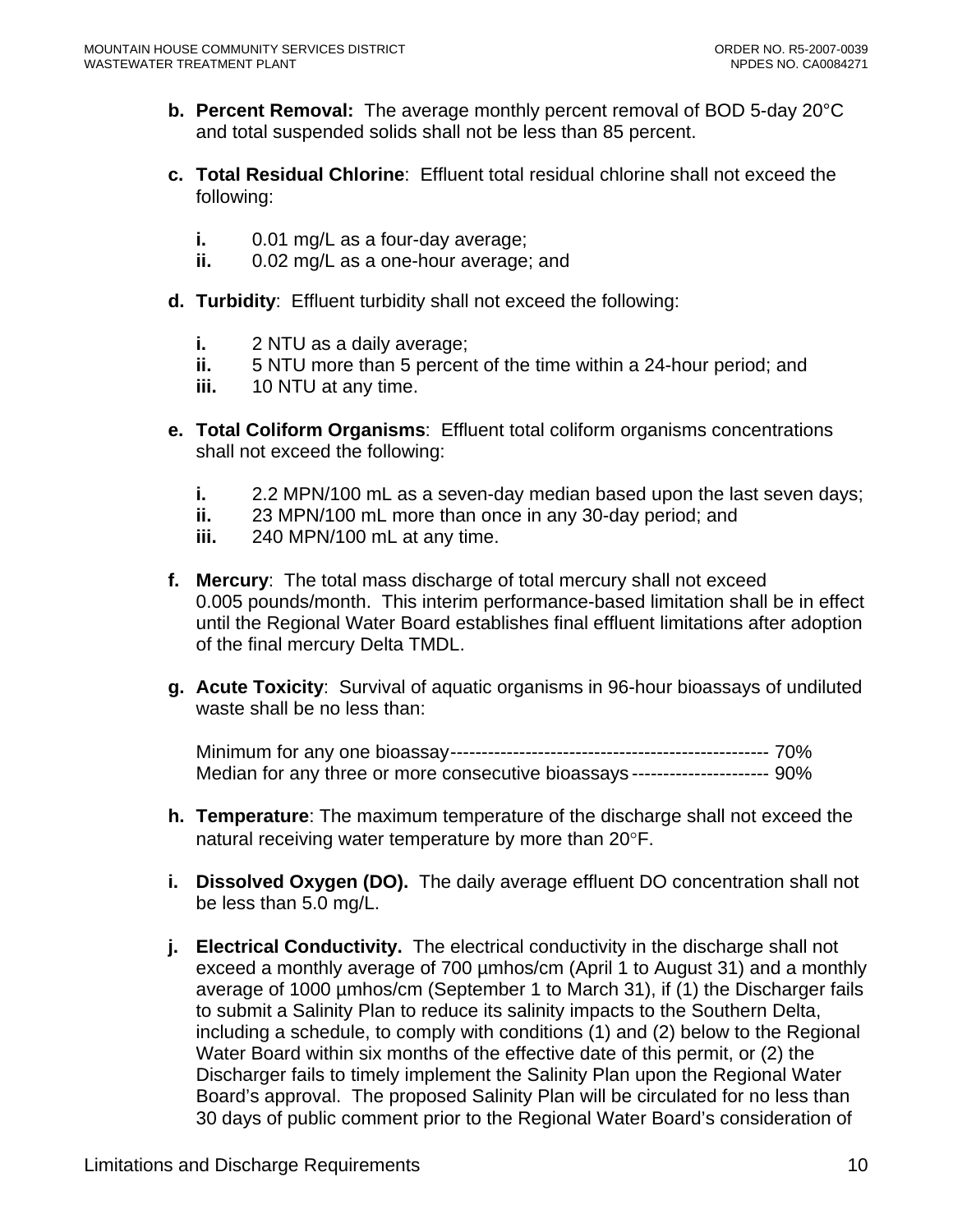<span id="page-10-0"></span>the Salinity Plan, and the Regional Water Board may revise the Salinity Plan prior to approving it.

- 1) The Discharger develops and implements a salinity source control program that will identify and implement measures to reduce salinity in discharges from residential, commercial, industrial and infiltration sources in an effort to meet the interim salinity goal of a maximum 500 umhos/cm electrical conductivity increase over the weighted average electrical conductivity of the MHCSD's water supply; and
- 2) The Discharger participates financially in the development of the Central Valley Salinity Management Plan at a level commensurate with its contribution of salinity to the Southern Delta.

Upon determination by the Regional Water Board that the Discharger has materially failed to comply with the approved Salinity Plan due to circumstances within its control, the final effluent limitations for electrical conductivity shall become effective immediately.

# **2. Final Effluent Limitations (3 mgd)**

**Effective immediately and until compliance with Special Provisions VI.C.4.a.,**  the Discharger shall maintain compliance with the following effluent limitations at Discharge Point 001, with compliance measured at Monitoring Location M-001 as described in the MRP (Attachment E):

**a.** The Discharger shall maintain compliance with the effluent limitations specified in Table 2:

|                               |                        | <b>Effluent Limitations</b> |                   |                                |                                 |                                        |
|-------------------------------|------------------------|-----------------------------|-------------------|--------------------------------|---------------------------------|----------------------------------------|
| <b>Parameter</b>              | <b>Units</b>           | Average<br><b>Monthly</b>   | Average<br>Weekly | <b>Maximum</b><br><b>Daily</b> | Instantaneous<br><b>Minimum</b> | <b>Instantaneous</b><br><b>Maximum</b> |
| BOD 5-day 20°C                | mg/L                   | 10                          | 15                | 20                             | --                              | --                                     |
|                               | lbs/day                | 250                         | 375               | 500                            | --                              |                                        |
| <b>Total Suspended Solids</b> | mg/L                   | 10                          | 15                | 20                             | --                              |                                        |
|                               | lbs/day <sup>1</sup>   | 250                         | 375               | 500                            | --                              | --                                     |
|                               | mg/L                   | 1.0                         | --                | 2.1                            | --                              |                                        |
| Ammonia (as N)                | lbs/day <sup>1</sup>   | 24                          | --                | 53                             | --                              |                                        |
| Nitrate (as N)                | mg/L                   | 10                          | --                | $- -$                          | --                              | --                                     |
|                               | lbs/day                | 250                         | --                | --                             | --                              | --                                     |
|                               | mg/L                   |                             | --                | --                             | --                              |                                        |
| Nitrite (as N)                | $lbs/day$ <sup>1</sup> | 25                          | --                | $- -$                          | --                              | --                                     |
|                               |                        |                             |                   |                                |                                 |                                        |

# **Table 2: Final Effluent Limitations (3 mgd)**

1 Based on a design treatment capacity of 3.0 mgd (see Section VII.E. for procedures on compliance determination).

**b. Average Dry Weather Flow.** The average dry weather discharge shall not exceed 3.0 million gallons per day.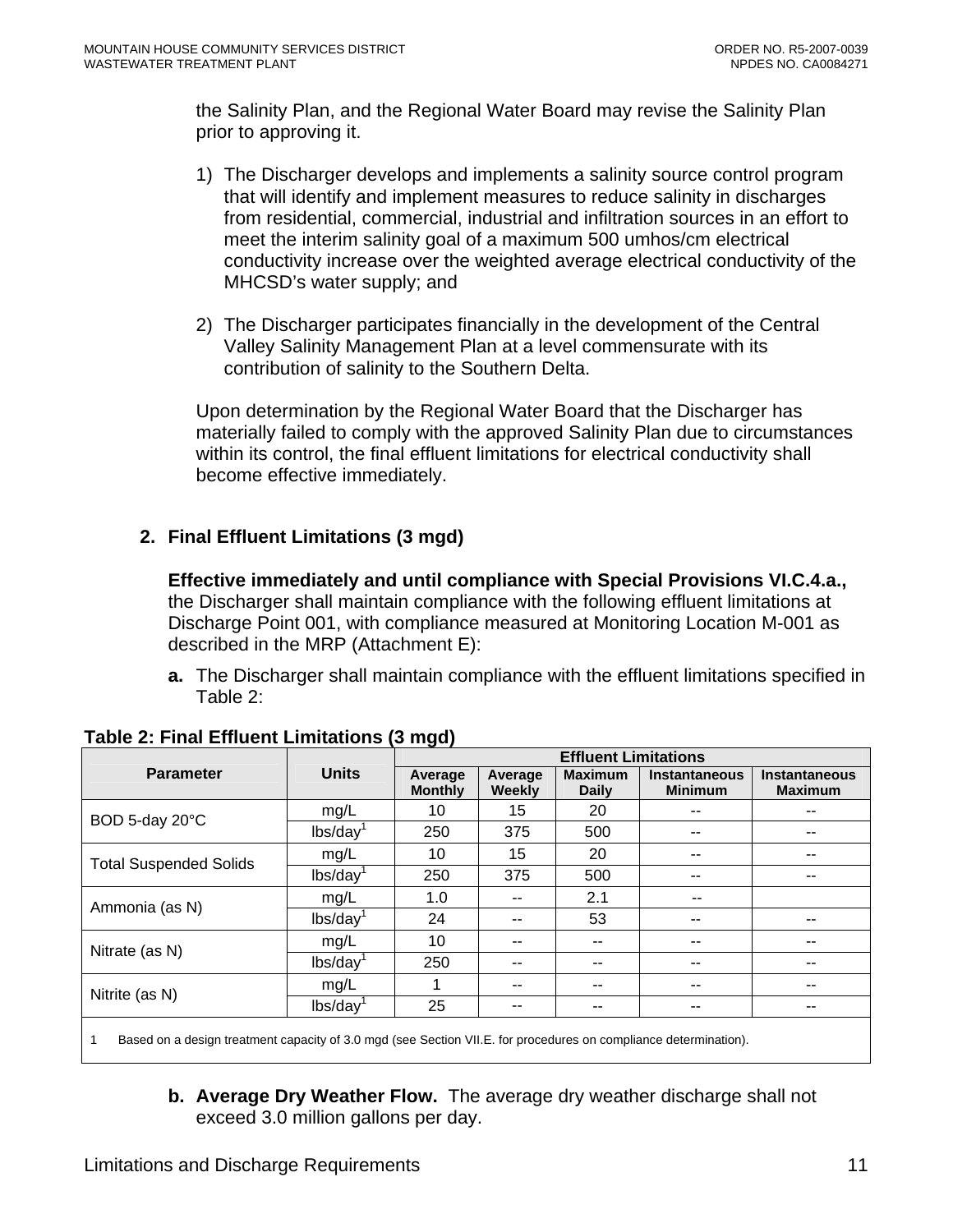# <span id="page-11-0"></span>**3. Final Effluent Limitations (5.4 mgd)**

**Effective upon compliance with Special Provisions VI.C.4.a.** the permitted Average Dry Weather Flow is increased to 5.4 mgd. The Discharger shall maintain compliance with the following effluent limitations at Discharge Point 001, with compliance measured at Monitoring Location M-001 as described in the MRP (Attachment E)**:** 

**a.** The Discharger shall maintain compliance with the effluent limitations specified in Table 3:

|                                                                                                                 |                                          | <b>Effluent Limitations</b> |                   |                                |                                 |                                 |  |
|-----------------------------------------------------------------------------------------------------------------|------------------------------------------|-----------------------------|-------------------|--------------------------------|---------------------------------|---------------------------------|--|
| <b>Parameter</b>                                                                                                | <b>Units</b>                             | Average<br><b>Monthly</b>   | Average<br>Weekly | <b>Maximum</b><br><b>Daily</b> | Instantaneous<br><b>Minimum</b> | Instantaneous<br><b>Maximum</b> |  |
| BOD 5-day $20^{\circ}C^8$                                                                                       | mg/L                                     | 10                          | 15                | 20                             |                                 |                                 |  |
|                                                                                                                 | $\mathsf{lbs}/\mathsf{day}^{\mathsf{d}}$ | 450                         | 675               | 900                            |                                 |                                 |  |
| Total Suspended Solids <sup>8</sup>                                                                             | mg/L                                     | 10                          | 15                | 20                             |                                 |                                 |  |
|                                                                                                                 | $lbs/day$ <sup>1</sup>                   | 450                         | 675               | 900                            | --                              | --                              |  |
|                                                                                                                 | mg/L                                     | 1.0                         |                   | 2.1                            | --                              |                                 |  |
| Ammonia (as N)                                                                                                  | $lbs/day$ <sup>1</sup>                   | 45                          |                   | 95                             | --                              | --                              |  |
|                                                                                                                 | mg/L                                     | 10                          |                   | --                             |                                 | --                              |  |
| Nitrate (as N)                                                                                                  | lbs/day <sup>1</sup>                     | 450                         |                   | --                             | --                              | --                              |  |
|                                                                                                                 | mg/L                                     |                             |                   | --                             | --                              | --                              |  |
| Nitrite (as N)                                                                                                  | lbs/day                                  | 45                          | --                | --                             | --                              | --                              |  |
| Based on a design treatment capacity of 5.4 mgd (see Section VII.E. for procedures on compliance determination) |                                          |                             |                   |                                |                                 |                                 |  |

# **Table 3: Final Effluent Limitations (5.4 mgd)**

**b. Average Dry Weather Flow.** The average dry weather discharge shall not exceed 5.4 million gallons per day.

# **4. Interim Effluent Limitations—Discharge Point 001**

**a. Effective immediately**, the discharge of treated effluent shall maintain compliance with the effluent limitations for electrical conductivity specified in Table 4 at Discharge Point 001, with compliance measured at Monitoring Location M-001 as described in the attached Monitoring and Reporting Program (Attachment E, Section IV).

# **Table 4: Interim Effluent Limitations for Electrical Conductivity**

|                                                    |          | <b>Effluent Limitations</b> |                   |                                |                                                                    |       |  |  |
|----------------------------------------------------|----------|-----------------------------|-------------------|--------------------------------|--------------------------------------------------------------------|-------|--|--|
| <b>Parameter</b>                                   | Units    | Average<br><b>Monthly</b>   | Average<br>Weekly | <b>Maximum</b><br><b>Daily</b> | Instantaneous<br>Instantaneous<br><b>Maximum</b><br><b>Minimum</b> |       |  |  |
| <b>Electrical Conductivity</b><br>$(25^{\circ} C)$ | umhos/cm | 1406                        | $- -$             | $- -$                          | $- -$                                                              | $- -$ |  |  |

**b. Effective immediately and ending on April 30, 2012,** the discharge of treated effluent shall maintain compliance with the effluent limitations for aluminum specified in Table 5 at Discharge Point 001, with compliance measured at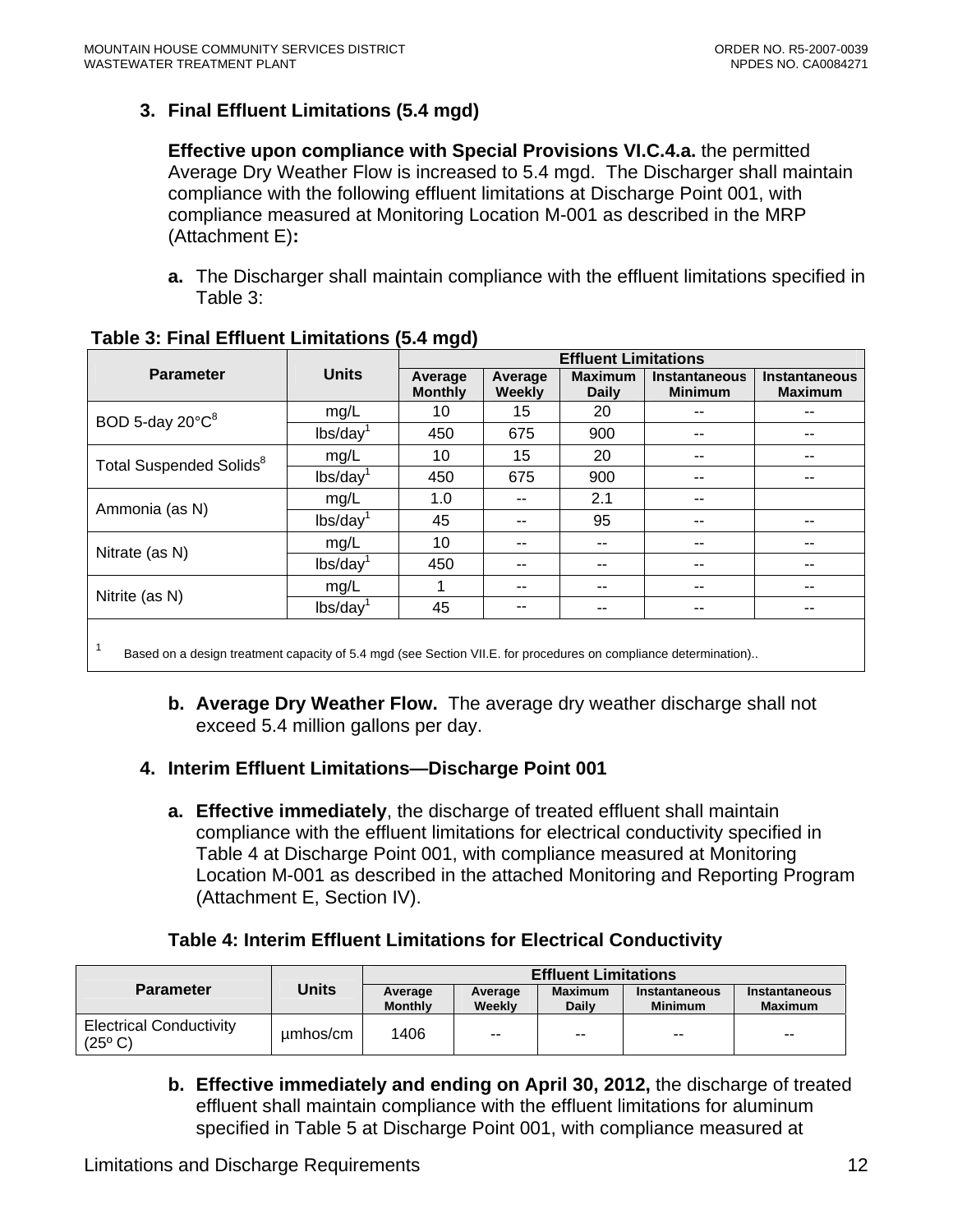<span id="page-12-0"></span>Monitoring Location M-001 as described in the attached Monitoring and Reporting Program ([Attachment E\)](#page-0-0). These interim effluent limitations shall apply in lieu of the corresponding final effluent limitations specified for the same parameters during the time period indicated in this Order.

#### **Table 5: Interim Effluent Limitations for Aluminum**

|                  |           |                           |                          | <b>Effluent Limitations</b>    |                                                   |                      |
|------------------|-----------|---------------------------|--------------------------|--------------------------------|---------------------------------------------------|----------------------|
| <b>Parameter</b> | Units     | Average<br><b>Monthly</b> | Average<br>Weekly        | <b>Maximum</b><br><b>Daily</b> | Instantaneous<br><b>Maximum</b><br><b>Minimum</b> | <b>Instantaneous</b> |
| Aluminum         | $\mu$ g/L | $\overline{\phantom{m}}$  | $\overline{\phantom{a}}$ | 567                            | $\overline{\phantom{a}}$                          |                      |

# **B. Land Discharge Specifications – Not Applicable**

#### **C. Reclamation Specifications – Not Applicable**

#### **V. RECEIVING WATER LIMITATIONS**

#### **A. Surface Water Limitations**

Receiving water limitations are based on water quality objectives contained in the Basin Plan and are a required part of this Order. The discharge shall not cause the following in Old River:

- **1. Biostimulatory Substances**. Water to contain biostimulatory substances, which promote aquatic growths in concentrations that cause nuisance or adversely affect beneficial uses.
- **2. Chemical Constituents**. Chemical constituents to be present in concentrations that adversely affect beneficial uses.
- **3. Discoloration**. Discoloration that causes nuisance or adversely affects beneficial uses.
- **4. Dissolved Oxygen.** Concentrations of dissolved oxygen to fall below 5 mg/L.
- **5. Floating Material**. Floating material to be present in amounts that cause nuisance or adversely affect beneficial uses.
- **6. Oils and Greases**. Oils, greases, waxes, or other materials to be present in concentrations that cause nuisance, result in a visible film or coating on the surface of the water or on objects in the water, or otherwise adversely affect beneficial uses.
- **7. pH.** The ambient pH to be depressed below 6.5, nor raised above 8.5, nor changes in normal ambient pH levels to be exceeded by more than 0.5 units as a 30-day average.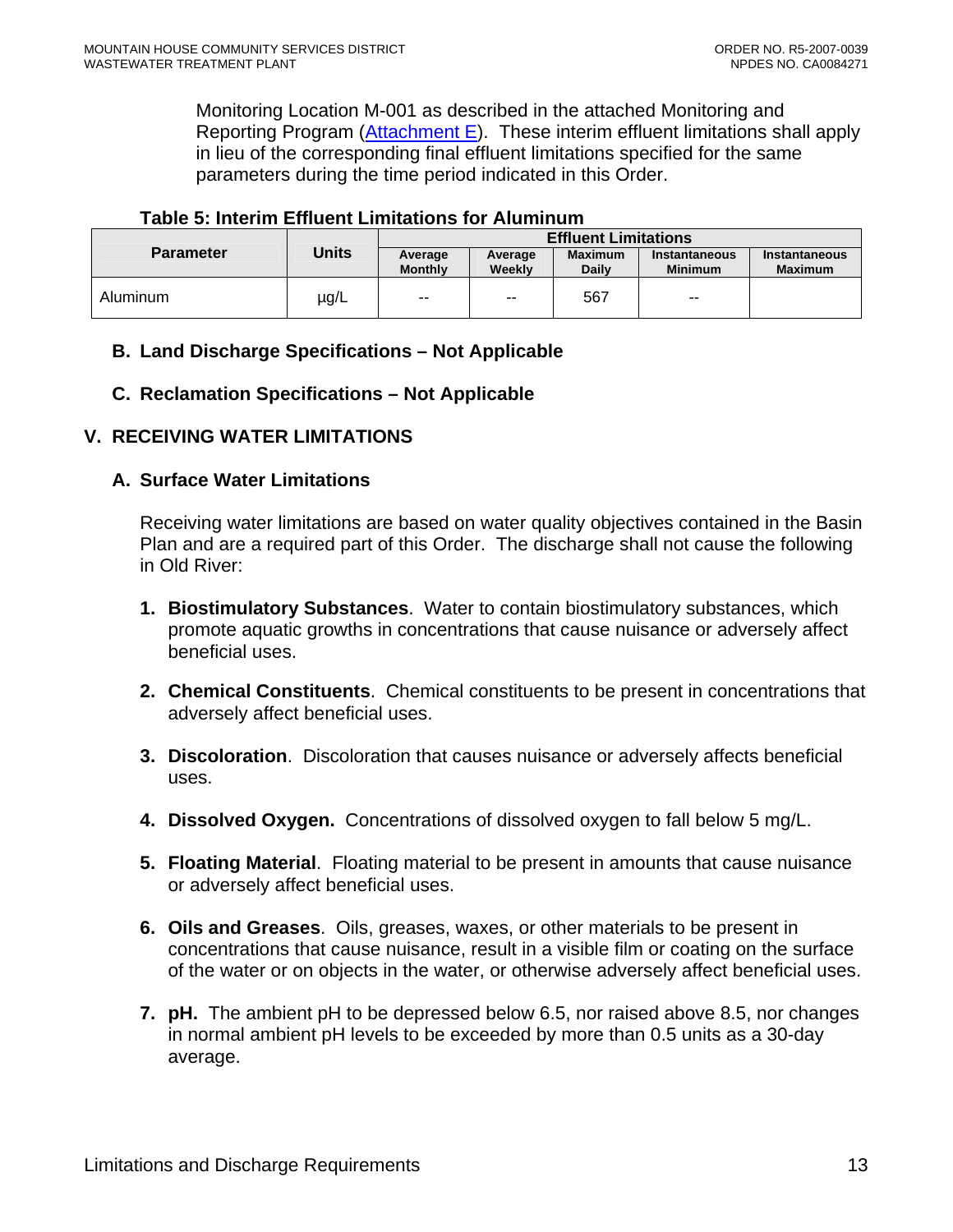#### **8. Pesticides**:

- **a.** Pesticides to be present, individually or in combination, in concentrations that adversely affect beneficial uses;
- **b.** Pesticides to be present in bottom sediments or aquatic life in concentrations that adversely affect beneficial uses;
- **c.** Total identifiable persistent chlorinated hydrocarbon pesticides to be present in the water column at concentrations detectable within the accuracy of analytical methods approved by USEPA or the Executive Officer.
- **d.** Pesticide concentrations to exceed those allowable by applicable antidegradation policies (see State Water Board Resolution No. 68-16 and 40 CFR Section 131.12.).
- **e.** Pesticide concentrations to exceed the lowest levels technically and economically achievable.
- **f.** Pesticides to be present in concentration in excess of the maximum contaminant levels set forth in California Code of Regulations, Title 22, Division 4, Chapter 15.
- **g.** Thiobencarb to be present in excess of 1.0 mg/L.

#### **9. Radioactivity**:

- **a.** Radionuclides to be present in concentrations that are harmful to human, plant, animal, or aquatic life nor that result in the accumulation of radionuclides in the food web to an extent that presents a hazard to human, plant, animal, or aquatic life.
- **b.** Radionuclides to be present in excess of the maximum contaminant levels specified in Table 4 (MCL Radioactivity) of Section 64443 of Title 22 of the California Code of Regulations.
- **10. Settleable Substances**. Substances to be present in concentrations that result in the deposition of material that causes nuisance or adversely affects beneficial uses.
- **11. Suspended Material**. Suspended material to be present in concentrations that cause nuisance or adversely affect beneficial uses.
- **12. Taste and Odor.** Taste or odor-producing substances in concentrations that cause nuisance, adversely affect beneficial uses, or impart undesirable tastes or odors to fish flesh or other edible products of aquatic origin or to domestic or municipal water supplies.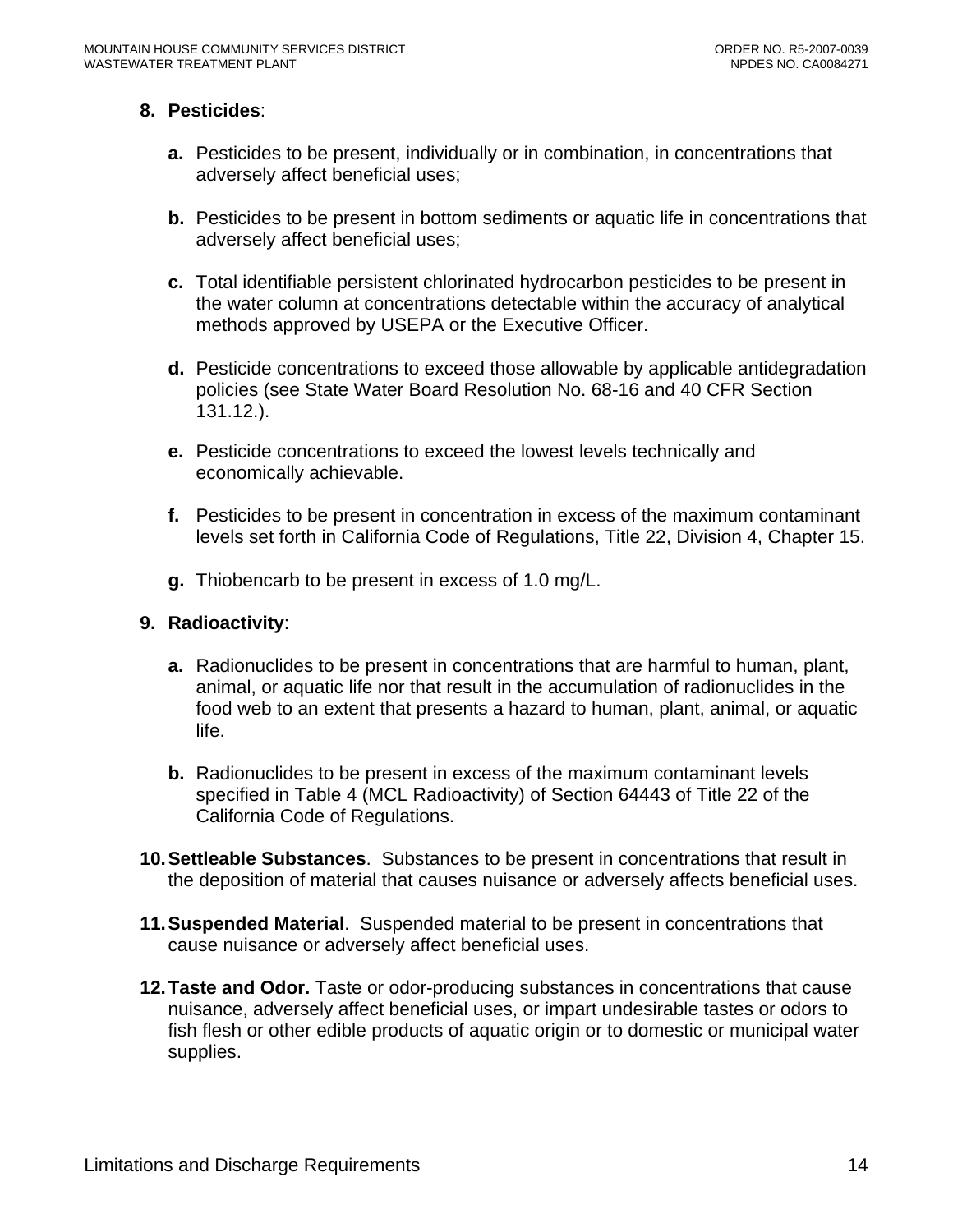#### <span id="page-14-0"></span>**13. Temperature**.

- **a.** The creation of a zone, defined by water temperatures of more than 1<sup>o</sup>F above natural receiving water temperature, which exceeds 25 percent of the cross-Sectional area of the river channel at any point.
- **b.** A surface temperature rise greater than 4<sup>o</sup>F above the natural temperature of the receiving water at any time or place.
- **14. Toxic Substances**. Toxic substances to be present, individually or in combination, in concentrations that produce detrimental physiological responses in human, plant, animal, or aquatic life.

#### **B. Groundwater Limitations—Not Applicable**

# **VI. PROVISIONS**

#### **A. Standard Provisions**

- **1.** The Discharger shall comply with all Standard Provisions included in Attachment D of this Order.
- **2.** The Discharger shall comply with the following provisions:
	- **a.** If the Discharger's wastewater treatment plant is publicly owned or subject to regulation by California Public Utilities Commission, it shall be supervised and operated by persons possessing certificates of appropriate grade according to Title 23, CCR, Division 3, Chapter 14.
	- **b.** After notice and opportunity for a hearing, this Order may be terminated or modified for cause, including, but not limited to:
		- **i.** Violation of any term or condition contained in this Order;
		- **ii.** Obtaining this Order by misrepresentation or by failing to disclose fully all relevant facts;
		- **iii.** A change in any condition that requires either a temporary or permanent reduction or elimination of the authorized discharge; and
		- **iv.** A material change in the character, location, or volume of discharge.

The causes for modification include:

i. **New regulations**. New regulations have been promulgated under Section 405(d) of the Clean Water Act, or the standards or regulations on which the permit was based have been changed by promulgation of amended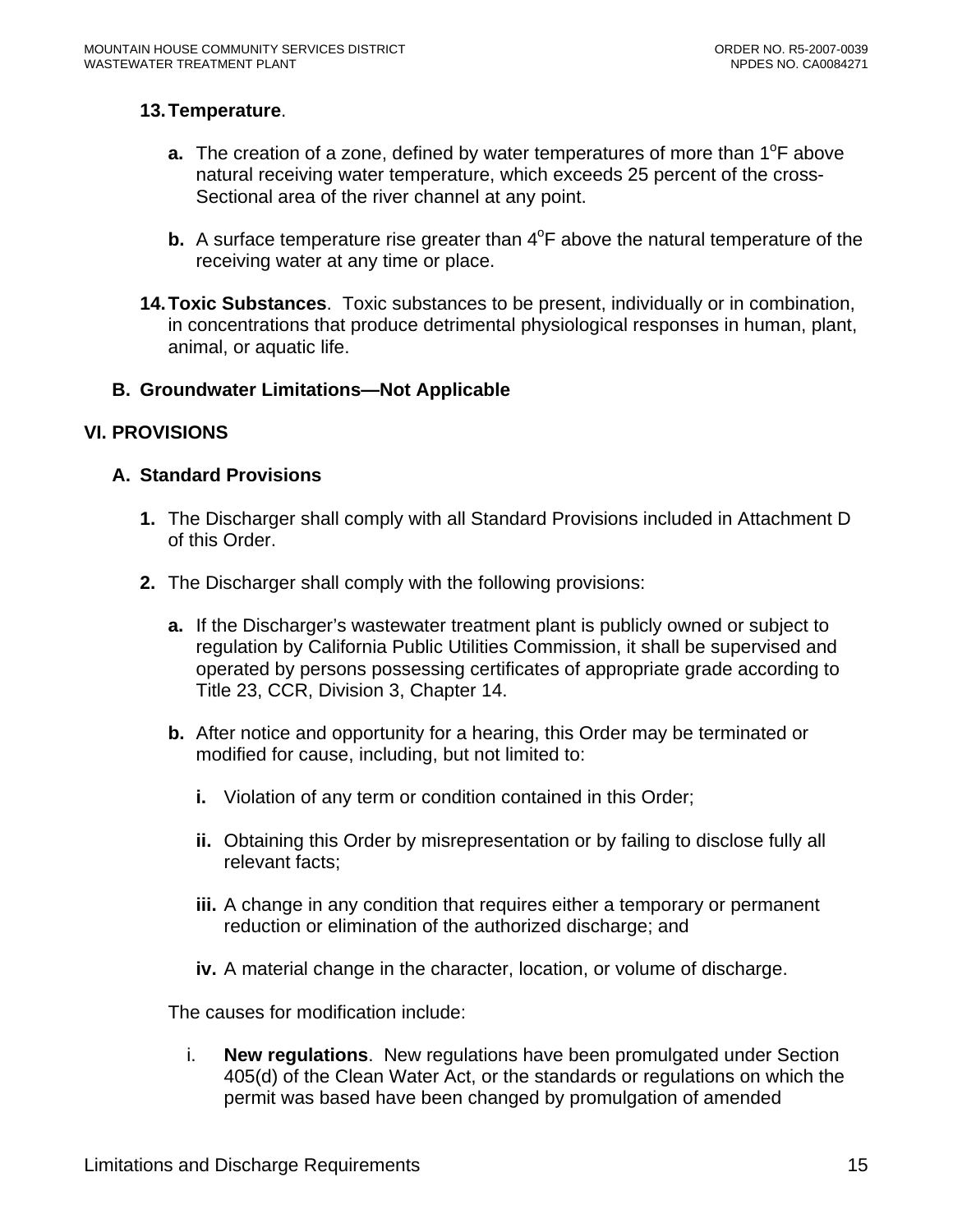standards or regulations or by judicial decision after the permit was issued.

- ii. **Land application plans.** When required by a permit condition to incorporate a land application plan for beneficial reuse of sewage sludge, to revise an existing land application plan, or to add a land application plan.
- iii. **Change in sludge use or disposal practice.** Under 40 Code of Federal Regulations (CFR) 122.62(a)(1), a change in the Discharger's sludge use or disposal practice is a cause for modification of the permit. It is cause for revocation and reissuance if the Discharger requests or agrees.

The Regional Water Board may review and revise this Order at any time upon application of any affected person or the Board's own motion.

**c.** If a toxic effluent standard or prohibition (including any scheduled compliance specified in such effluent standard or prohibition) is established under Section 307(a) of the CWA, or amendments thereto, for a toxic pollutant that is present in the discharge authorized herein, and such standard or prohibition is more stringent than any limitation upon such pollutant in this Order, the Regional Water Board will revise or modify this Order in accordance with such toxic effluent standard or prohibition.

The Discharger shall comply with effluent standards and prohibitions within the time provided in the regulations that establish those standards or prohibitions, even if this Order has not yet been modified.

- **d.** This Order shall be modified, or alternately revoked and reissued, to comply with any applicable effluent standard or limitation issued or approved under Sections 301(b)(2)(C) and (D), 304(b)(2), and 307(a)(2) of the CWA, if the effluent standard or limitation so issued or approved:
	- **i.** Contains different conditions or is otherwise more stringent than any effluent limitation in the Order; or
	- **ii.** Controls any pollutant limited in the Order.

The Order, as modified or reissued under this paragraph, shall also contain any other requirements of the CWA then applicable.

- **e.** The provisions of this Order are severable. If any provision of this Order is found invalid, the remainder of this Order shall not be affected.
- **f.** The Discharger shall take all reasonable steps to minimize any adverse effects to waters of the State or users of those waters resulting from any discharge or sludge use or disposal in violation of this Order. Reasonable steps shall include such accelerated or additional monitoring as necessary to determine the nature and impact of the non-complying discharge or sludge use or disposal, and adequate public notification to downstream water agencies or others who might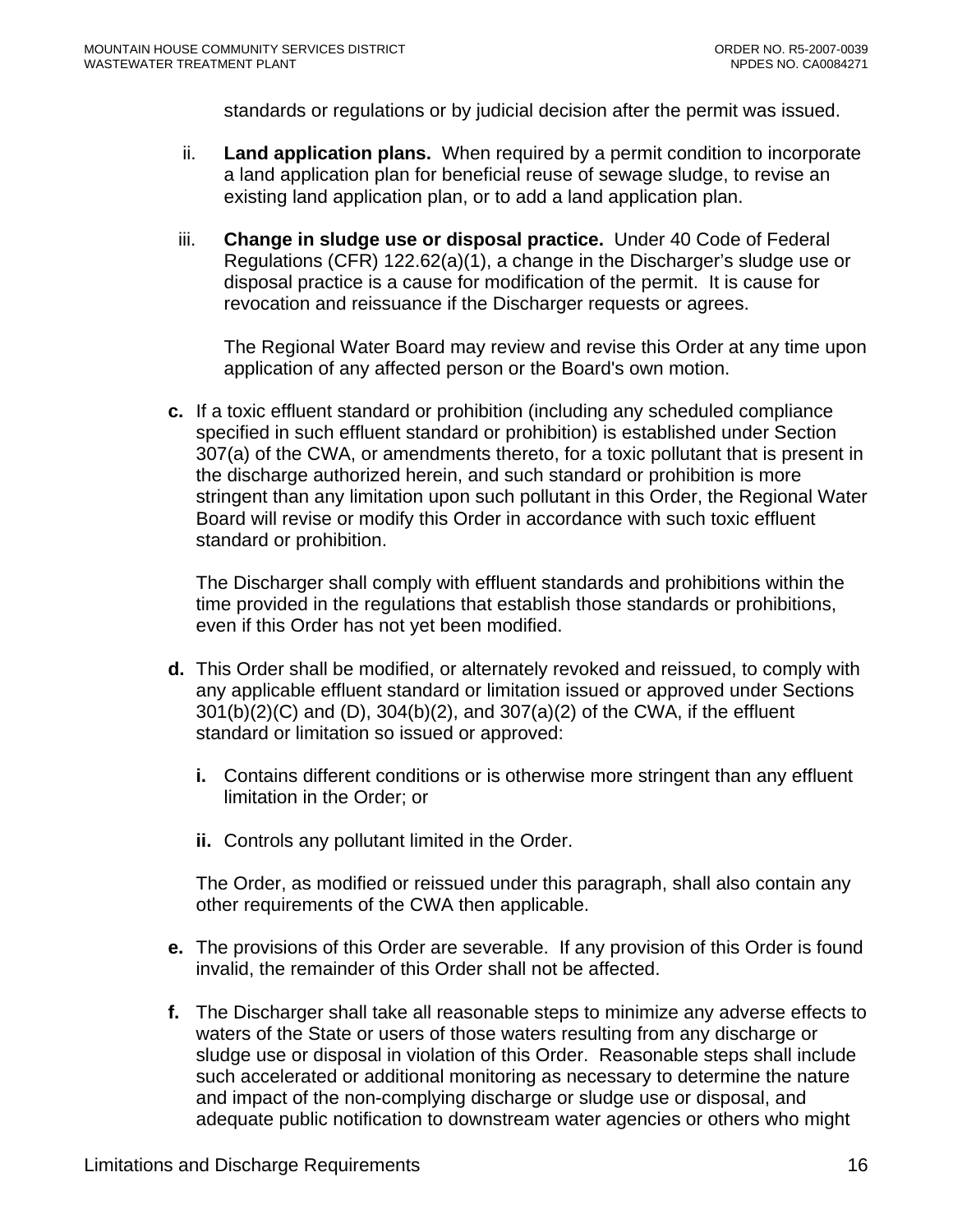contact the non-complying discharge.

- **g.** The Discharger shall ensure compliance with any existing or future pretreatment standard promulgated by USEPA under Section 307 of the CWA, or amendment thereto, for any discharge to the municipal system.
- **h.** The discharge of any radiological, chemical or biological warfare agent or highlevel, radiological waste is prohibited.
- **i.** A copy of this Order shall be maintained at the discharge facility and be available at all times to operating personnel. Key operating personnel shall be familiar with its content.
- **j.** Safeguard to electric power failure:
	- **i.** The Discharger shall provide safeguards to assure that, should there be reduction, loss, or failure of electric power, the discharge shall comply with the terms and conditions of this Order.
	- **ii.** Upon written request by the Regional Water Board the Discharger shall submit a written description of safeguards. Such safeguards may include alternate power sources, standby generators, retention capacity, operating procedures, or other means. A description of the safeguards provided shall include an analysis of the frequency, duration, and impact of power failures experienced over the past five years on effluent quality and on the capability of the Discharger to comply with the terms and conditions of the Order. The adequacy of the safeguards is subject to the approval of the Regional Water Board.
	- **iii.** Should the treatment works not include safeguards against reduction, loss, or failure of electric power, or should the Regional Water Board not approve the existing safeguards, the Discharger shall, within ninety days of having been advised in writing by the Regional Water Board that the existing safeguards are inadequate, provide to the Regional Water Board and USEPA a schedule of compliance for providing safeguards such that in the event of reduction, loss, or failure of electric power, the Discharger shall comply with the terms and conditions of this Order. The schedule of compliance shall, upon approval of the Regional Water Board, become a condition of this Order.
- **k.** The Discharger, upon written request of the Regional Water Board, shall file with the Board a technical report on its preventive (failsafe) and contingency (cleanup) plans for controlling accidental discharges, and for minimizing the effect of such events.

The technical report shall:

**i.** Identify the possible sources of spills, leaks, untreated waste by-pass, and contaminated drainage. Loading and storage areas, power outage, waste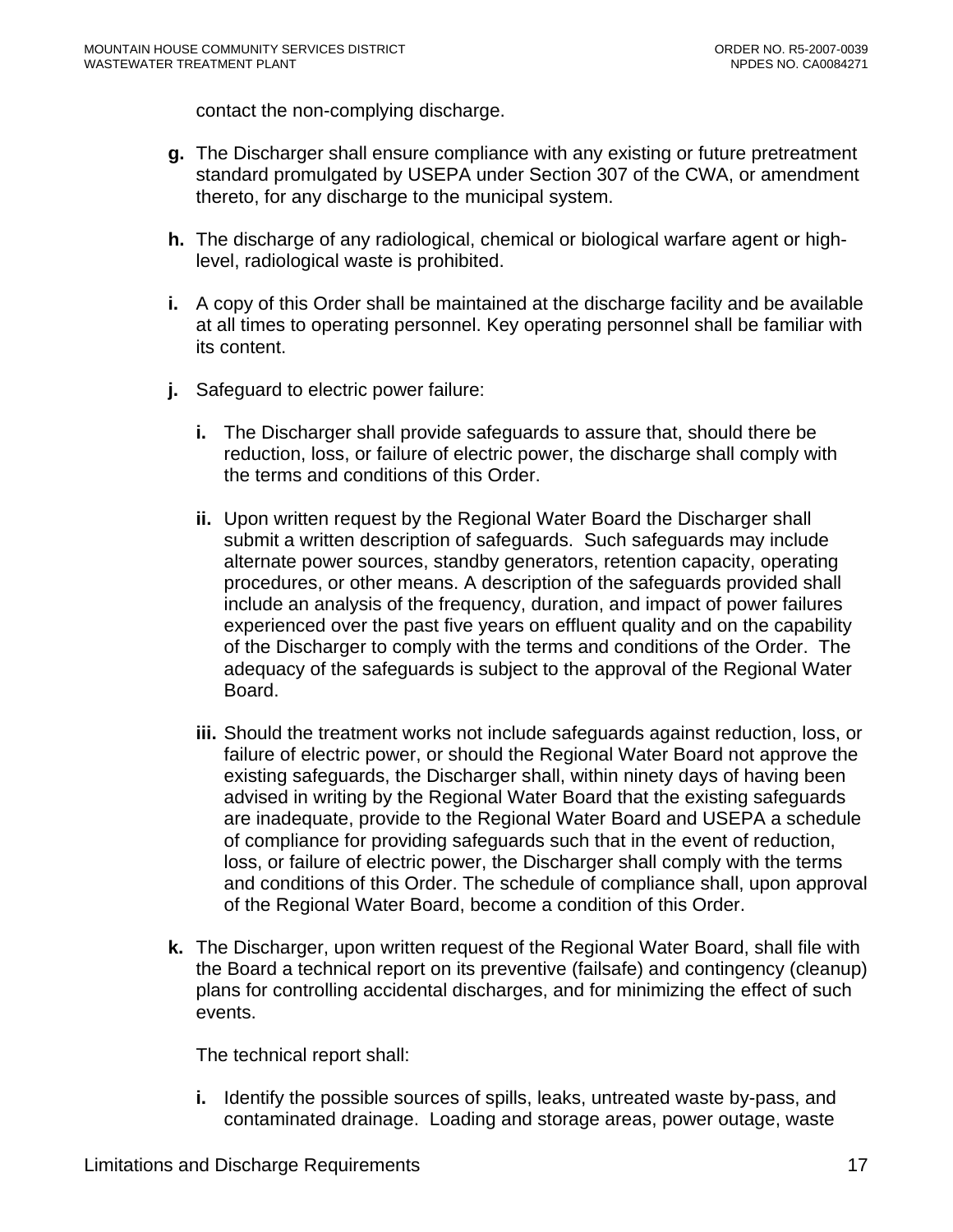treatment unit outage, and failure of process equipment, tanks and pipes should be considered.

- **ii.** Evaluate the effectiveness of present facilities and procedures and state when they became operational.
- **iii.** Predict the effectiveness of the proposed facilities and procedures and provide an implementation schedule containing interim and final dates when they will be constructed, implemented, or operational.

The Regional Water Board, after review of the technical report, may establish conditions that it deems necessary to control accidental discharges and to minimize the effects of such events. Such conditions shall be incorporated as part of this Order, upon notice to the Discharger.

- **l.** A publicly owned treatment works (POTW) whose waste flow has been increasing, or is projected to increase, shall estimate when flows will reach hydraulic and treatment capacities of its treatment and disposal facilities. The projections shall be made in January, based on the last three years' average dry weather flows, peak wet weather flows and total annual flows, as appropriate. When any projection shows that capacity of any part of the facilities may be exceeded in four years, the Discharger shall notify the Regional Water Board by **January 31.** A copy of the notification shall be sent to appropriate local elected officials, local permitting agencies and the press. Within 120 days of the notification, the Discharger shall submit a technical report showing how it will prevent flow volumes from exceeding capacity or how it will increase capacity to handle the larger flows. The Regional Water Board may extend the time for submitting the report.
- **m.** The Discharger shall conduct analysis on any sample provided by USEPA as part of the Discharge Monitoring Quality Assurance (DMQA) program. The results of any such analysis shall be submitted to USEPA's DMQA manager.
- **n.** The Discharger shall submit technical reports as directed by the Executive Officer. All technical reports required herein that involve planning, investigation, evaluation, or design, or other work requiring interpretation and proper application of engineering or geologic sciences, shall be prepared by or under the direction of persons registered to practice in California pursuant to California Business and Professions Code, sections 6735, 7835, and 7835.1. To demonstrate compliance with Title 16, CCR, sections 415 and 3065, all technical reports must contain a statement of the qualifications of the responsible registered professional(s). As required by these laws, completed technical reports must bear the signature(s) and seal(s) of the registered professional(s) in a manner such that all work can be clearly attributed to the professional responsible for the work.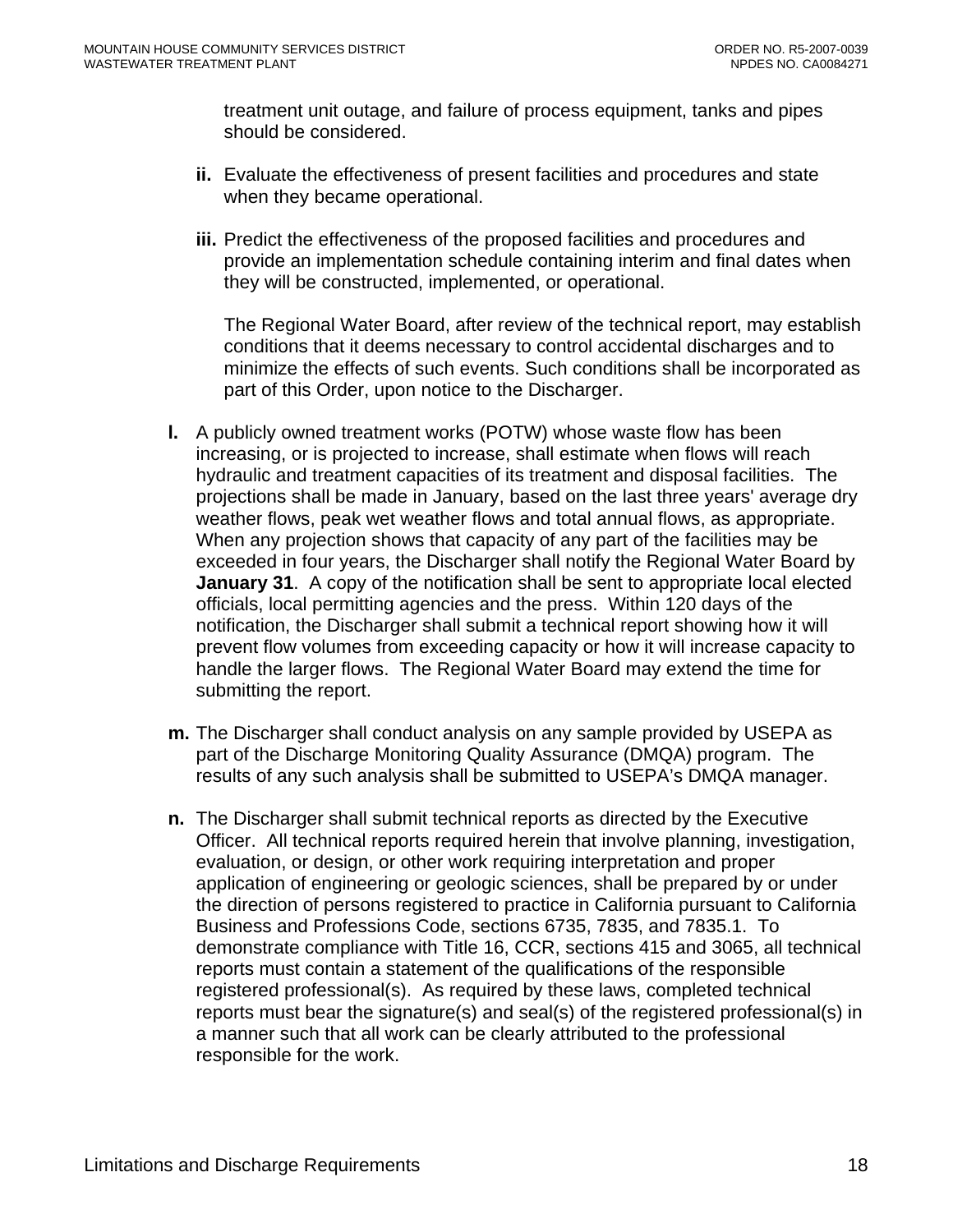- <span id="page-18-0"></span>**o.** The Regional Water Board is authorized to enforce the terms of this permit under several provisions of the CWC, including, but not limited to Sections 13385, 13386, and 13387.
- **p.** In the event the Discharger does not comply or will be unable to comply for any reason, with any prohibition, maximum daily effluent limitation, 1-hour average effluent limitation, or receiving water limitation contained in this Order, the Discharger shall notify the Regional Water Board by telephone (916) 464-3291 within 24 hours of having knowledge of such noncompliance, and shall confirm this notification in writing within five days, unless the Regional Water Board waives confirmation. The written notification shall include the information required by Attachment D, Section V.E.1 [40 CFR Section 122.41(l)(6)(i)].

# **B. Monitoring and Reporting Program Requirements**

The Discharger shall comply with the Monitoring and Reporting Program, and future revisions thereto, in Attachment E of this Order.

#### **C. Special Provisions**

#### **1. Reopener Provisions**

- **a.** Conditions that necessitate a major modification of a permit are described in 40 CFR section 122.62, including:
	- **i.** If new or amended applicable water quality standards are promulgated or approved pursuant to Section 303 of the CWA, or amendments thereto, this permit may be reopened and modified in accordance with the new or amended standards.
	- **ii.** When new information, that was not available at the time of permit issuance, would have justified different permit conditions at the time of issuance.
- **b. Mercury.** If mercury is found to be causing toxicity based on acute or chronic toxicity test results, or if a TMDL program is adopted, this Order shall be reopened and the interim mass effluent limitation modified (higher or lower) or an effluent concentration limitation imposed. If the Regional Water Board determines that a mercury offset program is feasible for Dischargers subject to a NPDES permit, then this Order may be reopened to reevaluate the interim mercury mass loading limitation(s) and the need for a mercury offset program for the Discharger.
- **c. Effluent Recycling.** If the Discharger proposes effluent recycling, this Order may be reopened and may be revised as appropriate.
- **d. Pollution Prevention.** This Order requires the Discharger prepare pollution prevention plans following CWC section 13263.3(d)(3) for mercury, aluminum, and salinity. Based on a review of the pollution prevention plans, this Order may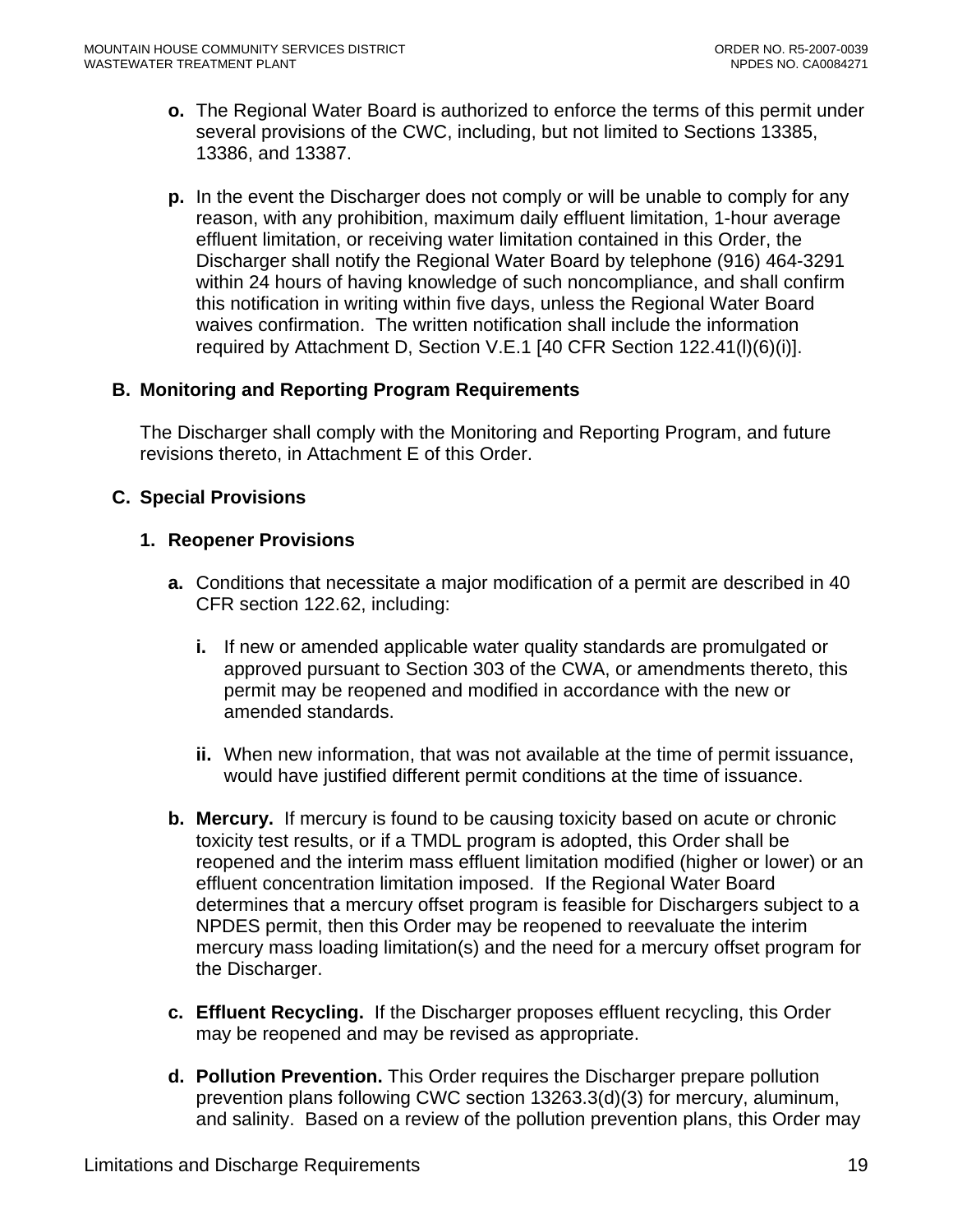be reopened for addition and/or modification of effluent limitations and requirements for these constituents.

- **e. Whole Effluent Toxicity.** As a result of a Toxicity Reduction Evaluation (TRE), this Order may be reopened to include a chronic toxicity limitation, a new acute toxicity limitation, and/or a limitation for a specific toxicant identified in the TRE. Additionally, if a numeric chronic toxicity water quality objective is adopted by the State Water Board, this Order may be reopened to include a numeric chronic toxicity effluent limitation based on that objective.
- **f. Dilution Credits.** No dilution has been granted in this Order, thus end-of-pipe effluent limitations for all constituents are required. As discussed in the Fact Sheet, Section IV.C.2.b., the Discharger has not provided adequate information for the allowance of dilution credits. Should adequate data be developed and provided to RWQCB staff, and if this information demonstrates that sufficient dilution flows are available in Old River, this Order may be reopened to allow dilution credits based on the data.
- **g. Priority Pollutants.** Operation of the Phase II WWTF will likely result in changes in effluent quality. Based upon a review of sampling results for pollutants after commencement of Phase II WWTF operation, this Order may be reopened to modify effluent limitations and requirements for these constituents.
- **h. Central Valley Drinking Water Policy.** If water quality objectives for organic carbon, nutrients, salinity, bromide, and/or pathogens are adopted to protect drinking water supplies in the Central Valley, this Order may be reopened and modified to include appropriate effluent limitations, as necessary, to require compliance with these objectives.
- **i. NMFS Reasonable and Prudent Measures.** On September 1, 2006, the National Marine Fisheries Service (NMFS) issued a biological opinion in accordance with section 7 of the Endangered Species Act for the construction and operation of the outfall to Old River from the Mountain House Wastewater Treatment Plant (MHWWTP). NMFS predicts in its biological opinion that the project will result in the incidental take of listed species as a result of exposure to chronic, sublethal concentrations of toxic compounds discharged from the MHWWTP and that reasonable and prudent measures are necessary and appropriate to minimize the incidental take of listed species. This Order may be reopened should the measures required by NMFS result in the need for new or revised effluent limitations or requirements.
- **j. Water Effects Ratios (WER) and Metal Translators.** A default WER of 1.0 has been used in this Order for calculating CTR criteria for applicable inorganic constituents.In addition, default dissolved-to-total metal translators have been used to convert water quality objectives from dissolved to total recoverable when developing effluent limitations for iron and aluminum. If the Discharger performs studies to determine site-specific WERs and/or site-specific dissolved-to-total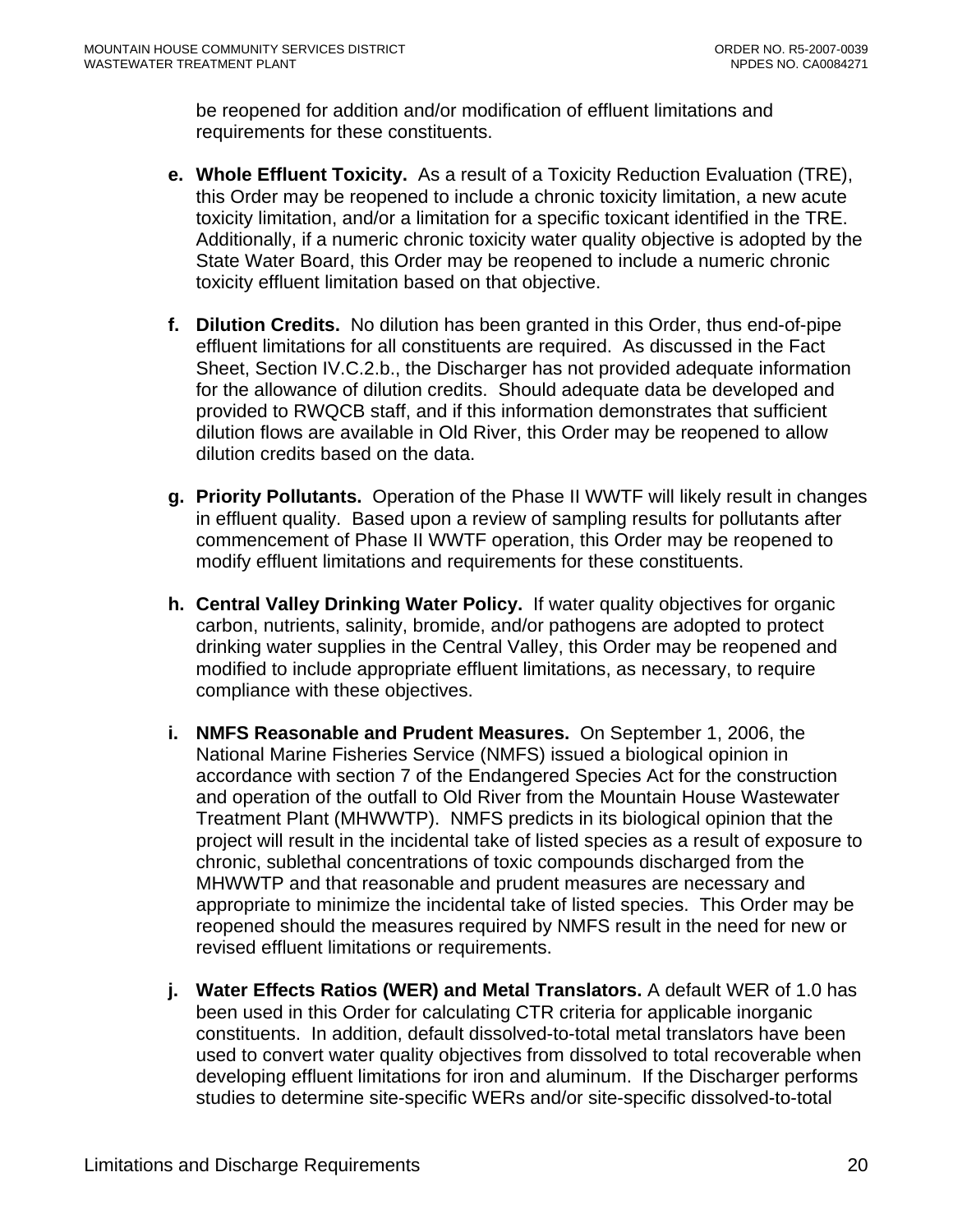metal translators, this Order may be reopened to modify the effluent limitations for the applicable inorganic constituents.

# <span id="page-20-0"></span>**2. Special Studies, Technical Reports and Additional Monitoring Requirements**

- **a. Chronic Whole Effluent Toxicity.** For compliance with the Basin Plan's narrative toxicity objective, this Order requires the Discharger to conduct chronic whole effluent toxicity testing, as specified in the Monitoring and Reporting Program (Attachment E, Section V.). Furthermore, this Provision requires the Discharger, if applicable, to investigate the causes of, and identify corrective actions to reduce or eliminate effluent toxicity. If the discharge exceeds the toxicity numeric monitoring trigger established in this Provision, the Discharger shall initiate a Toxicity Reduction Evaluation (TRE), in accordance with an approved TRE Work Plan, and take actions to mitigate the impact of the discharge and prevent reoccurrence of toxicity. A TRE is a site-specific study conducted in a stepwise process to identify the source(s) of toxicity and the effective control measures for effluent toxicity. TREs are designed to identify the causative agents and sources of whole effluent toxicity, evaluate the effectiveness of the toxicity control options, and confirm the reduction in effluent toxicity. This Provision includes requirements for the Discharger to develop and submit a TRE Work Plan and includes procedures for accelerated chronic toxicity monitoring and TRE initiation.
	- i. **Initial Investigative Toxicity Reduction Evaluation (TRE) Work Plan. Within 90 days of the effective date of this Order,** the Discharger shall submit to the Regional Water Board an Initial Investigative TRE Work Plan for approval by the Executive Officer. This should be a one to two page document including, at minimum:
		- a) A description of the investigation and evaluation techniques that will be used to identify potential causes and sources of effluent toxicity, effluent variability, and treatment system efficiency;
		- b) A description of the facility's methods of maximizing in-house treatment efficiency and good housekeeping practices, and a list of all chemicals used in operation of the facility; and
		- c) A discussion of who will conduct the Toxicity Identification Evaluation, if necessary (i.e. an in-house expert or outside contractor).
	- **ii. Accelerated Monitoring and TRE Initiation.** When the numeric toxicity monitoring trigger is exceeded during regular chronic toxicity monitoring, and the testing meets all test acceptability criteria, the Discharger shall initiate accelerated monitoring as required in the Accelerated Monitoring Specifications. WET testing results exceeding the monitoring trigger during accelerated monitoring demonstrates a pattern of toxicity and requires the Discharger to initiate a TRE to address the effluent toxicity.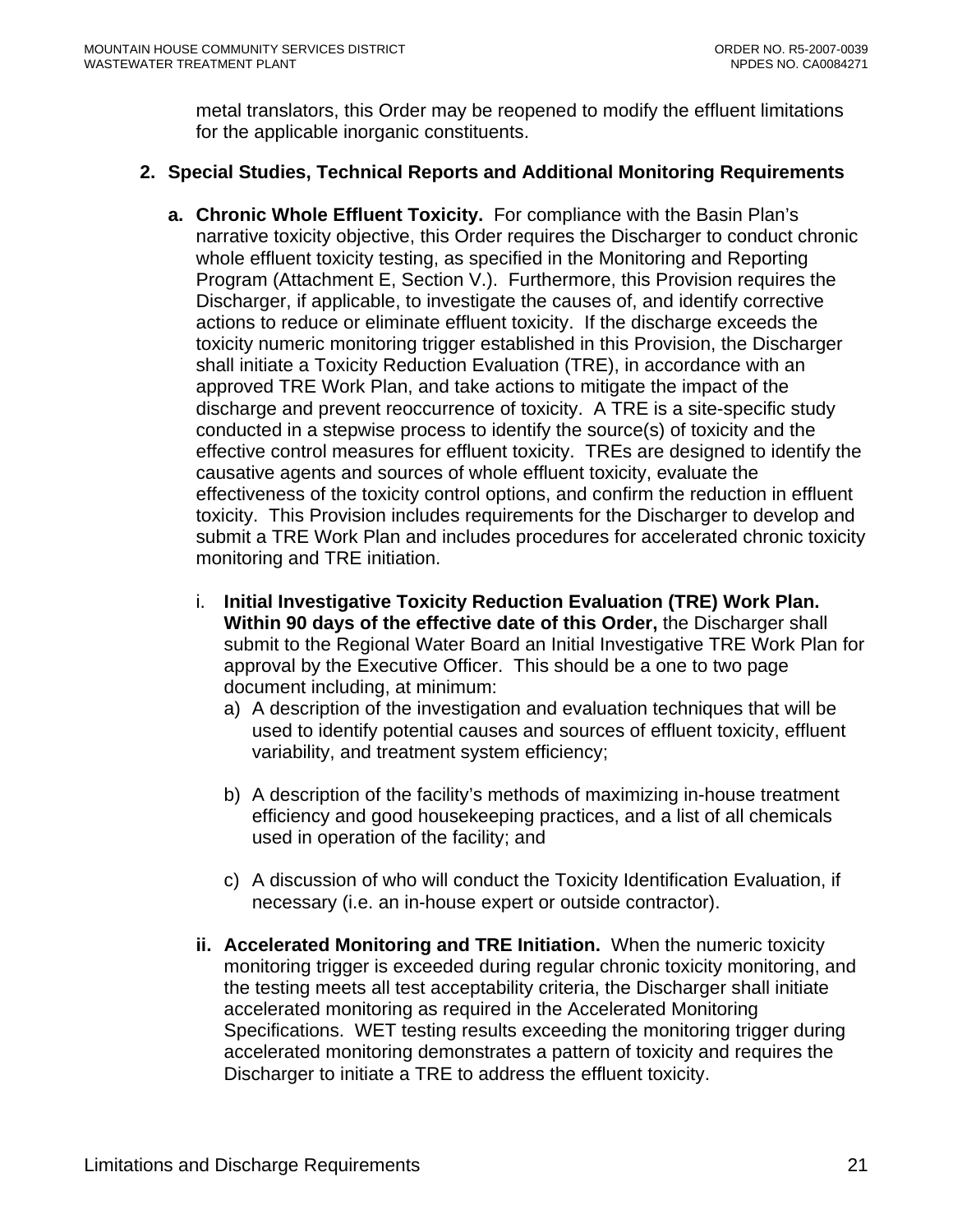- **iii. Numeric Monitoring Trigger.** The numeric toxicity monitoring trigger is > **1 TUc** (where TUc = 100/NOEC). The monitoring trigger is not an effluent limitation; it is the toxicity threshold at which the Discharger is required to begin accelerated monitoring and initiate a TRE.
- **iv. Accelerated Monitoring Specifications.** If the monitoring trigger is exceeded during regular chronic toxicity testing, within 14-days of notification by the laboratory of the test results, the Discharger shall initiate accelerated monitoring. Accelerated monitoring shall consist of four (4) chronic toxicity tests in a six-week period (i.e. one test every two weeks) using the species that exhibited toxicity. The following protocol shall be used for accelerated monitoring and TRE initiation:
	- a) If the results of four (4) consecutive accelerated monitoring tests do not exceed the monitoring trigger, the Discharger may cease accelerated monitoring and resume regular chronic toxicity monitoring. However, notwithstanding the accelerated monitoring results, if there is adequate evidence of a pattern of effluent toxicity, the Executive Officer may require that the Discharger initiate a TRE.
	- b) If the source(s) of the toxicity is easily identified (*i.e*. temporary plant upset), the Discharger shall make necessary corrections to the facility and shall continue accelerated monitoring until four (4) consecutive accelerated tests do not exceed the monitoring trigger. Upon confirmation that the effluent toxicity has been removed, the Discharger may cease accelerated monitoring and resume regular chronic toxicity monitoring.
	- c) If the result of any accelerated toxicity test exceeds the monitoring trigger, the Discharger shall cease accelerated monitoring and initiate a TRE to investigate the cause(s) of, and identify corrective actions to reduce or eliminate effluent toxicity. **Within thirty (30) days** of notification by the laboratory of the test results exceeding the monitoring trigger during accelerated monitoring, the Discharger shall submit a TRE Action Plan to the Regional Water Board including, at minimum:
		- 1) Specific actions the Discharger will take to investigate and identify the cause(s) of toxicity, including TRE WET monitoring schedule;
		- 2) Specific actions the Discharger will take to mitigate the impact of the discharge and prevent the recurrence of toxicity; and
		- 3) A schedule for these actions.

**Within sixty (60) days** of notification by the laboratory of the test results, the Discharger shall submit to the Regional Water Board a TRE Work Plan for approval by the Executive Officer. The TRE Work Plan shall outline the procedures for identifying the source(s) of, and reducing or eliminating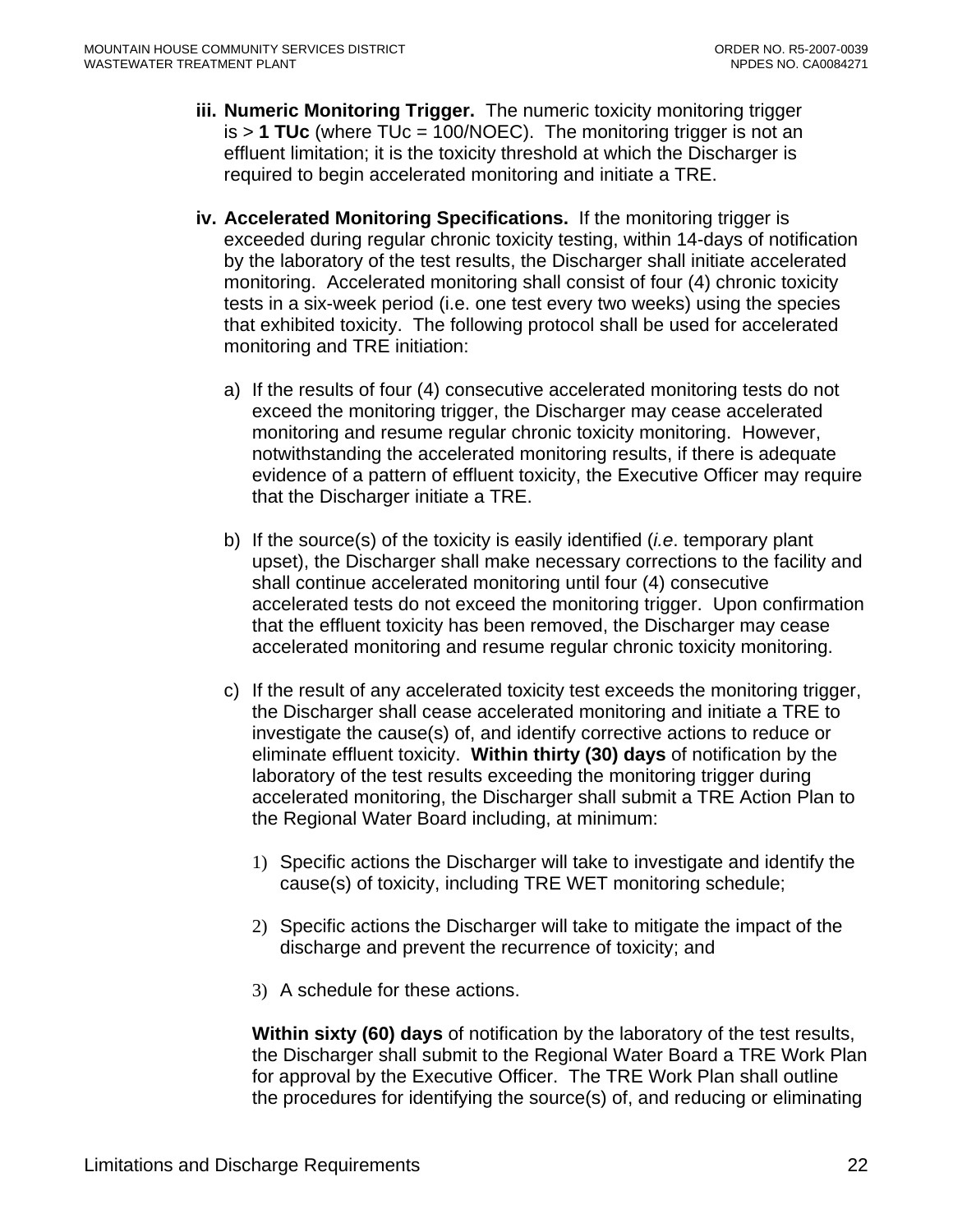effluent toxicity. The TRE Work Plan must be developed in accordance with EPA guidance<sup>[1](#page-22-0)</sup>.

- <span id="page-22-0"></span>**b. Temperature Study.** The Discharger shall submit to the Regional Water Board a technical report within six months of the discharge to surface waters exceeding 1.25 mgd as a monthly average flow. The technical report shall provide evidence that the discharge is in full compliance with the Thermal Plan requirements (Effluent Limitation IV.A.1.i, and Receiving Water Limitation V.A.13.), and that the discharge will remain in full compliance when average dry weather flows reach 5.4 mgd. If there is reasonable potential to cause or contribute to an exceedance of a water quality objective for temperature, the Discharger shall submit a corrective action plan and implementation time schedule for Regional Water Board approval.
- **c. Best Practicable Treatment or Control (BPTC) of Salinity**. The Discharger shall submit to the Regional Water Board for approval by the Executive Officer, a work plan, including a time schedule for a comprehensive technical evaluation of the Facility's waste treatment and control of salinity, to determine BPTC of its discharge to Old River, to meet the requirements of State Water Board Resolution 68-16. The technical report describing the work plan and schedule shall contain a preliminary evaluation and propose a time schedule for completing the comprehensive technical evaluation. To comply with Resolution 68-16, the treatment or control of discharges of waste to waters of the state must be sufficient to provide the minimum degradation of such waters that is feasible, and consistent with the maximum benefit to the people of the State, but in no case can the discharge cause the exceedance of applicable water quality objectives.

Following completion of the evaluation, the Discharger shall submit to the Regional Water Board a technical report describing the evaluation's results and critiquing the treatment facility with respect to BPTC. Where deficiencies are documented, the technical report shall provide recommendations for necessary modifications (e.g., new or revised salinity source control measures, facility component upgrade and retrofit) to achieve BPTC and identify the source(s) of funding and proposed schedule for modifications. The schedule shall be as short as practicable. The technical report shall include specific methods the Discharger proposes as a means to measure processes and assure continuous optimal performance of BPTC measures. The Discharger shall comply with the following compliance schedule in implementing the work required by this Provision:

 $\overline{a}$ See Attachment F (Fact Sheet) Section VII.B.2.a. for a list of EPA guidance documents that must be considered in development of the TRE Workplan.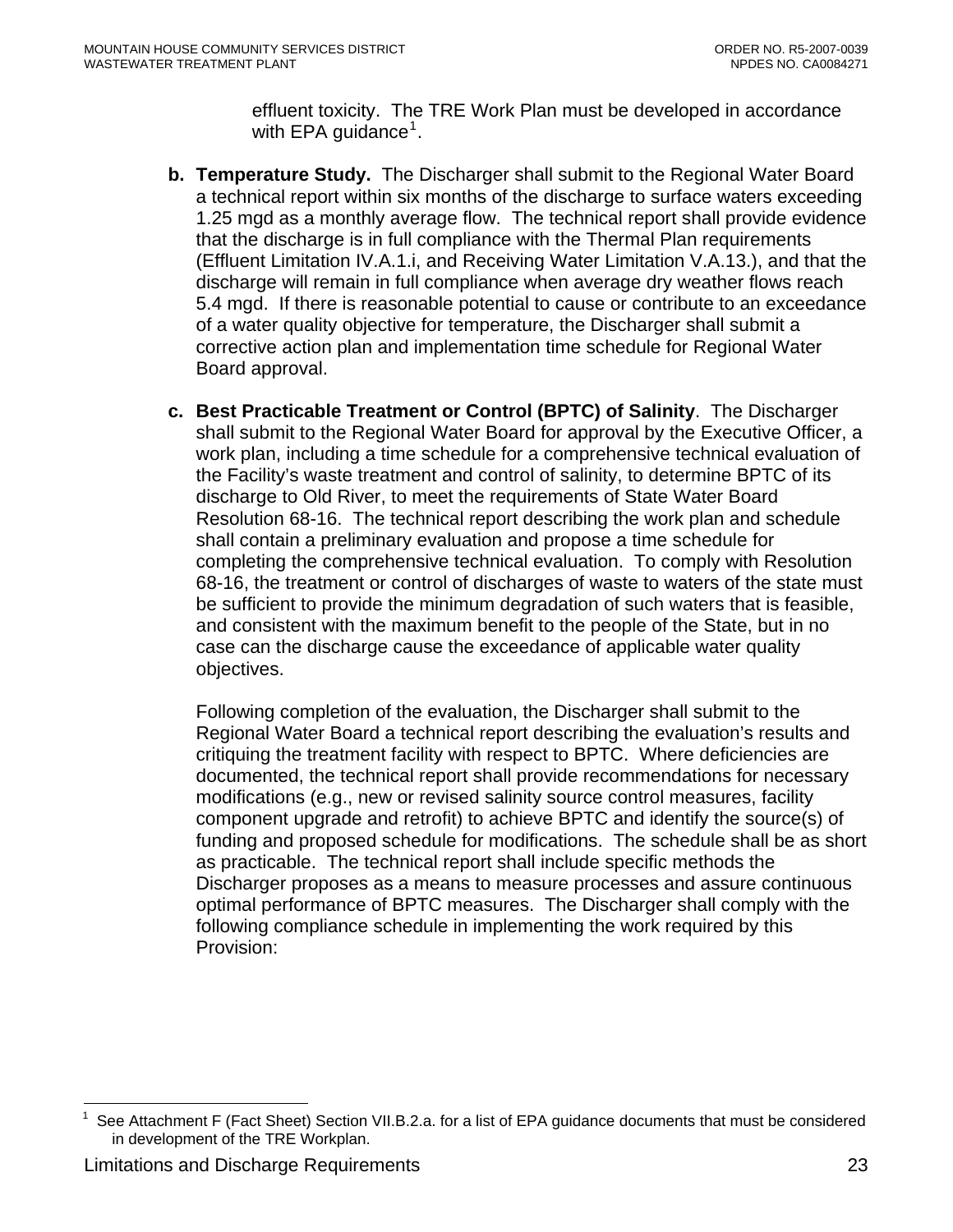<span id="page-23-0"></span>

| <b>Task</b>                                                                           | <b>Compliance Date</b>                                                              |
|---------------------------------------------------------------------------------------|-------------------------------------------------------------------------------------|
| 1. Submit technical report: work plan<br>and schedule for comprehensive<br>evaluation | <b>Within 6 months following Order</b><br>adoption                                  |
| 2. Commence comprehensive                                                             | <b>30 days following Executive Officer</b>                                          |
| evaluation                                                                            | approval of Task 1.                                                                 |
| 3. Complete comprehensive<br>evaluation                                               | As established by Task 1 and/or 2<br>years following Task 2, whichever is<br>sooner |
| 4. Submit technical report:                                                           | 60 days following completion of                                                     |
| comprehensive evaluation results                                                      | Task 3.                                                                             |
| 5. Submit annual report describing the                                                | To be submitted in accordance with                                                  |
| overall status of BPTC implementation                                                 | the MRP (Attachment E,                                                              |
| over the past reporting year                                                          | Section X.D.1.)                                                                     |

#### **3. Best Management Practices and Pollution Prevention**

- **a. Pollution Prevention Plan for Mercury.** The Discharger shall prepare and implement a pollution prevention plan for mercury in accordance with CWC Section 13263.3(d)(3). The minimum requirements for the pollution prevention plan are outlined in the Fact Sheet, Attachment F, Section VII.B.3.d. A work plan and time schedule for preparation of the pollution prevention plan shall be completed and submitted **within 6 months of the effective date of this Order**  for approval by the Executive Officer. The Pollution Prevention Plan shall be completed and submitted to the Regional Water Board **within one (1) year following work plan approval by the Executive Officer**, and progress reports shall be submitted in accordance with the Monitoring and Reporting Program (Attachment E, Section X.D.1.).
- **b. Pollution Prevention Plan for Salinity.** The Discharger shall prepare and implement a pollution prevention plan for salinity in accordance with CWC Section 13263.3(d)(3) to reduce the salinity of its discharge. The minimum requirements for the pollution prevention plan are outlined in the Fact Sheet, Attachment F, Section VII.B.3.d. A work plan and time schedule for preparation of the pollution prevention plan shall be completed and submitted **within 6 months of the effective date of this Order** for approval by the Executive Officer. The Pollution Prevention Plan shall be completed and submitted to the Regional Water Board **within two (2) years following work plan approval by the Executive Officer**, and progress reports shall be submitted in accordance with the Monitoring and Reporting Program (Attachment E, Section X.D.1.).
- **c. Salinity Reduction Goal.** The Discharger shall provide to the Regional Water Board annual reports demonstrating reasonable progress in the reduction of salinity in its discharge to Old River. The Regional Water Board finds that a monthly average salinity of 1,000 µmhos/cm as electrical conductivity (EC) is a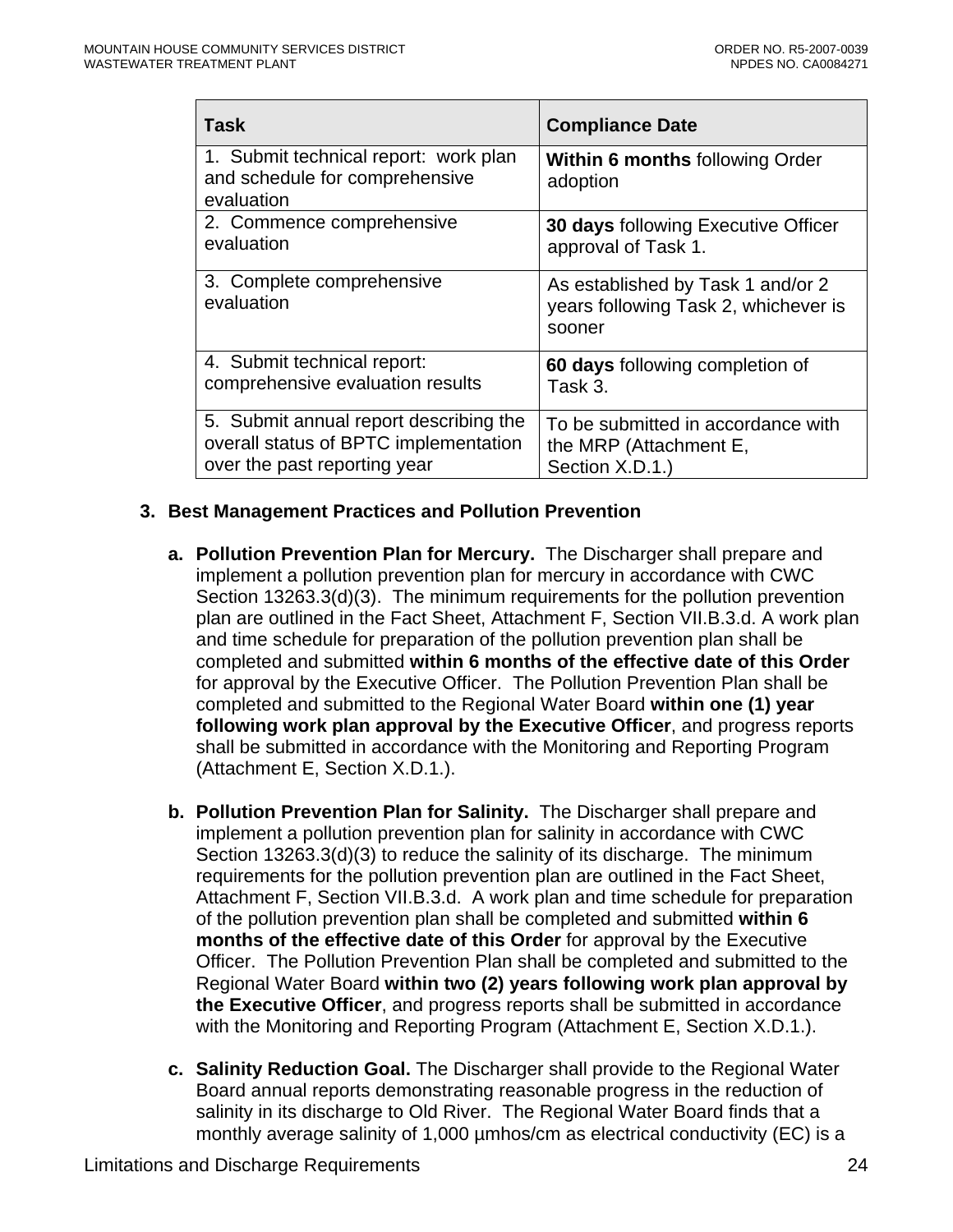<span id="page-24-0"></span>reasonable intermediate goal that can be achieved in this permit term. The annual reports shall be submitted in accordance with the Monitoring and Reporting Program (Attachment E, Section X.D.1.).

#### **4. Compliance Schedules**

- **a. Discharge Flow Expansion (Phase III Improvements).** The Discharger has requested to be permitted to expand discharge flows up to 5.4 mgd to Old River. The permitted discharge flow of 5.4 mgd to Old River is subject to compliance with the following conditions:
	- **i. Facility Improvements.** The Discharger shall have completed construction and startup of the Phase III WWTF, as identified in the Fact Sheet II.A. and shall provide evidence, certified by the plant design engineer, that the plant is operating properly.
	- **ii. Effluent Limitation Compliance.** The discharge shall demonstrate compliance with Final Effluent Limitations IV.A.
	- **iii. Request for Increase.** The Discharger shall submit a request for an increase in the permitted discharge flow rate, which demonstrates compliance with items i. and ii., above. The increase in the permitted discharge flow rate shall not be effective until the Executive Officer verifies compliance with Special Provisions VI.C.4.b. and approves the Discharger's request.
- **b. Compliance Schedule for Final Effluent Limitations for Aluminum. By April 30, 2012,** The Discharger shall comply with the final effluent limitations for aluminum. The Discharger shall comply with the following compliance schedule.

| <b>Task</b>                                                  | Date Due                     |
|--------------------------------------------------------------|------------------------------|
| Submit Method of Compliance Work                             | Within 6 months of the       |
| plan/schedule                                                | effective date of the permit |
| Submit Pollution Prevention plan (PPP) <sup>1</sup> pursuant | Within 9 months of the       |
| to CWC section 13263.3                                       | effective date of the permit |
| Full compliance                                              | April 30, 2012               |

Progress reports<sup>2</sup> shall be submitted in accordance with the Monitoring and Reporting Program (Attachment E, Section X.D.1.).

<sup>1</sup> The minimum requirements for the pollution prevention plan are outlined in the Fact Sheet, Attachment F, Section VII.B.3.d.

<sup>2</sup> The progress reports shall detail what steps have been implemented towards achieving compliance with waste discharge requirements, including studies, construction progress, evaluation of measures implemented, and recommendations for additional measures as necessary to achieve full compliance by the final date.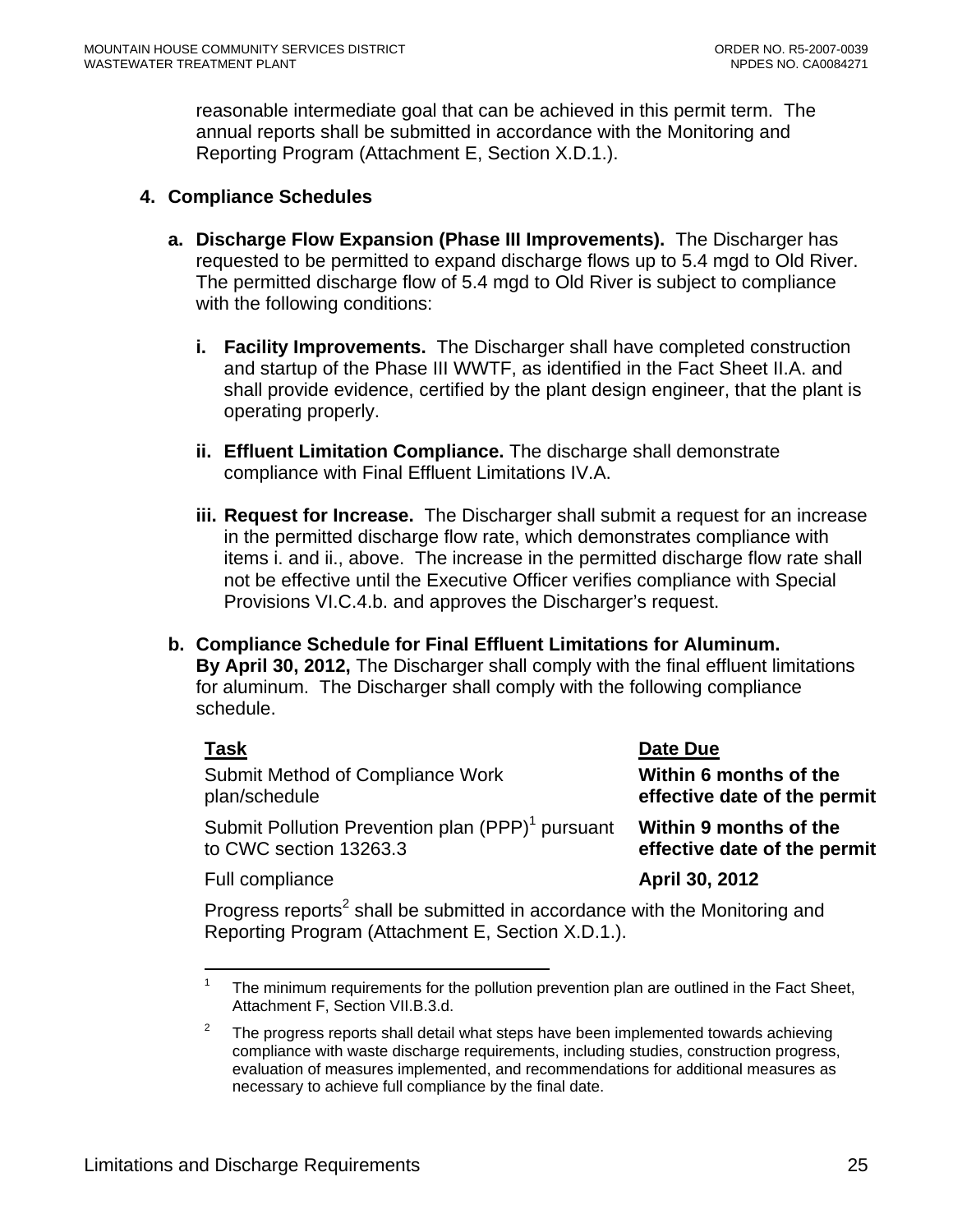# <span id="page-25-0"></span>**5. Construction, Operation and Maintenance Specifications**

#### **a. Emergency Storage Pond Operating Requirements.**

- **i.** The treatment facilities shall be designed, constructed, operated, and maintained to prevent inundation or washout due to floods with a 100-year return frequency.
- **ii.** Public contact with wastewater shall be precluded through such means as fences, signs, and other acceptable alternatives.
- **iii.** Ponds shall be managed to prevent breeding of mosquitoes. In particular,
	- a) An erosion control program should assure that small coves and irregularities are not created around the perimeter of the water surface;
	- b) Weeds shall be minimized; and
	- c) Dead algae, vegetation, and debris shall not accumulate on the water surface.
- **iv.** Freeboard shall never be less than two feet (measured vertically to the lowest point of overflow.

#### **6. Special Provisions for Municipal Facilities (POTWs Only)**

#### **a. Sludge/Biosolids Discharge Specifications**

- **i.** Collected screenings, residual sludge, biosolids, and other solids removed from liquid wastes shall be disposed of in a manner approved by the Executive Officer, and consistent with *Consolidated Regulations for Treatment, Storage, Processing, or Disposal of Solid Waste,* as set forth in Title 27, CCR, Division 2, Subdivision 1, section 20005, et seq. Removal for further treatment, disposal, or reuse at sites (i.e., landfill, composting sites, soil amendment sites) that are operated in accordance with valid waste discharge requirements issued by a regional water quality control board will satisfy these specifications.
- **ii.** Sludge and solid waste shall be removed from screens, sumps, ponds, clarifiers, etc. as needed to ensure optimal plant performance.
- **iii.** The treatment of sludge generated at the Facility shall be confined to the Facility property and conducted in a manner that precludes infiltration of waste constituents into soils. In addition, the storage of residual sludge, solid waste, and biosolids on Facility property shall be temporary and controlled, and contained in a manner that minimizes leachate formation and precludes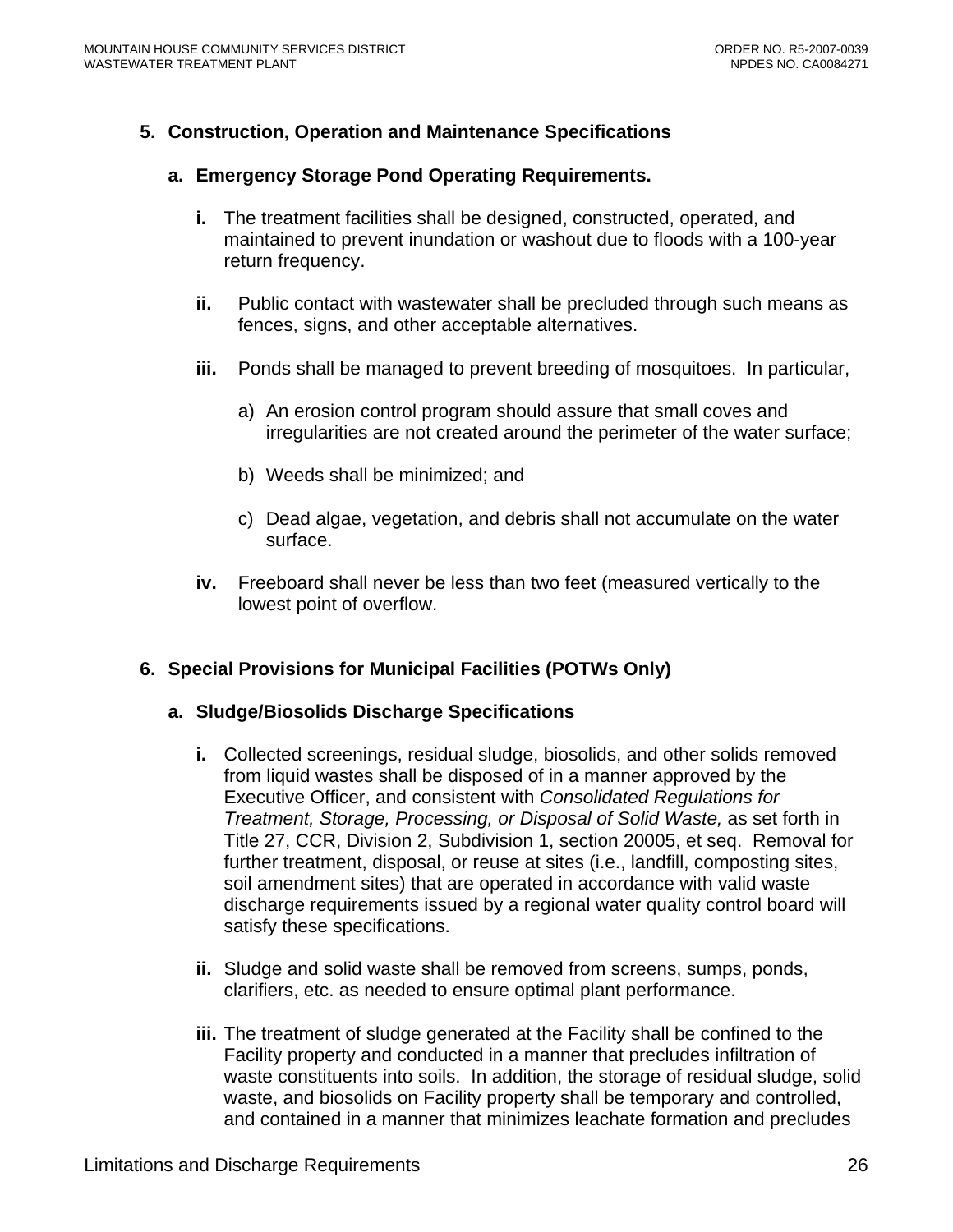infiltration of waste constituents into soils.

#### **b. Certified Operators.**

**i.** The Discharger shall provide certified wastewater treatment plant operators in accordance with Title 23 of the California Code of Regulations, Division 3, Chapter 26.

#### **c. Pretreatment Requirements.**

- **i.** The Discharger shall enforce the Pretreatment Standards promulgated under Sections 307(b), 307(c) and 307(d) of the Clean Water Act. The Discharger shall perform the pretreatment functions required by 40 CFR Part 403 including but not limited to:
	- a) Adopting the legal authority required by 40 CFR 403.8(f)(1);
	- b) Enforcing the Pretreatment Standards of 40 CFR 403.5 and 403.6;
	- c) Implementing procedures to ensure compliance as required by 40 CFR 403.8(f)(2); and
	- d) Providing funding and personnel for implementation and enforcement of the pretreatment program as required by 40 CFR 403.8(f)(3).
- **ii.** The Discharger shall implement, as more completely set forth in 40 CFR 403.5, the necessary legal authorities, programs, and controls to ensure that the following incompatible wastes are not introduced to the treatment system, where incompatible wastes are:
	- a) Wastes which create a fire or explosion hazard in the treatment works;
	- b) Wastes which will cause corrosive structural damage to treatment works, but in no case wastes with a pH lower than 5.0, unless the works is specially designed to accommodate such wastes;
	- c) Solid or viscous wastes in amounts which cause obstruction to flow in sewers, or which cause other interference with proper operation or treatment works;
	- d) Any waste, including oxygen demanding pollutants (BOD, *etc*.), released in such volume or strength as to cause inhibition or disruption in the treatment works, and subsequent treatment process upset and loss of treatment efficiency;
	- e) Heat in amounts that inhibit or disrupt biological activity in the treatment works, or that raise influent temperatures above 40°C (104°F), unless the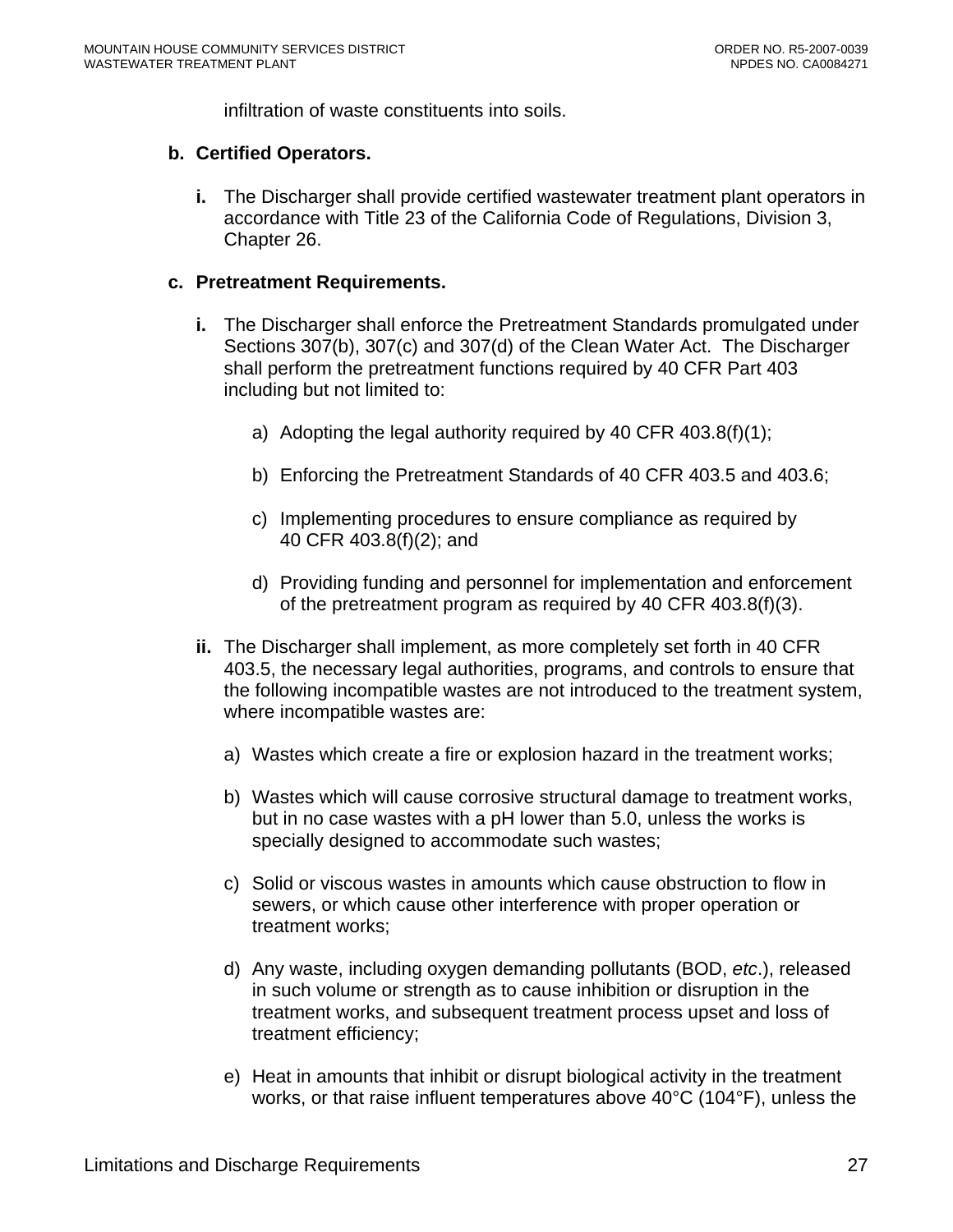Regional Water Board approves alternate temperature limits;

- f) Petroleum oil, nonbiodegradable cutting oil, or products of mineral oil origin in amounts that will cause interference or pass through;
- g) Pollutants which result in the presence of toxic gases, vapors, or fumes within the treatment works in a quantity that may cause acute worker health and safety problems; and
- h) Any trucked or hauled pollutants, except at points predesignated by the Discharger.
- **iii.** The Discharger shall implement, as more completely set forth in 40 CFR Part 403, the legal authorities, programs, and controls necessary to ensure that industrial discharges do not introduce pollutants into the sewerage system that, either alone or in conjunction discharges from other sources:
	- a) Flow through the system to the receiving water in quantities or concentrations that cause a violation of this Order, or
	- b) Inhibit or disrupt treatment processes, treatment system operations, or sludge processes, use, or disposal and either cause a violation of this Order or prevent sludge use or disposal in accordance with this Order.
- **iv. Within one year of adoption of this Order**, the Discharger shall submit, for Regional Water Board approval, a pretreatment program that demonstrates it has complied with Provision VI.C.6.c.i, ii, and iii, above.
- **v.** The Discharger shall implement its approved pretreatment program and the program shall be an enforceable condition of this permit. If the Discharger fails to perform the pretreatment functions, the Regional Water Quality Control Board (Regional Water Board), the State Water Resources Control Board (State Water Board) or the U.S. Environmental Protection Agency (USEPA) may take enforcement actions against the Discharger as authorized by the Clean Water Act.
- **d. Collection System.** On May 2, 2006, the State Water Board adopted State Water Board Order 2006-0003, a Statewide General WDR for Sanitary Sewer Systems. The Discharger shall be subject to the requirements of Order 2006- 0003 and any future revisions thereto.

Regardless of the coverage obtained under Order 2006 0003, the Discharger's collection system is part of the treatment system that is subject to this Order. As such, pursuant to federal regulations, the Discharger must properly operate and maintain its collection system [40 CFR section 122.41(e)], report any noncompliance [40 CFR section 122.41(l)(6) and (7)], and mitigate any discharge from the collection system in violation of this Order [40 CFR. section 122.41(d)].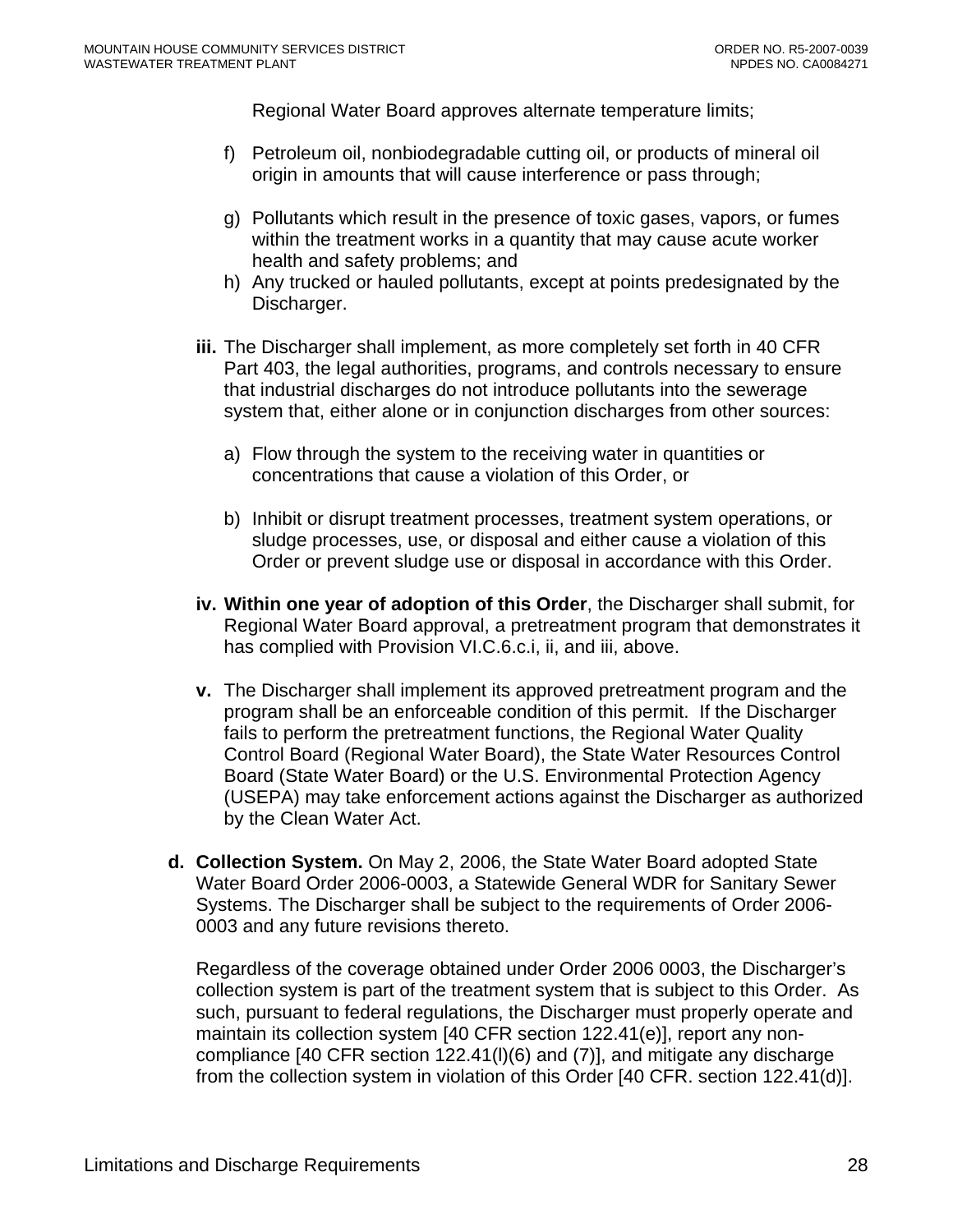# <span id="page-28-0"></span>**7. Other Special Provisions**

- **a.** Prior to making any change in the discharge point, place of use, or purpose of use of the wastewater, the Discharger shall obtain approval of, or clearance from the State Water Resources Control Board (Division of Water Rights).
- **b.** In the event of any change in control or ownership of land or waste discharge facilities presently owned or controlled by the Discharger, the Discharger shall notify the succeeding owner or operator of the existence of this Order by letter, a copy of which shall be immediately forwarded to this office.

To assume operation under this Order, the succeeding owner or operator must apply in writing to the Executive Officer requesting transfer of the Order. The request must contain the requesting entity's full legal name, the State of incorporation if a corporation, address and telephone number of the persons responsible for contact with the Regional Water Board and a statement. The statement shall comply with the signatory paragraph of Standard Provision V.B and state that the new owner or operator assumes full responsibility for compliance with this Order. Failure to submit the request shall be considered a discharge without requirements, a violation of the California Water Code. Transfer shall be approved or disapproved in writing by the Executive Officer.

**c.** In the event the Discharger does not comply or will be unable to comply for any reason, with any prohibition or limitation contained in this Order, the Discharger shall notify the Regional Water Board by telephone (916) 464-3291 within 24 hours of having knowledge of such noncompliance, and shall confirm this notification in writing within five days, unless the Regional Water Board waives confirmation. The written notification shall include the information required by Attachment D, Section V.E.1 [40 CFR section 122.41(l)(6)(i)].

#### **VII. COMPLIANCE DETERMINATION**

Compliance with the effluent limitations contained in Section IV of this Order will be determined as specified below:

#### **A. BOD and TSS Effluent Limitations**

Compliance with the final effluent limitations for BOD and TSS required in Sections IV.A.1.a., and IV.A.1.b. shall be ascertained by 24-hour flow proportioned composite samples.

#### **B. Aluminum Effluent Limitations**

Compliance with the final effluent limitations for aluminum can be demonstrated using either total or acid-soluble (inductively coupled plasma/atomic emission spectrometry or inductively coupled plasma/mass spectrometry) analysis methods, as supported by US EPA's Ambient Water Quality Criteria for Aluminum document (EPA 440/5-86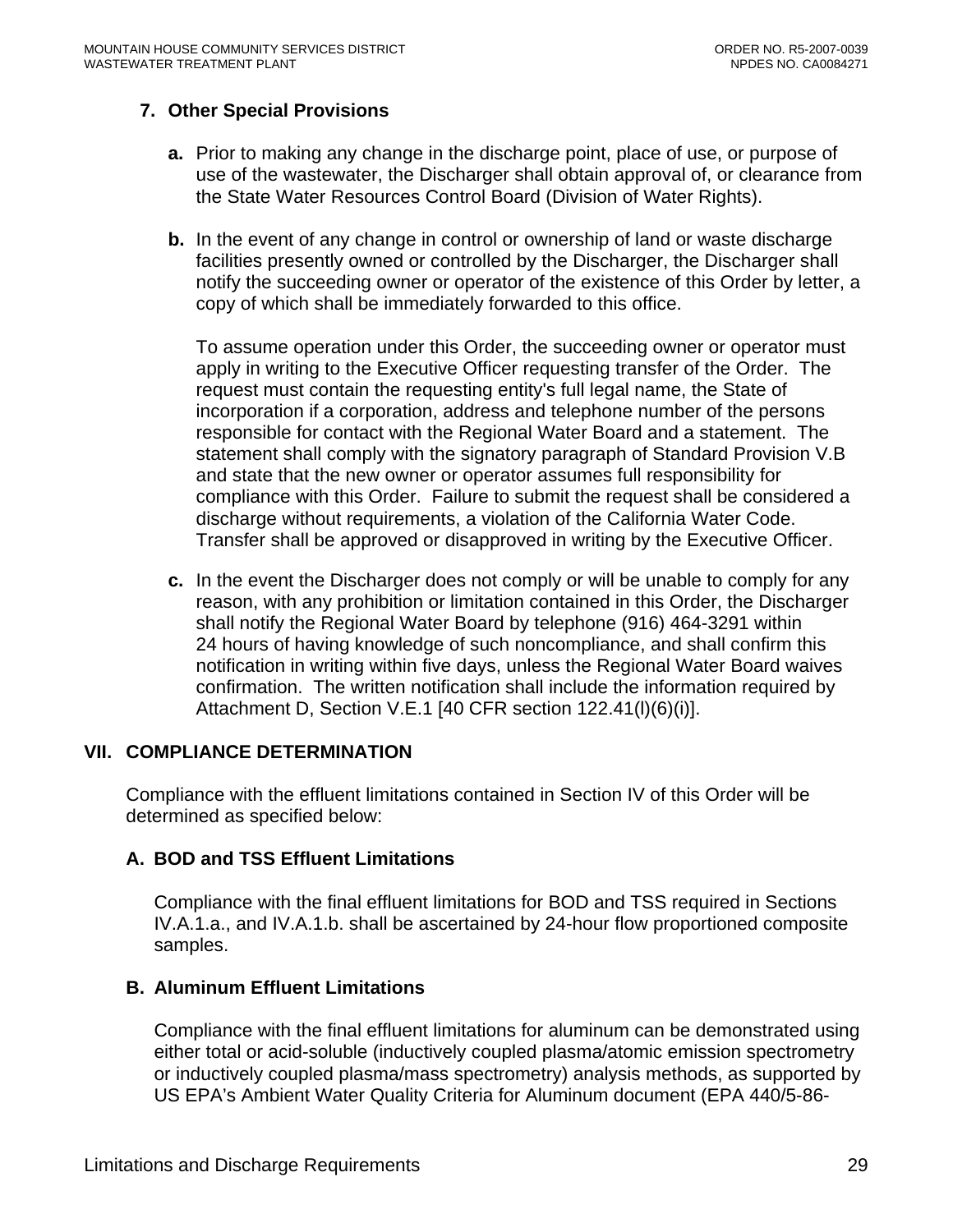008), or other standard methods that exclude aluminum silicate particles as approved by the Executive Officer.

# **C. Mercury Mass Loading Limitation**

The procedures for calculating mass loadings are as follows:

- 1. The total pollutant mass load for each individual calendar month shall be determined using an average of all concentration data collected that month and the corresponding total monthly flow. All monitoring data collected under the monitoring and reporting program, pretreatment program and any special studies shall be used for these calculations.
- 2. In calculating compliance, the Discharger shall count all non-detect measures at one-half of the detection level. If compliance with the effluent limitation is not attained due to the non-detect contribution, the Discharger shall improve and implement available analytical capabilities and compliance shall be evaluated with consideration of the detection limits.

#### **D. Average Dry Weather Flow.**

Average Dry Weather Flow (ADWF) represents the daily average flow when groundwater is at or near normal and runoff is not occurring. Compliance with the ADWF effluent limitations will be determined annually based on the average daily flow over three consecutive dry weather months (e.g. July, August, and September).

#### **E. Effluent Mass Limitations.**

The effluent mass limitations contained in Final Effluent Limitations IV.A.2.a. and IV.A.3.a. are based on the permitted average daily discharge flow (Final Effluent Limitations IV.A.2.b. and IV.A.3.b., respectively), and calculated as follows:

Mass (lbs/day) = Flow (mgd) x Concentration (mg/L) x 8.34 (conversion factor)

If the effluent flow exceeds the permitted average daily discharge flow due to wetweather storm events or when groundwater is above normal and runoff is occurring, the effluent mass limitations contained in Final Effluent Limitations IV.A.2.a. and IV.A.3.a. shall not apply. Under these specific circumstances the effluent mass limitations shall be recalculated based on the wet weather effluent flow rate rather than the permitted average daily discharge flow.

#### **F. Group A Pesticides Effluent Limitation.**

The non-detectable (ND) limitation applies to each individual pesticide. No individual pesticide may be present in the discharge at detectable concentrations. The Discharger shall use USEPA standard analytical techniques with a minimum acceptable reporting level as indicated in appendix 4 of the SIP.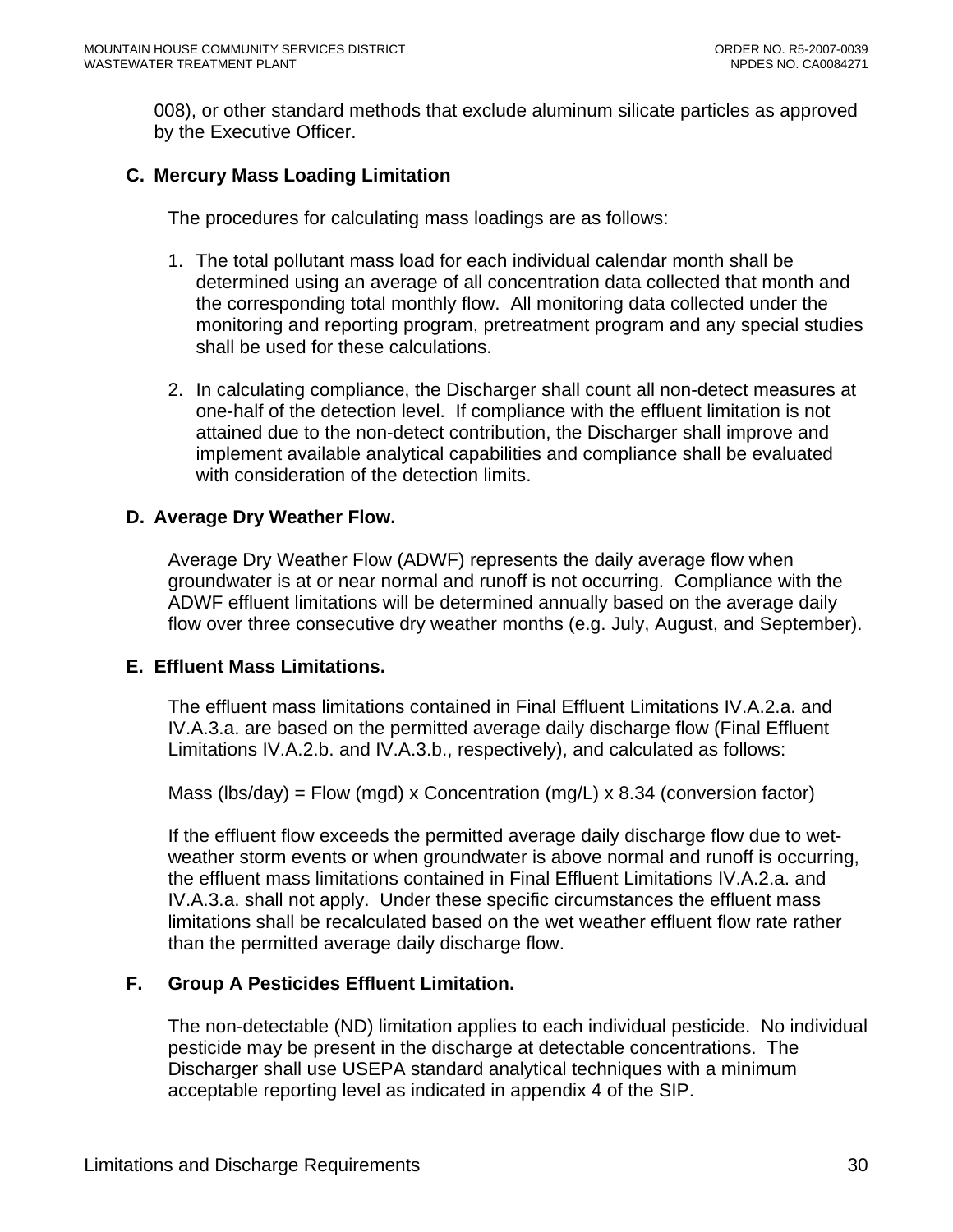# <span id="page-30-0"></span>**ATTACHMENT A – DEFINITIONS**

**Acute Toxic Unit (TU**a**):** the reciprocal of the effluent concentration that causes 50 percent of the organisms to die in an acute toxicity test (TU<sub>a</sub> = 100/LC<sub>50</sub>) (see LC<sub>50</sub>).

**Average Four-Day Effluent Limitation:** the highest allowable average of daily discharges over a four-day period, calculated as the sum of all daily discharges measured during a fourday period divided by the number of daily discharges measured during that four-day period.

**Average Hourly Effluent Limitation:** the highest allowable average of discharges over a onehour period, calculated as the sum of all discharges measured during that one-hour period divided by the number of discharges measured during that one-hour period.

**Average Monthly Effluent Limitation (AMEL):** the highest allowable average of daily discharges over a calendar month, calculated as the sum of all daily discharges measured during a calendar month divided by the number of daily discharges measured during that month.

**Average Weekly Effluent Limitation (AWEL):** the highest allowable average of daily discharges over a calendar week (Sunday through Saturday), calculated as the sum of all daily discharges measured during a calendar week divided by the number of daily discharges measured during that week.

**Best Practicable Treatment or Control (BPTC):** BPTC is a requirement of State Water Resources Control Board Resolution 68-16 – "Statement of Policy with Respect to Maintaining High Quality of Waters in California" (referred to as the "Antidegradation Policy"). BPTC is the treatment or control of a discharge necessary to assure that, "*(a) a pollution or nuisance will not occur and (b) the highest water quality consistent with maximum benefit to the people of the State will be maintained.*" Pollution is defined in CWC Section 13050(I). In general, an exceedance of a water quality objective in the Basin Plan constitutes "pollution".

**Biosolids**: sludge that has been treated and tested and shown to be capable of being beneficially and legally used pursuant to federal and state regulations as a soil amendment for agriculture, silviculture, horticulture, and land reclamation activities.

**Chronic Toxic Unit (TU<sub>c</sub>):** the reciprocal of the effluent concentration that causes no observable effect on the test organisms in a chronic toxicity test ( $TU_c = 100/NOEC$ ) (see NOEC)

**Daily Discharge:** Daily Discharge is defined as either: (1) the total mass of the constituent discharged over the calendar day (12:00 am through 11:59 pm) or any 24-hour period that reasonably represents a calendar day for purposes of sampling (as specified in the permit), for a constituent with limitations expressed in units of mass or; (2) the unweighted arithmetic mean measurement of the constituent over the day for a constituent with limitations expressed in other units of measurement (*e.g*., concentration).

The daily discharge may be determined by the analytical results of a composite sample taken over the course of one day (a calendar day or other 24-hour period defined as a day) or by the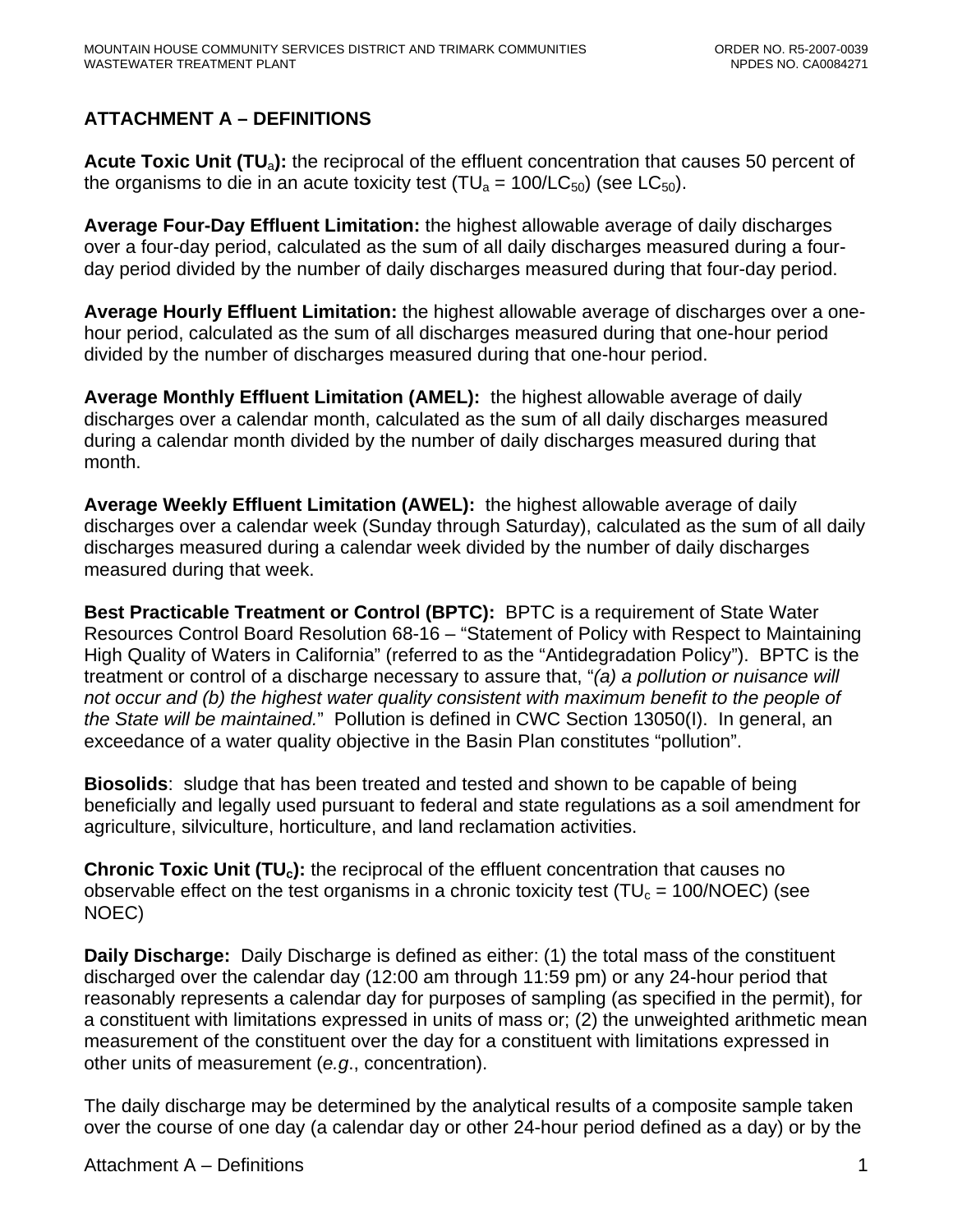arithmetic mean of analytical results from one or more grab samples taken over the course of the day.

For composite sampling, if one day is defined as a 24-hour period other than a calendar day, the analytical result for the 24-hour period will be considered as the result for the calendar day in which the 24-hour period ends.

**Instantaneous Maximum Effluent Limitation:** the highest allowable value for any single grab sample or aliquot (*i.e*., each grab sample or aliquot is independently compared to the instantaneous maximum limitation).

**Instantaneous Minimum Effluent Limitation:** the lowest allowable value for any single grab sample or aliquot (*i.e*., each grab sample or aliquot is independently compared to the instantaneous minimum limitation).

LC<sub>50</sub>, Lethal Concentration, 50 percent: the toxic or effluent concentration that would cause death in 50 percent of the test organisms over a specified period of time.

**Maximum Daily Effluent Limitation (MDEL):** the highest allowable daily discharge of a pollutant.

**NOEC, No Observed Effect Concentration:** the highest tested concentration of an effluent or test sample whose effect is not different from the control effect, according to the statistical test used (see LOEC). The NOEC is usually the highest tested concentration of an effluent or toxic that causes no observable effects on the test organisms (i.e. the highest concentration of toxicity at which the values for the observed responses do not statistically differ from the controls).

**Percent Removal:** the arithmetic mean of 20°C BOD (5-day) and total suspended solids in effluent samples collected over a monthly period as a percentage of the arithmetic mean of the values for influent samples collected at approximately the same times during the same period (85 percent removal).

**Residual Sludge**: sludge that will not be subject to further treatment at the Facility.

**Sludge**: the solid, semisolid, and liquid residues removed during primary, secondary, or advanced wastewater treatment processes.

**Solid Waste**: grit and screening material generated during preliminary treatment.

**Toxicity Test:** the procedure using living organisms to determine whether a chemical or an effluent is toxic. A toxicity test measures the degree of the effect of a specific chemical or effluent on exposed test organisms.

**Toxic Unit:** the measure of toxicity in an effluent as determined by the acute toxic units (TU<sub>a</sub>) or chronic toxic units  $(TU_c)$  measured. The larger the TU, the greater the toxicity.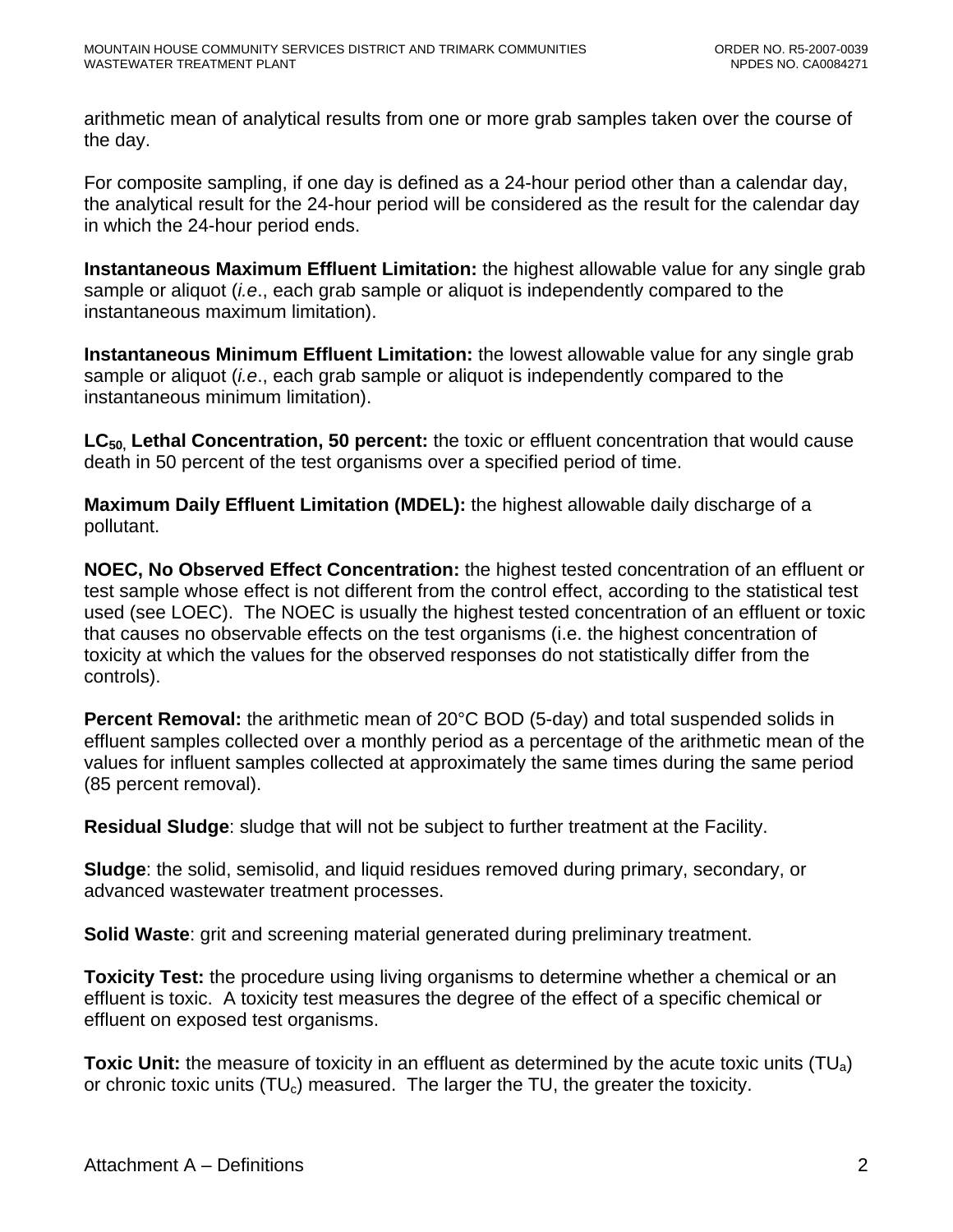# <span id="page-32-0"></span>**ATTACHMENT B – TOPOGRAPHIC MAP**

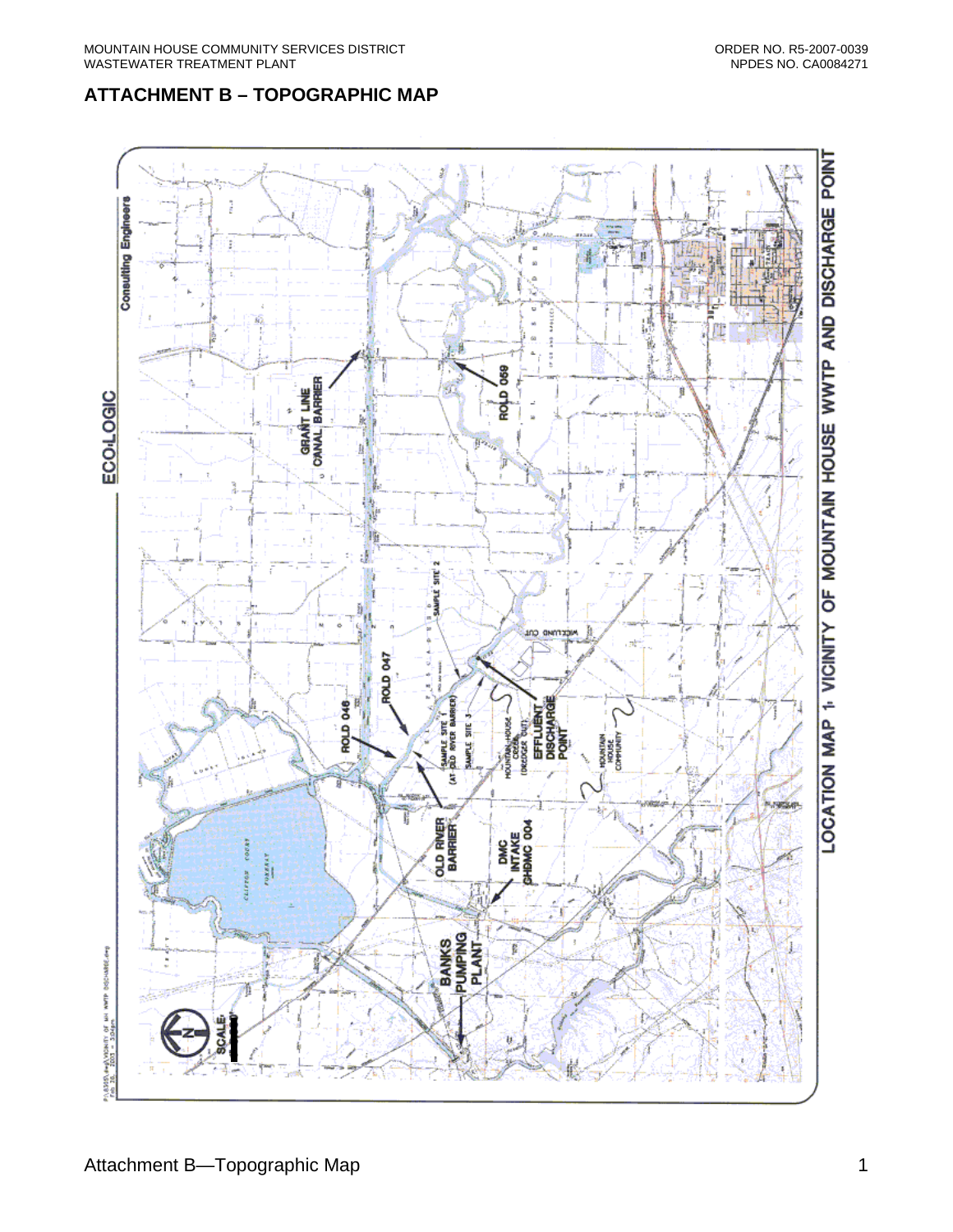# <span id="page-33-0"></span>**ATTACHMENT C—SITE MAP AND FLOW SCHEMATICS**

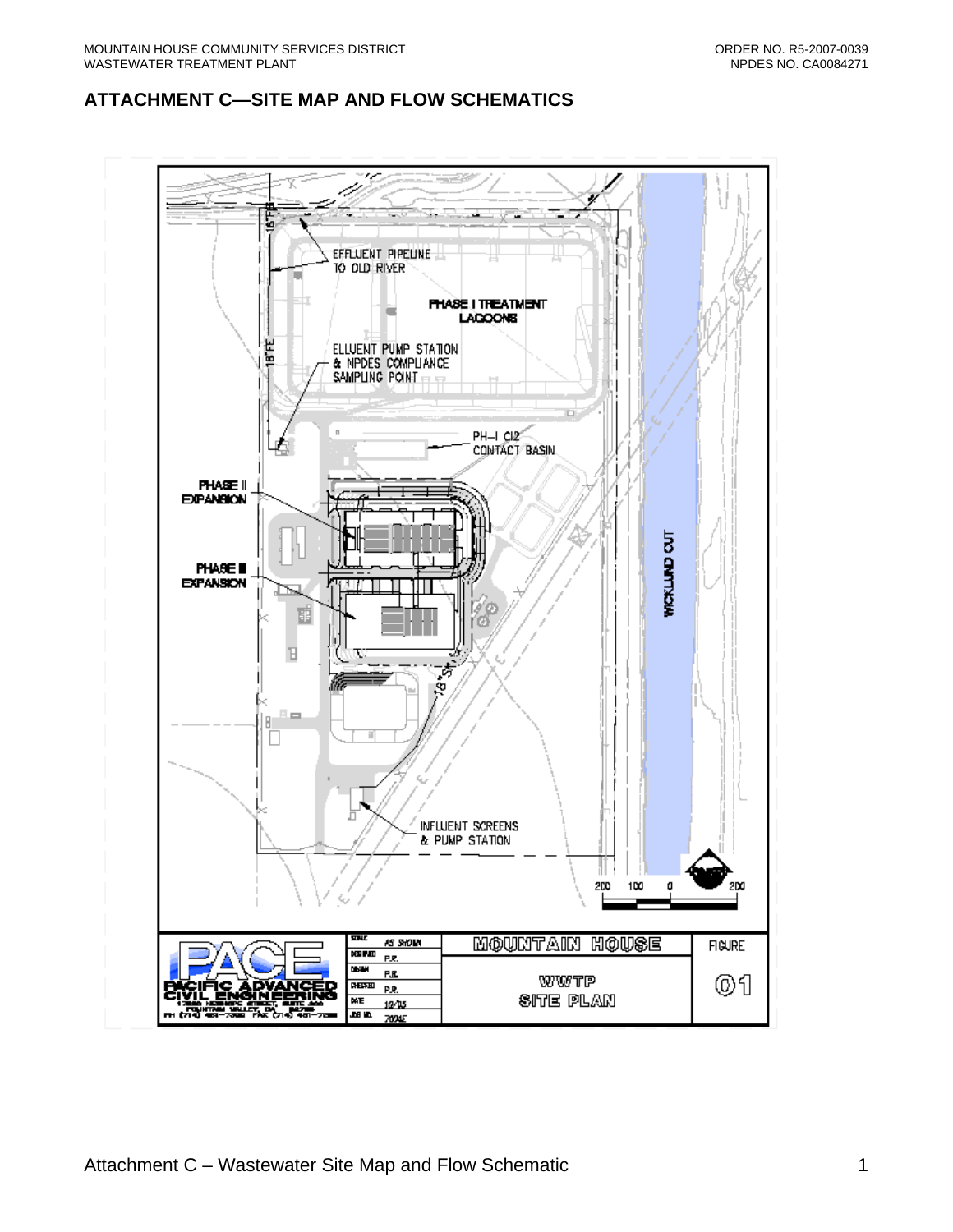# **MOUNTAIN HOUSE – PHASE I WWTF**

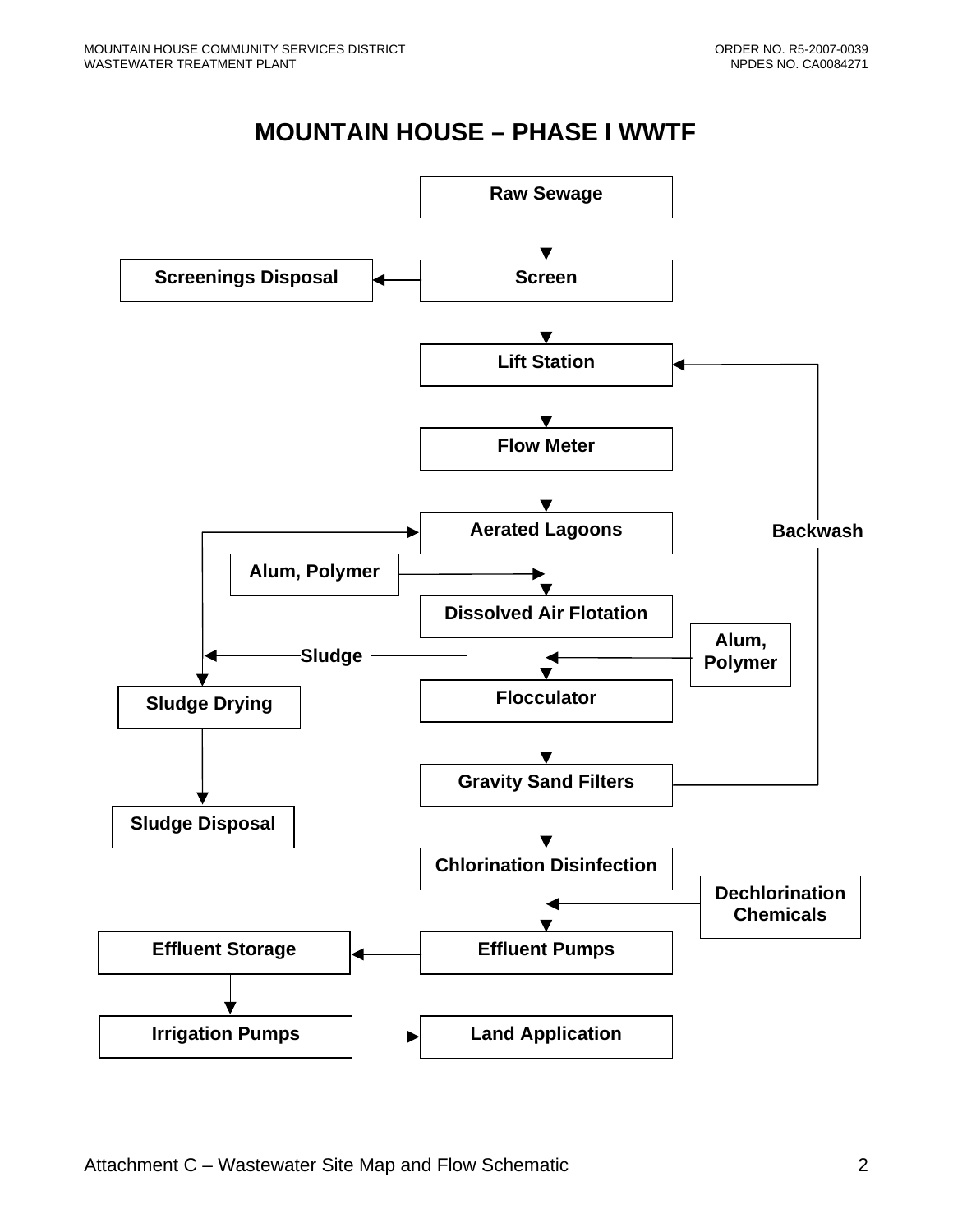# **Mountain House –Phase II & III WWTF**



Attachment C – Wastewater Site Map and Flow Schematic 33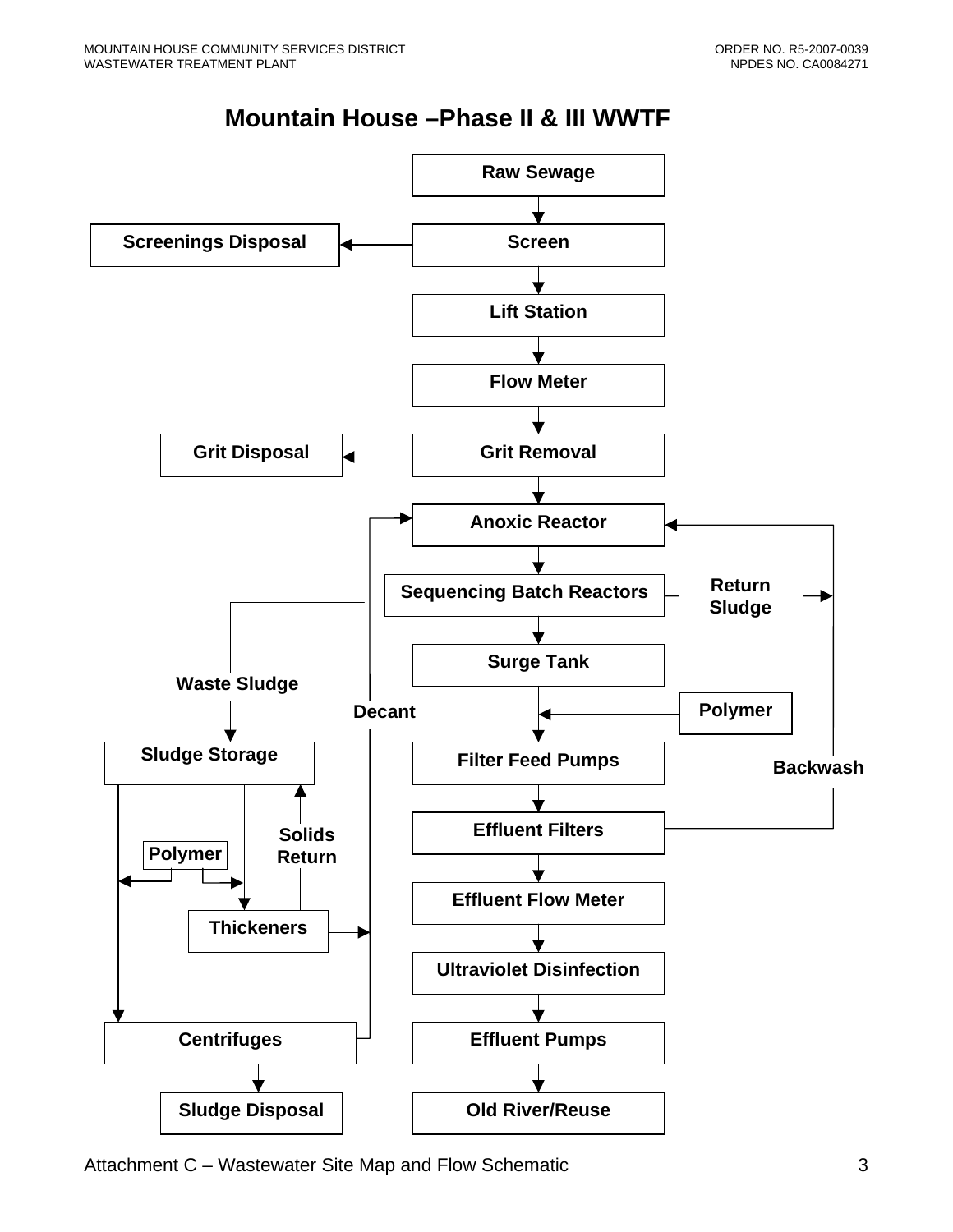# **ATTACHMENT D –STANDARD PROVISIONS**

#### **I. STANDARD PROVISIONS – PERMIT COMPLIANCE**

### **A. Duty to Comply**

- 1. The Discharger must comply with all of the conditions of this Order. Any noncompliance constitutes a violation of the Clean Water Act (CWA) and the California Water Code (CWC) and is grounds for enforcement action, for permit termination, revocation and reissuance, modification, or denial of a permit renewal application [*40 CFR Section 122.41(a)*].
- 2. The Discharger shall comply with effluent standards or prohibitions established under Section 307(a) of the Clean Water Act for toxic pollutants and with standards for sewage sludge use or disposal established under Section 405(d) of the CWA within the time provided in the regulations that establish these standards or prohibitions, even if this Order has not yet been modified to incorporate the requirement [*40 CFR Section 122.41(a)(1)*].

### **B. Need to Halt or Reduce Activity Not a Defense**

It shall not be a defense for a Discharger in an enforcement action that it would have been necessary to halt or reduce the permitted activity in order to maintain compliance with the conditions of this Order [*40 CFR §122.41(c)*].

#### **C. Duty to Mitigate**

The Discharger shall take all reasonable steps to minimize or prevent any discharge or sludge use or disposal in violation of this Order that has a reasonable likelihood of adversely affecting human health or the environment [*40 CFR Section 122.41(d)*].

#### **D. Proper Operation and Maintenance**

The Discharger shall at all times properly operate and maintain all facilities and systems of treatment and control (and related appurtenances) which are installed or used by the Discharger to achieve compliance with the conditions of this Order. Proper operation and maintenance also includes adequate laboratory controls and appropriate quality assurance procedures. This provision requires the operation of backup or auxiliary facilities or similar systems that are installed by a Discharger only when necessary to achieve compliance with the conditions of this Order [*40 CFR Section 122.41(e)*].

# **E. Property Rights**

1. This Order does not convey any property rights of any sort or any exclusive privileges [*40 CFR Section 122.41(g)*].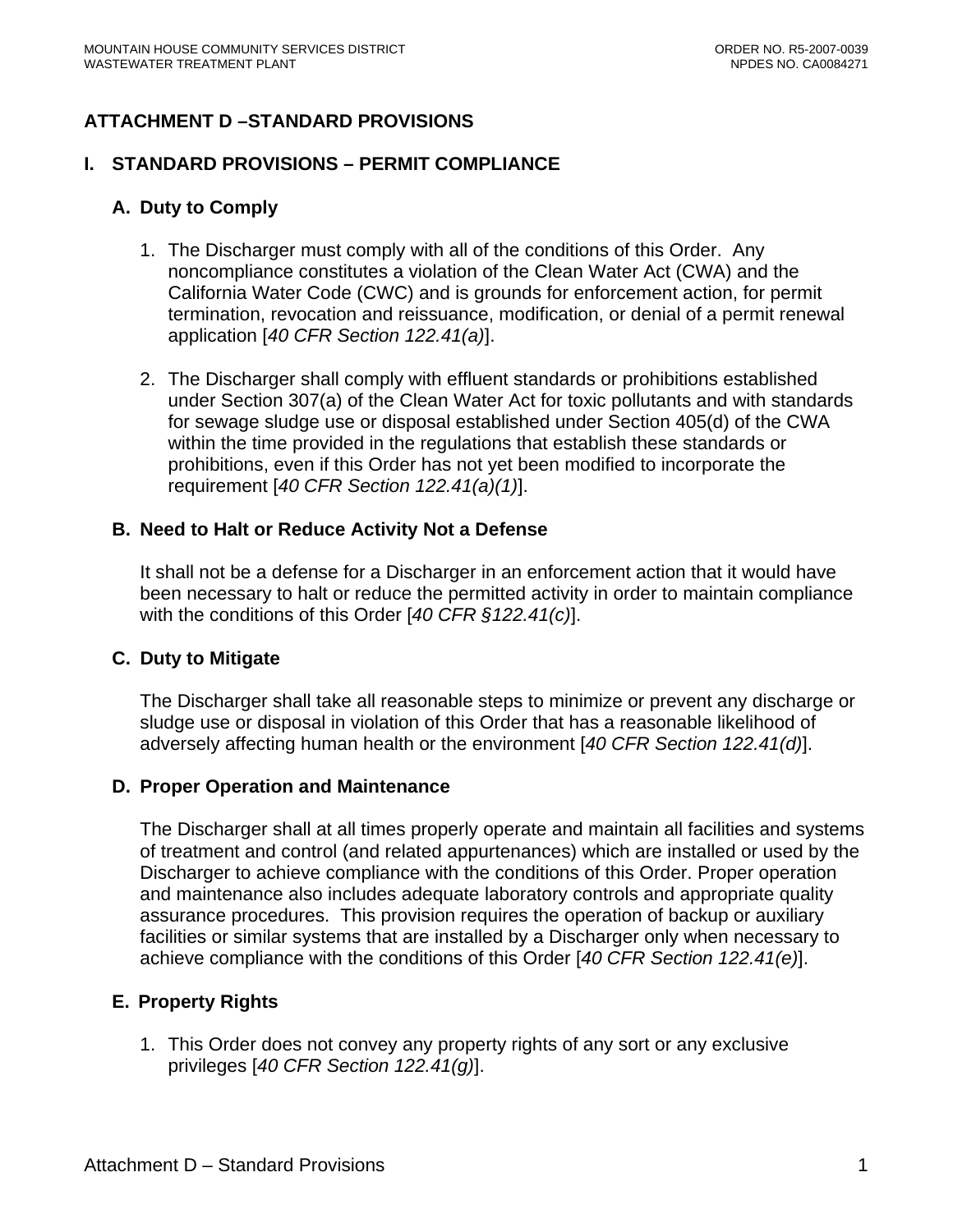2. The issuance of this Order does not authorize any injury to persons or property or invasion of other private rights, or any infringement of State or local law or regulations [*40 CFR Section 122.5(c)*].

### **F. Inspection and Entry**

The Discharger shall allow the Regional Water Quality Control Board (Regional Water Board), State Water Resources Control Board (State Water Board), United States Environmental Protection Agency (USEPA), and/or their authorized representatives (including an authorized contractor acting as their representative), upon the presentation of credentials and other documents, as may be required by law, to [*40 CFR Section 122.41(i)*] [*CWC 13383(c)*]:

- 1. Enter upon the Discharger's premises where a regulated facility or activity is located or conducted, or where records are kept under the conditions of this Order [*40 CFR Section 122.41(i)(1)*];
- 2. Have access to and copy, at reasonable times, any records that must be kept under the conditions of this Order [*40 CFR Section122.41(i)(2)*];
- 3. Inspect and photograph, at reasonable times, any facilities, equipment (including monitoring and control equipment), practices, or operations regulated or required under this Order [*40 CFR Section 122.41(i)(3)*];
- 4. Sample or monitor, at reasonable times, for the purposes of assuring Order compliance or as otherwise authorized by the CWA or the CWC, any substances or parameters at any location [*40 CFR Section 122.41(i)(4)*].

#### **G. Bypass**

- 1. Definitions
	- a. "Bypass" means the intentional diversion of waste streams from any portion of a treatment facility [*40 CFR Section 122.41(m)(1)(i)*].
	- b. "Severe property damage" means substantial physical damage to property, damage to the treatment facilities, which causes them to become inoperable, or substantial and permanent loss of natural resources that can reasonably be expected to occur in the absence of a bypass. Severe property damage does not mean economic loss caused by delays in production [*40 CFR Section 122.41(m)(1)(ii)*].
- 2. Bypass not exceeding limitations The Discharger may allow any bypass to occur which does not cause exceedances of effluent limitations, but only if it is for essential maintenance to assure efficient operation. These bypasses are not subject to the provisions listed in Standard Provisions – Permit Compliance I.G.3, I.G.4, and I.G.5 below [*40 CFR Section 122.41(m)(2)*].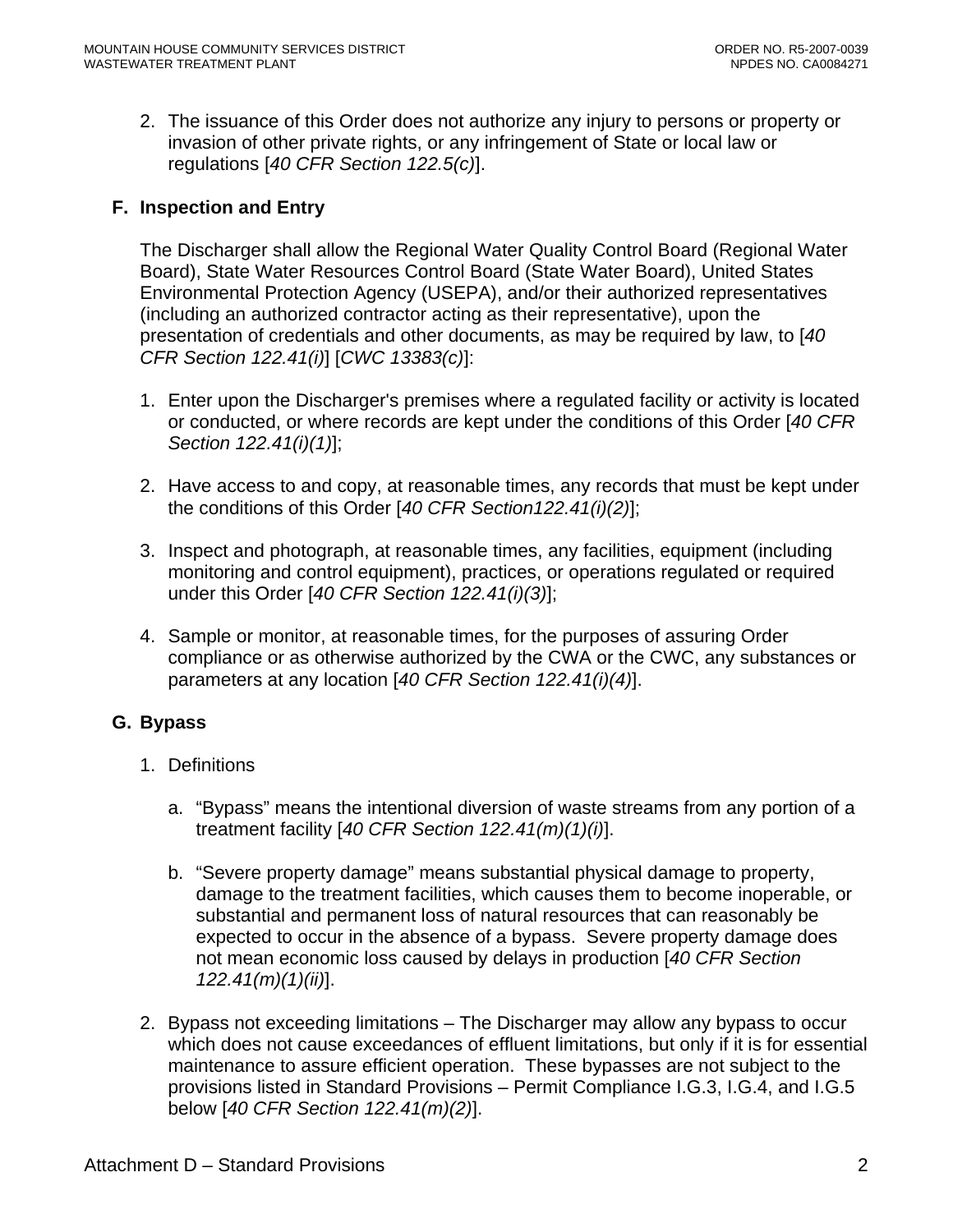- 3. Prohibition of bypass Bypass is prohibited, and the Regional Water Board may take enforcement action against a Discharger for bypass, unless [*40 CFR Section 122.41(m)(4)(i)*]:
	- a. Bypass was unavoidable to prevent loss of life, personal injury, or severe property damage [*40 CFR Section 122.41(m)(4)(A)*];
	- b. There were no feasible alternatives to the bypass, such as the use of auxiliary treatment facilities, retention of untreated wastes, or maintenance during normal periods of equipment downtime. This condition is not satisfied if adequate back-up equipment should have been installed in the exercise of reasonable engineering judgment to prevent a bypass that occurred during normal periods of equipment downtime or preventive maintenance [*40 CFR Section 122.41(m)(4)(B)*]; and
	- c. The Discharger submitted notice to the Regional Water Board as required under Standard Provisions – Permit Compliance I.G.5 below [*40 CFR Section 122.41(m)(4)(C)*].
- 4. The Regional Water Board may approve an anticipated bypass, after considering its adverse effects, if the Regional Water Board determines that it will meet the three conditions listed in Standard Provisions – Permit Compliance I.G.3 above [*40 CFR Section 122.41(m)(4)(ii)*].
- 5. Notice
	- a. Anticipated bypass. If the Discharger knows in advance of the need for a bypass, it shall submit a notice, if possible at least 10 days before the date of the bypass [*40 CFR Section 122.41(m)(3)(i)*].
	- b. Unanticipated bypass. The Discharger shall submit notice of an unanticipated bypass as required in Standard Provisions - Reporting V.E below (24-hour notice) [*40 CFR Section 122.41(m)(3)(ii)*].

#### **H. Upset**

Upset means an exceptional incident in which there is unintentional and temporary noncompliance with technology based permit effluent limitations because of factors beyond the reasonable control of the permittee. An upset does not include noncompliance to the extent caused by operational error, improperly designed treatment facilities, inadequate treatment facilities, lack of preventive maintenance, or careless or improper operation [*40 CFR Section 122.41(n)(1)*].

1. Effect of an upset. An upset constitutes an affirmative defense to an action brought for noncompliance with such technology based permit effluent limitations if the requirements of Standard Provisions – Permit Compliance I.H.2 below are met. No determination made during administrative review of claims that noncompliance was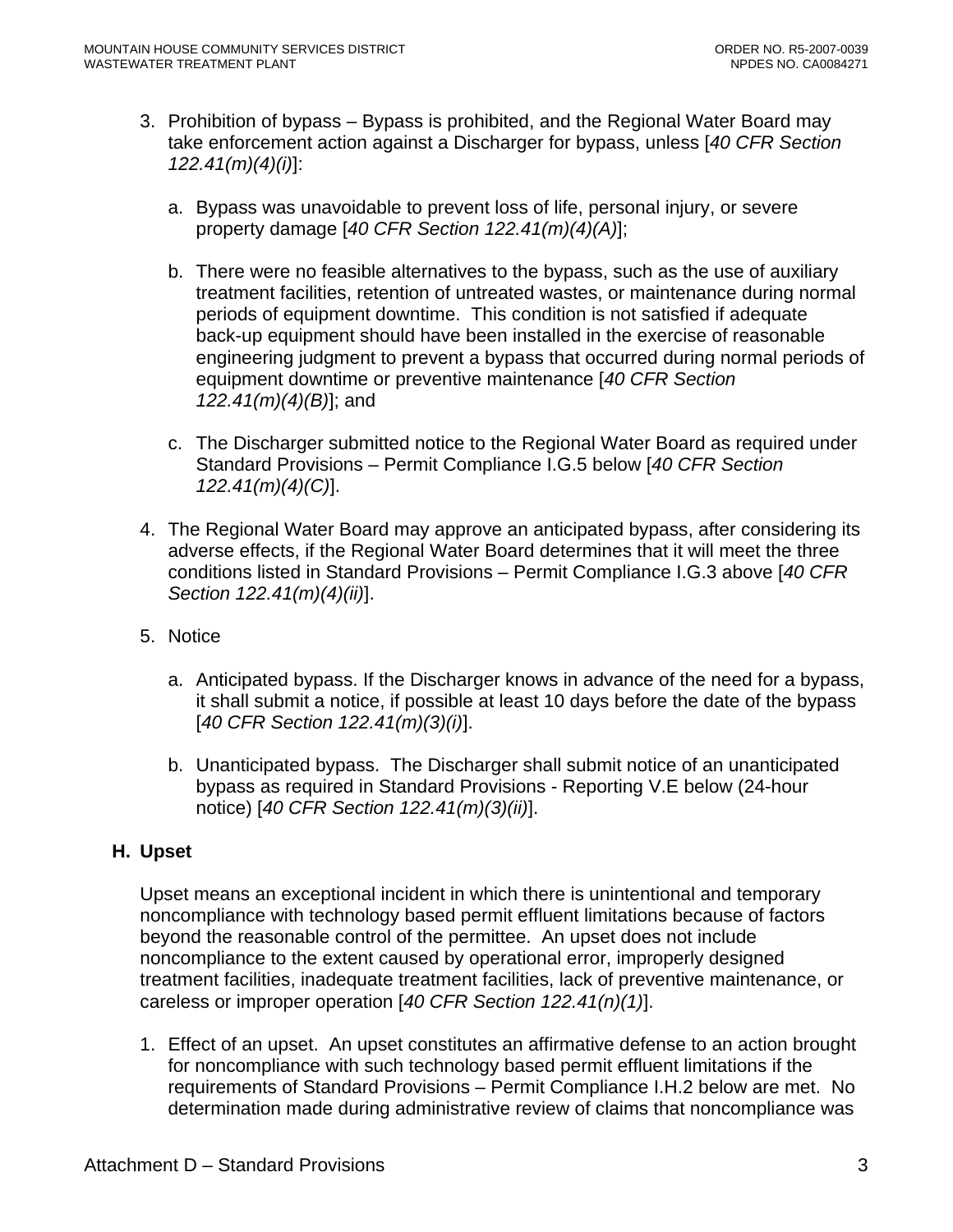caused by upset, and before an action for noncompliance, is final administrative action subject to judicial review [*40 CFR Section 122.41(n)(2)*].

- 2. Conditions necessary for a demonstration of upset. A Discharger who wishes to establish the affirmative defense of upset shall demonstrate, through properly signed, contemporaneous operating logs or other relevant evidence that [*40 CFR Section 122.41(n)(3)*]:
	- a. An upset occurred and that the Discharger can identify the cause(s) of the upset [*40 CFR Section 122.41(n)(3)(i)*];
	- b. The permitted facility was, at the time, being properly operated [*40 CFR Section 122.41(n)(3)(i)*];
	- c. The Discharger submitted notice of the upset as required in Standard Provisions – Reporting V.E.2.b below (24-hour notice) [*40 CFR Section 122.41(n)(3)(iii)*]; and
	- d. The Discharger complied with any remedial measures required under Standard Provisions – Permit Compliance I.C above [*40 CFR Section 122.41(n)(3)(iv)*].
- 3. Burden of proof. In any enforcement proceeding, the Discharger seeking to establish the occurrence of an upset has the burden of proof [*40 CFR Section 122.41(n)(4)*].

# **II. STANDARD PROVISIONS – PERMIT ACTION**

#### **A. General**

This Order may be modified, revoked and reissued, or terminated for cause. The filing of a request by the Discharger for modification, revocation and reissuance, or termination, or a notification of planned changes or anticipated noncompliance does not stay any Order condition [*40 CFR Section 122.41(f)*].

# **B. Duty to Reapply**

If the Discharger wishes to continue an activity regulated by this Order after the expiration date of this Order, the Discharger must apply for and obtain a new permit [*40 CFR Section 122.41(b)*].

# **C. Transfers**

This Order is not transferable to any person except after notice to the Regional Water Board. The Regional Water Board may require modification or revocation and reissuance of the Order to change the name of the Discharger and incorporate such other requirements as may be necessary under the CWA and the CWC [*40 CFR Section 122.41(l)(3)*] [*40 CFR Section 122.61*].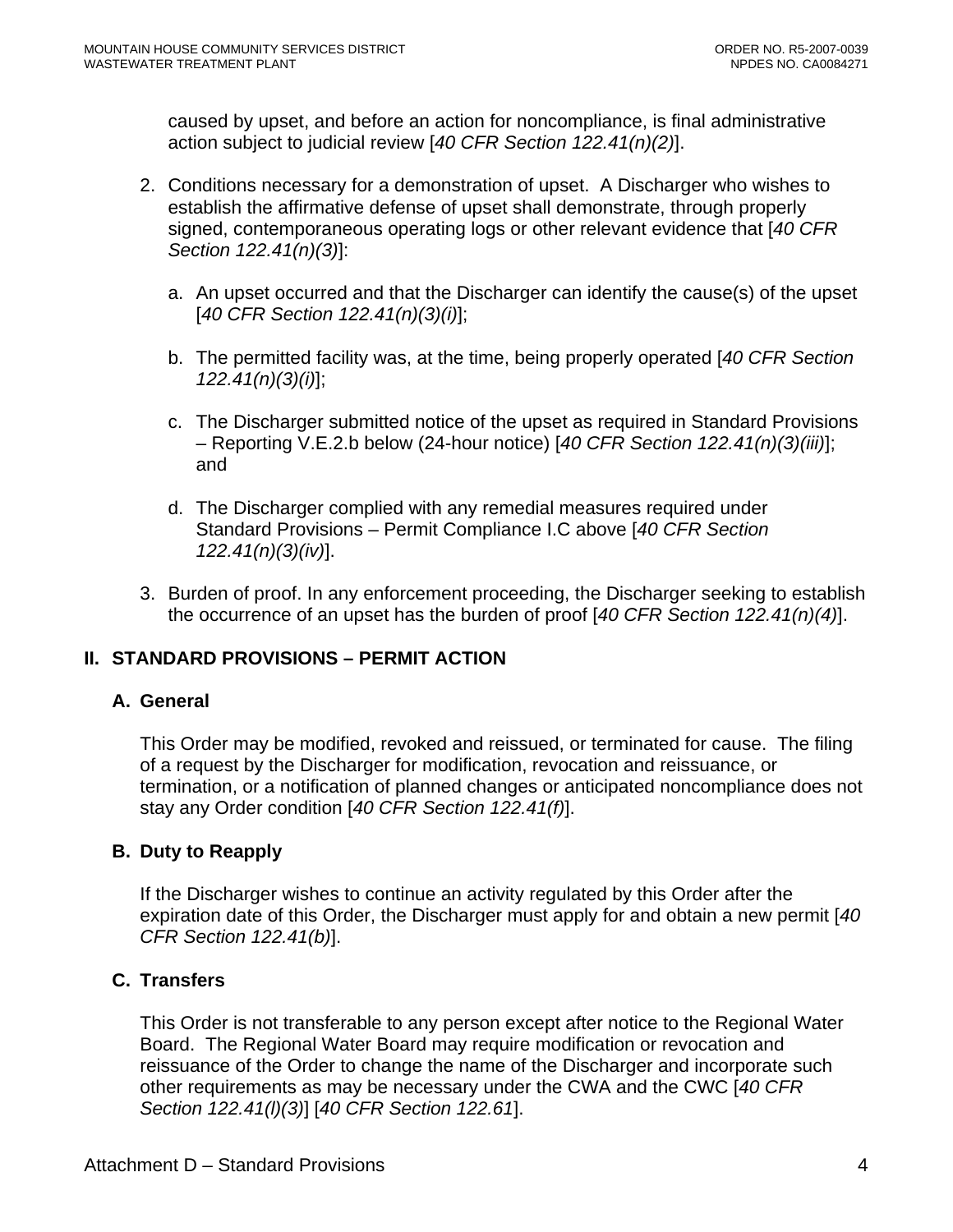# **III. STANDARD PROVISIONS – MONITORING**

- **A.** Samples and measurements taken for the purpose of monitoring shall be representative of the monitored activity [*40 CFR Section 122.41(j)(1)*].
- **B.** Monitoring results must be conducted according to test procedures under 40 CFR Part 136 or, in the case of sludge use or disposal, approved under 40 CFR Part 136 unless otherwise specified in 40 CFR Part 503 unless other test procedures have been specified in this Order [*40 CFR Section 122.41(j)(4)*] [*40 CFR Section 122.44(i)(1)(iv)*].

# **IV. STANDARD PROVISIONS – RECORDS**

**A.** Except for records of monitoring information required by this Order related to the Discharger's sewage sludge use and disposal activities, which shall be retained for a period of at least five years (or longer as required by 40 CFR Part 503), the Discharger shall retain records of all monitoring information, including all calibration and maintenance records and all original strip chart recordings for continuous monitoring instrumentation, copies of all reports required by this Order, and records of all data used to complete the application for this Order, for a period of at least three (3) years from the date of the sample, measurement, report or application. This period may be extended by request of the Regional Water Board Executive Officer at any time [*40 CFR Section 122.41(j)(2)*].

### **B. Records of monitoring information shall include:**

- 1. The date, exact place, and time of sampling or measurements [*40 CFR Section 122.41(j)(3)(i)*];
- 2. The individual(s) who performed the sampling or measurements [*40 CFR Section 122.41(j)(3)(ii)*];
- 3. The date(s) analyses were performed [*40 CFR Section 122.41(j)(3)(iii)*];
- 4. The individual(s) who performed the analyses [*40 CFR Section 122.41(j)(3)(iv)*];
- 5. The analytical techniques or methods used [*40 CFR Section 122.41(j)(3)(v)*]; and
- 6. The results of such analyses [*40 CFR Section 122.41(j)(3)(vi)*].

### **C. Claims of confidentiality for the following information will be denied [***40 CFR Section 122.7(b)***]:**

- 1. The name and address of any permit applicant or Discharger [*40 CFR Section 122.7(b)(1)*]; and
- 2. Permit applications and attachments, permits and effluent data [*40 CFR Section 122.7(b)(2)*].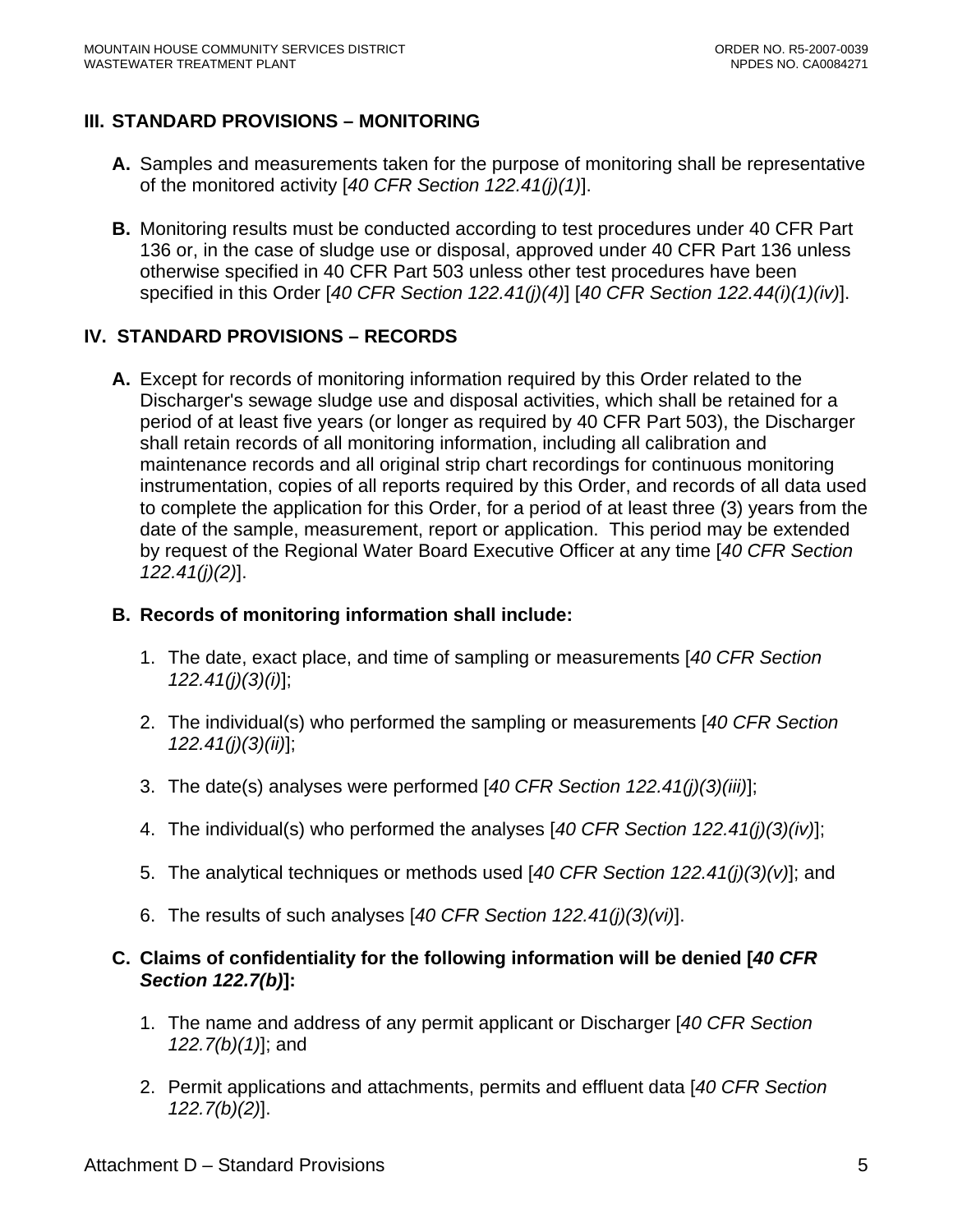# **V. STANDARD PROVISIONS – REPORTING**

### **A. Duty to Provide Information**

The Discharger shall furnish to the Regional Water Board, State Water Board, or USEPA within a reasonable time, any information which the Regional Water Board, State Water Board, or USEPA may request to determine whether cause exists for modifying, revoking and reissuing, or terminating this Order or to determine compliance with this Order. Upon request, the Discharger shall also furnish to the Regional Water Board, State Water Board, or USEPA copies of records required to be kept by this Order [*40 CFR Section 122.41(h)*] [*CWC 13267*].

### **B. Signatory and Certification Requirements**

- 1. All applications, reports, or information submitted to the Regional Water Board, State Water Board, and/or USEPA shall be signed and certified in accordance with Standard Provisions – Reporting [V.B.2](#page-41-0), [V.B.3](#page-42-0), [V.B.4](#page-42-1), and [V.B.5](#page-42-2) below [*40 CFR Section 122.41(k)*].
- <span id="page-41-0"></span>2. All permit applications shall be signed as follows:
	- a. For a corporation: By a responsible corporate officer. For the purpose of this section, a responsible corporate officer means: (i) A president, secretary, treasurer, or vice-president of the corporation in charge of a principal business function, or any other person who performs similar policy- or decision-making functions for the corporation, or (ii) the manager of one or more manufacturing, production, or operating facilities, provided, the manager is authorized to make management decisions which govern the operation of the regulated facility including having the explicit or implicit duty of making major capital investment recommendations, and initiating and directing other comprehensive measures to assure long term environmental compliance with environmental laws and regulations; the manager can ensure that the necessary systems are established or actions taken to gather complete and accurate information for permit application requirements; and where authority to sign documents has been assigned or delegated to the manager in accordance with corporate procedures [*40 CFR Section 122.22(a)(1)*];
	- b. For a partnership or sole proprietorship: by a general partner or the proprietor, respectively [*40 CFR Section 122.22(a)(2)*]; or
	- c. For a municipality, State, federal, or other public agency: by either a principal executive officer or ranking elected official. For purposes of this provision, a principal executive officer of a federal agency includes: (i) the chief executive officer of the agency, or (ii) a senior executive officer having responsibility for the overall operations of a principal geographic unit of the agency (*e.g*., Regional Administrators of USEPA) [*40 CFR Section 122.22(a)(3)*].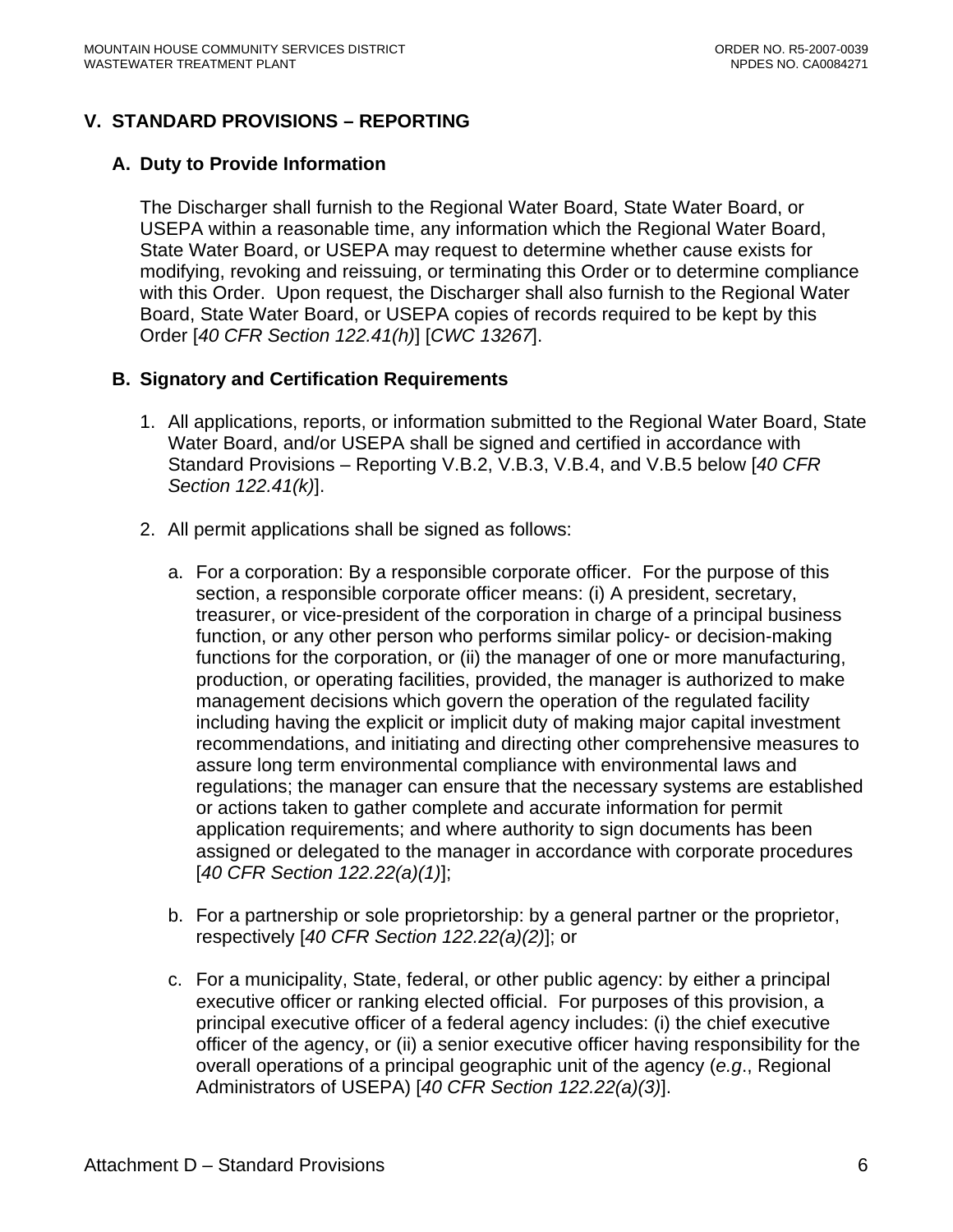- <span id="page-42-0"></span>3. All reports required by this Order and other information requested by the Regional Water Board, State Water Board, or USEPA shall be signed by a person described in Standard Provisions Reporting V.B.2, above, or by a duly authorized representative of that person. A person is a duly authorized representative only if:
	- a. The authorization is made in writing by a person described in Standard Provisions Reporting V.B.2, above [*40 CFR Section 122.22(b)(1)*];
	- b. The authorization specifies either an individual or a position having responsibility for the overall operation of the regulated facility or activity such as the position of plant manager, operator of a well or a well field, superintendent, position of equivalent responsibility, or an individual or position having overall responsibility for environmental matters for the company. (A duly authorized representative may thus be either a named individual or any individual occupying a named position) [*40 CFR Section 122.22(b)(2)*]; and
	- c. The written authorization is submitted to the Regional Water Board and State Water Board [*40 CFR Section 122.22(b)(3)*].
- <span id="page-42-1"></span>4. If an authorization under Standard Provisions Reporting V.B.3, above paragraph (3.) of this provision is no longer accurate because a different individual or position has responsibility for the overall operation of the facility, a new authorization satisfying the requirements of Standard Provisions Reporting V.B.3 must be submitted to the Regional Water Board and State Water Board prior to or together with any reports, information, or applications, to be signed by an authorized representative [40 CFR Section 122.22(c)].
- <span id="page-42-2"></span>5. Any person signing a document under Standard Provisions Reporting V.B.2 or V.B.3 above shall make the following certification:

"*I certify under penalty of law that this document and all attachments were prepared under my direction or supervision in accordance with a system designed to assure that qualified personnel properly gather and evaluate the information submitted. Based on my inquiry of the person or persons who manage the system or those persons directly responsible for gathering the information, the information submitted is, to the best of my knowledge and belief, true, accurate, and complete. I am aware that there are significant penalties for submitting false information, including the possibility of fine and imprisonment for knowing violations*" [*40 CFR Section 122.22(d)*].

# **C. Monitoring Reports**

- 1. Monitoring results shall be reported at the intervals specified in the Monitoring and Reporting Program (Attachment E) in this Order [*40 CFR Section 122.41(l)(4)*].
- 2. Monitoring results must be reported on a Discharge Monitoring Report (DMR) form or forms provided or specified by the Regional Water Board or State Water Board for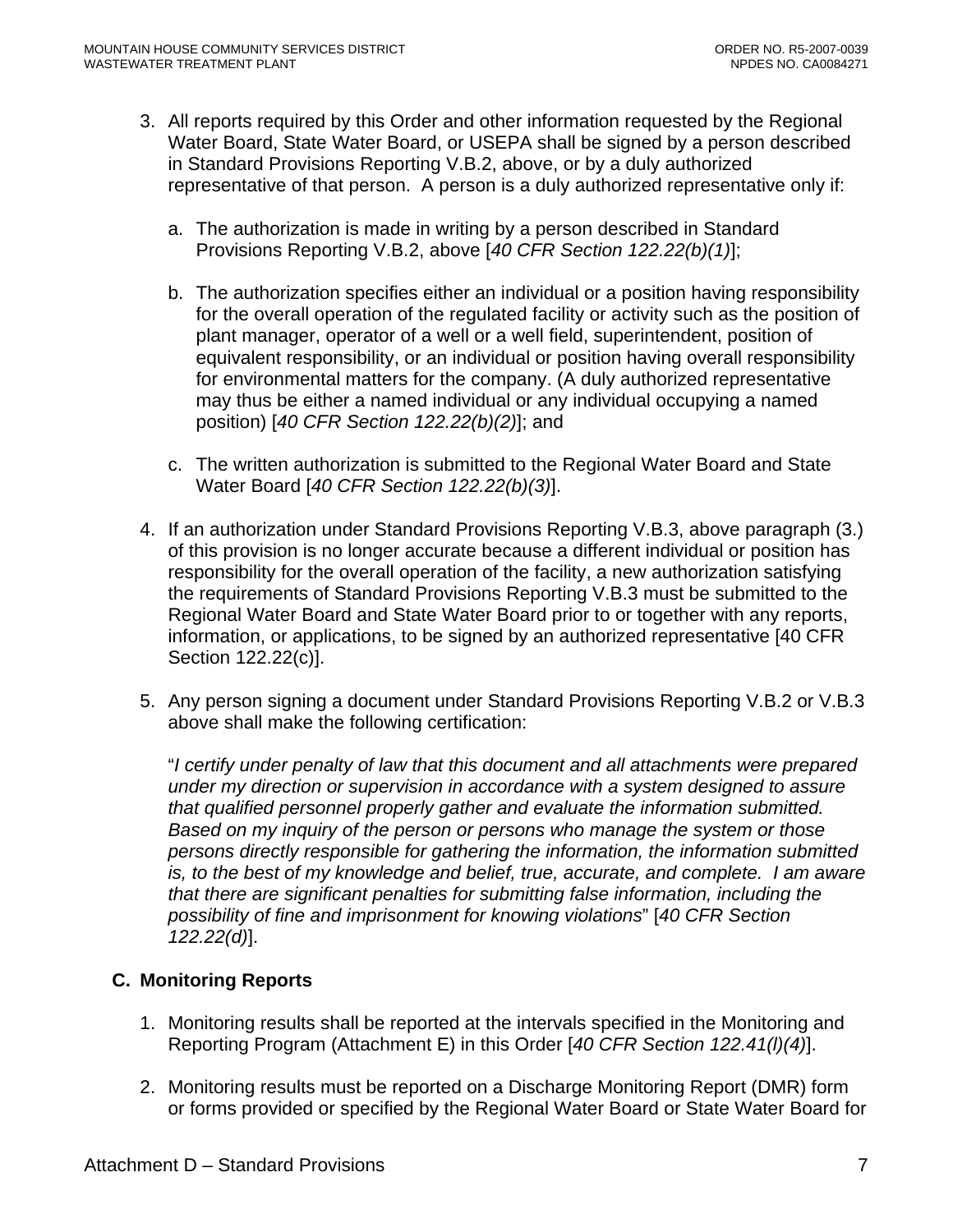reporting results of monitoring of sludge use or disposal practices [*40 CFR Section 122.41(l)(4)(i)*].

- 3. If the Discharger monitors any pollutant more frequently than required by this Order using test procedures approved under 40 CFR Part 136 or, in the case of sludge use or disposal, approved under 40 CFR Part 136 unless otherwise specified in 40 CFR Part 503, or as specified in this Order, the results of this monitoring shall be included in the calculation and reporting of the data submitted in the DMR or sludge reporting form specified by the Regional Water Board [*40 CFR Section 122.41(l)(4)(ii)*].
- 4. Calculations for all limitations, which require averaging of measurements, shall utilize an arithmetic mean unless otherwise specified in this Order [*40 CFR Section 122.41(l)(4)(iii)*].

# **D. Compliance Schedules**

Reports of compliance or noncompliance with, or any progress reports on, interim and final requirements contained in any compliance schedule of this Order, shall be submitted no later than 14 days following each schedule date [*40 CFR Section 122.41(l)(5)*].

# **E. Twenty-Four Hour Reporting**

- 1. The Discharger shall report any noncompliance that may endanger health or the environment. Any information shall be provided orally within 24 hours from the time the Discharger becomes aware of the circumstances. A written submission shall also be provided within five (5) days of the time the Discharger becomes aware of the circumstances. The written submission shall contain a description of the noncompliance and its cause; the period of noncompliance, including exact dates and times, and if the noncompliance has not been corrected, the anticipated time it is expected to continue; and steps taken or planned to reduce, eliminate, and prevent reoccurrence of the noncompliance [*40 CFR Section 122.41(l)(6)(i)*].
- 2. The following shall be included as information that must be reported within 24 hours under this paragraph [*40 CFR Section 122.41(l)(6)(ii)*]:
	- a. Any unanticipated bypass that exceeds any effluent limitation in this Order [*40 CFR Section 122.41(l)(6)(ii)(A)*].
	- b. Any upset that exceeds any effluent limitation in this Order [*40 CFR Section 122.41(l)(6)(ii)(B)*].
- 3. The Regional Water Board may waive the above-required written report under this provision on a case-by-case basis if an oral report has been received within 24 hours [*40 CFR Section 122.41(l)(6)(iii)*].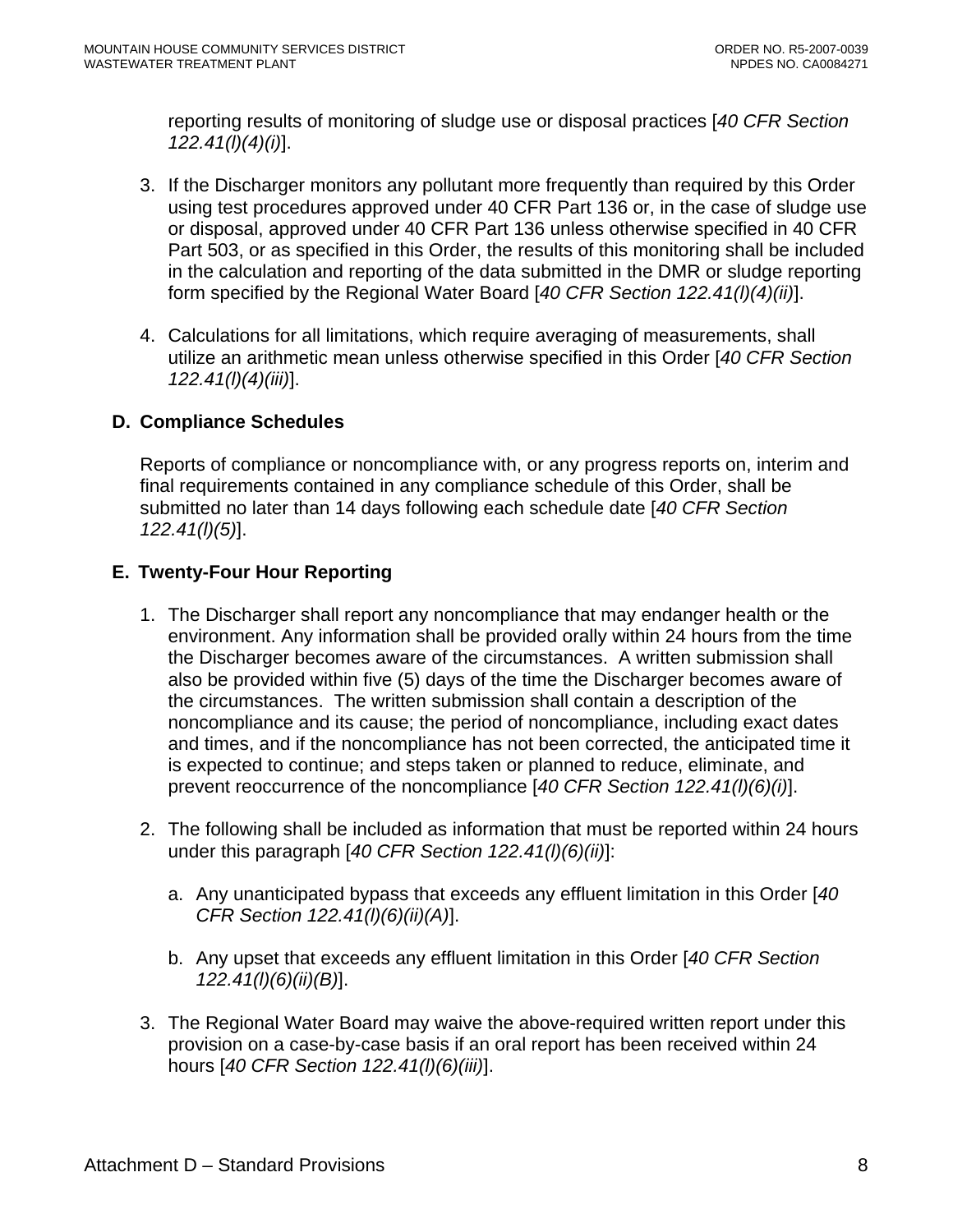# **F. Planned Changes**

The Discharger shall give notice to the Regional Water Board as soon as possible of any planned physical alterations or additions to the permitted facility. Notice is required under this provision only when [*40 CFR Section 122.41(l)(1)*]:

- 1. The alteration or addition to a permitted facility may meet one of the criteria for determining whether a facility is a new source in 40 CFR Section 122.29(b) [*40 CFR Section 122.41(l)(1)(i)*]; or
- 2. The alteration or addition could significantly change the nature or increase the quantity of pollutants discharged. This notification applies to pollutants which are not subject to effluent limitations in this Order. [*40 CFR Section 122.41(l)(1)(ii)*].
- 3. The alteration or addition results in a significant change in the Discharger's sludge use or disposal practices, and such alteration, addition, or change may justify the application of permit conditions that are different from or absent in the existing permit, including notification of additional use or disposal sites not reported during the permit application process or not reported pursuant to an approved land application plan [*40 CFR Section 122.41(l)(1)(iii)*].

### **G. Anticipated Noncompliance**

The Discharger shall give advance notice to the Regional Water Board or State Water Board of any planned changes in the permitted facility or activity that may result in noncompliance with General Order requirements [*40 CFR Section 122.41(l)(2)].*

#### **H. Other Noncompliance**

The Discharger shall report all instances of noncompliance not reported under Standard Provisions – Reporting V.C, V.D, and V.E above at the time monitoring reports are submitted. The reports shall contain the information listed in Standard Provision – Reporting V.E above [*40 CFR Section 122.41(l)(7)*].

#### **I. Other Information**

When the Discharger becomes aware that it failed to submit any relevant facts in a permit application, or submitted incorrect information in a permit application or in any report to the Regional Water Board, State Water Board, or USEPA, the Discharger shall promptly submit such facts or information [*40 CFR Section 122.41(l)(8)*].

# **VI. STANDARD PROVISIONS – ENFORCEMENT**

The Regional Water Board is authorized to enforce the terms of this permit under several provisions of the CWC, including, but not limited to, Sections 13385, 13386, and 13387.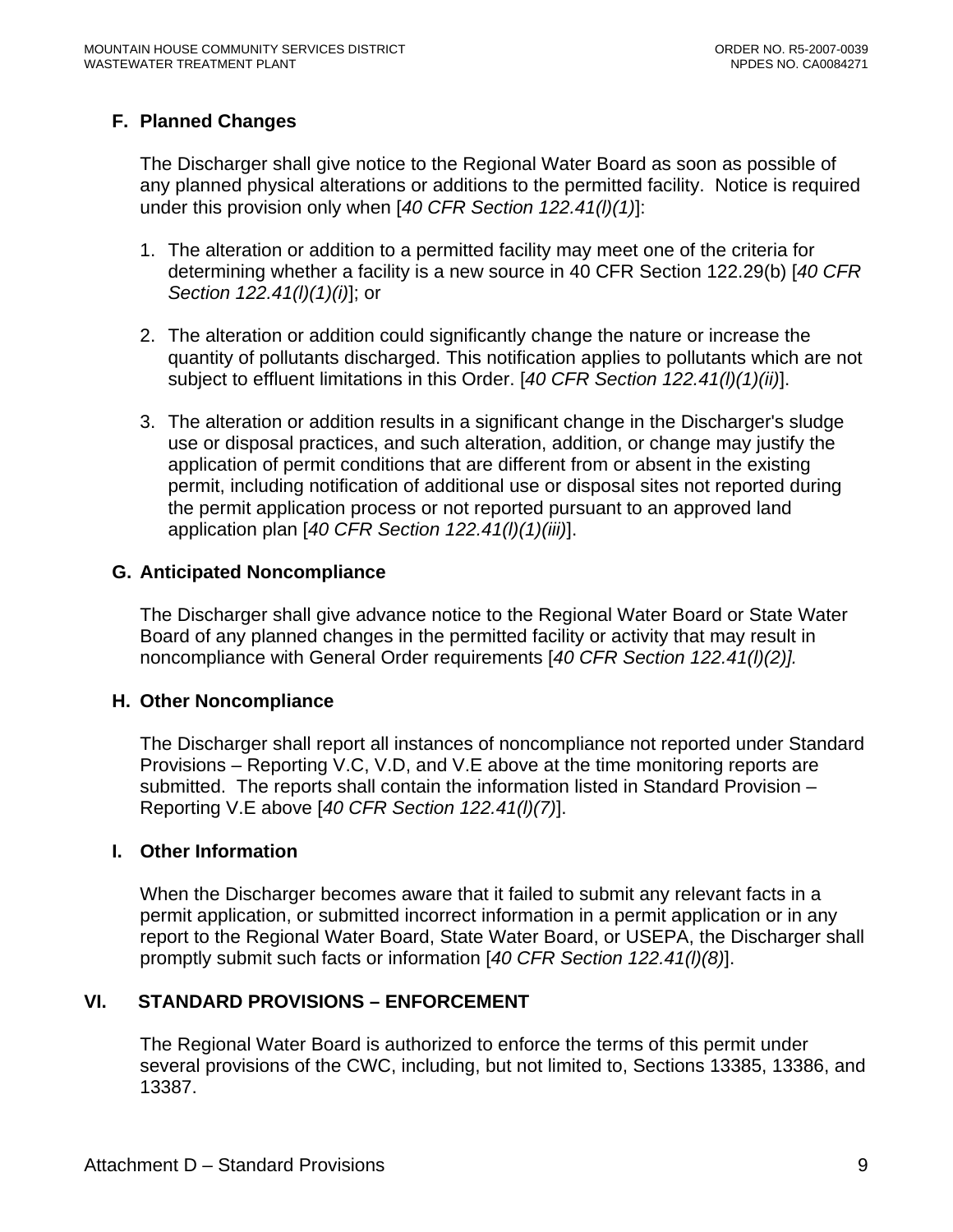# **VII. ADDITIONAL PROVISIONS – NOTIFICATION LEVELS**

### **A. Publicly-Owned Treatment Works (POTWs)**

All POTWs shall provide adequate notice to the Regional Water Board of the following [*40 CFR Section 122.42(b)*]:

- 1. Any new introduction of pollutants into the POTW from an indirect discharger that would be subject to Sections 301 or 306 of the CWA if it were directly discharging those pollutants [*40 CFR Section 122.42(b)(1)*]; and
- 2. Any substantial change in the volume or character of pollutants being introduced into that POTW by a source introducing pollutants into the POTW at the time of adoption of the Order [*40 CFR Section 122.42(b)(2)*].
- 3. Adequate notice shall include information on the quality and quantity of effluent introduced into the POTW as well as any anticipated impact of the change on the quantity or quality of effluent to be discharged from the POTW [*40 CFR Section 122.42(b)(3)*].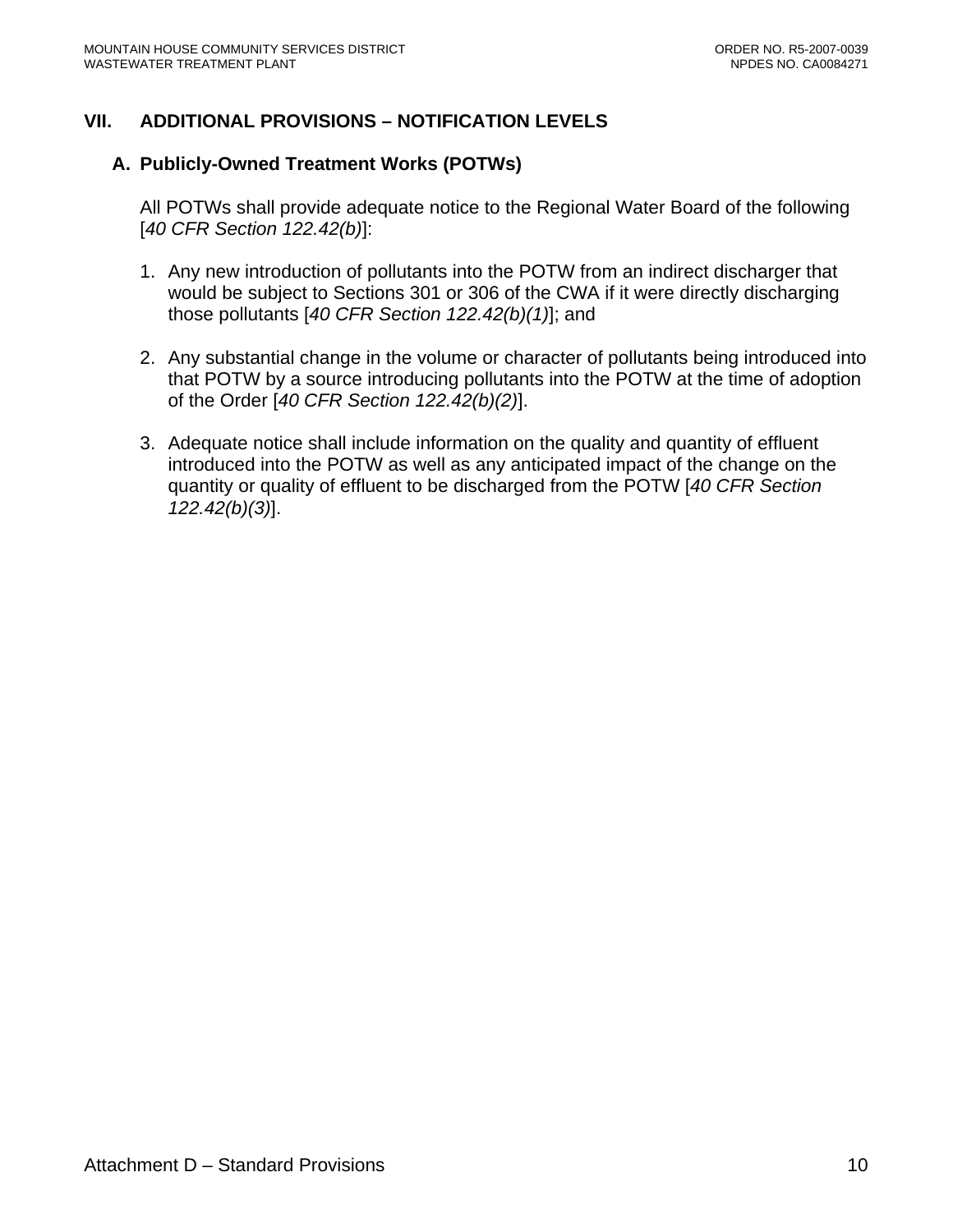# **Attachment E – Monitoring and Reporting Program – Table of Contents**

| Ш.   |             |                                                                   |  |
|------|-------------|-------------------------------------------------------------------|--|
| III. |             |                                                                   |  |
|      |             |                                                                   |  |
| IV.  |             |                                                                   |  |
|      |             |                                                                   |  |
| V.   |             |                                                                   |  |
|      |             |                                                                   |  |
|      |             |                                                                   |  |
|      |             |                                                                   |  |
|      |             |                                                                   |  |
| VI.  |             |                                                                   |  |
|      |             |                                                                   |  |
|      |             |                                                                   |  |
|      |             | A. Monitoring Location-Effluent Storage Lagoons-Not Applicable 7  |  |
|      |             |                                                                   |  |
|      |             |                                                                   |  |
|      | B.          | Monitoring Location-Groundwater Monitoring Wells-Not Applicable 8 |  |
| IX.  |             |                                                                   |  |
|      | А.          |                                                                   |  |
|      | В.          |                                                                   |  |
| X.   |             |                                                                   |  |
|      | A.          |                                                                   |  |
|      | В.          |                                                                   |  |
|      | $C_{\cdot}$ |                                                                   |  |
|      | D.          |                                                                   |  |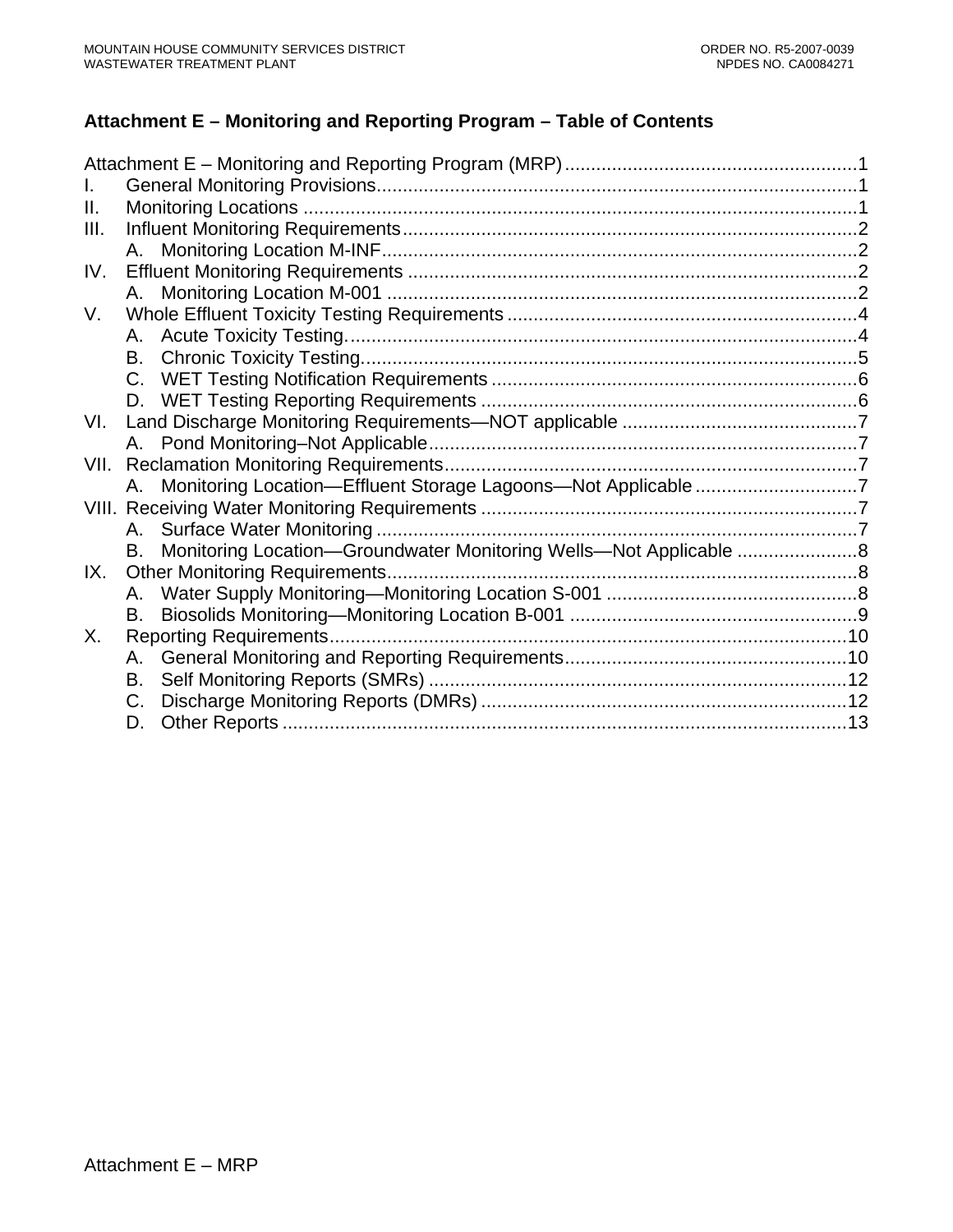# <span id="page-47-0"></span>**ATTACHMENT E – MONITORING AND REPORTING PROGRAM (MRP)**

The Code of Federal Regulations (CFR) at 40 CFR Section 122.48 requires that all NPDES permits specify monitoring and reporting requirements. CWC Sections 13267 and 13383 also authorize the Regional Water Board to require technical and monitoring reports. This MRP establishes monitoring and reporting requirements, which implement the federal and California regulations. This MRP is effective upon compliance with Provision VI.C.4.a.

### **I. GENERAL MONITORING PROVISIONS**

- **A.** Samples and measurements taken as required herein shall be representative of the volume and nature of the monitored discharge. All samples shall be taken at the monitoring locations specified below and, unless otherwise specified, before the monitored flow joins or is diluted by any other waste stream, body of water, or substance. Monitoring locations shall not be changed without notification to and the approval of this Regional Water Board.
- **B.** Chemical, bacteriological, and bioassay analyses shall be conducted at a laboratory certified for such analyses by the State Department of Health Services. In the event a certified laboratory is not available to the Discharger, analyses performed by a non-certified laboratory will be accepted provided a Quality Assurance-Quality Control Program is instituted by the laboratory. A manual containing the steps followed in this program must be kept in the laboratory and shall be available for inspection by Regional Water Board staff. The Quality Assurance-Quality Control Program must conform to USEPA guidelines or to procedures approved by the Regional Water Board.
- **C.** All analyses shall be performed in a laboratory certified to perform such analyses by the California Department of Health Services. Laboratories that perform sample analyses shall be identified in all monitoring reports.
- **D.** Appropriate flow measurement devices and methods consistent with accepted scientific practices shall be selected and used to ensure the accuracy and reliability of measurements of the volume of monitored discharges. All monitoring instruments and devices used by the Discharger to fulfill the prescribed monitoring program shall be properly maintained and calibrated as necessary to ensure their continued accuracy. All flow measurement devices shall be calibrated at least once per year to ensure continued accuracy of the devices
- **E.** Monitoring results, including noncompliance, shall be reported at intervals and in a manner specified in this Monitoring and Reporting Program.

# **II. MONITORING LOCATIONS**

The Discharger shall establish the following monitoring locations to demonstrate compliance with the effluent limitations, discharge specifications, and other requirements in this Order: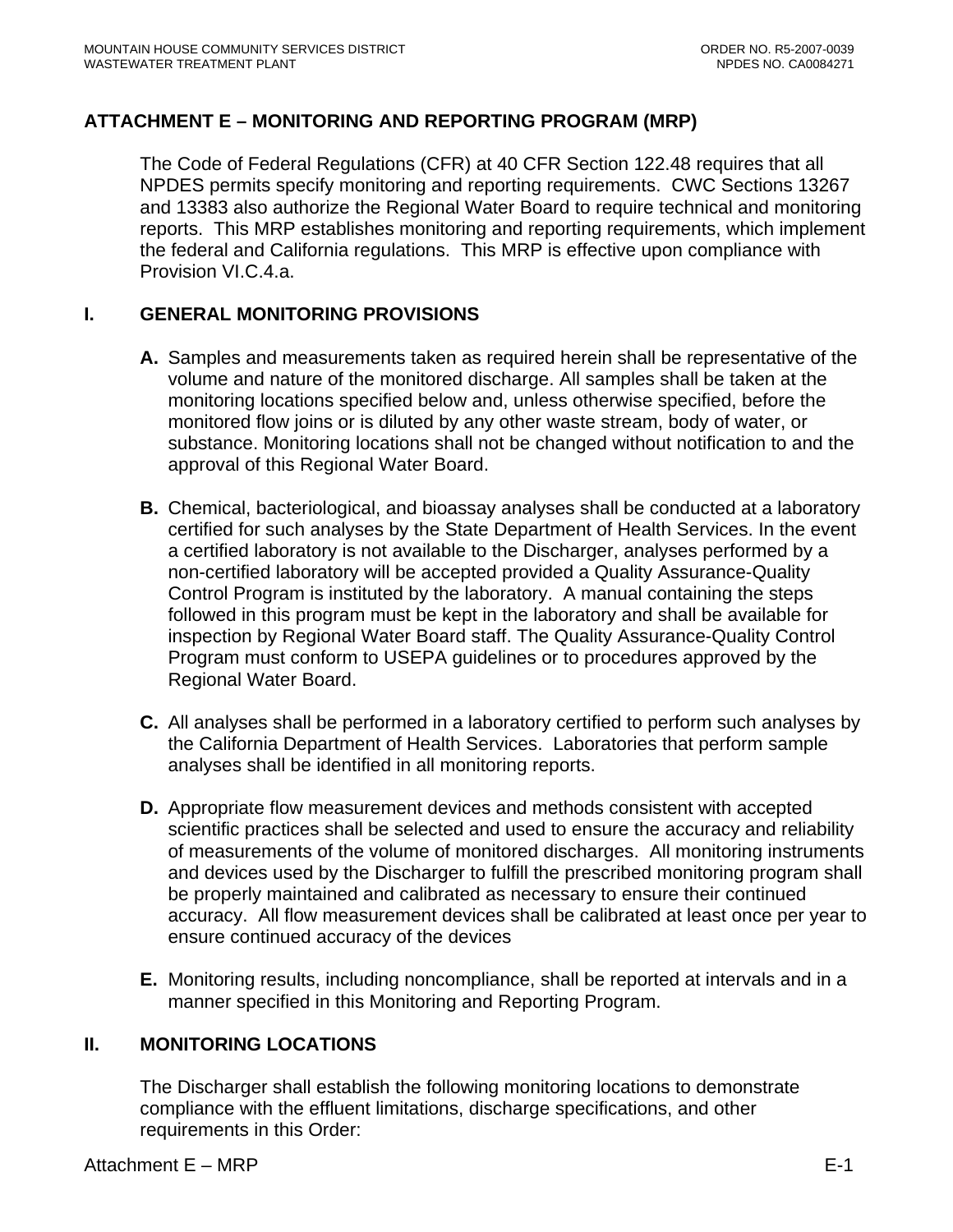<span id="page-48-0"></span>

| <b>Discharge Point</b><br><b>Name</b> | <b>Monitoring</b><br><b>Location Name</b> | <b>Monitoring Location Description</b>                              |
|---------------------------------------|-------------------------------------------|---------------------------------------------------------------------|
| Influent                              | M-INF                                     | Domestic Influent to Facility                                       |
| <b>Effluent</b>                       | M-001                                     | Effluent discharged to Outfall 001                                  |
|                                       | R-001                                     | Old River, Midstream, 37° 48' 20"N, 121° 32' 03" W                  |
|                                       | R-002                                     | Old River, Midstream, at Outfall 001                                |
|                                       | R-003                                     | Old River, Midstream, 37° 47' 05"N, 121° 29' 57" W                  |
|                                       | R-004                                     | Wicklund Cut, midstream, Bethany Road, 37° 46' 50"N, 121° 31' 03" W |
| P-001                                 | P-001                                     | <b>Effluent Emergency Storage Ponds</b>                             |
| <b>B-001</b>                          | <b>B-001</b>                              | <b>Biosolids</b>                                                    |
| S-001                                 | S-001                                     | <b>Municipal Water Supply</b>                                       |

#### **III. INFLUENT MONITORING REQUIREMENTS**

#### **A. Monitoring Location M-INF**

**1.** Samples shall be collected at approximately the same time as effluent samples and shall be representative of the influent for the period sampled. The Discharger shall monitor influent to the WWTF at M-INF as follows:

| <b>Parameter</b>               | <b>Units</b>   | <b>Sample Type</b>            | <b>Minimum Sampling</b><br><b>Frequency</b> |
|--------------------------------|----------------|-------------------------------|---------------------------------------------|
| 5-Day $BOD5$                   | mg/L, lbs/day  | 24-hr. Composite <sup>1</sup> | $1$ /day                                    |
| <b>Total Suspended Solids</b>  | mg/L, lbs/day  | 24-hr. Composite <sup>1</sup> | $1$ /day                                    |
| pH                             | standard units | Grab                          | $1$ /day                                    |
| <b>Flow</b>                    | mgd            | Meter                         | Continuous                                  |
| Electrical Conductivity @ 25°C | umhos/cm       | Grab                          | 1/week                                      |
| <b>TDS</b>                     | mg/L           | Grab                          | 1/week                                      |
| Mercury, methyl                | $\mu$ g/L      | $G$ rab <sup>2</sup>          | $1/m$ onth                                  |

1  $\frac{1}{2}$  24-hr flow proportioned composite

2 Unfiltered methylmercury samples shall be taken using clean hands/dirty hands procedures, as described in U.S. EPA method 1669: *Sampling Ambient Water for Trace Metals at EPA Water Quality Criteria Levels*, for collection of equipment blanks (section 9.4.4.2), and shall be analyzed by U.S. EPA Method 1630 (Revision E) with a method detection limit of 0.02 ng/L.

# **IV. EFFLUENT MONITORING REQUIREMENTS**

#### **A. Monitoring Location M-001**

**1.** Effluent samples shall be collected downstream from the last connection through which wastes can be admitted into the outfall, following the last unit process. Effluent samples should be representative of the volume and quality of the discharge. Time of collection of samples shall be recorded. The Discharger shall monitor WWTF effluent at M-001 as follows: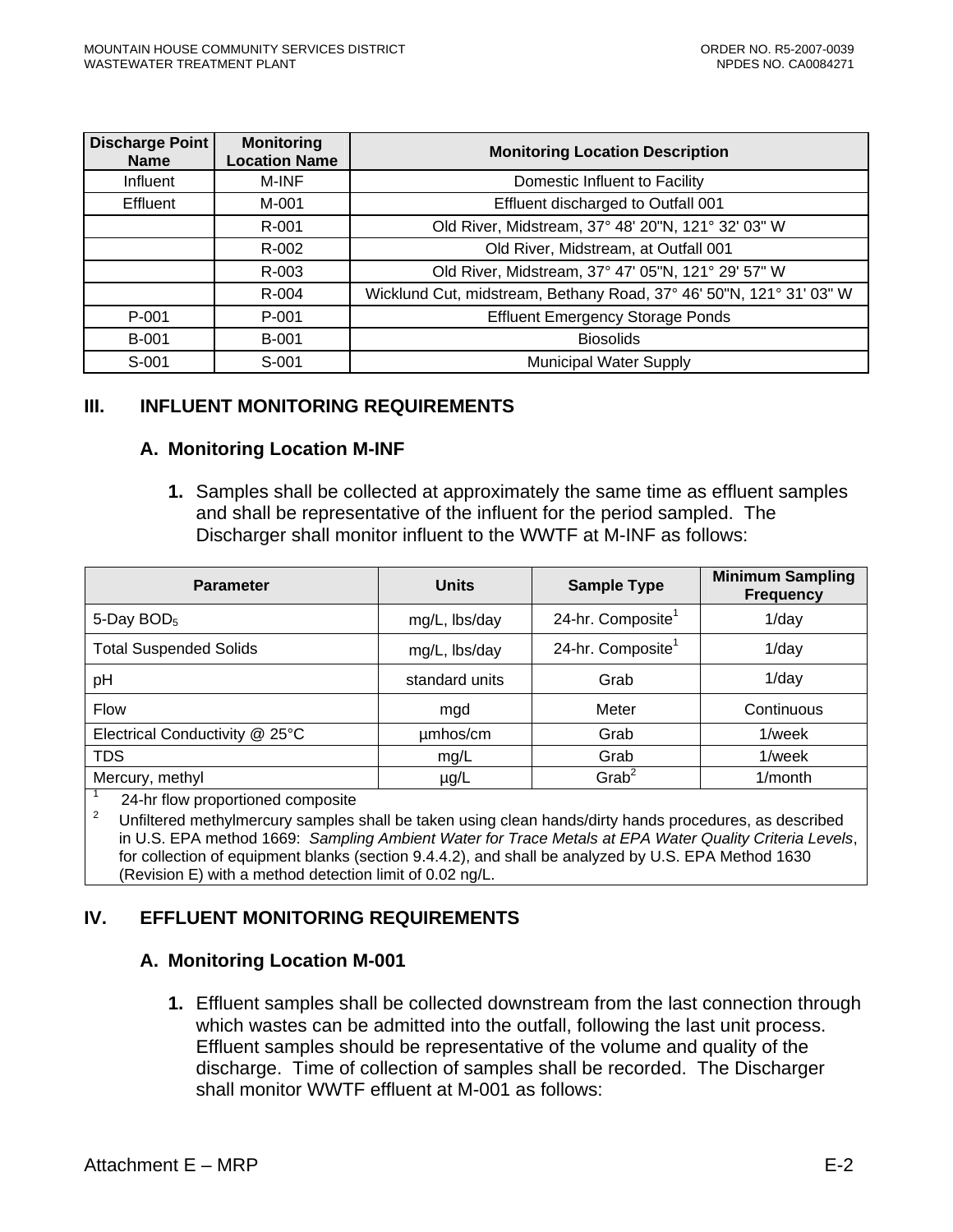| <b>Parameter</b>                        | <b>Units</b>          | <b>Sample Type</b>           | <b>Minimum Sampling</b><br><b>Frequency</b> | <b>Required</b><br><b>Analytical</b><br><b>Test Method</b> |
|-----------------------------------------|-----------------------|------------------------------|---------------------------------------------|------------------------------------------------------------|
| Flow                                    | mgd                   | Meter                        | Continuous                                  |                                                            |
| Total Residual Chlorine <sup>1</sup>    | mg/L                  | Meter                        | Continuous                                  |                                                            |
| Temperature <sup>2</sup>                | $\circ$ F             | Meter                        | Continuous                                  |                                                            |
| BOD 5-day 20°C                          | mg/L                  | 24-hr Composite <sup>3</sup> | $1$ /day                                    |                                                            |
| Total Suspended Solids                  | mg/L                  | 24-hr Composite <sup>3</sup> | $1$ /day                                    |                                                            |
| pH                                      | <b>Standard Units</b> | Meter                        | Continuous                                  |                                                            |
| <b>Total Coliform Organisms</b>         | MPN/100 mL            | Grab                         | $1$ /day                                    |                                                            |
| Settleable Solids                       | mL/L                  | Grab                         | 1/month                                     |                                                            |
| Oil and Grease                          | mg/L                  | Grab                         | 1/month                                     |                                                            |
| Turbidity                               | <b>NTU</b>            | Meter                        | Continuous                                  |                                                            |
| Dissolved Oxygen                        | mg/L                  | Meter                        | Continuous                                  |                                                            |
| Ammonia (as N) $^{3,4}$                 | mg/L                  | Grab                         | 1/week                                      |                                                            |
| Nitrate (as N)                          | mg/L                  | Grab                         | 1/week                                      |                                                            |
| Nitrite (as N)                          | mg/L                  | Grab                         | 1/week                                      |                                                            |
| Total Kjeldahl Nitrogen (as N)          | mg/L                  | Grab                         | 1/week                                      |                                                            |
| <b>Total Organic Carbon</b>             | mg/L                  | Grab                         | 1/month                                     |                                                            |
| <b>Total Phosphorus</b>                 | mg/L                  | Grab                         | 1/month                                     |                                                            |
| Electrical Conductivity @ 25°C          | umhos/cm              | Grab                         | 1/month                                     |                                                            |
| <b>Total Dissolved Solids</b>           | mg/L                  | Grab                         | 1/month                                     |                                                            |
| Aluminum, Total <sup>5</sup>            | µg/L                  | 24-hr Composite <sup>3</sup> | 1/month                                     |                                                            |
| Iron, Total                             | µg/L                  | 24-hr Composite <sup>3</sup> | 1/month                                     |                                                            |
| Bis(2-ethylhexyl)phthalate <sup>6</sup> | $\mu$ g/L             | Grab                         | 1/month                                     |                                                            |
| Bromoform <sup>6</sup>                  | $\mu g/L$             | Grab                         | $1/m$ onth                                  |                                                            |
| Chloroform <sup>6</sup>                 | µg/L                  | Grab                         | $1/m$ onth                                  |                                                            |
| Aldrin                                  | µg/L                  | Grab                         | 1/month                                     |                                                            |
| Cyanide                                 | µg/L                  | Grab                         | 1/month                                     |                                                            |
| Heptachlor                              | µg/L                  | Grab                         | 1/month                                     |                                                            |
| Dichlorobromomethane <sup>6</sup>       | µg/L                  | Grab                         | $1/m$ onth                                  |                                                            |
| Dibromochloromethane <sup>6</sup>       | µg/L                  | Grab                         | 1/month                                     |                                                            |
| Mercury, Total                          | µg/L                  | Grab                         | 1/month                                     | Method 1631                                                |
| Mercury, methyl                         | µg/L                  | Grab                         | 1/month                                     | Method 1630 <sup>10</sup>                                  |
| Standard Minerals <sup>7</sup>          | mg/L                  | 24-hr Composite <sup>3</sup> | $1$ /year                                   |                                                            |
| Priority Pollutants <sup>6, 8, 9</sup>  | $\mu g/L$             | Grab                         | $1$ /year                                   |                                                            |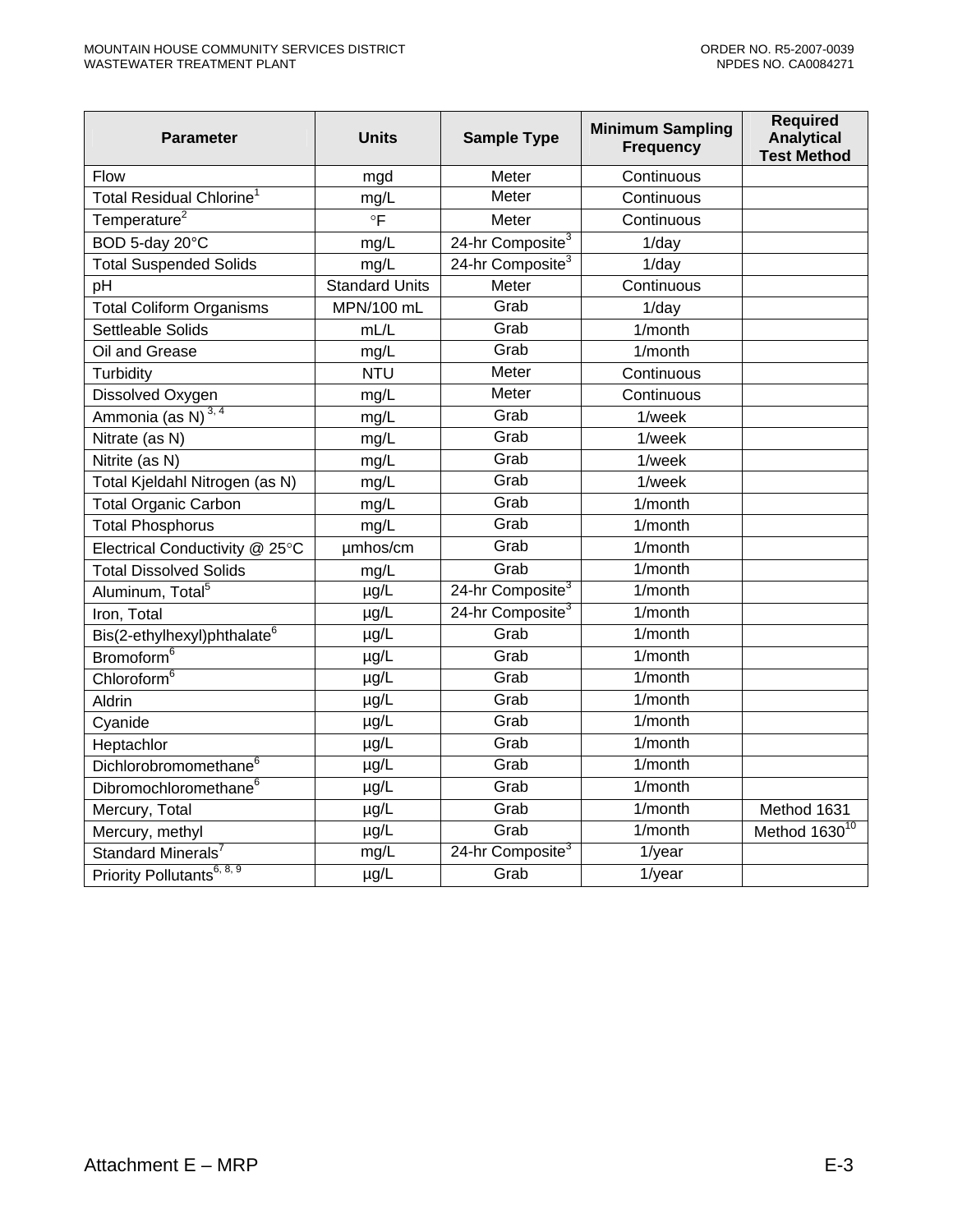- <span id="page-50-0"></span>1 Total chlorine residual must be monitored with a method sensitive to and accurate at the permitted level of 0.01 mg/L. Chlorine residual monitoring shall be required only if chlorine is in use at the facility. If no chlorine is in use, monitoring report shall state "Not Chlorinating."
- Effluent Temperature monitoring shall be at the Outfall location. 3
- 24-hour flow proportioned composite
- 4 Concurrent with biotoxicity monitoring
- 5 Report as total.
- 6 Detection limits shall be equal to or less than the lowest minimum level published in Appendix 4 of the *Policy for Implementation of Toxics Standards for Inland Surface Waters, Enclosed Bays, and Estuaries of California* (known as the State Implementation Plan or SIP).
- Standard minerals shall include all major cations and anions and include verification that the analysis is
- complete (i.e., cation/anion balance).Concurrent with receiving surface water sampling. Quarterly for first year of Phase II WWTF operation.
- 9 Inorganic and semi-volatile organic pollutants shall be 24-hour composite samples.
- 10 Unfiltered methylmercury samples shall be taken using clean hands/dirty hands procedures, as described in U.S. EPA method 1669: *Sampling Ambient Water for Trace Metals at EPA Water Quality Criteria Levels*, for collection of equipment blanks (section 9.4.4.2), and shall be analyzed by U.S. EPA Method 1630 (Revision E) with a method detection limit of 0.02 ng/L.
	- **2.** If the discharge is intermittent rather than continuous, then on the first day of each such intermittent discharge, the Discharger shall monitor and record data for all of the constituents listed above, except for priority pollutants, after which the frequencies of analysis given in the schedule shall apply for the duration of each such intermittent discharge. In no event shall the Discharger be required to monitor and record data more often than twice the frequencies listed in the schedule.

# **V. WHOLE EFFLUENT TOXICITY TESTING REQUIREMENTS**

# **A. Acute Toxicity Testing.**

The Discharger shall conduct acute toxicity testing to determine whether the effluent is contributing acute toxicity to the receiving water. The Discharger shall meet the following acute toxicity testing requirements:

- **1.** *Monitoring Frequency* the Discharger shall perform monthly acute toxicity testing, concurrent with effluent ammonia sampling.
- **2.** *Sample Types* For static non-renewal and static renewal testing, the samples shall be 24-hour, flow-proportional composites and shall be representative of the volume and quality of the discharge. The effluent samples shall be taken at the effluent monitoring location M-001.
- **3.** *Test Species* Test species shall be larval stage (0 to 14 days old) rainbow trout (*Oncorhynchus mykiss*) *or* fathead minnows (*Pimephales promelas*).
- **4.** *Methods* The acute toxicity testing shall be conducted in accordance with *EPA-821-R-02-012, Fifth Edition*, or later amendment with Executive Officer approval. Temperature, total residual chlorine, ammonia, and pH shall be recorded at the time of sample collection. No pH adjustment may be made unless approved by the Executive Officer.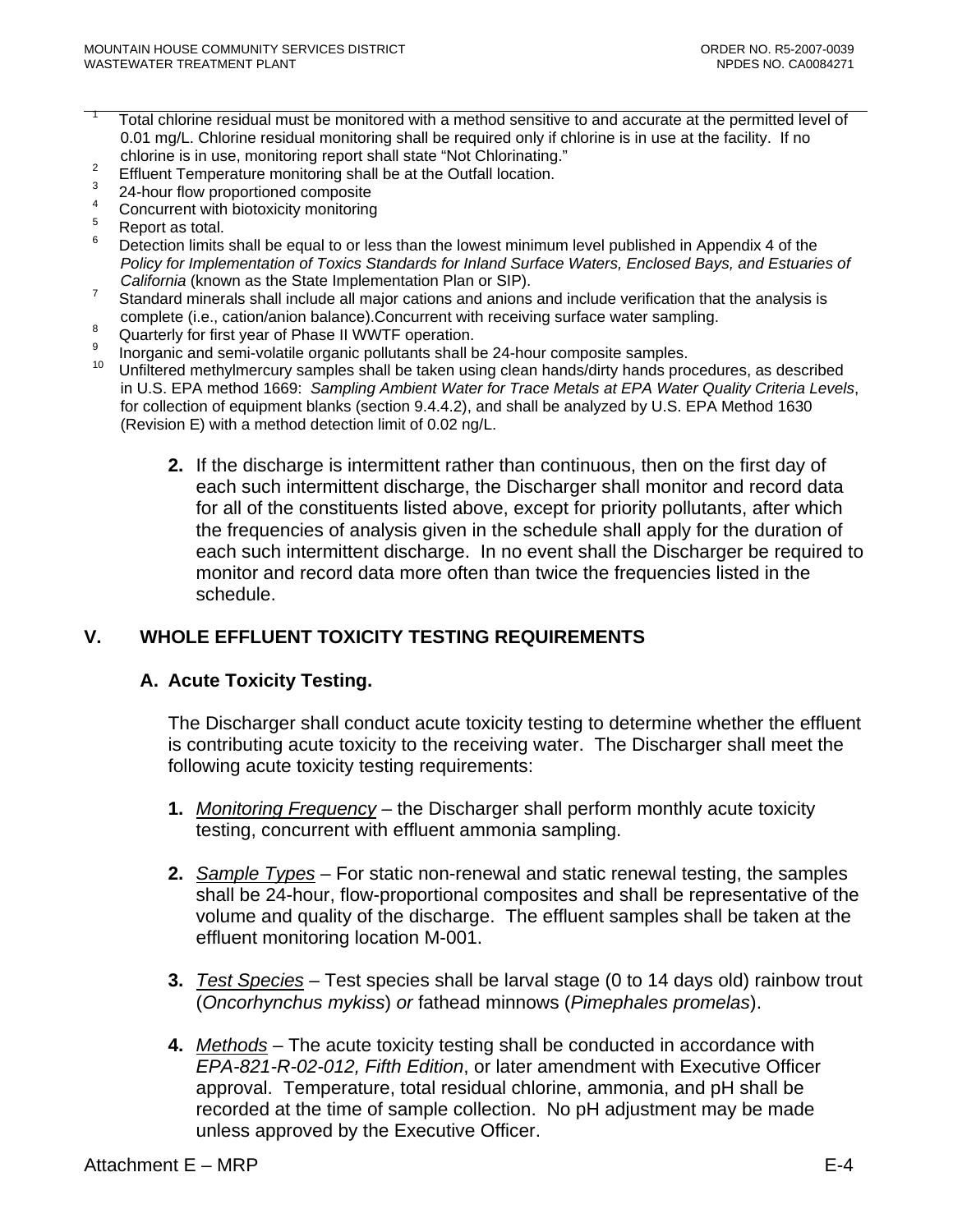- <span id="page-51-0"></span>**5.** Dilution Water The Discharger shall use laboratory water for sample dilution.
- **6.** *Test Failure* If an acute toxicity test does not meet all test acceptability criteria, as specified in the test method, the Discharger must re-sample and re-test as soon as possible, not to exceed seven (7) business days following notification of test failure.

#### **B. Chronic Toxicity Testing.**

The Discharger shall conduct three species chronic toxicity testing to determine whether the effluent is contributing chronic toxicity to the receiving water. The Discharger shall meet the following chronic toxicity testing requirements:

- **1.** *Monitoring Frequency* the Discharger shall perform quarterly three-species, chronic toxicity testing.
- **2.** *Sample Types* Effluent samples shall be flow-proportional, 24-hour composites and shall be representative of the volume and quality of the discharge. The effluent samples shall be taken at the effluent monitoring location M-001. The receiving water control shall be a grab sample obtained from the R-001 and R-003 sampling locations.
- **3.** *Sample Volumes* Adequate sample volumes shall be collected to provide renewal water to complete the test in the event that the discharge is intermittent.
- **4.** *Test Species* Chronic toxicity testing measures sublethal (e.g. reduced growth, reproduction) and/or lethal effects to test organisms exposed to an effluent compared to that of the control organisms. The Discharger shall conduct chronic toxicity tests with:
	- a. The cladoceran, water flea, *Ceriodaphnia dubia* (survival and reproduction test);
	- b. The fathead minnow, *Pimephales promelas* (larval survival and growth test); and
	- c. The green alga, *Selenastrum capricornutum* (growth test).
- **5.** *Methods* The presence of chronic toxicity shall be estimated as specified in *Short-term Methods for Estimating the Chronic Toxicity of Effluents and Receiving Waters to Freshwater Organisms, Fourth Edition,* EPA/821-R-02-013, October 2002, or later amendment with Executive Officer approval.
- **6.** *Reference Toxicant* As required by the SIP, all chronic toxicity tests shall be conducted with concurrent testing with a reference toxicant and shall be reported with the chronic toxicity test results.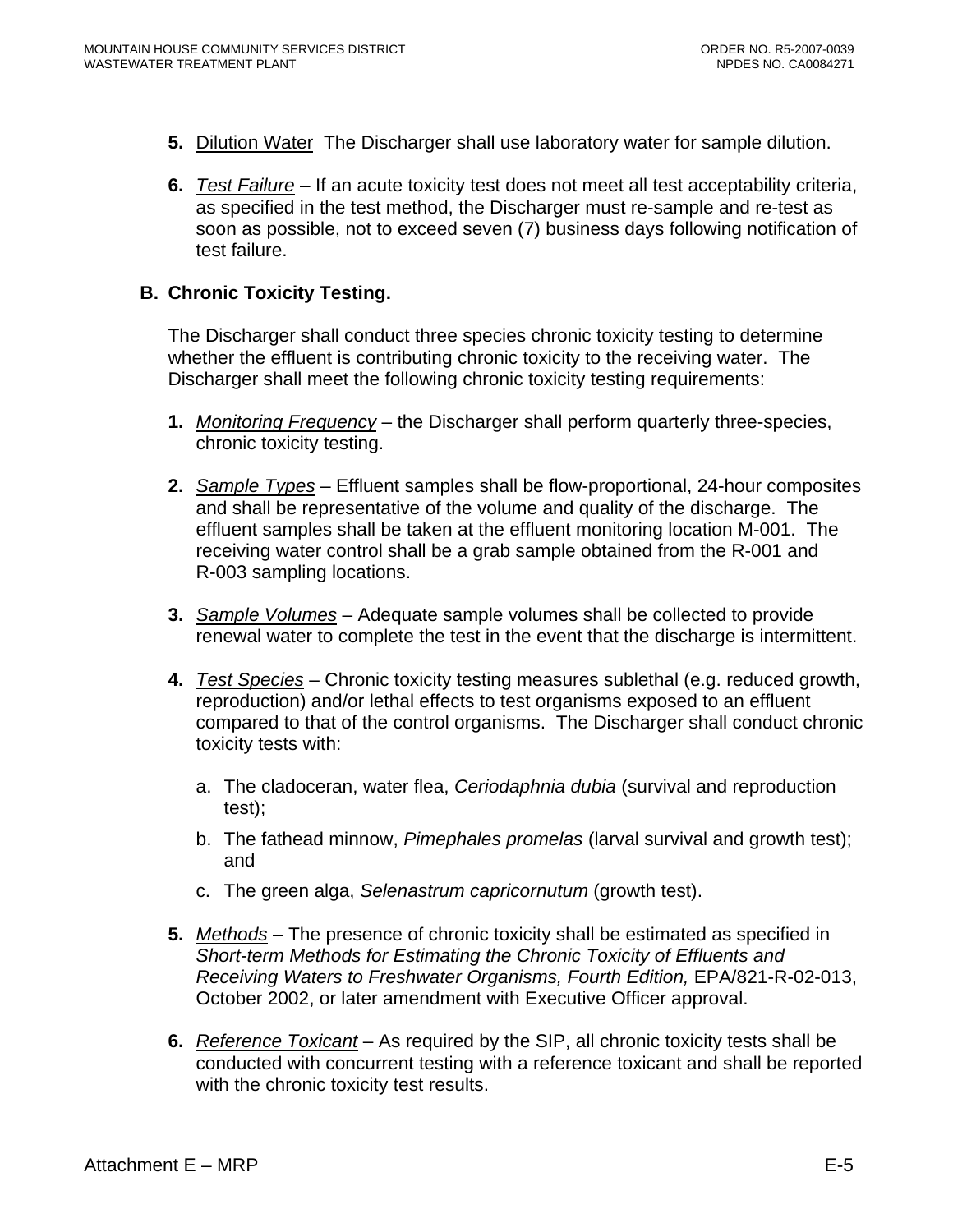<span id="page-52-0"></span>**7.** *Dilutions* – The chronic toxicity testing shall be performed using the dilution series identified in Table E-1, below.

|                    | Dilutions (%) |    |        |       |      | <b>Controls</b>            |                      |
|--------------------|---------------|----|--------|-------|------|----------------------------|----------------------|
| <b>Sample</b>      | 100           | 75 | 50     | 25    | 12.5 | <b>Receivin</b><br>g Water | Laborator<br>y Water |
| % Effluent         | 100           | 75 | 50     | 25    | 12.5 |                            |                      |
| % Receiving Water  | --            | -- | $\sim$ | $- -$ | --   | 100                        |                      |
| % Laboratory Water |               | 25 | 50     | 75    | 87.5 |                            | 100                  |

**Table E-1 Chronic Toxicity Testing Dilution Series** 

- **8.** *Test Failure* –The Discharger must re-sample and re-test as soon as possible, but no later than fourteen (14) days after receiving notification of a test failure. A test failure is defined as follows:
	- a. The reference toxicant test or the effluent test does not meet all test acceptability criteria as specified in the *Short-term Methods for Estimating the Chronic Toxicity of Effluents and Receiving Waters to Freshwater Organisms, Fourth Edition*, EPA/821-R-02-013, October 2002 (Method Manual), and its subsequent amendments or revisions; or
	- b. The percent minimum significant difference (PMSD) measured for the test exceeds the upper PMSD bound variability criterion in Table 6 on page 52 of the Method Manual. (A retest is only required in this case if the test results do not exceed the monitoring trigger specified in Special Provisions VI.C.2.a.iii.).

# **C. WET Testing Notification Requirements**

The Discharger shall notify the Regional Water Board within 24 hours after the receipt of test results exceeding the monitoring trigger during regular or accelerated monitoring, or an exceedance of the acute toxicity effluent limitation.

# **D. WET Testing Reporting Requirements**

All toxicity test reports shall include the contracting laboratory's complete report provided to the Discharger and shall be in accordance with the appropriate "*Report Preparation and Test Review*" sections of the method manuals. At a minimum, whole effluent toxicity monitoring shall be reported as follows:

- **1. Chronic WET Reporting.** Regular chronic toxicity monitoring results shall be reported to the Regional Water Board within 30 days following completion of the test, and shall contain, at minimum:
	- a. The results expressed in TUc, measured as 100/NOEC, and also measured as 100/LC<sub>50</sub>, 100/EC<sub>25</sub>, 100/IC<sub>25</sub>, and 100/IC<sub>50</sub>, as appropriate.
	- b. The statistical methods used to calculate endpoints;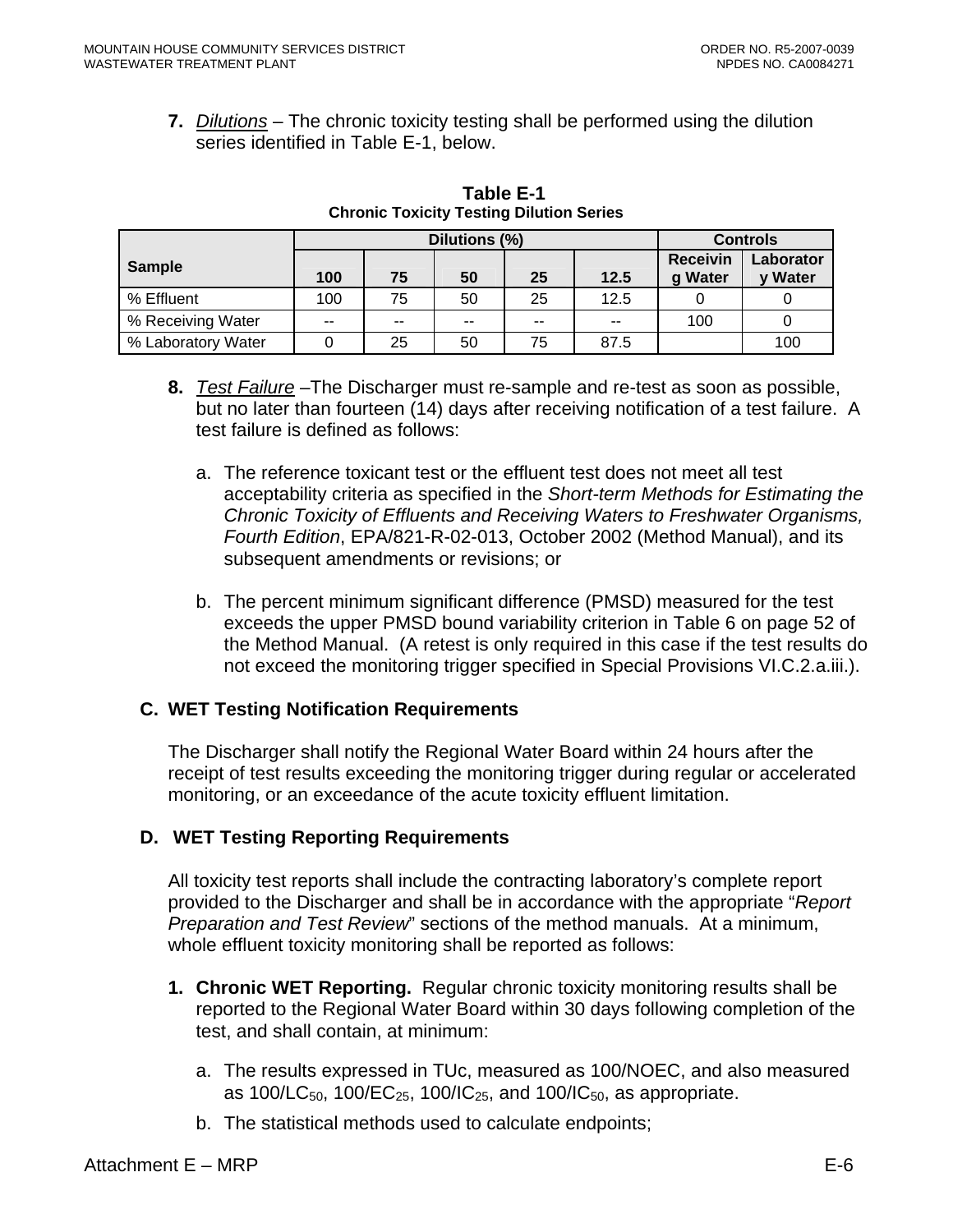- <span id="page-53-0"></span>c. The statistical output page, which includes the calculation of the percent minimum significant difference (PMSD);
- d. The dates of sample collection and initiation of each toxicity test; and
- e. The results compared to the numeric toxicity monitoring trigger.

Additionally, the monthly discharger self-monitoring reports shall contain an updated chronology of chronic toxicity test results expressed in TUc, and organized by test species, type of test (survival, growth or reproduction), and monitoring frequency, i.e., either quarterly, monthly, accelerated, or TRE.

- **2. Acute WET Reporting.** Acute toxicity test results shall be submitted with the monthly discharger self-monitoring reports and reported as percent survival.
- **3. TRE Reporting.** Reports for Toxicity Reduction Evaluations shall be submitted in accordance with the schedule contained in the Discharger's approved TRE Work Plan.
- **4. Quality Assurance (QA).** The Discharger must provide the following information for QA purposes:
	- a. Results of the applicable reference toxicant data with the statistical output page giving the species, NOEC, LOEC, type of toxicant, dilution water used, concentrations used, PMSD, and dates tested.
	- b. The reference toxicant control charts for each endpoint, which include summaries of reference toxicant tests performed by the contracting laboratory.
	- c. Any information on deviations or problems encountered and how they were dealt with.

#### **VI. LAND DISCHARGE MONITORING REQUIREMENTS—NOT APPLICABLE**

#### **A. Pond Monitoring–Not Applicable**

#### **VII. RECLAMATION MONITORING REQUIREMENTS**

**A. Monitoring Location—Effluent Storage Lagoons—Not Applicable** 

### **VIII. RECEIVING WATER MONITORING REQUIREMENTS**

#### **A. Surface Water Monitoring**

**1.** The Discharger shall monitor Old River at R-001, R-002, R-003, and R-004 as follows: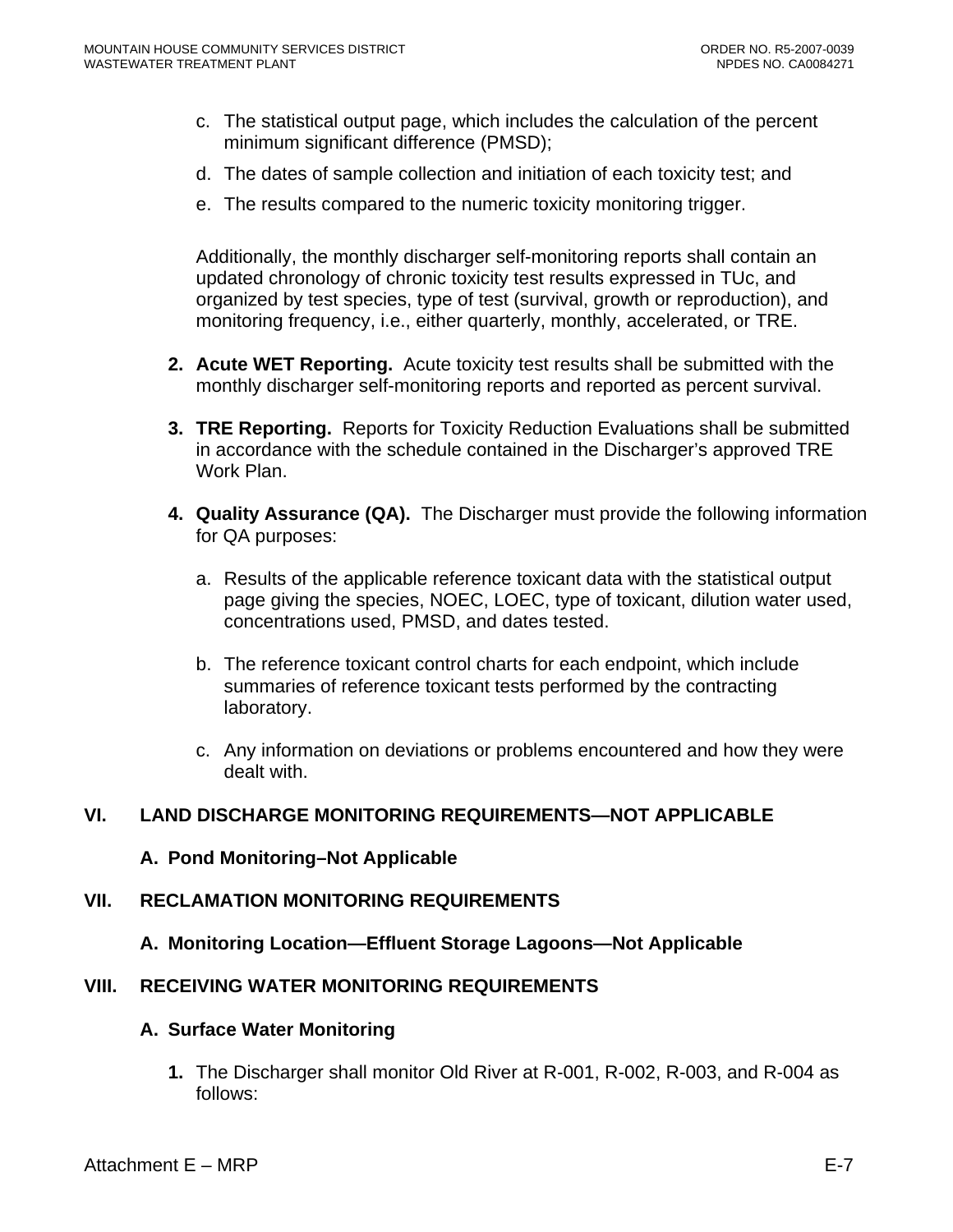<span id="page-54-0"></span>

|                        | Type | <b>Minimum Sampling</b><br><b>Frequency</b> | <b>Required Analytical</b><br><b>Test Method</b>                                                                                                                                                                               |
|------------------------|------|---------------------------------------------|--------------------------------------------------------------------------------------------------------------------------------------------------------------------------------------------------------------------------------|
| mg/L                   | Grab | Weekly                                      |                                                                                                                                                                                                                                |
| <b>Standard Units</b>  | Grab | Weekly                                      |                                                                                                                                                                                                                                |
| $\circ$ F ( $\circ$ C) | Grab | Weekly                                      |                                                                                                                                                                                                                                |
| umhos/cm               | Grab | Weekly                                      |                                                                                                                                                                                                                                |
| mg/L                   | Grab | Monthly                                     |                                                                                                                                                                                                                                |
| ng/L                   | Grab | Monthly                                     | Method 1631                                                                                                                                                                                                                    |
| ng/L                   | Grab | Monthly                                     | Method 1630 <sup>6</sup>                                                                                                                                                                                                       |
| mg/L                   | Grab | Monthly                                     |                                                                                                                                                                                                                                |
| mg/L                   | Grab | Monthly                                     |                                                                                                                                                                                                                                |
| mg/L                   | Grab | Monthly                                     |                                                                                                                                                                                                                                |
| $\mu$ g/L              | Grab | Quarterly                                   |                                                                                                                                                                                                                                |
| mg/L                   | Grab | Annually                                    |                                                                                                                                                                                                                                |
| $\mu$ g/L              | Grab | Annually                                    |                                                                                                                                                                                                                                |
|                        |      |                                             | A the called a field on the concept of the distribution of the contract of the common of the second of the contract of the contract of the contract of the contract of the contract of the contract of the contract of the con |

 A hand-held field meter may be used, provided the meter utilizes a USEPA-approved algorithm/method and is calibrated and maintained in accordance with the manufacturer's instructions. A calibration and maintenance log for each meter used for monitoring required by this Monitoring and Reporting Program shall be maintained at the WWTF.

- 2 Detection limits shall be equal to or less than the lowest minimum level published in Appendix 4 of the *Policy for Implementation of Toxics Standards for Inland Surface Waters, Enclosed Bays, and Estuaries of California* (known as the State Implementation Plan).
- 3 Standard minerals shall include all major cations and anions and include verification that the analysis is complete (i.e., cation/anion balance).
- 4 Concurrent with effluent sampling.
- 5 Sampling only required at R-001.

6 Unfiltered methylmercury samples shall be taken using clean hands/dirty hands procedures, as described in U.S. EPA method 1669: *Sampling Ambient Water for Trace Metals at EPA Water Quality Criteria Levels*, for collection of equipment blanks (section 9.4.4.2), and shall be analyzed by U.S. EPA Method 1630 (Revision E) with a method detection limit of 0.02 ng/L

> In conducting the receiving water sampling, a log shall be kept of the receiving water conditions throughout the reach bounded by Stations R-00l through R-004. Attention shall be given to the presence or absence of:

- a. Floating or suspended matter e. Visible films, sheens or coatings
- 
- c. Bottom deposits
- b. Discoloration f. Fungi, slimes, or objectionable growths
	-
- 

d. Aquatic life

- g. Potential nuisance conditions
- Notes on receiving water conditions shall be summarized in the monitoring report.

#### **B. Monitoring Location—Groundwater Monitoring Wells—Not Applicable**

#### **IX. OTHER MONITORING REQUIREMENTS**

#### **A. Water Supply Monitoring—Monitoring Location S-001**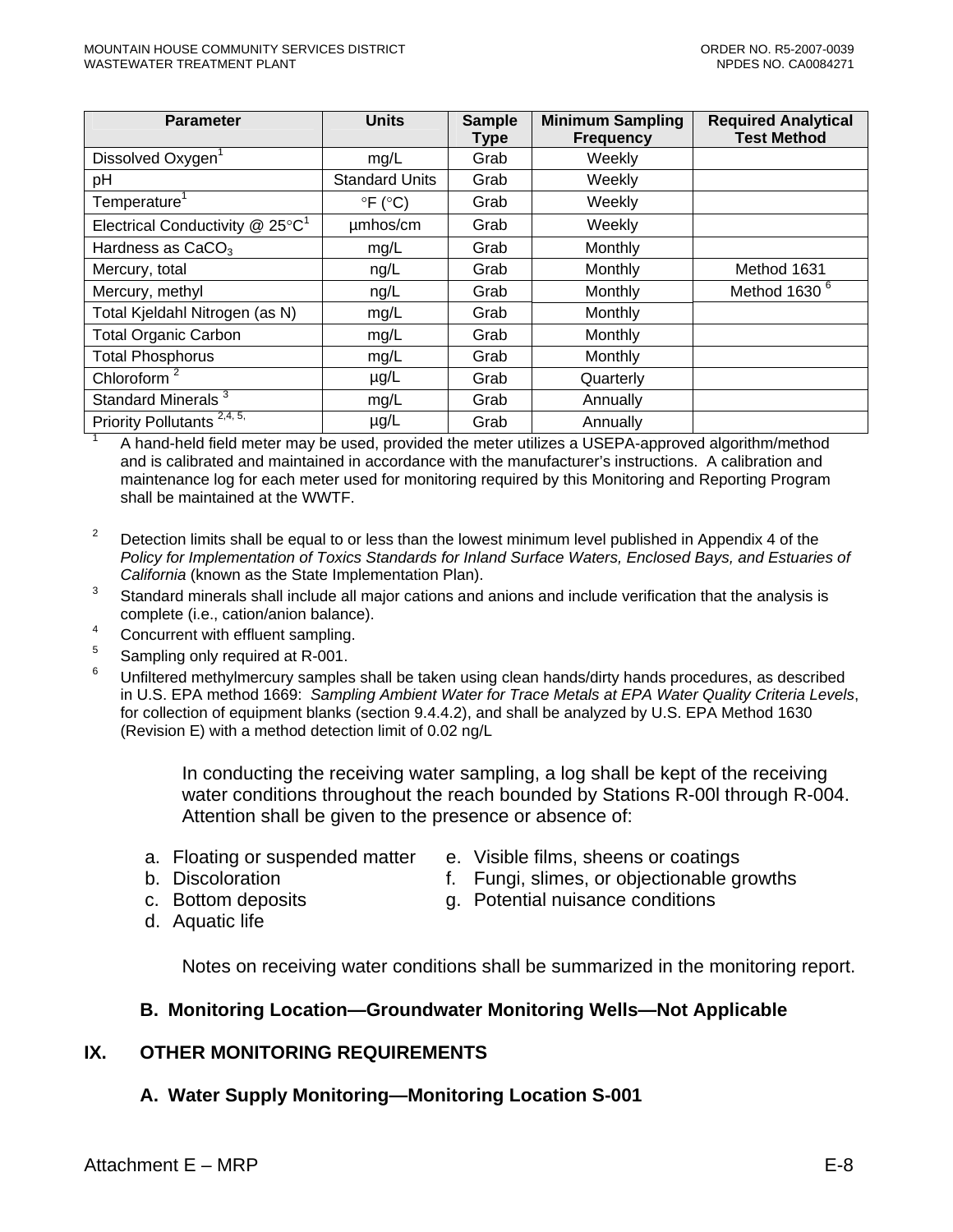<span id="page-55-0"></span>The Discharger shall monitor the Municipal Water Supply at S-001 as follows. A sampling station shall be established where a representative sample of the municipal water supply can be obtained. Municipal water supply samples shall be collected at approximately the same time as effluent samples.

| <b>Parameter</b>                                                                                                                                                                                                                                                                                                                             | <b>Units</b> | <b>Sample Type</b> | <b>Minimum Sampling</b><br><b>Frequency</b> | <b>Required Analytical</b><br><b>Test Method</b> |
|----------------------------------------------------------------------------------------------------------------------------------------------------------------------------------------------------------------------------------------------------------------------------------------------------------------------------------------------|--------------|--------------------|---------------------------------------------|--------------------------------------------------|
| <b>Total Dissolved Solids</b>                                                                                                                                                                                                                                                                                                                | mg/L         | Grab               | Quarterly                                   |                                                  |
| <b>Electrical Conductivity</b>                                                                                                                                                                                                                                                                                                               | umhos/cm     | Grab               | Quarterly                                   |                                                  |
| <b>Standard Minerals</b>                                                                                                                                                                                                                                                                                                                     | mg/L         | Grab               | Annually                                    |                                                  |
| If the water supply is from more than one source, the monitoring report shall report the electrical<br>conductivity and total dissolved solids results as a weighted average and include copies of supporting<br>calculations.<br>Ctonderd minerals aboll include all moier estiene and enjone and include verification that the englypic is |              |                    |                                             |                                                  |

 Standard minerals shall include all major cations and anions and include verification that the analysis is complete (*i.e*., cation/anion balance).

#### **B. Biosolids Monitoring—Monitoring Location B-001**

A composite sample of biosolids shall be collected in accordance with USEPA's POTW Biosolids Sampling and Analysis Guidance Document, August 1989, (or most recent edition) and tested for the following constituents:

| <b>Constituent</b>         | <b>Units</b> | <b>Sample Type</b> | <b>Frequency</b> |
|----------------------------|--------------|--------------------|------------------|
|                            |              |                    |                  |
| Quantity                   | Dry Tons     |                    | Quarterly        |
| Solids Content             | % percentage | Composite          | Quarterly        |
| Disposal Location          |              |                    | Quarterly        |
| Arsenic                    | mg/kg        | Composite          | Quarterly        |
| Cadmium                    | mg/kg        | Composite          | Quarterly        |
| Chromium                   | mg/kg        | Composite          | Quarterly        |
| Copper                     | mg/kg        | Composite          | Quarterly        |
| Lead                       | mg/kg        | Composite          | Quarterly        |
| Mercury                    | mg/kg        | Composite          | Quarterly        |
| Molybdenum                 | mg/kg        | Composite          | Quarterly        |
| Nickel                     | mg/kg        | Composite          | Quarterly        |
| Selenium                   | mg/kg        | Composite          | Quarterly        |
| Zinc                       | mg/kg        | Composite          | Quarterly        |
| Oil and Grease             | mg/kg        | Composite          | Quarterly        |
| Nitrogen                   | mg/kg        | Composite          | Quarterly        |
| Ammonia                    | mg/kg        | Composite          | Quarterly        |
| <b>Nitrate</b>             | mg/kg        | Composite          | Quarterly        |
| Total Kjeldahl Nitrogen    | mg/kg        | Composite          | Quarterly        |
| <b>Fecal Coliform</b>      | mg/kg        | Composite          | See Footnote 1   |
| <b>Priority Pollutants</b> | mg/kg        | Composite          | See Footnote 2   |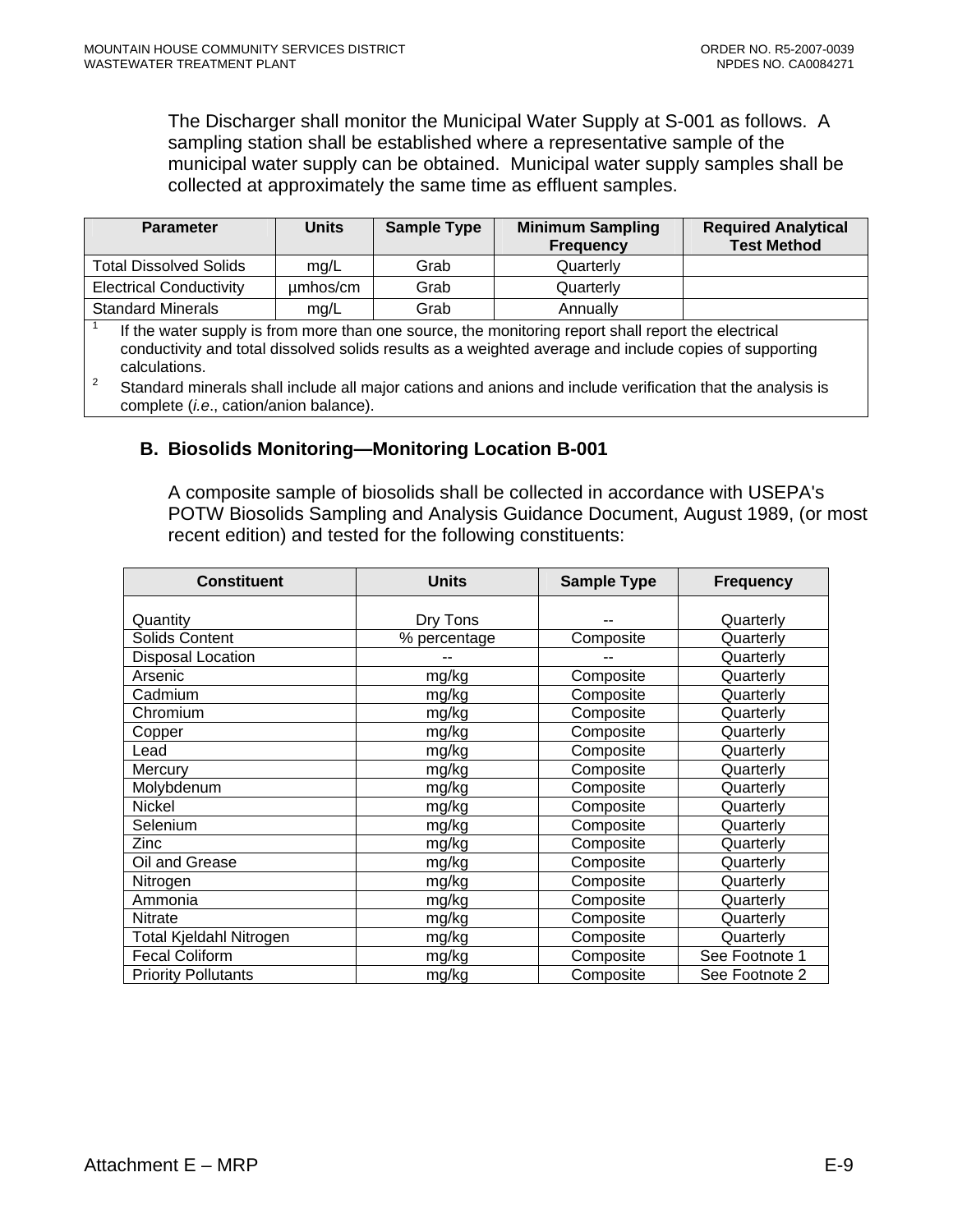<span id="page-56-0"></span>1

 The Discharger shall collect seven composite samples over a two week period each quarter, and analyze the samples for fecal coliform (report as MPN/gm total solids). Results for each sample shall be reported along with the geometric mean of the results.

sample shall be reported along with the geometric mean of the results. 2 **Within 180 days of the effective date of this Order, and annually thereafter**, the Discharger shall submit results of chemical analysis for the priority pollutants listed in 40 CFR 122 Appendix D, Tables II and III (excluding total phenols). Suggested methods for analysis of biosolids are provided in USEPA publications titled "*Test Methods for Evaluating Solid Waste: Physical/Chemical Methods*" and "*Test Methods for Organic Chemical Analysis of Municipal and Industrial Wastewater*". Other guidance is available in USEPA's POTW Biosolids Sampling and Analysis Guidance Document, August 1989 (or most recent edition).

### **X. REPORTING REQUIREMENTS**

#### **A. General Monitoring and Reporting Requirements**

- **1.** The Discharger shall comply with all Standard Provisions (Attachment D) related to monitoring, reporting, and recordkeeping.
- **2.** Monitoring periods and reporting for all required monitoring shall commence upon start-up of the Phase II WWTF and shall be completed according to the following schedule:

| <b>Sampling</b><br><b>Frequency</b> | <b>Monitoring Period</b>                                                                                                    | <b>SMR Due Date</b>                                                  |
|-------------------------------------|-----------------------------------------------------------------------------------------------------------------------------|----------------------------------------------------------------------|
| Continuous                          | All                                                                                                                         | First day of second calendar<br>month following month of<br>sampling |
| Hourly                              | Hourly                                                                                                                      | First day of second calendar<br>month following month of<br>sampling |
| Daily                               | (Midnight through 11:59 PM) or any 24-hour<br>period that reasonably represents a calendar<br>day for purposes of sampling. | First day of second calendar<br>month following month of<br>sampling |
| Weekly                              | Sunday through Saturday                                                                                                     | First day of second calendar<br>month following month of<br>sampling |
| Monthly                             | 1 <sup>st</sup> day of calendar month through last day of<br>calendar month                                                 | First day of second calendar<br>month following month of<br>sampling |
| Quarterly                           | January 1 through March 31                                                                                                  | May 1                                                                |
|                                     | April 1 through June 30                                                                                                     | August 1                                                             |
|                                     | July 1 through September 30                                                                                                 | November 1                                                           |
|                                     | October 1 through December 31                                                                                               | February 1                                                           |
| Semi-                               | January 1 through June 30                                                                                                   | August 1                                                             |
| annually                            | July 1 through December 31                                                                                                  | February 1                                                           |
| Yearly                              | January 1 through December 31                                                                                               | February 1                                                           |

**3.** Reporting Protocols. The Discharger shall report with each sample result the applicable Reporting Level (RL) and the current Method Detection Limit (MDL), as determined by the procedure in 40 CFR Part 136.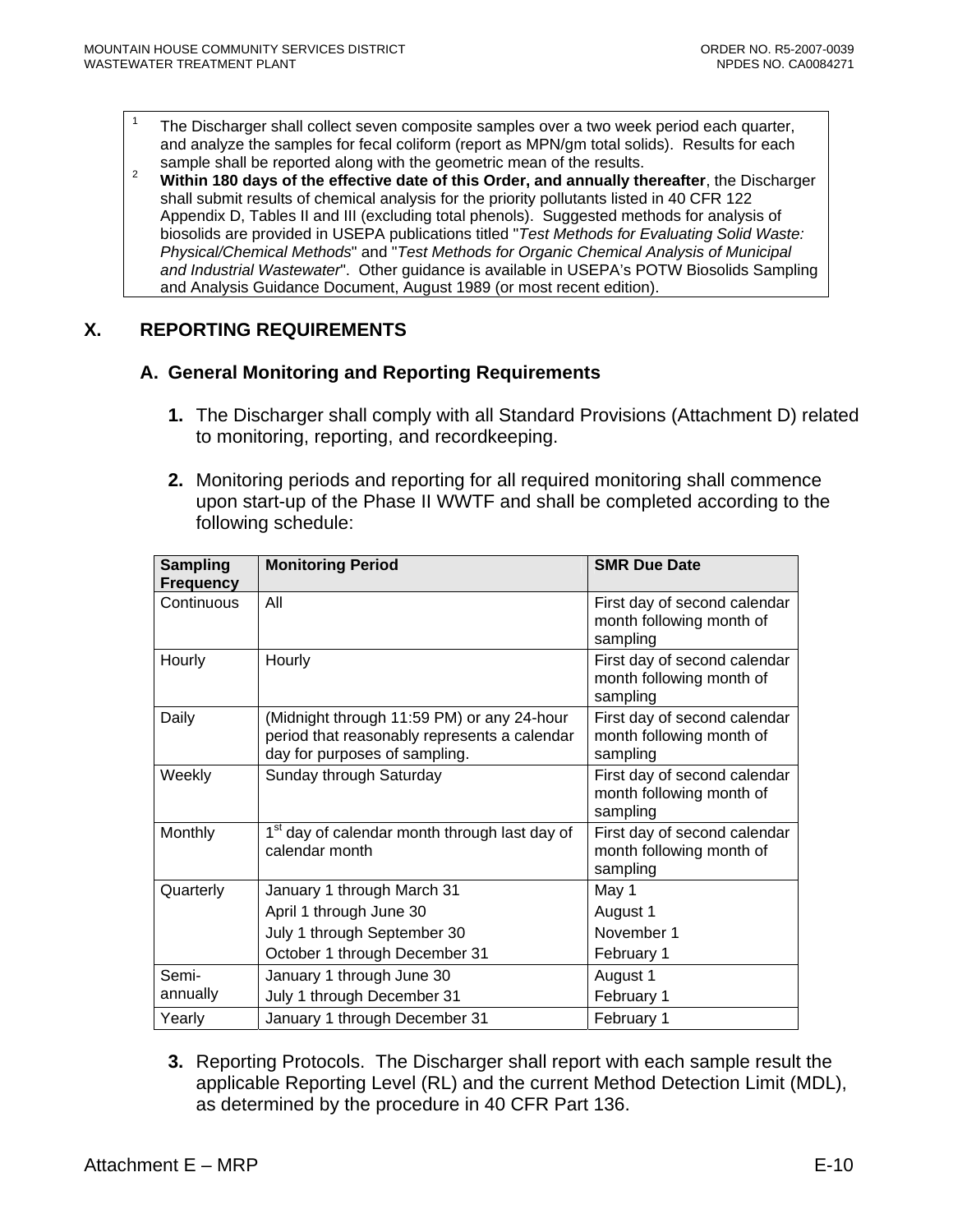The Discharger shall report the results of analytical determinations for the presence of chemical constituents in a sample using the following reporting protocols:

- a. Sample results greater than or equal to the RL shall be reported as measured by the laboratory (*i.e*., the measured chemical concentration in the sample).
- b. Sample results less than the RL, but greater than or equal to the laboratory's MDL, shall be reported as "*Detected, but Not Quantified*," or DNQ. The estimated chemical concentration of the sample shall also be reported.

For the purposes of data collection, the laboratory shall write the estimated chemical concentration next to DNQ as well as the words "*Estimated Concentration*" (may be shortened to "Est. Conc."). The laboratory may, if such information is available, include numerical estimates of the data quality for the reported result. Numerical estimates of data quality may be percent accuracy (+ a percentage of the reported value), numerical ranges (low to high), or any other means considered appropriate by the laboratory.

- c. Sample results less than the laboratory's MDL shall be reported as "*Not Detected*," or ND.
- **4.** Dischargers are to instruct laboratories to establish calibration standards so that the ML value (or its equivalent if there is differential treatment of samples relative to calibration standards) is the lowest calibration standard. At no time is the Discharger to use analytical data derived from *extrapolation* beyond the lowest point of the calibration curve.
- **5.** In reporting the monitoring data, the Discharger shall arrange the data in tabular form so that the date, the constituents, and the reported analytical result are readily discernible. The data shall be summarized in such a manner to clearly illustrate whether the discharge complies with waste discharge requirements. Monthly maximums, minimums, and averages shall be reported for each monitored constituent and parameter. Removal efficiencies (%) for biochemical oxygen demand and total suspended solids and all periodic averages and medians for which there are limitations shall also be calculated and reported.
- **6.** With the exception of flow, all constituents monitored on a continuous basis (metered), shall be reported as daily maximums, daily minimums, and daily averages; flow shall be reported as the total volume discharged per day for each day of discharge.
- **7.** If the Discharger monitors any pollutant at the locations designated herein more frequently than is required by this Order, the results of such monitoring shall be included in the calculation and reporting of the values required in the discharge monitoring report form. Such increased frequency shall be indicated on the discharge monitoring report form.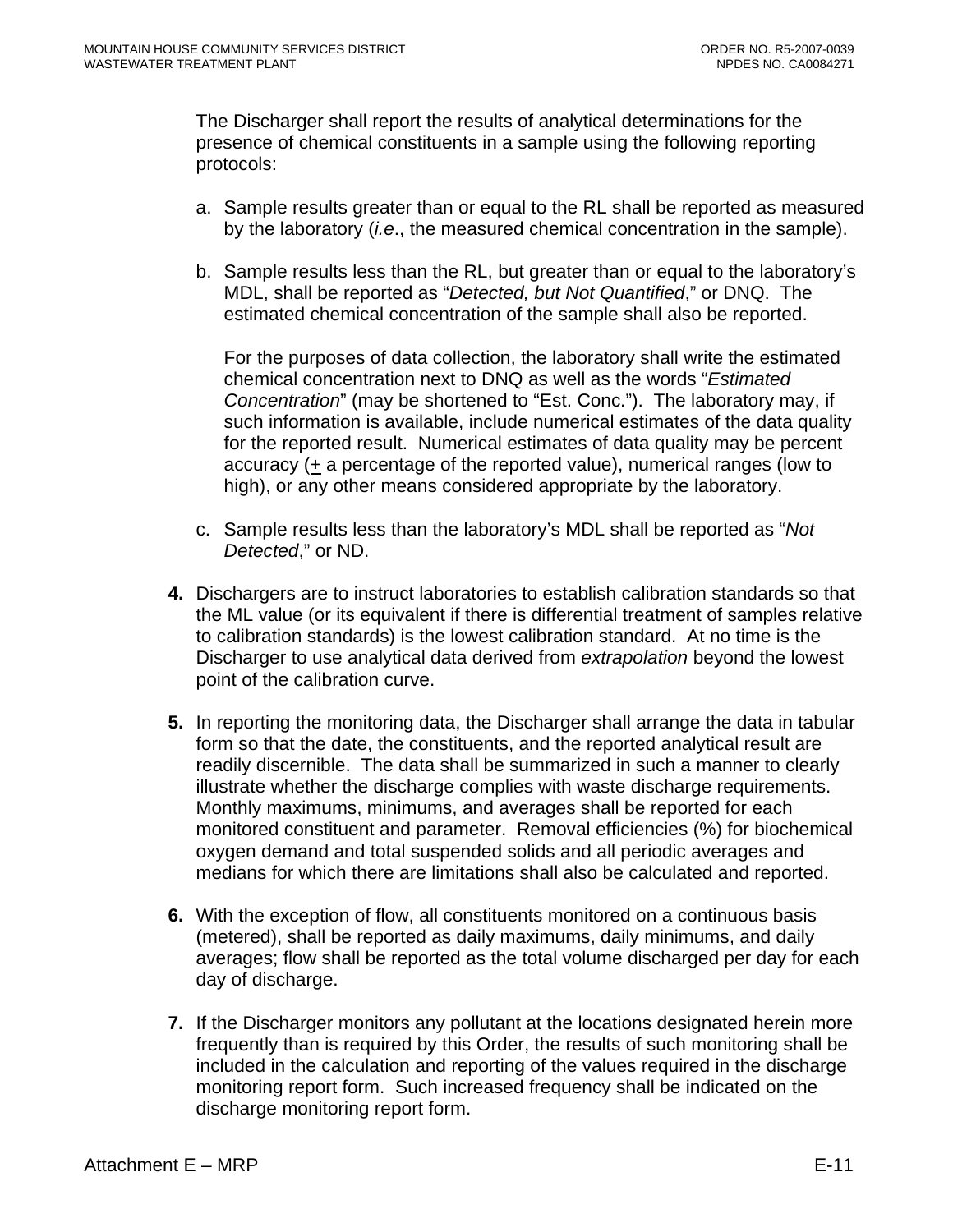<span id="page-58-0"></span>**8.** The Discharger shall report to the Regional Water Board any toxic chemical release data it reports to the State Emergency Response Commission within 15 days of reporting the data to the Commission pursuant to Section 313 of the "*Emergency Planning and Community Right to Know Act of 1986.*"

# **B. Self Monitoring Reports (SMRs)**

- **1.** At any time during the term of this permit, the State or Regional Water Board may notify the Discharger to electronically submit Self-Monitoring Reports (SMRs) using the State Water Board's California Integrated Water Quality System (CIWQS) Program Web site (http://www.waterboards.ca.gov/ciwqs/index.html). Until such notification is given, the Discharger shall submit hard copy SMRs. The CIWQS Web site will provide additional directions for SMR submittal in the event there will be service interruption for electronic submittal.
- **2.** The Discharger shall report in the SMR the results for all monitoring specified in this MRP under Sections III through IX. Additionally, the Discharger shall report in the SMR the results of any special studies, acute and chronic toxicity testing, TRE/TIE, BMP, BPTC, and Pollution Prevention Plan required by Special Provisions – VI.C.2-VI.C.5 of this Order. The Discharger shall submit monthly SMRs including the results of all required monitoring using USEPA-approved test methods or other test methods specified in this Order. If the Discharger monitors any pollutant more frequently than required by this Order, the results of this monitoring shall be included in the calculations and reporting of the data submitted in the SMR.
- **3.** The Discharger shall submit hard copy SMRs (with an original signature) when required by Section X.B.1 above in accordance with the following requirements:
	- a. The Discharger shall attach a cover letter to the SMR. The information contained in the cover letter shall clearly identify violations of the WDRs; discuss corrective actions taken or planned; and the proposed time schedule for corrective actions. Identified violations must include a description of the requirement that was violated and a description of the violation.
	- b. SMRs must be submitted to the Regional Water Board, signed and certified as required by the Standard Provisions (Attachment D), to the address listed below:

California Regional Water Quality Control Board Central Valley Region 11020 Sun Center Drive, #200 Rancho Cordova, CA 95670

**C. Discharge Monitoring Reports (DMRs)**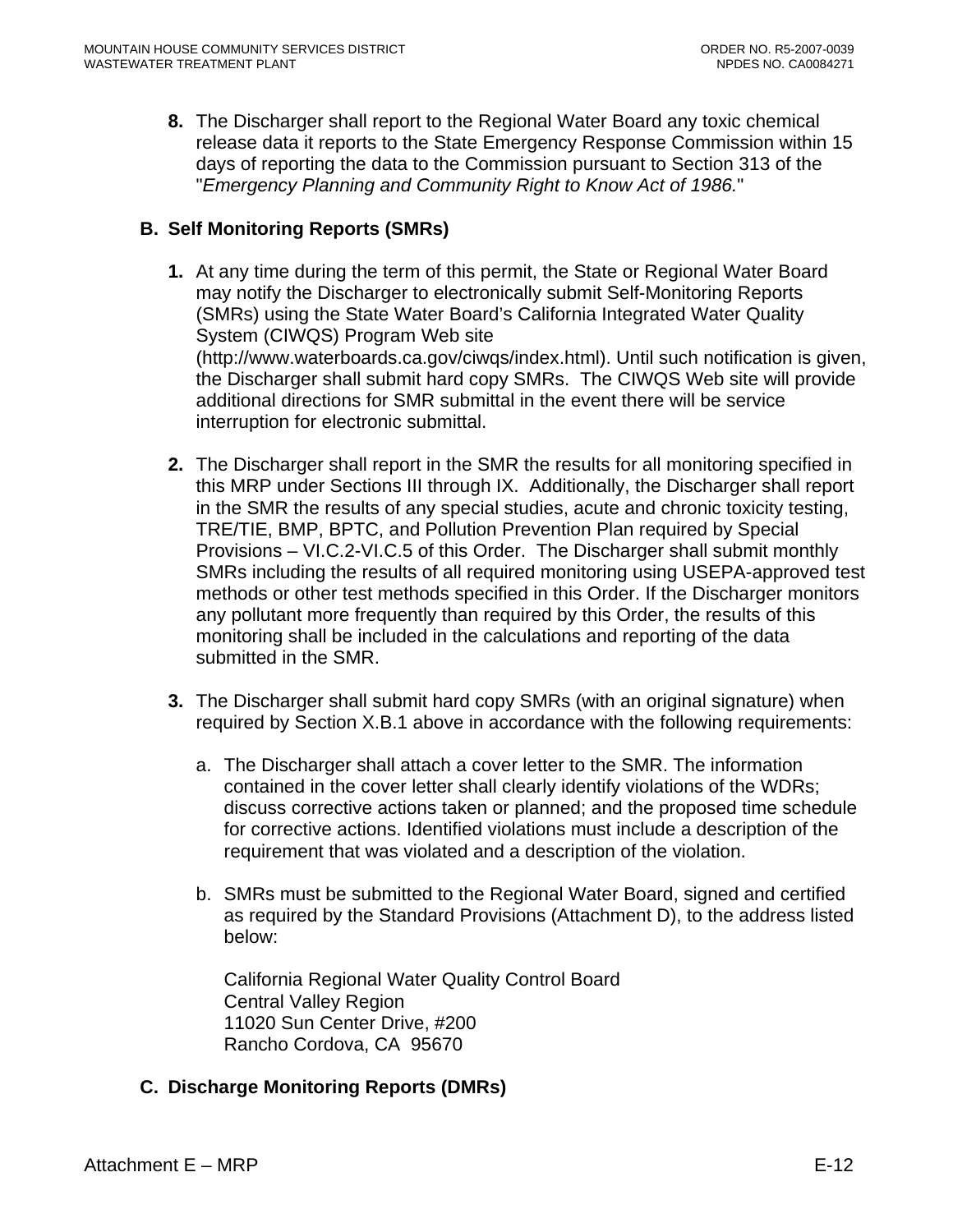- <span id="page-59-0"></span>**1.** As described in Section X.B.1 above, at any time during the term of this permit, the State or Regional Water Board may notify the Discharger to submit electronically SMRs that will satisfy federal requirements for submittal of Discharge Monitoring Reports (DMRs). Until such notification is given, the Discharger shall submit DMRs in accordance with the requirements described below.
- **2.** DMRs must be signed and certified as required by the standard provisions (Attachment D). The Discharge shall submit the original DMR and one copy of the DMR to the address listed below:

State Water Resources Control Board Discharge Monitoring Report Processing Center Post Office Box 671 Sacramento, CA 95812

**3.** All discharge monitoring results must be reported on the official USEPA preprinted DMR forms (EPA Form 3320-1). Forms that are self-generated or modified cannot be accepted.

### **D. Other Reports**

**1. Progress Reports**. As specified in the compliance time schedules required in Special Provisions VI, progress reports shall be submitted in accordance with the following reporting requirements. At minimum, the progress reports shall include a discussion of the status of final compliance, whether the Discharger is on schedule to meet the final compliance date, and the remaining tasks to meet the final compliance date.

| <b>Special Provision</b>                                                | <b>Reporting Requirements</b>                                                            |
|-------------------------------------------------------------------------|------------------------------------------------------------------------------------------|
| <b>Temperature Study</b>                                                | Six months after discharge to<br>surface waters exceeds 1.25 mgd,<br>average daily flow. |
| Pollution Prevention Plan for Mercury<br>(Special Provisions VI.C.3.a.) | June 1, annually, after approval of<br>work plan until final compliance                  |
| Pollution Prevention Plan for Salinity (Special Provisions VI.C.3.b.)   | June 1, annually, after approval of<br>work plan until final compliance                  |
| Compliance Schedule for Aluminum (Special Provisions VI.C.4.b.)         | June 1, annually, until full<br>compliance                                               |

- **2. Biosolids Reporting Requirements**. Within 90 days of start-up of the Phase II WWTF and annually by January 31 thereafter, the Discharger shall submit:
	- a. Certification of compliance with 40 CFR part 503;
	- b. Annual sludge production in dry tons and percent solids;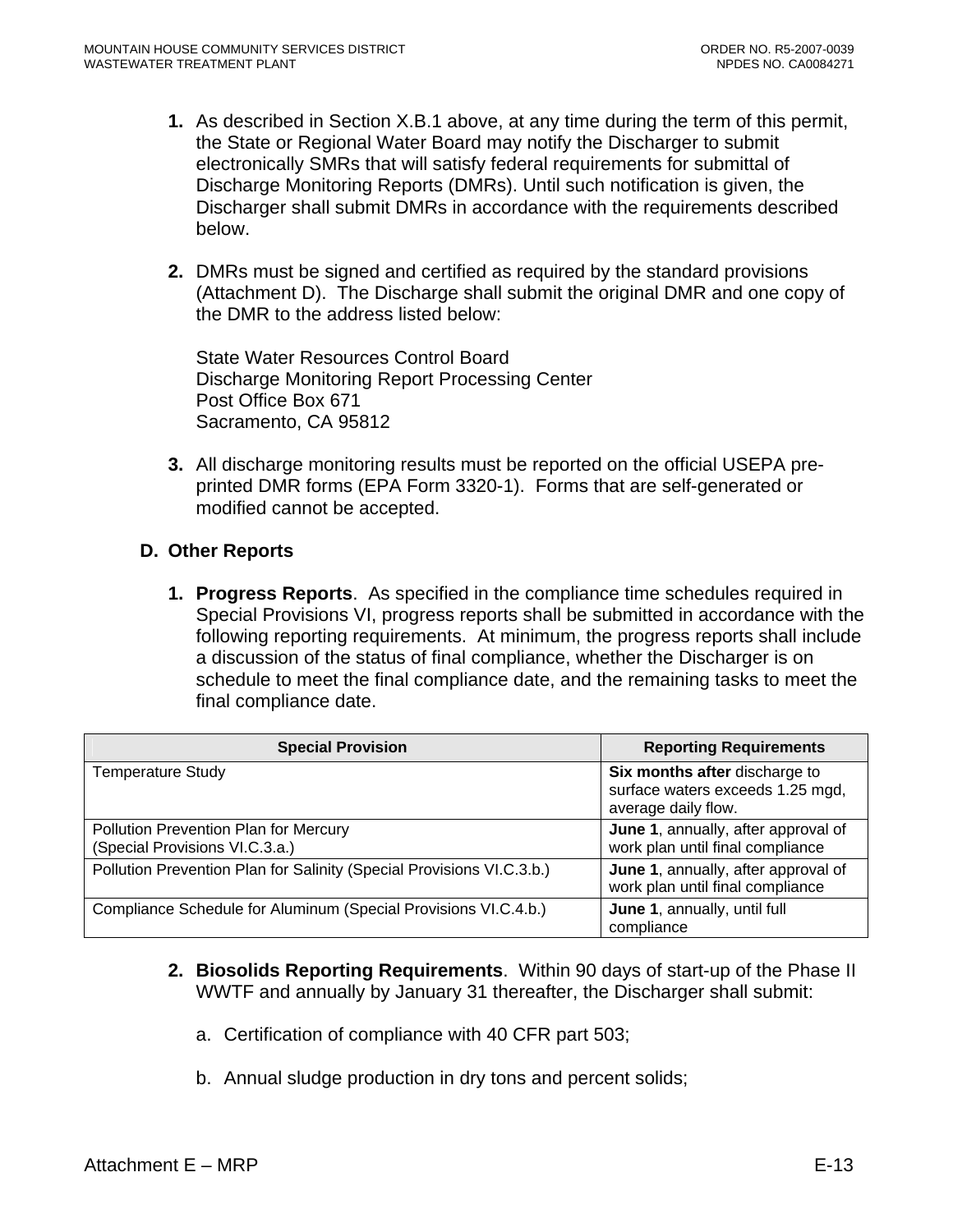- c. Quantitative results of chemical analyses for the priority pollutants listed in 40 CFR Section 122 Appendix D, Tables II and III (excluding total phenols);
- d. A schematic diagram showing sludge handling facilities and a solids flow diagram;
- e. Depth of application and drying time for sludge drying beds (if applicable); and
- f. A description of the disposal method(s) used at the WWTF, including the following information. If more than one method is used, include the percentage of annual sludge production disposed by each method.
	- i. For **landfill disposal**, include (1) the Regional Water Board's WDR numbers that regulate the landfill(s) used, (2) the present classifications of the landfill(s) used, and (3) the names and locations of the receiving facility(ies).
	- ii. For **land application,** include (1) location of the site(s), (2) the Regional Water Board's WDR numbers that regulate the site(s), (3) the application rate in lbs/year (specify wet or dry), and (4) subsequent uses of the land.
	- iii. For **incineration**, include (1) name and location of the site(s) where sludge incineration occurs, (2) the Regional Water Board's WDR numbers that regulate the site(s), (3) the disposal method of the ash, and (4) the names and locations of facilities receiving ash (if applicable).
	- iv. For **composting**, include (1) name and location of the site(s) where sludge composting occurs, and (2) the Regional Water Board's WDR numbers that regulate the site(s).
- **3. Annual Pretreatment Reporting Requirements.** The Discharger shall submit annually a report to the Regional Water Board, with copies to US EPA Region 9 and the State Water Board, describing the Discharger's pretreatment activities over the previous 12 months. In the event that the Discharger is not in compliance with any conditions or requirements of this Order, including noncompliance with pretreatment audit/compliance inspection requirements, then the Discharger shall also include the reasons for noncompliance and state how and when the Discharger shall comply with such conditions and requirements.

An annual report shall be submitted by **February 28** and include at least the following items:

a. A summary of analytical results from representative, flow proportioned, 24 hour composite sampling of the POTW's influent and effluent for those pollutants EPA has identified under Section 307(a) of the CWA which are known or suspected to be discharged by industrial users.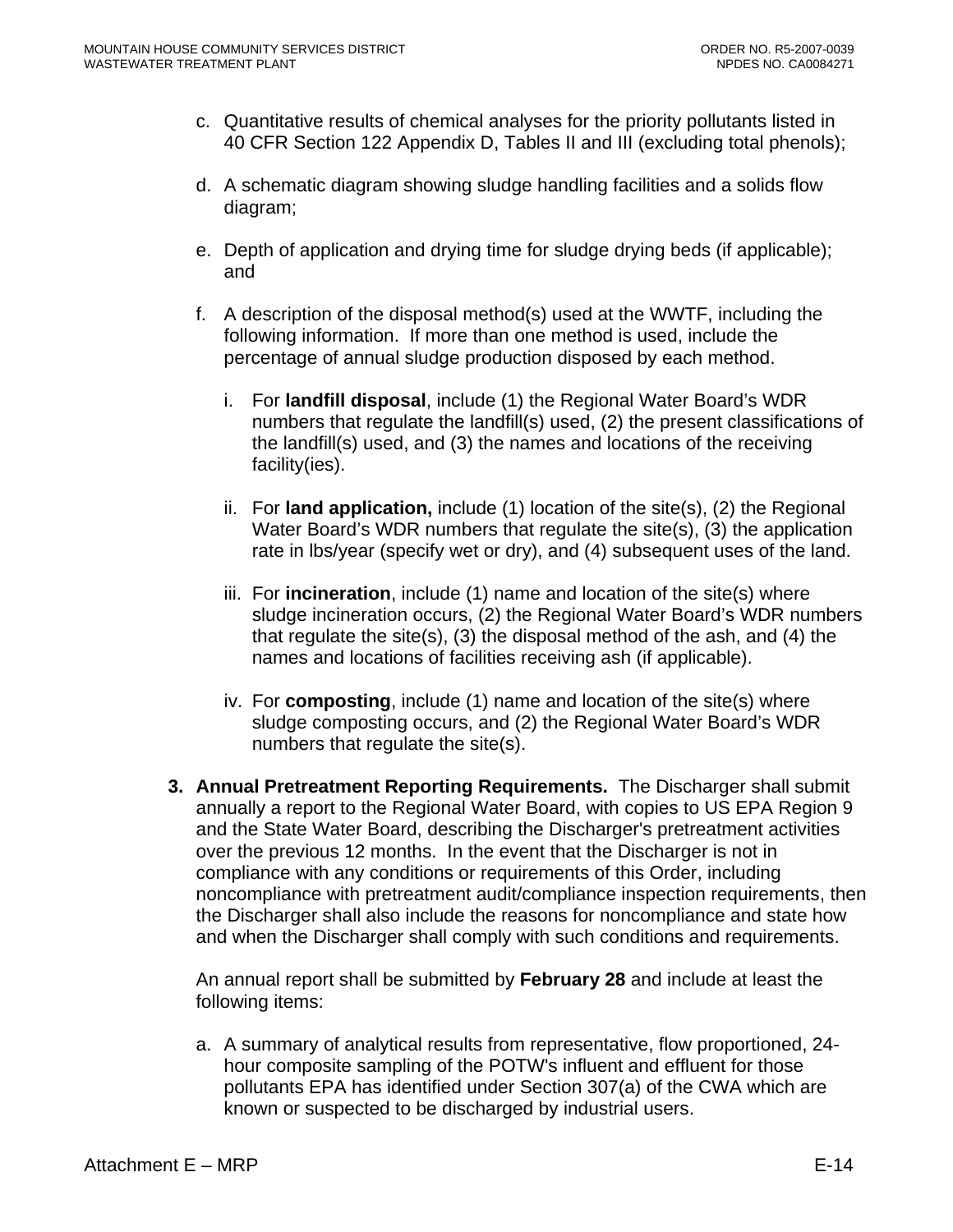Biosolids shall be sampled during the same 24-hour period and analyzed for the same pollutants as the influent and effluent sampling and analysis. The sludge analyzed shall be a composite sample of a minimum of 12 discrete samples taken at equal time intervals over the 24-hour period. Wastewater and sludge sampling and analysis shall be performed at least annually. The discharger shall also provide any influent, effluent or sludge monitoring data for nonpriority pollutants which may be causing or contributing to Interference, Pass-Through or adversely impacting sludge quality. Sampling and analysis shall be performed in accordance with the techniques prescribed in 40 CFR 136 and amendments thereto.

- b. A discussion of Upset, Interference, or Pass-Through incidents, if any, at the treatment plant that the Discharger knows or suspects were caused by industrial users of the POTW. The discussion shall include the reasons why the incidents occurred, the corrective actions taken and, if known, the name and address of, the industrial user(s) responsible. The discussion shall also include a review of the applicable pollutant limitations to determine whether any additional limitations, or changes to existing requirements, may be necessary to prevent Pass-Through, Interference, or noncompliance with sludge disposal requirements.
- c. The cumulative number of industrial users that the Discharger has notified regarding Baseline Monitoring Reports and the cumulative number of industrial user responses.
- d. An updated list of the Discharger's industrial users including their names and addresses, or a list of deletions and additions keyed to a previously submitted list. The Discharger shall provide a brief explanation for each deletion. The list shall identify the industrial users subject to federal categorical standards by specifying which set(s) of standards are applicable. The list shall indicate which categorical industries, or specific pollutants from each industry, are subject to local limitations that are more stringent than the federal categorical standards. The Discharger shall also list the non-categorical industrial users that are subject only to local discharge limitations. The Discharger shall characterize the compliance status through the year of record of each industrial user by employing the following descriptions:
	- i. complied with baseline monitoring report requirements (where applicable);
	- ii. consistently achieved compliance;
	- iii. inconsistently achieved compliance;
	- iv. significantly violated applicable pretreatment requirements as defined by 40 CFR 403.8(f)(2)(vii);
	- v. complied with schedule to achieve compliance (include the date final compliance is required);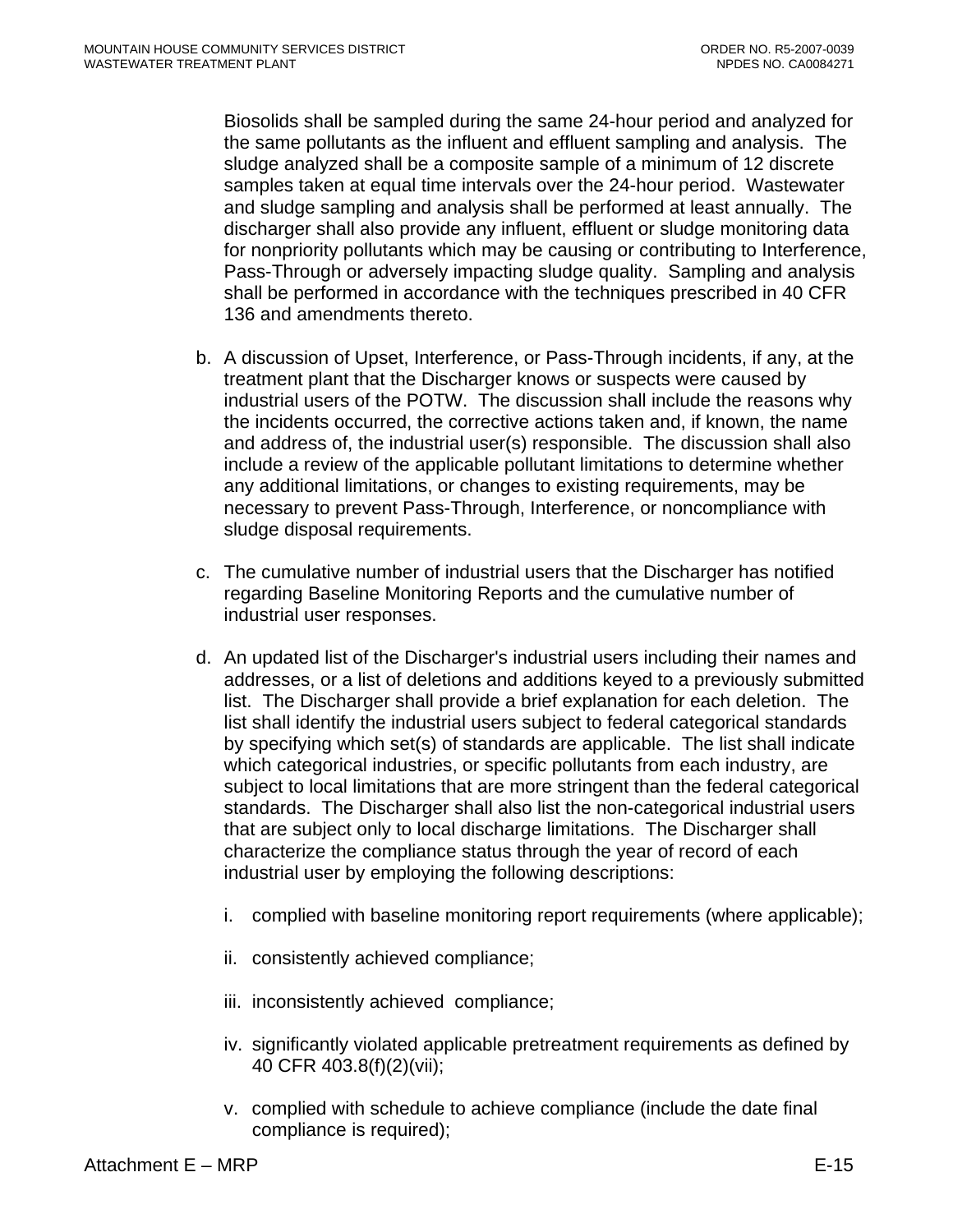- vi. did not achieve compliance and not on a compliance schedule; and
- vii. compliance status unknown.

A report describing the compliance status of each industrial user characterized by the descriptions in items iii. through vii. above shall be submitted for each calendar quarter **within 21 days of the end of the quarter**. The report shall identify the specific compliance status of each such industrial user and shall also identify the compliance status of the POTW with regards to audit/pretreatment compliance inspection requirements. If none of the aforementioned conditions exist, at a minimum, a letter indicating that all industries are in compliance and no violations or changes to the pretreatment program have occurred during the quarter must be submitted. The information required in the fourth quarter report shall be included as part of the annual report. This quarterly reporting requirement shall commence upon issuance of this Order.

- e. A summary of the inspection and sampling activities conducted by the Discharger during the past year to gather information and data regarding the industrial users. The summary shall include:
	- i. the names and addresses of the industrial users subjected to surveillance and an explanation of whether they were inspected, sampled, or both and the frequency of these activities at each user; and
	- ii. the conclusions or results from the inspection or sampling of each industrial user.
- f. A summary of the compliance and enforcement activities during the past year. The summary shall include the names and addresses of the industrial users affected by the following actions:
	- i. Warning letters or notices of violation regarding the industrial users' apparent noncompliance with federal categorical standards or local discharge limitations. For each industrial user, identify whether the apparent violation concerned the federal categorical standards or local discharge limitations.
	- ii. Administrative orders regarding the industrial users noncompliance with federal categorical standards or local discharge limitations. For each industrial user, identify whether the violation concerned the federal categorical standards or local discharge limitations.
	- iii. Civil actions regarding the industrial users' noncompliance with federal categorical standards or local discharge limitations. For each industrial user, identify whether the violation concerned the federal categorical standards or local discharge limitations.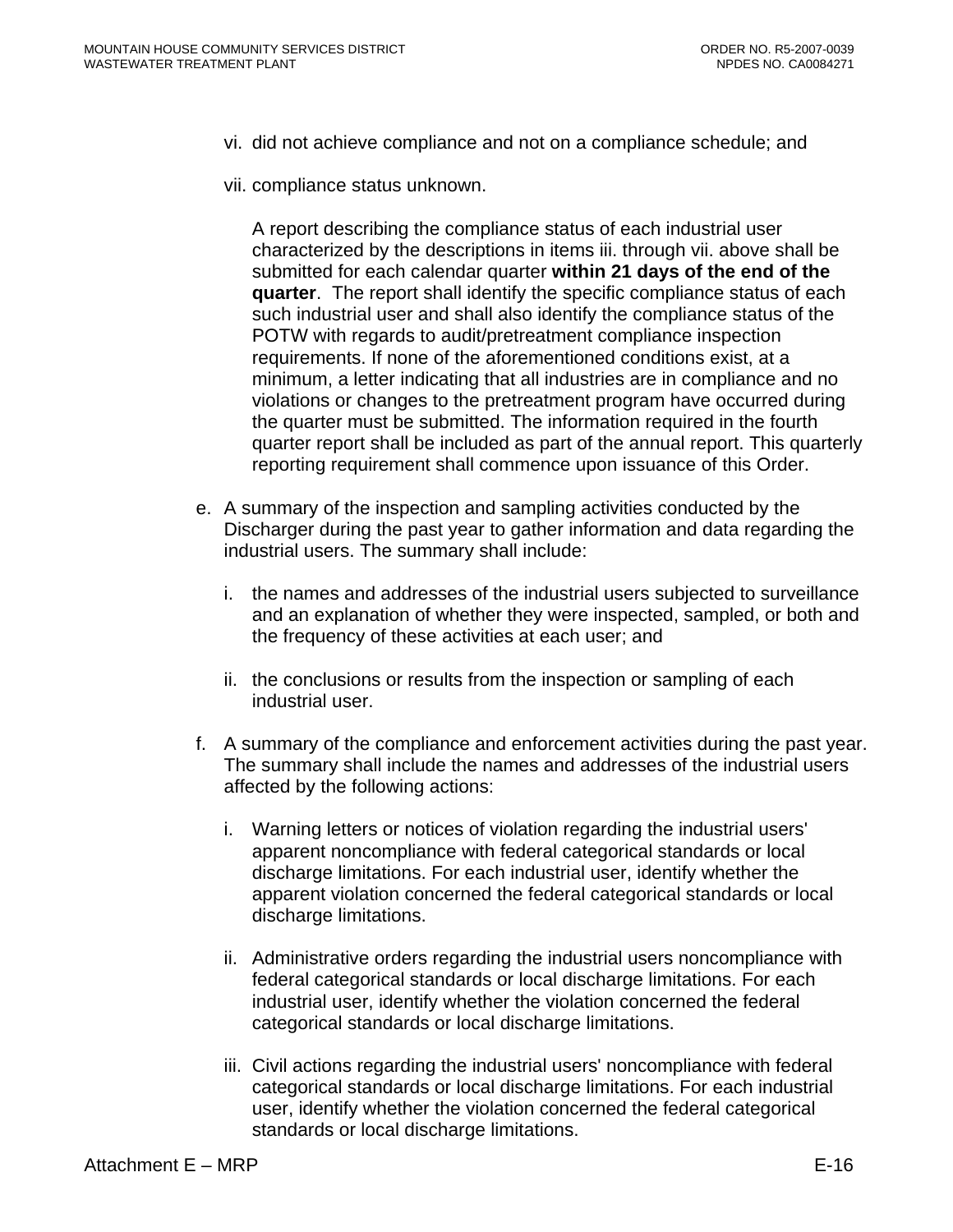- iv. Criminal actions regarding the industrial users noncompliance with federal categorical standards or local discharge limitations. For each industrial user, identify whether the violation concerned the federal categorical standards or local discharge limitations.
- v. Assessment of monetary penalties. For each industrial user identify the amount of the penalties.
- vi. Restriction of flow to the POTW.
- vii. Disconnection from discharge to the POTW.
- g. A description of any significant changes in operating the pretreatment program which differ from the information in the Discharger's approved Pretreatment Program including, but not limited to, changes concerning: the program's administrative structure, local industrial discharge limitations, monitoring program or monitoring frequencies, legal authority or enforcement policy, funding mechanisms, resource requirements, or staffing levels.
- h. A description of any significant changes in operating the pretreatment program which differ from the information in the Discharger's approved Pretreatment Program including, but not limited to, changes concerning: the program's administrative structure, local industrial discharge limitations, monitoring program or monitoring frequencies, legal authority or enforcement policy, funding mechanisms, resource requirements, or staffing levels.

Duplicate signed copies of these reports shall be submitted to the Regional Water Board and the:

> State Water Resources Control Board Division of Water Quality P.O. Box 944213 Sacramento, CA 94244-2130

- **4. Annual Operations Report**. By **February 1** of each year, the Discharger shall submit a written report to the Executive Officer containing the following:
	- a. The names, certificate grades, and general responsibilities of all persons employed at the WWTF.
	- b. The names and telephone numbers of persons to contact regarding the plant for emergency and routine situations.
	- c. A statement certifying when the flow meter and other monitoring instruments and devices were last calibrated, including identification of who performed the calibration.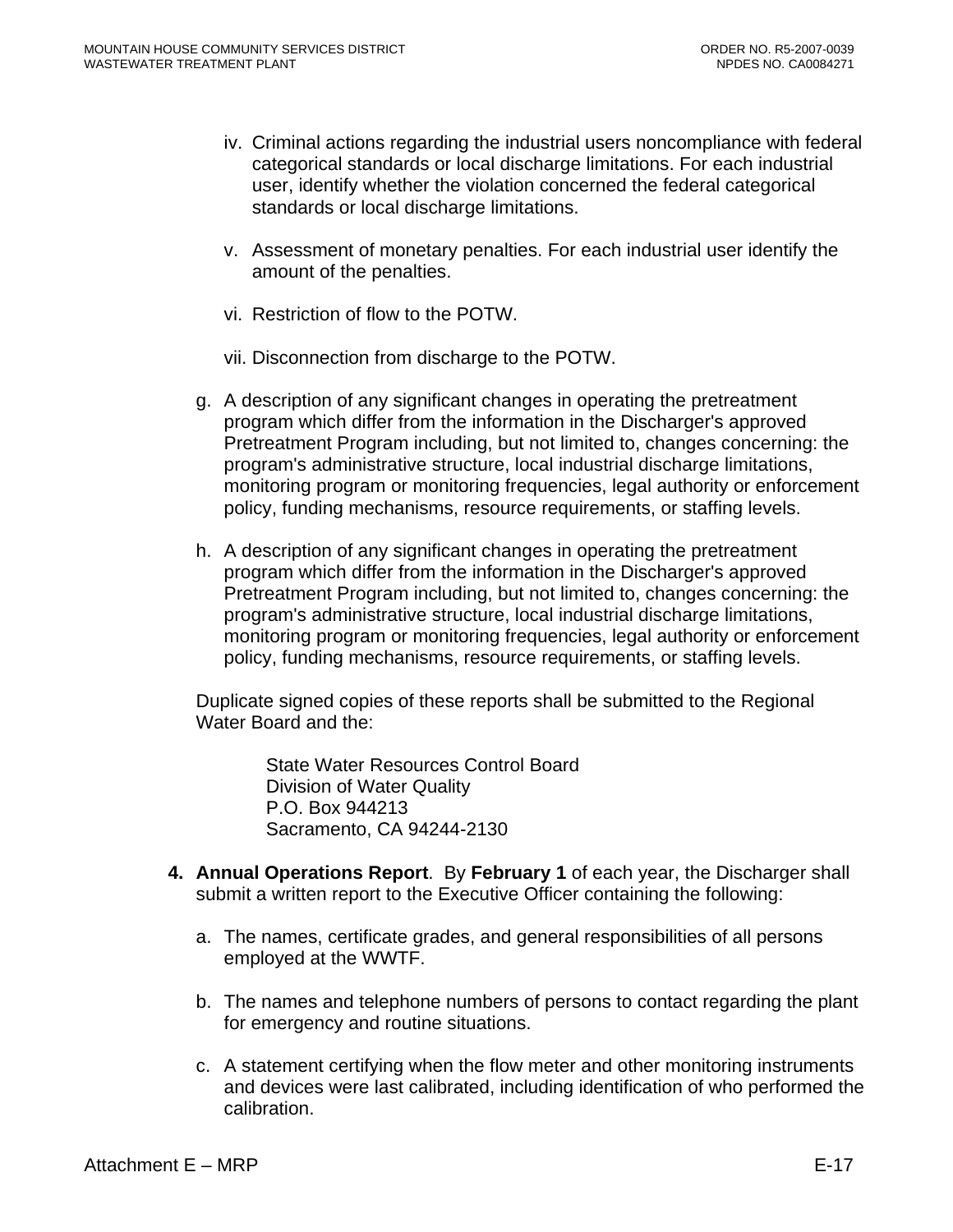- d. A statement certifying whether the current operation and maintenance manual, and contingency plan, reflect the wastewater treatment plant as currently constructed and operated, and the dates when these documents were last revised and last reviewed for adequacy.
- e. The Discharger may also be requested to submit an annual report to the Regional Water Board with both tabular and graphical summaries of the monitoring data obtained during the previous year. Any such request shall be made in writing. The report shall discuss the compliance record. If violations have occurred, the report shall also discuss the corrective actions taken and planned to bring the discharge into full compliance with the waste discharge requirements.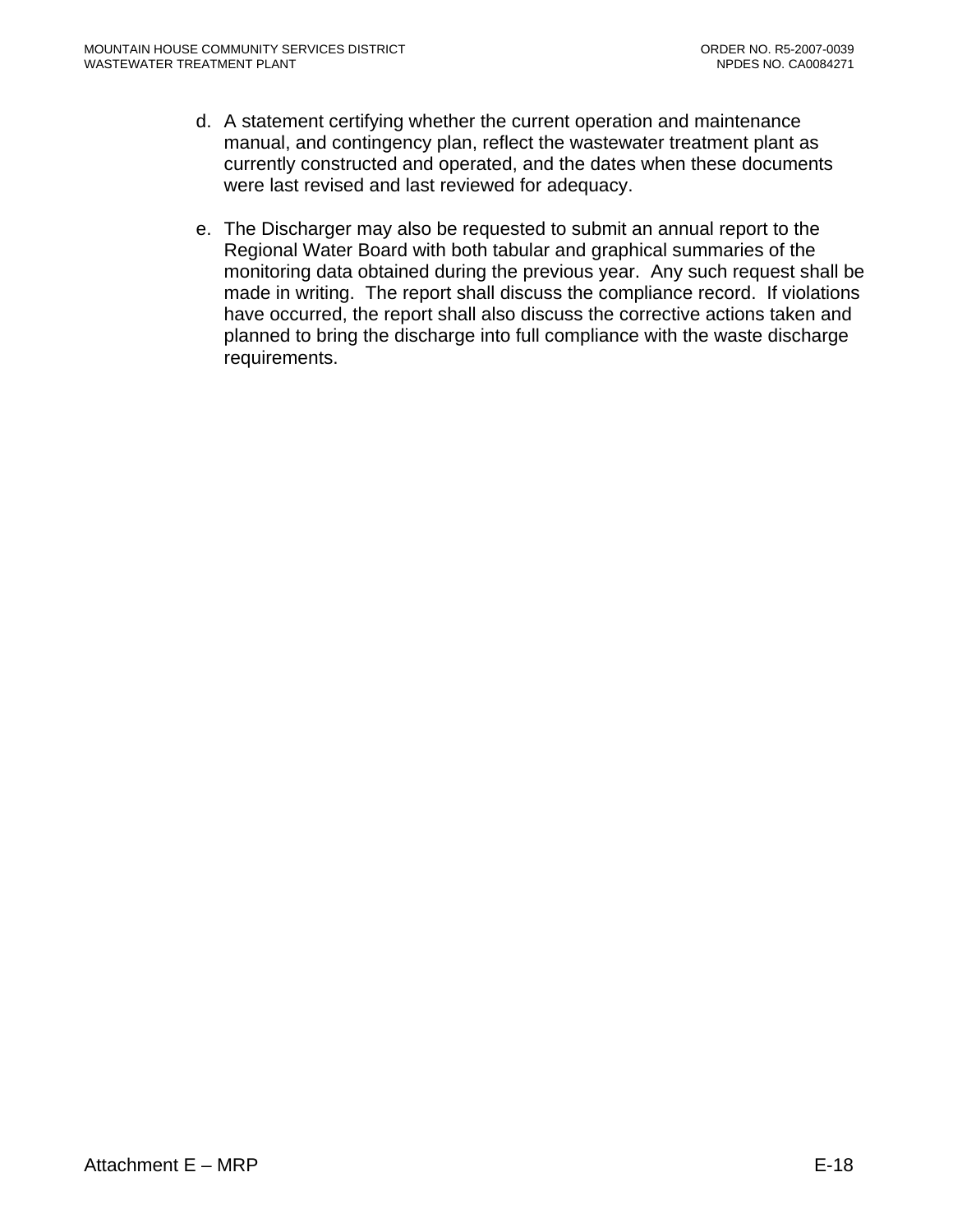# **Attachment F – Fact Sheet – Table of Contents**

| Ш.   |                                                                                            |  |
|------|--------------------------------------------------------------------------------------------|--|
|      | Description of Wastewater and Biosolids Treatment or Controls F-2<br>Α.                    |  |
|      | В.                                                                                         |  |
|      | Summary of Existing Requirements and Self-Monitoring Report (SMR) Data  F-3<br>$C_{\cdot}$ |  |
|      | D.                                                                                         |  |
|      | Е.                                                                                         |  |
| III. |                                                                                            |  |
|      | А.                                                                                         |  |
|      | B.                                                                                         |  |
|      | $C_{\cdot}$                                                                                |  |
|      | D.                                                                                         |  |
|      | Е.                                                                                         |  |
| IV.  | Rationale For Effluent Limitations and Discharge Specifications F-14                       |  |
|      | А.                                                                                         |  |
|      | В.                                                                                         |  |
|      | 1.                                                                                         |  |
|      | 2.                                                                                         |  |
|      | $C_{\cdot}$                                                                                |  |
|      | 1.                                                                                         |  |
|      | Applicable Beneficial Uses and Water Quality Criteria and Objectives  F-17<br>2.           |  |
|      | 3.                                                                                         |  |
|      | 4.                                                                                         |  |
|      | 5.                                                                                         |  |
|      | D.                                                                                         |  |
|      |                                                                                            |  |
|      | Е.<br>F.,                                                                                  |  |
| V.   |                                                                                            |  |
|      | Α.                                                                                         |  |
|      | В.                                                                                         |  |
| VI.  |                                                                                            |  |
|      | Α.                                                                                         |  |
|      | B.                                                                                         |  |
|      | $C_{1}$                                                                                    |  |
|      | 1.                                                                                         |  |
|      | 2.                                                                                         |  |
|      | 3.                                                                                         |  |
|      | D.                                                                                         |  |
|      | 1.                                                                                         |  |
|      | 2.                                                                                         |  |
|      | Е.                                                                                         |  |
|      | 1.                                                                                         |  |
|      | 2.                                                                                         |  |
|      |                                                                                            |  |
|      |                                                                                            |  |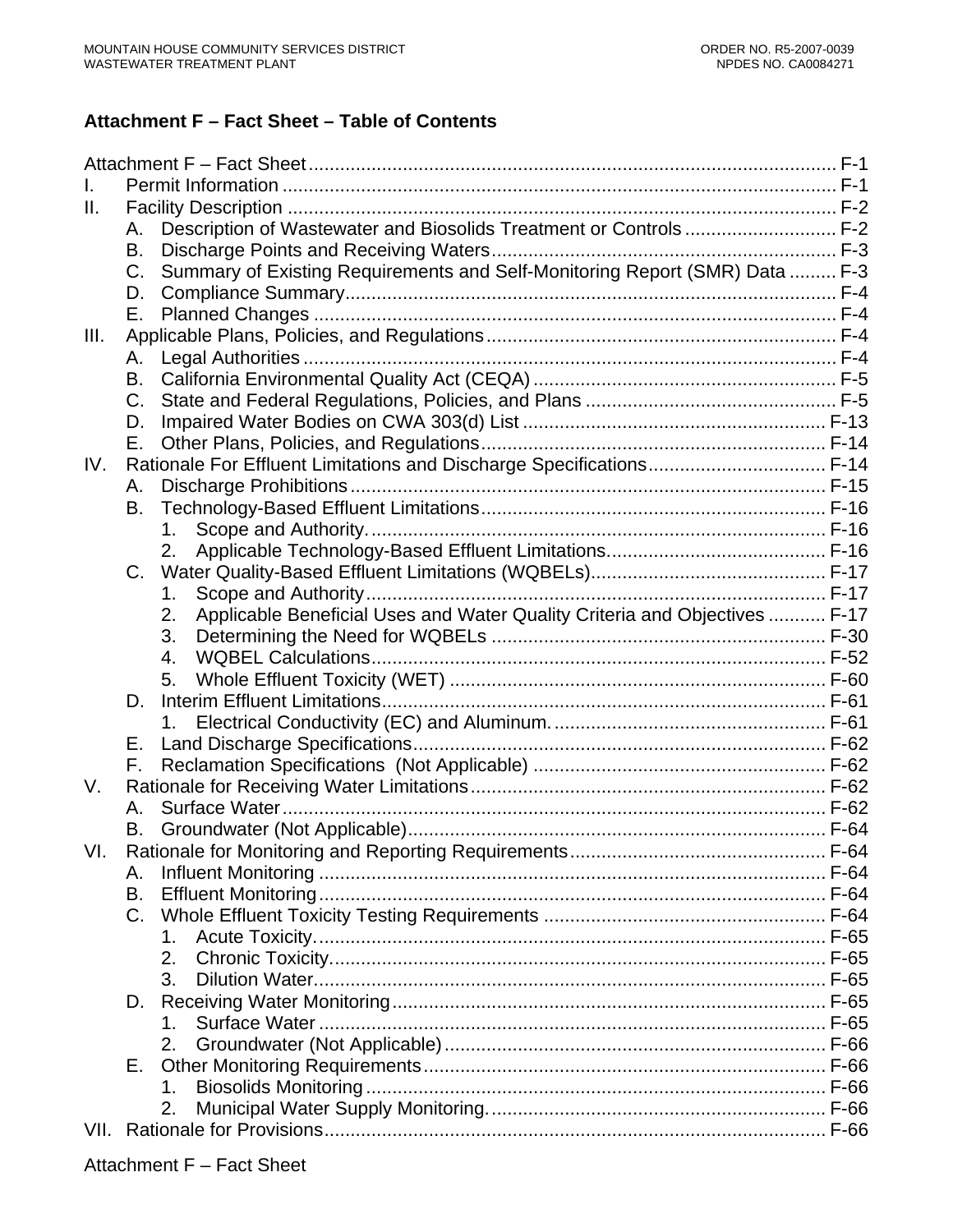| Α.      |                                                                      |  |
|---------|----------------------------------------------------------------------|--|
| В.      |                                                                      |  |
|         | 1.                                                                   |  |
|         | 2.                                                                   |  |
|         | 3.                                                                   |  |
|         | 4.                                                                   |  |
|         | Special Provisions for Municipal Facilities (POTWs Only)  F-73<br>5. |  |
|         |                                                                      |  |
|         |                                                                      |  |
| $A_{-}$ |                                                                      |  |
| B.      |                                                                      |  |
|         |                                                                      |  |
| D.      |                                                                      |  |
| Е.      |                                                                      |  |
| F.      |                                                                      |  |
| G.      |                                                                      |  |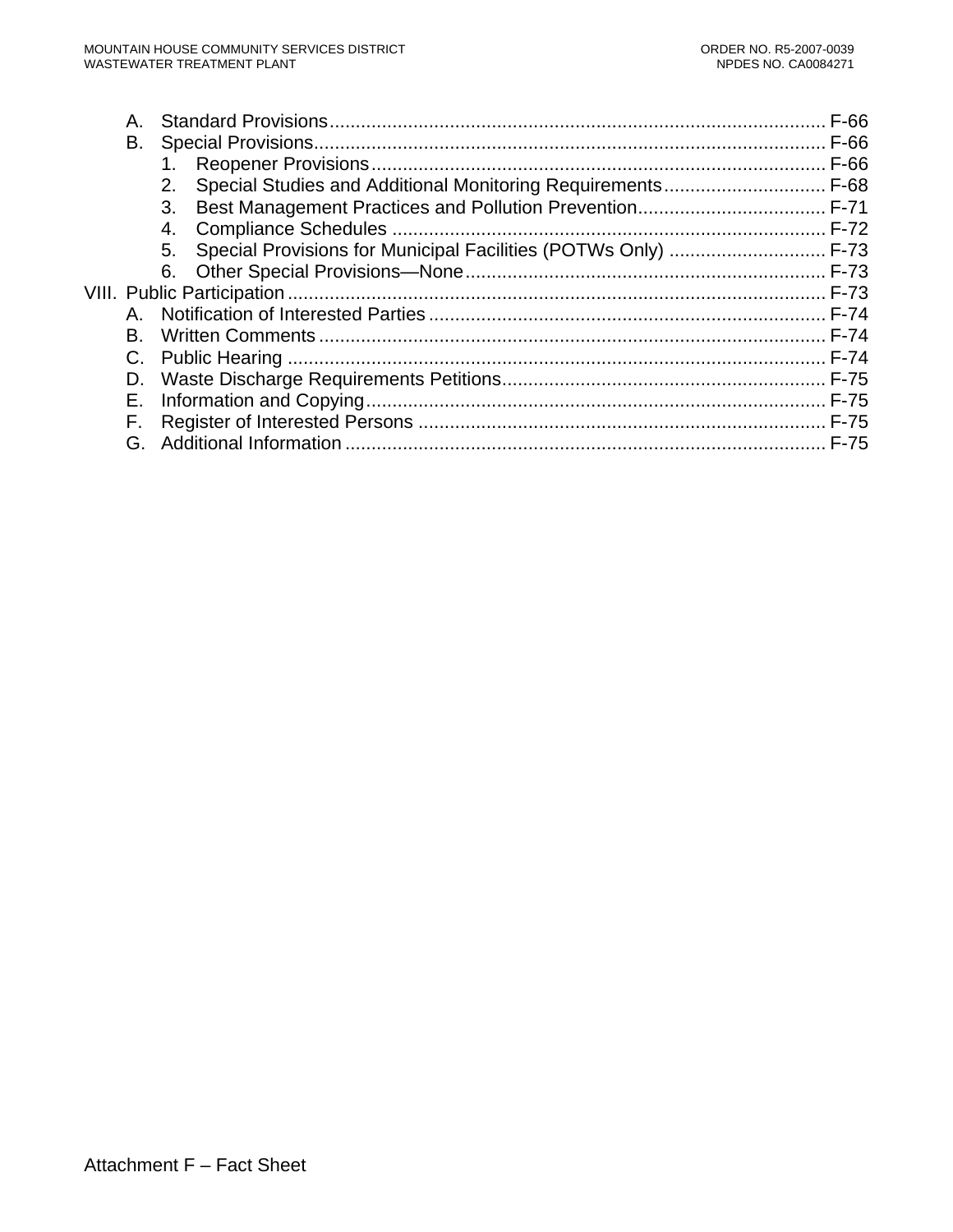# <span id="page-67-0"></span>**ATTACHMENT F – FACT SHEET**

As described in Section II of this Order, this Fact Sheet includes the legal requirements and technical rationale that serve as the basis for the requirements of this Order.

This Order has been prepared under a standardized format to accommodate a broad range of discharge requirements for Dischargers in California. Only those sections or subsections of this Order that are specifically identified as "*not applicable*" have been determined not to apply to this Discharger. Sections or subsections of this Order not specifically identified as "*not applicable*" are fully applicable to this Discharger.

### **I. PERMIT INFORMATION**

The following table summarizes administrative information related to the facility.

| <b>WDID</b>                                         | 5B391078003                                       |  |  |
|-----------------------------------------------------|---------------------------------------------------|--|--|
| <b>Discharger</b>                                   | Mountain House Community Services District.       |  |  |
| <b>Name of Facility</b>                             | Mountain House Wastewater Treatment Plant         |  |  |
| <b>Facility Address</b>                             | Mountain House Community Services District        |  |  |
|                                                     | 17300 West Bethany Road, Mountain House, CA 95391 |  |  |
|                                                     | San Joaquin County                                |  |  |
| <b>Facility Contact, Title and Phone</b>            | Mr. Paul Sensibaugh, General Manager              |  |  |
| <b>Authorized Person to Sign and Submit Reports</b> | Mr. Paul Sensibaugh, General Manager              |  |  |
| <b>Mailing Address</b>                              | 222 East Weber Avenue, Room 3, Stockton, CA 95202 |  |  |
| <b>Billing Address</b>                              | <b>SAME</b>                                       |  |  |
| <b>Type of Facility</b>                             | <b>POTW</b>                                       |  |  |
| <b>Major or Minor Facility</b>                      | Major                                             |  |  |
| <b>Threat to Water Quality</b>                      | Category 1                                        |  |  |
| <b>Complexity</b>                                   | Category A                                        |  |  |
| <b>Pretreatment Program</b>                         | Required                                          |  |  |
| <b>Facility Permitted Flow<sup>1</sup></b>          | $3.0/5.4$ mgd <sup>1</sup>                        |  |  |
| Facility Design Flow <sup>1</sup>                   | $3.0/5.4$ mgd <sup>1</sup>                        |  |  |
| Watershed                                           | Sacramento-San Joaquin Delta                      |  |  |
| <b>Receiving Water</b>                              | Old River                                         |  |  |
| <b>Receiving Water Type</b>                         | Sacramento-San Joaquin Delta                      |  |  |
|                                                     |                                                   |  |  |

#### **TABLE 1. FACILITY INFORMATION**

1 Effective upon compliance with Provisions VI.C.4.a., the design and permitted flow is 5.4 mgd for discharge to Old River.

**A.** The Mountain House Wastewater Treatment Plant (hereafter Facility) treats primarily domestic, commercial, and light industrial, wastewater collected via the Mountain House Community Services District wastewater collection system. ECO Resources maintains the collection system and operates the wastewater treatment facilities under contract with Mountain House Community Services District.

For the purposes of this Order, references to the "discharger" or "permittee" in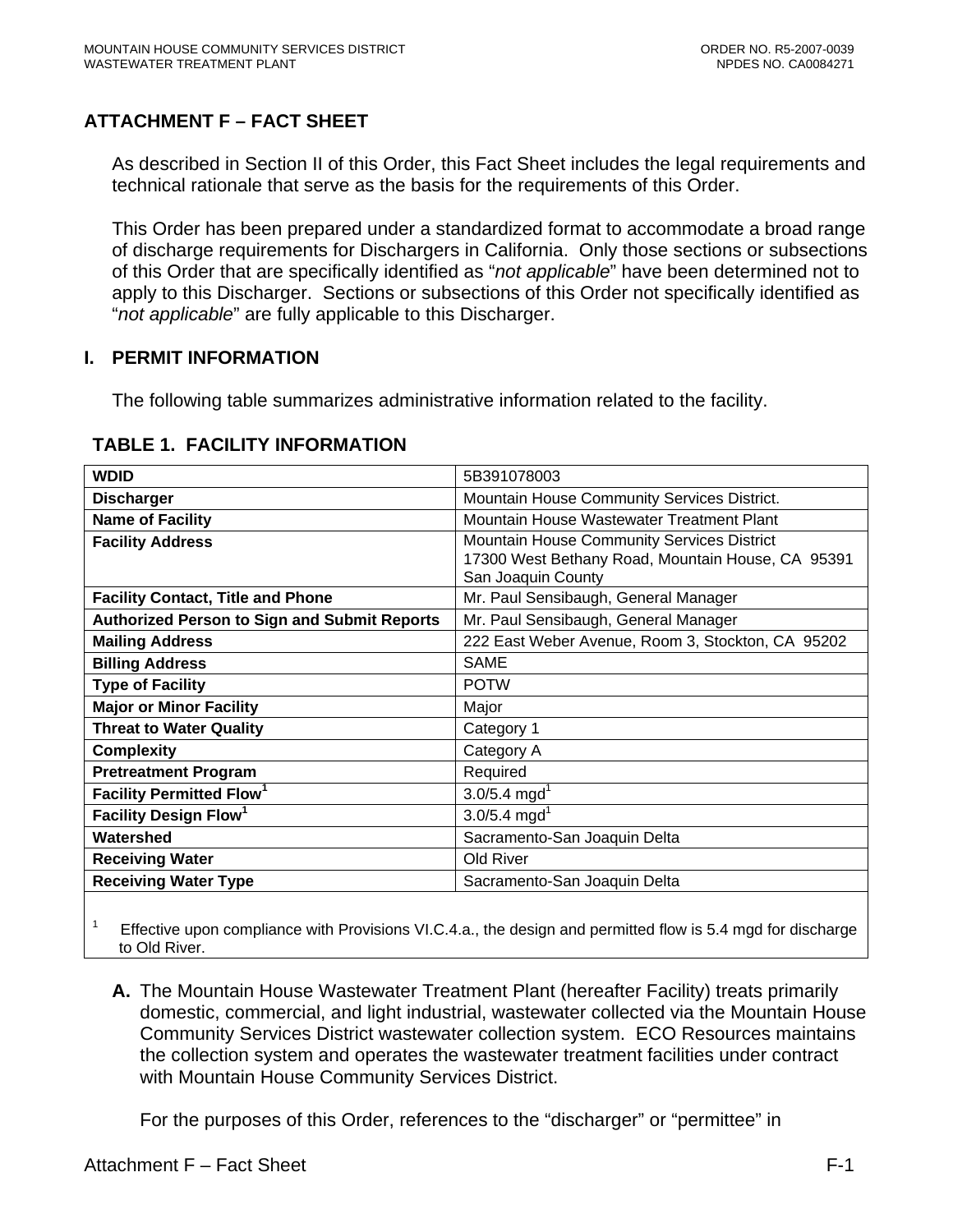<span id="page-68-0"></span>applicable federal and State laws, regulations, plans, or policy are held to be equivalent to references to the Discharger herein.

**B.** The Facility wastewater discharge to Old River, a water of the United States, is currently regulated by Order 98-192, which was adopted on September 11, 1998 and expired on September 1, 2003. The terms of Order No. 98-192 automatically continued in effect after the permit expiration date.

The Facility discharge to land is currently regulated by Order 98-109, which was adopted on April 17, 1998.

**C.** The Discharger filed a report of waste discharge and submitted an application for renewal of its Waste Discharge Requirements (WDRs) and National Pollutant Discharge Elimination System (NPDES) permit on February 20, 2003. On July 21, 2003, Order 98-192 was administratively extended.

# **II. FACILITY DESCRIPTION**

# **A. Description of Wastewater and Biosolids Treatment or Controls**

- **1.** The Facility treats domestic wastewater collected via the Mountain House Community Services District (Mountain House) wastewater collection system.
- **2.** The Discharger provides wastewater treatment and disposal services for residences and businesses.
- **3.** The Mountain House Community Services District is a new residential, commercial, and industrial community being developed in western San Joaquin County, between Old River and Interstate 205 approximately three miles west of the City of Tracy. Mountain House, a proposed self-sufficient community, will accommodate all of the necessary services for up to 43,500 residents. San Joaquin County LAFCO has established Mountain House Community Services District to operate the treatment and disposal facilities.

The Facility is composed of Phase I, Phase II, and Phase III wastewater treatment plants (WWTF). The Phase I WWTF, which is designed only for land discharge and is regulated under Order No. 98-109, consists of three influent headworks which include three concrete channels, one channel is equipped with a Hycor screen, one with a manual bar screen, the third channel is not in use; influent pumps, four aerated lagoons in series, chemical addition, two dissolved air flotation units, a flocculation unit, two filters, a clear well, two chlorine contact basins, bisulfite dechlorination, sludge drying beds, two effluent storage reservoirs, a reclamation area, and a tail water return system (Attachment C-1).

On March 13, 2007, the Discharger commenced operation of the Phase II WWTF and began discharging pursuant to Order No. 98-192 (NPDES Permit No. 0084271). The Phase II WWTF utilizes portions of the Phase I WWTF but includes an anoxic reactor for flow/load equalization and a carbon source for denitrification, sequencing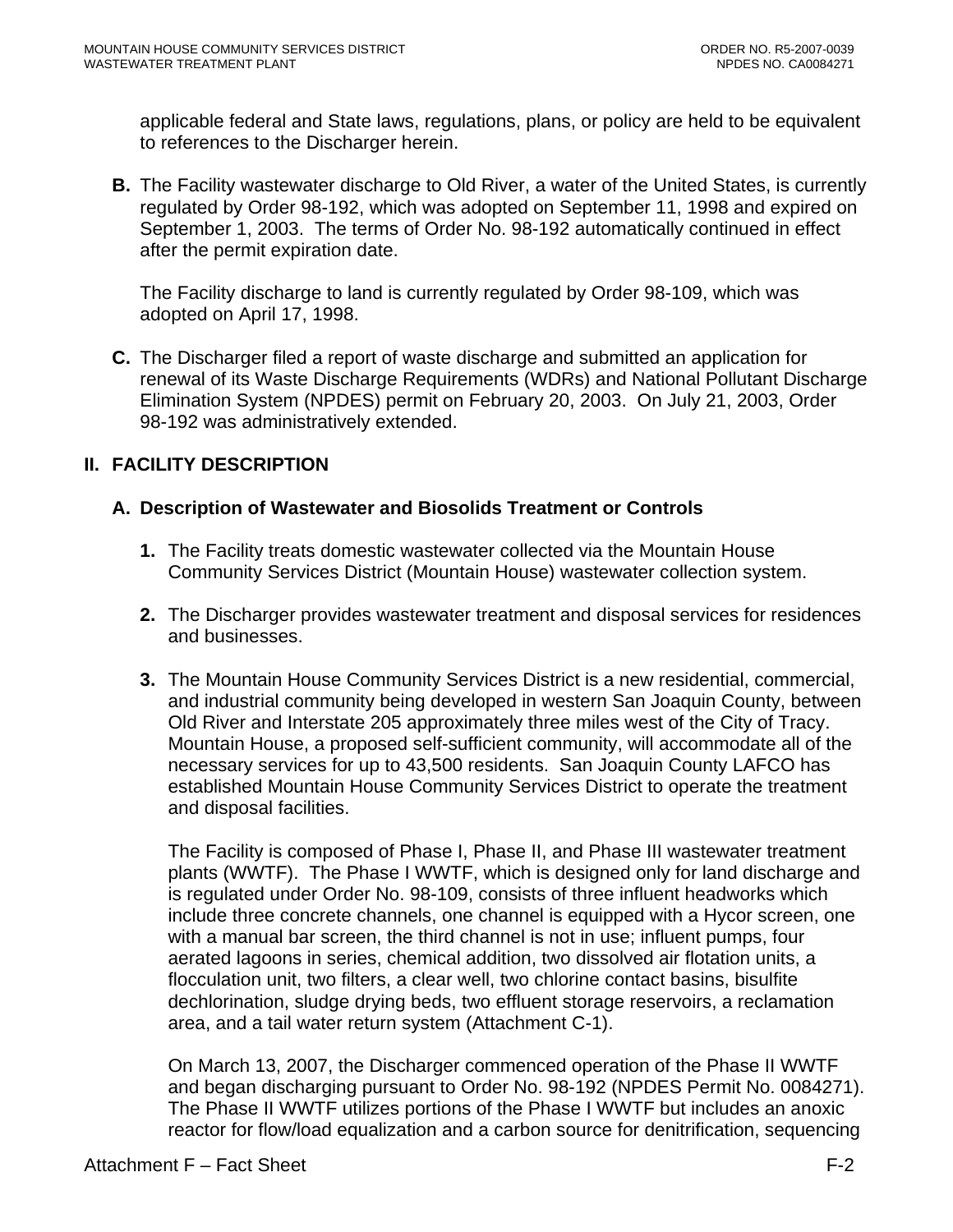<span id="page-69-0"></span>batch reactors (SBRs) for biological treatment including nitrification and denitrification, new tertiary filters, automated chemical feed, pre- and post on-line turbidity instrumentation, and ultraviolet disinfection, and two stage aerobic digesters to achieve Class B biological sludge treatment. Sludge supernatant will return to the anoxic reactor (Attachment C-2).

Phase III, which expands the capacity to an average dry weather flow (ADWF) of 5.4 mgd, includes a larger influent pumping system and effluent pumping system, a larger bar screen, and an additional SBR. The Phase II and Phase III WWTFs are designed to treat biosolids to Class B as defined by 40 CFR Part 503. The biosolids will be removed by a hauler for disposal at a licensed biosolids facility.

### **B. Discharge Points and Receiving Waters**

- **1.** The Facility and discharge point are located just north of Section 3, T2S, R4E, MDB&M, as shown in Attachment B (Figure B-1), a part of this Order.
- **2.** The Discharger proposes to discharge treated effluent at Discharge Point 001 through a diffuser at a proposed distance of 25-50 feet from shore and at a proposed depth of 5-10 feet. Discharge Point 001 is located at Old River near Wicklund Cut at Latitude 37° 47' 21" N and longitude 121° 31' 17" W.
- **3.** Old River, in the vicinity of the discharge, is tidally influenced. River flow moves upstream during the incoming or flood tide, while downstream flows occur during the outgoing or ebb tide. Multiple dosing of the receiving water with effluent may occur as the tide moves the water column upstream and downstream past the outfall. Upstream San Joaquin River releases, tidal influences, the South Delta Temporary Barriers Project, and State Water Project pumping at Clifton Court Forebay affect the amount of flow in Old River. A more detailed discussion of Old River hydrodynamics and dilution is provided in Attachment F, Section IV.C.2.b.

# **C. Summary of Existing Requirements and Self-Monitoring Report (SMR) Data**

**1.** Effluent limitations/Discharge Specifications contained in the Order No. 98-109, and representative monitoring data for the discharge to land are as follows: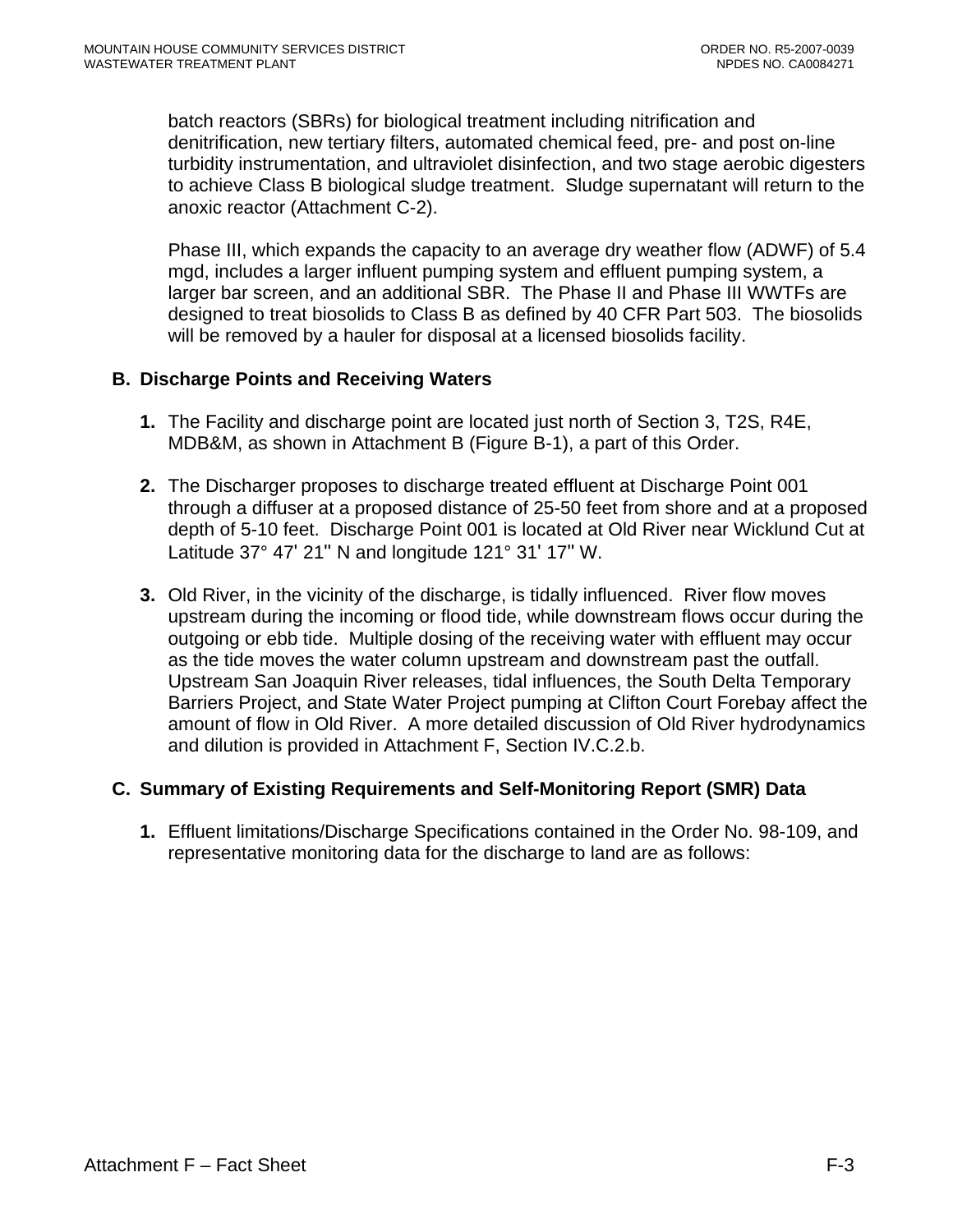<span id="page-70-0"></span>

| Table 2. Summary of Existing Requirements and Self-Monitoring Data |                             |                          |                                |                                                                 |                                                                |                                                    |  |
|--------------------------------------------------------------------|-----------------------------|--------------------------|--------------------------------|-----------------------------------------------------------------|----------------------------------------------------------------|----------------------------------------------------|--|
|                                                                    | <b>Effluent Limitations</b> |                          |                                | <b>Monitoring Data</b><br>(From Jan 2004- To Nov 2005)          |                                                                |                                                    |  |
| <b>Parameter (units)</b>                                           | Average<br><b>Monthly</b>   | Average<br><b>Weekly</b> | <b>Maximum</b><br><b>Daily</b> | <b>Highest</b><br>Average<br><b>Monthly</b><br><b>Discharge</b> | <b>Highest</b><br>Average<br><b>Weekly</b><br><b>Discharge</b> | <b>Highest</b><br><b>Daily</b><br><b>Discharge</b> |  |
| BOD <sub>5</sub> <sup>1</sup> (mg/L))                              | 60                          |                          | 120                            | 17                                                              |                                                                | 27                                                 |  |
| <b>Total Coliform Organisms</b><br>(MPN/100mL)                     | $23^2$                      |                          | 500                            | $\langle 2 \rangle$                                             | --                                                             | 50                                                 |  |
| 1<br>5-day, 20°C biochemical oxygen demand<br>2<br>30-day median   |                             |                          |                                |                                                                 |                                                                |                                                    |  |

### **D. Compliance Summary**

**1.** No significant violations have been reported for this facility.

#### **E. Planned Changes**

- **1. Phase I WWTF (0.45 mgd ADWF Design Capacity).** The Phase I WWTF includes four aerated lagoons in series, dissolved air flotation to remove algae, filters, a twounit chlorine contact basin, two effluent storage reservoirs, and an interim land reclamation area.
- **2. Phase II WWTF (3.0 mgd ADWF Design Capacity) and Phase III WWTF (5.4 mgd ADWF Design Capacity).** The Phase II WWTF utilizes the existing bar screens and influent channels, and replaces the Phase I WWTF with grit removal, an emergency storage reservoir, an anoxic reactor/surge basin, parallel sequencing batch reactors, an effluent surge basin, sludge digesters, sludge centrifuge, filters, and ultraviolet disinfection. The Phase III WWTF is an expansion of the Phase II WWTF, adding additional treatment units to handle the expanded flows. The Phase II and Phase III WWTFs will discharge directly to Old River.

# **III. APPLICABLE PLANS, POLICIES, AND REGULATIONS**

The requirements contained in the Order are based on the requirements and authorities described in this section.

#### **A. Legal Authorities**

This Order is issued pursuant to Section 402 of the Federal Clean Water Act (CWA) and implementing regulations adopted by the U.S. Environmental Protection Agency (USEPA) and Chapter 5.5, Division 7 of the California Water Code (CWC). It shall serve as a NPDES permit for point source discharges from this facility to surface waters. This Order also serves as Waste Discharge Requirements (WDRs) pursuant to Article 4, Chapter 4 of the CWC for discharges that are not subject to regulation under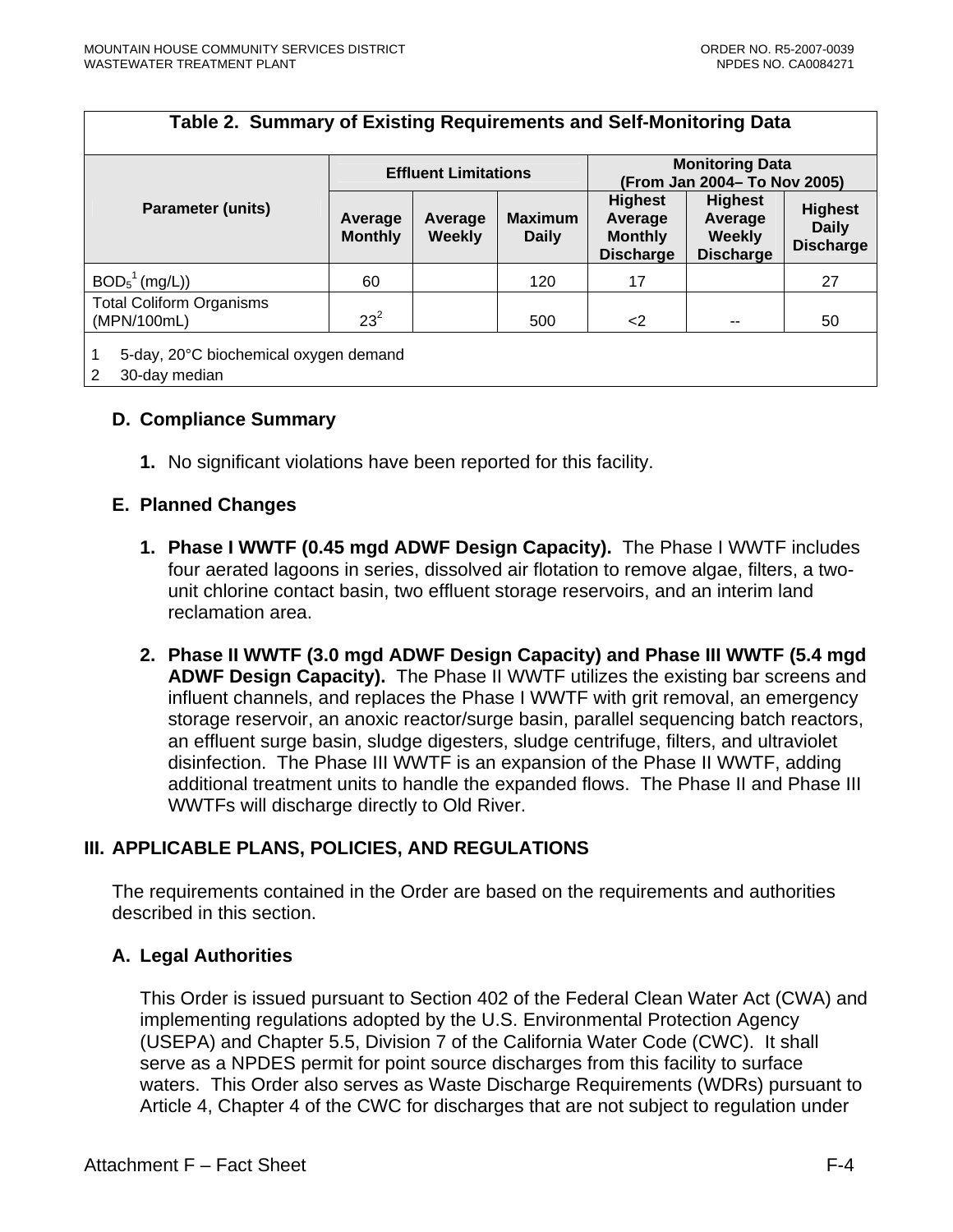<span id="page-71-0"></span>CWA Section 402.

# **B. California Environmental Quality Act (CEQA)**

The action to adopt an NPDES permit is exempt from the provisions of Chapter 3 of Division 13 of the Public Resources Code in accordance with Section 13389 of the CWC. San Joaquin County, on November 10, 1994, certified an environmental impact report in accordance with CEQA and the State CEQA Guidelines for the discharge to land.

# **C. State and Federal Regulations, Policies, and Plans**

**1. Water Quality Control Plans**. The Regional Water Board adopted a *Water Quality Control Plan for the Sacramento River and San Joaquin River Basins (Revised September 2004)* (Basin Plan) that designates beneficial uses, establishes water quality objectives, and contains implementation programs and policies to achieve those objectives for all waters addressed through the plan. In addition, the Basin Plan implements State Water Board Resolution No. 88-63, which established State Policy that all waters, with certain exceptions, should be considered suitable or potentially suitable for municipal or domestic supply. The beneficial uses of the Sacramento-San Joaquin Delta, including Old River downstream of the discharge are as follows:

| <b>Discharge Point</b> | <b>Receiving Water Name</b> | <b>Beneficial Use(s)</b>                                                                                                                                                                                                                                                                                                                                                                                                                                                 |
|------------------------|-----------------------------|--------------------------------------------------------------------------------------------------------------------------------------------------------------------------------------------------------------------------------------------------------------------------------------------------------------------------------------------------------------------------------------------------------------------------------------------------------------------------|
| 001                    | <b>Old River</b>            | Existing:                                                                                                                                                                                                                                                                                                                                                                                                                                                                |
|                        |                             | Municipal and domestic supply (MUN), agricultural<br>irrigation and stock watering (AGR), industrial process<br>water supply (PROC), industrial service supply (IND),<br>water contact recreation (REC-1), other non-contact<br>water recreation (REC-2), warm freshwater aquatic<br>habitat (WARM), cold freshwater aquatic habitat (COLD),<br>warm and cold fish migration habitat (MIGR), warm<br>spawning habitat, wildlife habitat (WILD), and navigation<br>(NAV). |
|                        |                             | Intermittent:                                                                                                                                                                                                                                                                                                                                                                                                                                                            |
|                        |                             | None                                                                                                                                                                                                                                                                                                                                                                                                                                                                     |
|                        |                             | Potential:                                                                                                                                                                                                                                                                                                                                                                                                                                                               |
|                        |                             | None                                                                                                                                                                                                                                                                                                                                                                                                                                                                     |

**Table 3. Basin Plan Beneficial Uses** 

The Basin Plan on page II-1.00 states: "*Protection and enhancement of existing and potential beneficial uses are primary goals of water quality planning…" and with respect to disposal of wastewaters states that "...disposal of wastewaters is* [not] a *prohibited use of waters of the State; it is merely a use which cannot be satisfied to the detriment of beneficial uses*."

The federal CWA, Section 101(a)(2), states: "*it is the national goal that wherever attainable, an interim goal of water quality which provides for the protection and*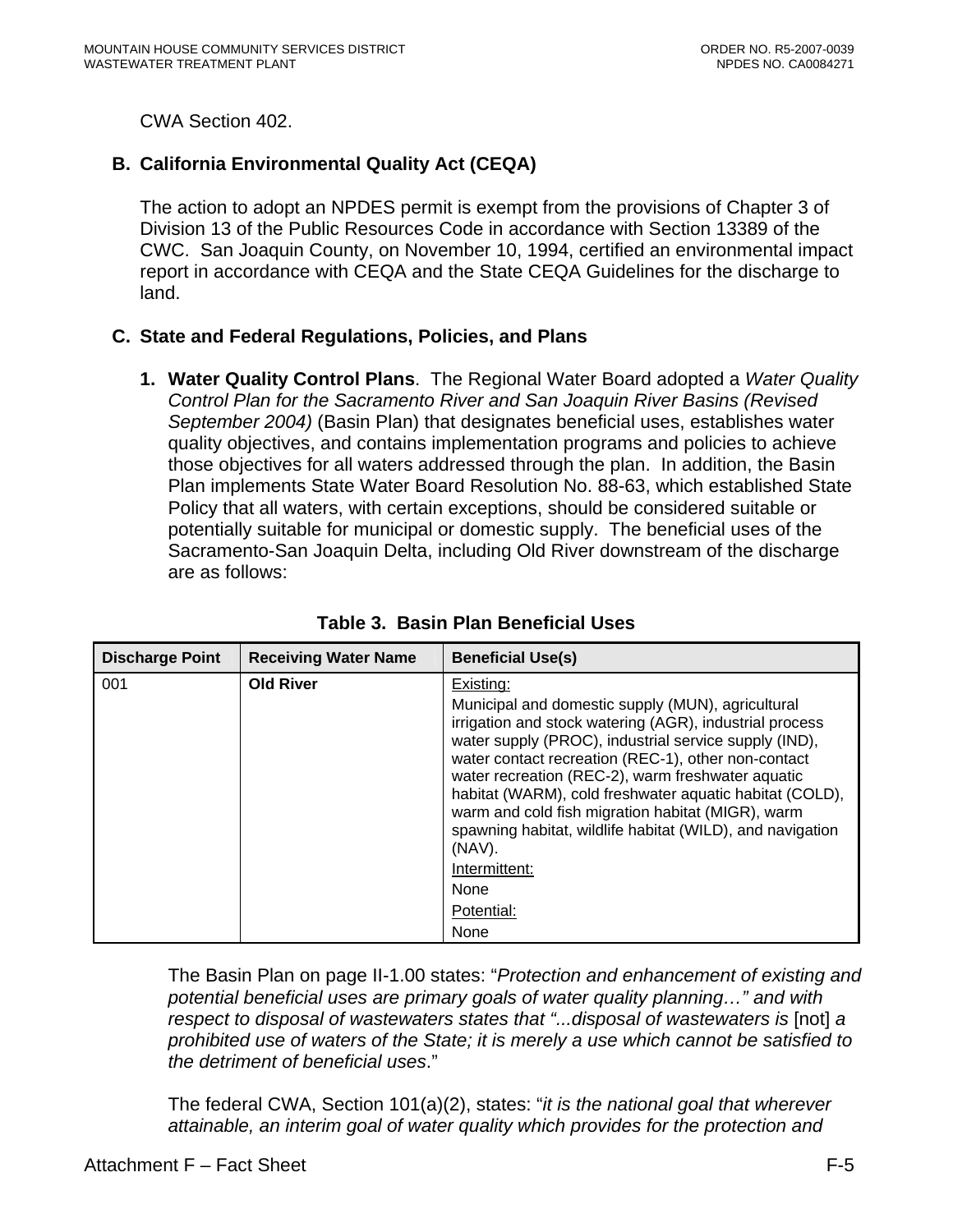*propagation of fish, shellfish, and wildlife, and for recreation in and on the water be achieved by July 1, 1983*." Federal Regulations, developed to implement the requirements of the CWA, create a rebuttable presumption that all waters be designated as fishable and swimmable. Federal Regulations, 40 CFR Sections 131.2 and 131.10, require that all waters of the State be regulated to protect the beneficial uses of public water supply, protection and propagation of fish, shell fish and wildlife, recreation in and on the water, agricultural, industrial and other purposes including navigation. Section 131.3(e), 40 CFR, defines existing beneficial uses as those uses actually attained after November 28, 1975, whether or not they are included in the water quality standards. Federal Regulations, 40 CFR Section 131.10, requires that uses be obtained by implementing effluent limitations, requires that all downstream uses be protected and states that in no case shall a state adopt waste transport or waste assimilation as a beneficial use for any waters of the United States.

**2. Thermal Plan.** The State Water Board adopted a Water Quality Control Plan for Control of Temperature in the Coastal and Interstate Water and Enclosed Bays and Estuaries of California (Thermal Plan) on May 18, 1972, and amended this plan on September 18, 1975. This plan contains temperature objectives for surface waters.

The State Water Board Water Quality Control Plan for Control of Temperatures in Coastal and Interstate Waters and Enclosed Bays and Estuaries of California (Thermal Plan) is applicable to this discharge. For purposes of the Thermal Plan, the Discharger is considered to be an Existing Discharger of Elevated Temperature Waste. The Thermal Plan in section 5.A., requires the following:

- *"5. Estuaries* 
	- *A. Existing discharges* 
		- *(1) Elevated temperature waste discharges shall comply with the following:* 
			- a. *The maximum temperature shall not exceed the natural receiving water temperature by more than 20°F.*
			- b. *Elevated temperature waste discharges either individually or combined with other discharges shall not create a zone, defined by water temperatures of more than 1°F above natural receiving water temperature, which exceeds 25 percent of the cross-sectional area of a main river channel at any point.*
			- c. *No discharge shall cause a surface water temperature rise greater than 4°F above the natural temperature of the receiving waters at any time or place.*
			- d. *Additional limitations shall be imposed when necessary to assure protection of beneficial uses.*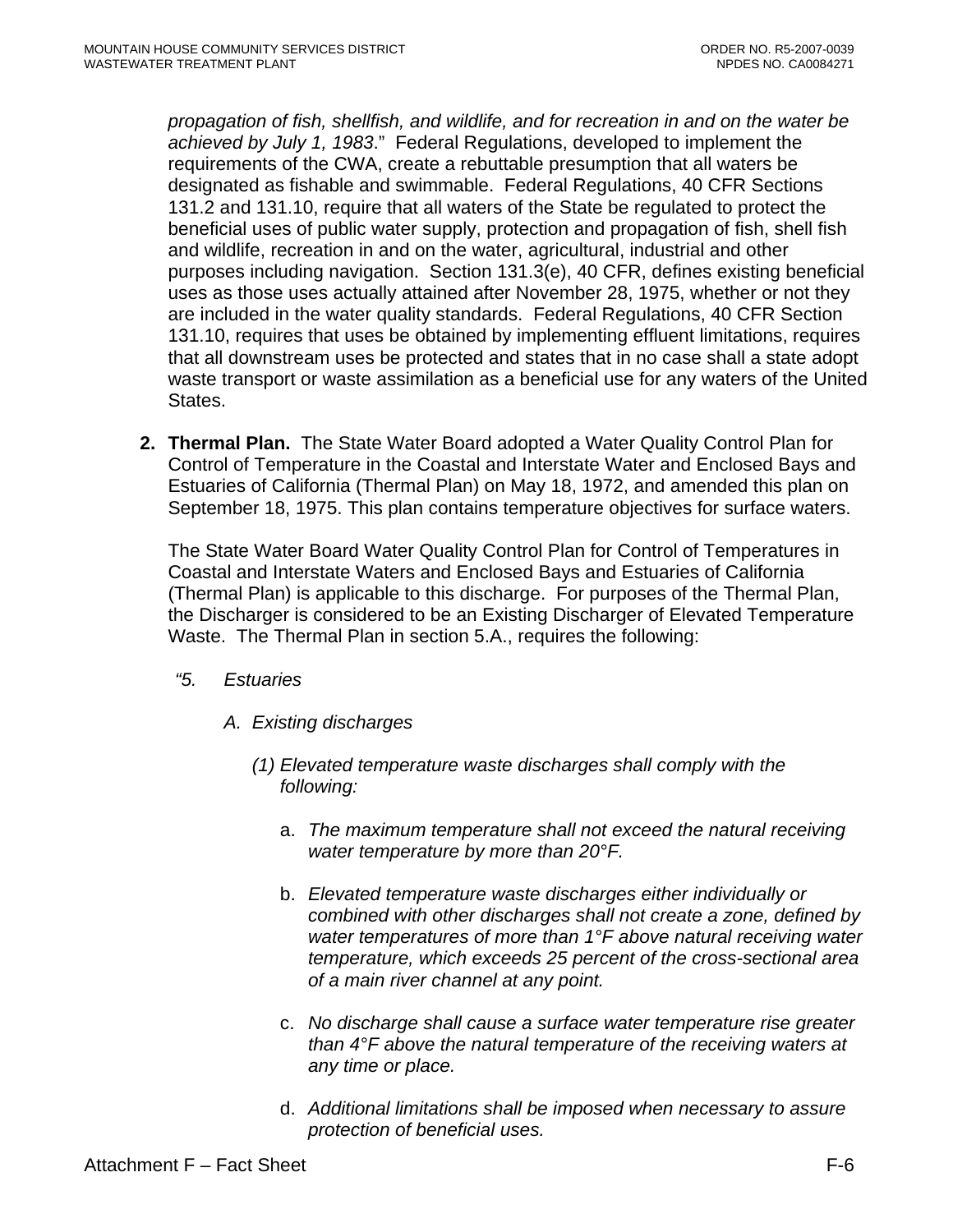- *(2) Thermal waste discharges shall comply with the provisions of 5A (1) above and, in addition, the maximum temperature of thermal waste discharges shall not exceed 86°F.*"
- **3.** *National Toxics Rule (NTR) and California Toxics Rule (CTR)***.** USEPA adopted the NTR on December 22, 1992, and later amended it on May 4, 1995 and November 9, 1999. About forty criteria in the NTR applied in California. On May 18, 2000, USEPA adopted the CTR, which incorporated the NTR criteria that were applicable in California. The CTR was amended on February 13, 2001. These rules contain water quality criteria for priority pollutants.
- **4.** *State Implementation Policy***.** On March 2, 2000, State Water Board adopted the *Policy for Implementation of Toxics Standards for Inland Surface Waters, Enclosed Bays, and Estuaries of California* (State Implementation Policy or SIP*).* The SIP became effective on April 28, 2000, with respect to the priority pollutant criteria promulgated for California by the USEPA through the NTR and to the priority pollutant objectives established by the Regional Water Board in the Basin Plan. The SIP became effective on May 18, 2000 with respect to the priority pollutant criteria promulgated by the USEPA through the California Toxics Rule. The State Water Board adopted amendments to the SIP on February 24, 2005 that became effective on July 13, 2005.
- **5. Water Quality Control Plan for the San Francisco Bay/Sacramento-San Joaquin Delta Estuary (Bay-Delta Plan).** The Bay-Delta Plan was adopted in May 1995 by the State Water Board, superseding the 1991 Bay-Delta Plan. The Bay-Delta Plan identifies the beneficial uses of the estuary and includes objectives for flow, salinity, and endangered species protection.

The Bay-Delta Plan attempts to create a management plan that is acceptable to the stakeholders while at the same time is protective of beneficial uses of the San Joaquin River. The SWRCB adopted Decision 1641 (D-1641) on December 29, 1999. D-1641 implements flow objectives for the Bay-Delta Estuary, approves a petition to change points of diversion of the Central Valley Project and the State Water Project in the Southern Delta, and approves a petition to change places of use and purposes of use of the Central Valley Project. The water quality objectives of the Bay-Delta Plan are implemented as part of this Order.

**6.** *Alaska Rule***.** On March 30, 2000, USEPA revised its regulation that specifies when new and revised State and Tribal water quality standards (WQS) become effective for CWA purposes (40 CFR Section 131.21, 65 FR 24641, April 27, 2000). Under the revised regulation (also known as the Alaska rule), new and revised standards submitted to USEPA after 30 May 2000, must be approved by USEPA before being used for CWA purposes. The final rule also provides that standards already in effect and submitted to USEPA by May 30, 2000, may be used for CWA purposes, whether or not approved by USEPA.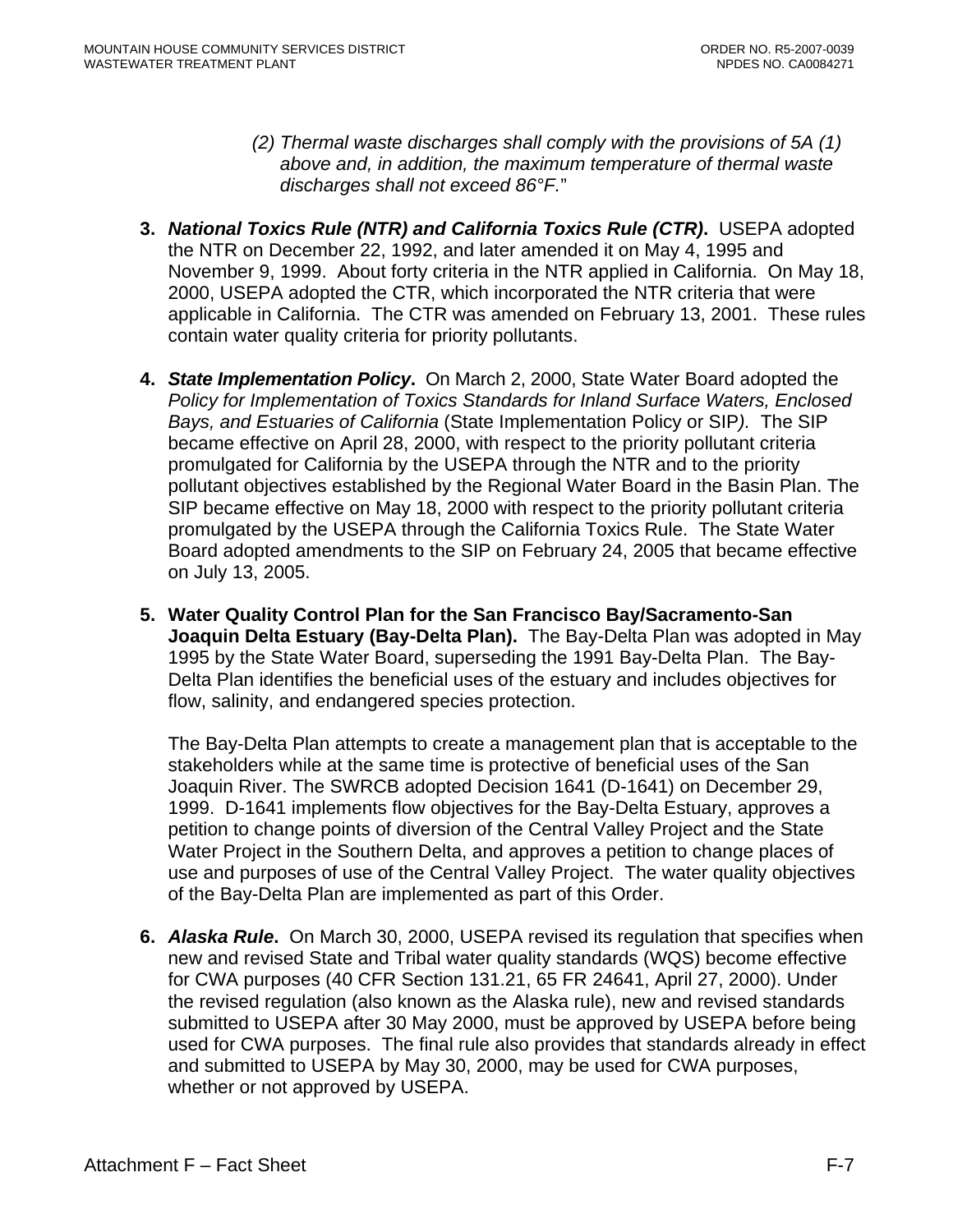- **7.** *Stringency of Requirements for Individual Pollutants***.** This Order contains restrictions on individual pollutants that are no more stringent than required by the federal CWA. Individual pollutant restrictions consist of technology-based restrictions and water quality-based effluent limitations. The technology-based effluent limitations consist of restrictions on  $BOD<sub>5</sub>$  and TSS. Restrictions on  $BOD<sub>5</sub>$ and TSS are specified in federal regulations as discussed in Findings II.F., and the permit's technology-based pollutant restrictions are no more stringent than required by the CWA. Water quality-based effluent limitations have been scientifically derived to implement water quality objectives that protect beneficial uses. Both the beneficial uses and the water quality objectives have been approved pursuant to federal law and are the applicable federal water quality standards. To the extent that toxic pollutant water quality-based effluent limitations were derived from the CTR, the CTR is the applicable standard pursuant to 40 CFR Section 131.38. The scientific procedures for calculating the individual water quality-based effluent limitations are based on the CTR-SIP, which was approved by USEPA on May 1, 2001. All beneficial uses and water quality objectives contained in the Basin Plan were approved under state law and submitted to and approved by USEPA prior to May 30, 2000. Any water quality objectives and beneficial uses submitted to USEPA prior to May 30, 2000, but not approved by USEPA before that date, are nonetheless "*applicable water quality standards for purposes of the [Clean Water] Act*" pursuant to 40 CFR Section 131.21(c)(1). Collectively, this Order's restrictions on individual pollutants are no more stringent than required to implement the technology-based requirements of the CWA and the applicable water quality standards for purposes of the CWA.
- **8. Anti-degradation Policy.** State Water Board Resolution No. 68-16 (Resolution 68-16) and 40 CFR section 131.12, require the Regional Water Board, in regulating discharge of waste, to maintain high quality waters of the State until it is demonstrated that any change in quality will be consistent with maximum benefit to the people of the State, will not unreasonably affect beneficial uses, and will not result in water quality less than that described in the Regional Water Board's policies. Resolution 68-16 requires the discharge be regulated to meet best practicable treatment or control to assure that pollution or nuisance will not occur and the highest water quality consistent with the maximum benefit to the people of the State be maintained.

The previous permit (Order No. 98-192) authorized a discharge of 5.4 mgd of tertiary treated municipal wastewater to Old River. In adopting Order 98-192, the Regional Water Board made findings that, "*The permitted discharge is consistent with the antidegradation provisions of 40 CFR 131.12 and State Water Resources Control Board Resolution 68-16.*" This Order does not provide for an expansion from previously authorized discharge rate of 5.4 mgd. Furthermore, this Order incorporates effluent limitations and requirements that are at least as stringent (and in many cases more stringent) than the previous permit. In adopting this Order, the Regional Water Board has again considered 40 CFR 131.12 and Resolution 68-16 and although this Order may allow some degradation of the quality of waters of the state, it is consistent with Resolution 68-16 because (1) such degradation is consistent with the maximum benefit to the people of the state, (2) the discharge is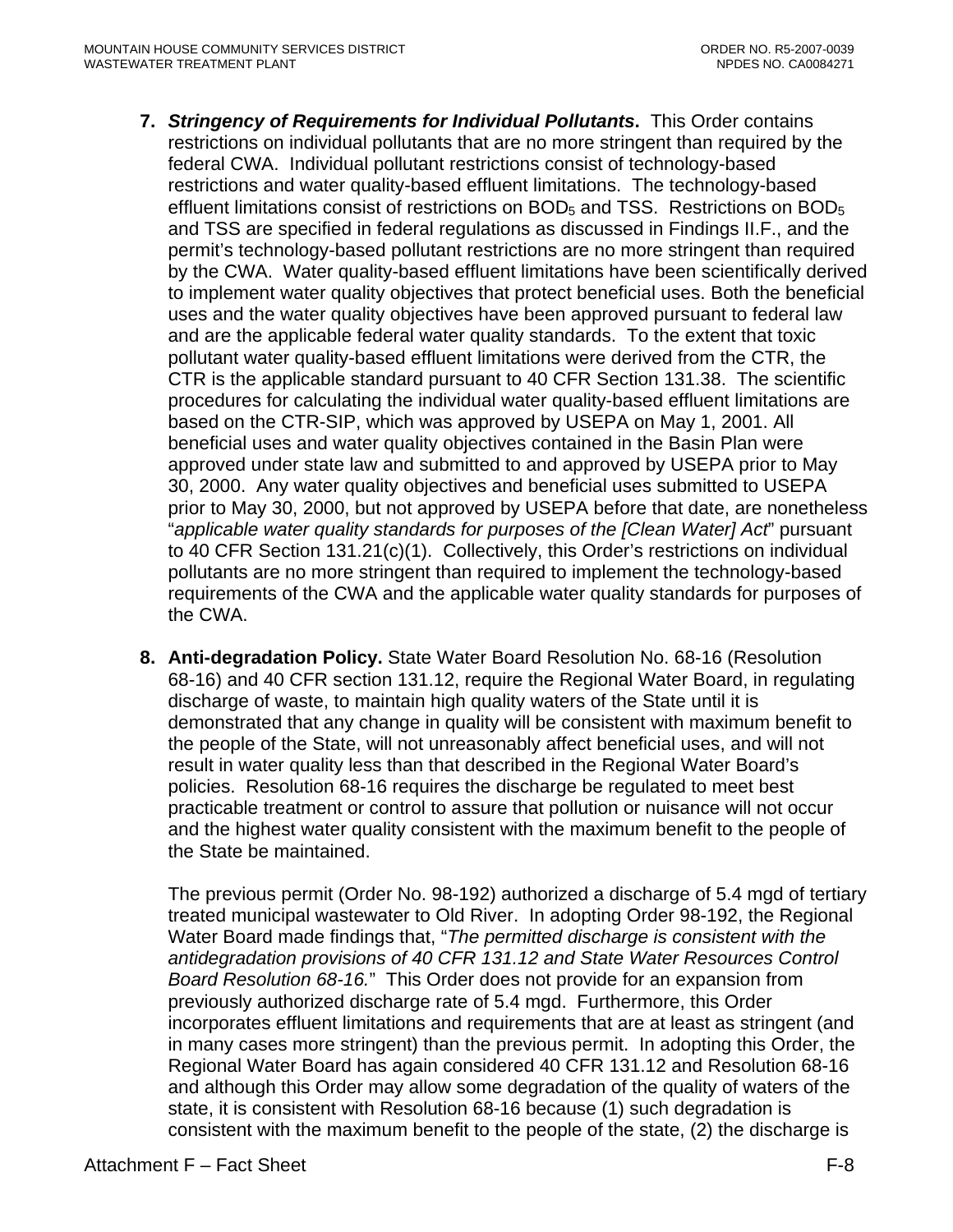the result of wastewater utility service that is necessary to accommodate housing and economic expansion, and (3) it results in a high level of treatment of sewage waste. This Order requires tertiary treatment or equivalent, which is a high level of treatment that is considered best practicable treatment or control (BPTC) for most constituents in the wastewater and will result in attaining water quality standards applicable to the discharge. The discharge from the facility may currently cause or contribute to exceedances of applicable water quality objectives for certain constituents as described in this Order. However, this Order requires the Discharger, in accordance with specified compliance schedules, to meet requirements that will result in the use of BPTC of the discharge for those constituents and will result in compliance with water quality objectives. This Order requires compliance with technology-based standards and more stringent water quality-based standards.

**Salinity.** Prior to receiving the original NPDES permit (Order No. 98-192) adopted in September 1998, the Discharger submitted an investigation regarding the salinity impacts from the Facility's discharge into Old River. The report, prepared in 1998 by ECO:LOGIC titled, *Analysis of Effluent Discharge to Old River*, found that based on data existing at the time, effluent discharged from the Facility would increase salinity in Old River by as much as 2% during low flow summer months. According to the report, however, a reduction in salinity loading to Old River would occur due to landuse changes in the Mountain House community as agricultural land, and its associated high saline drainage, becomes converted to urban use. The analysis provided in the reported indicated that, on average, under the urban land use scenario (including salt emissions from both urban drainage and Facility effluent) salinity in Old River is similar or less than values predicted with agricultural land use.

In response to a request from the South Delta Water Agency, a more detailed analysis was conducted in1998 that led to a similar conclusion. More recently, a follow-up study to further develop estimates for the evaluation of salt emissions associated with land-use changes was conducted in 2003 by ECO:LOGIC titled, *Converting Farm Land to Urban Use: A Salinity Impact Assessment Update*. Data presented in this study suggest that salinity in agricultural drainage from the Mountain House site may have been underestimated in the previous analysis. Nevertheless, the report's findings are similar to the 1998 report, concluding that "…*urbanization of the Mountain House site with tertiary effluent discharge to Old River should not exacerbate EC concentrations in Old River compared to the historical impact resulting from agricultural use*."

This Order includes final WQBELs, as modified as a late revision at the May 4, 2007, Regional Water Board hearing, which state that the electrical conductivity in the discharge shall not exceed a monthly average of 700 µmhos/cm (April 1 to August 31) and a monthly average of 1000 µmhos/cm (September 1 to March 31), if (1) the Discharger fails to submit a Salinity Plan to reduce its salinity impacts to the Southern Delta, including a schedule, to comply with conditions (1) and (2) below to the Regional Water Board within six months of the effective date of this permit, or (2) the Discharger fails to timely implement the Salinity Plan upon the Regional Water Board's approval.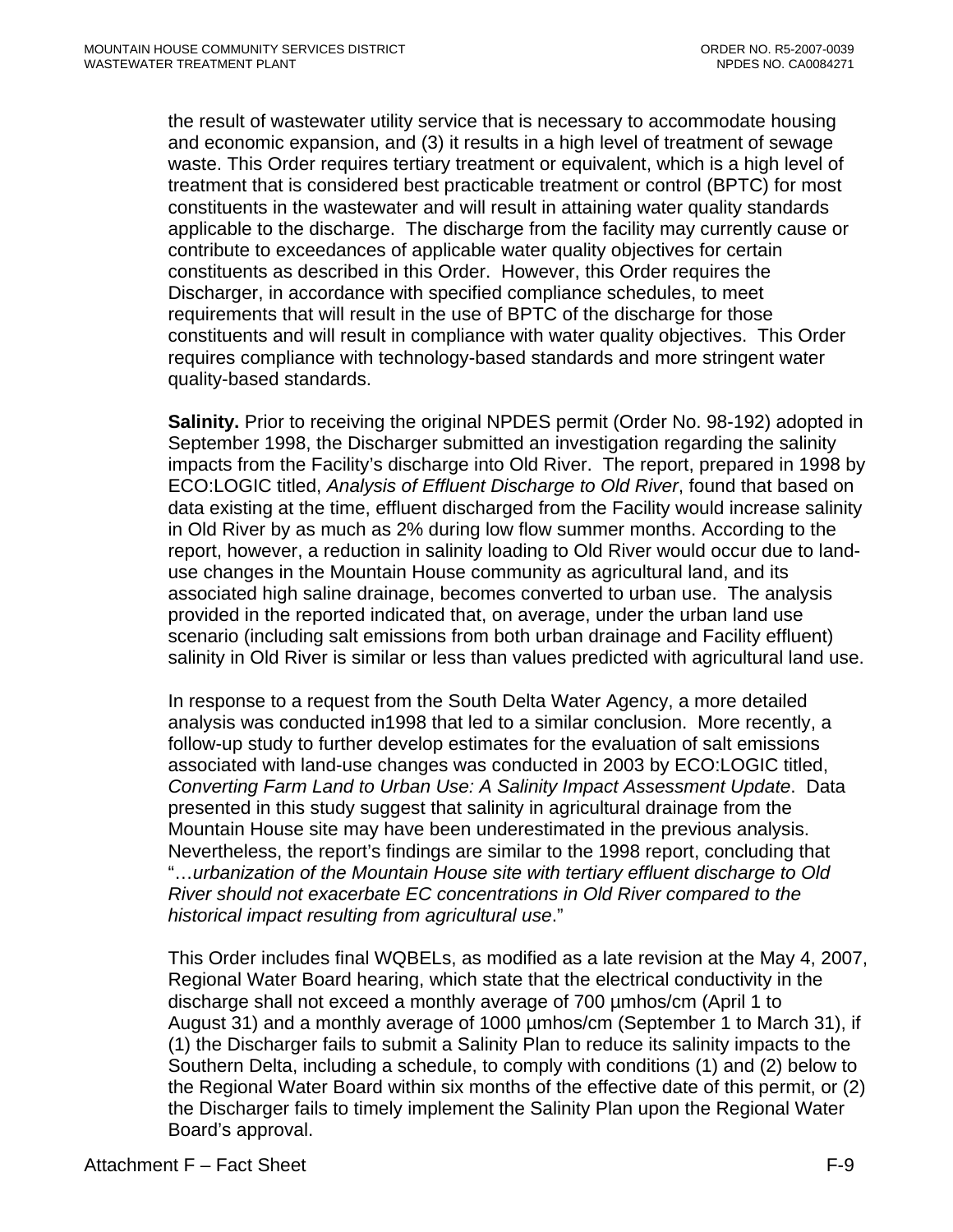- (1) The Discharger develops and implements a salinity source control program that will identify and implement measures to reduce salinity in discharges from residential, commercial, industrial and infiltration sources in an effort to meet an interim salinity goal of a maximum 500 umhos/cm electrical conductivity increase over the weighted average conductivity of the MHCSD's water supply; and
- (2) The Discharger participates financially in the development of the Central Valley Salinity Management Plan.

Upon determination by the Regional Water Board that the Discharger has materially failed to comply with the approved Salinity Plan due to circumstances within its control, the final effluent limitations for electrical conductivity shall be come effective immediately. Furthermore, this Order establishes an interim effluent limit of 1406 µmhos/cm as electrical conductivity (EC) based on the Discharger's current level of performance, requires that the Discharger implement best practicable treatment or control (BPTC) of its discharge, requires the development and implementation of pollution prevention plan for salinity in accordance with CWC section 13263.3(d)(1)(D., and includes a salinity reduction goal of 1000 µmhos/cm.

**9.** *Water Reuse Policy.* The Basin Plan's Water Reuse Policy states, "*The Regional Water Board encourages the reclamation and reuse of wastewater…and requires as part of a Report of Waste Discharge an evaluation of reuse and land disposal options as alternative disposal methods. Reuse options should include consideration of the following, where appropriate, based on the quality of the wastewater and the required quality for the specific reuses: industrial and municipal supply, crop irrigation, landscape irrigation, ground water recharge, and wetland restoration*." The purpose of the Water Reuse Policy is to evaluate alternative methods of disposal to prevent unnecessary discharges to surface water.

The previous Order (Order 98-192) permitted the discharge of tertiary treated effluent to Old River under the condition that the Discharger demonstrate that permanent reclamation of effluent proposed to be discharge to Old River is infeasible. Under Order No. 98-109, interim wastewater reclamation has been achieved using spray fields that are scheduled for development. ECO:LOGIC prepared a series of studies for the Discharger investigating the feasibility of wastewater reclamation, including *An Assessment of the Feasibility of Effluent Reclamation (April 1998), Reconnaissance Study of Water Sources for Use on Irrigated Public Areas (December 1998),* and a follow-up investigation in February 2003 titled, *Effluent Reclamation Update*.

The initial reclamation feasibility study conducted in April 1998 examined several scenarios that included; (1) winter storage with summer reclamation, (2) winter discharge of secondary treated wastewater to Old River with summer reclamation, and (3) year-round tertiary treated wastewater discharge to Old River. Year-round discharge was chosen as the cost-effective disposal method due to the costs involved with either complete or partial reclamation via irrigation of fodder crops. These costs included the acquisition of between 1000-2400 acres of land for reclamation and the cost for pumps and conveyances to move wastewater to the reclamation area. The 2003 study also considered potential negative impacts to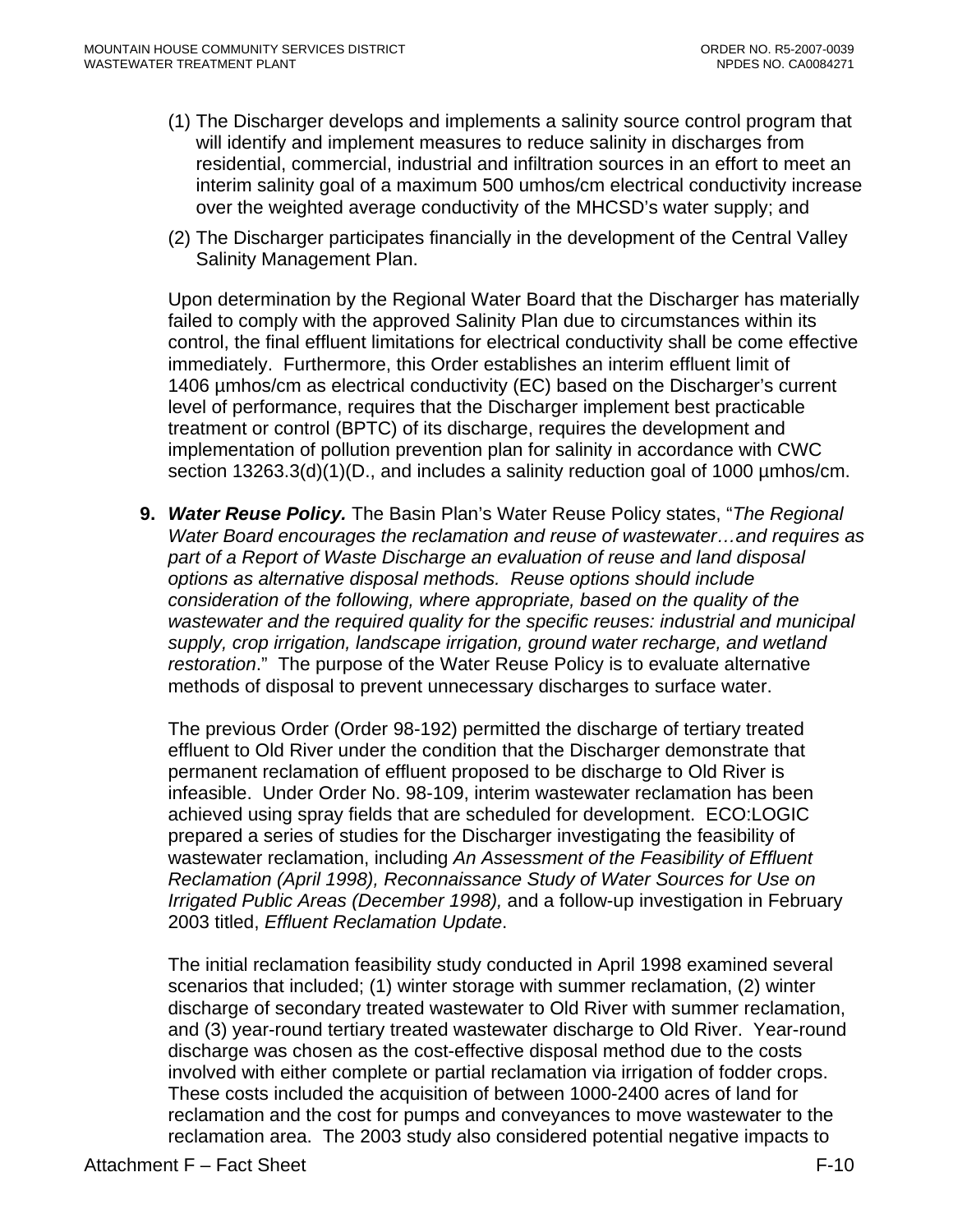groundwater quality due to the salinity of the effluent and concluded that the need to dilute reclaimed water with California Aqueduct water to avoid groundwater degradation further increased the cost of reclamation.

The use of tertiary effluent to irrigate the Mountain House golf course, although less cost-effective than potable water due to the added cost of effluent run-off containment facilities and a second water distribution system, was originally included in the Discharger's water use plan. However, due to concerns regarding interpretation of Water Code Section 60310 (e)(2) that prohibits the entrance of recycled water "mist" into dwellings, the Discharger chose to hold its plan to require the golf course developer to use recycled water in abeyance until the Department of Health Services provided further written guidance regarding the issue.

A third possibility for reuse of the tertiary effluent produced by the Facility involves a proposed 1,100 megawatt gas-fired power generating station (the East Altamont Energy Center) that was approved by the California Energy Commission (CEC) in 2003. If constructed, the plant would be located directly west of Mountain House and have a peak demand for cooling water of 6.25 mgd. The 2002 version of the environmental assessment document filed with the CEC for the proposed power station states that "*the project owner shall use 100 percent of the tertiary treated water produced by the MHWWTP*". However, due to economic conditions, Calpine, the owner of the proposed power plant, has not yet begun construction of the facility and the CEC classifies the project as "on hold" with no projected operational date.

Based on the analysis of the available disposal alternatives, the current plan to produce tertiary effluent for discharge to Old River is considered by the Discharger to be superior to all other alternatives because of cost-effectiveness and because it leaves open the possibility that water reuse can be achieved in the future at the proposed power plant.

- **10.** *Anti-Backsliding Requirements***.** Sections 402(o)(2) and 303(d)(4) of the CWA and 40 CFR Section 122.44(l) prohibit backsliding in NPDES permits. These antibacksliding provisions require that effluent limitations in a reissued permit must be as stringent as those in the previous permit, with some exceptions in which limitations may be relaxed. All effluent limitations in the Order are at least as stringent as the effluent limitations in the previous Order.
- **11.** *Monitoring and Reporting Requirements***.** Section 122.48 of 40 CFR requires that all NPDES permits specify requirements for recording and reporting monitoring results. Sections 13267 and 13383 of the CWC authorize the Regional Water Board to require technical and monitoring reports. The Monitoring and Reporting Program (MRP) establishes monitoring and reporting requirements to implement federal and State requirements. This MRP is provided in Attachment E.
- **12.** *Emergency Planning and Community Right to Know Act*. Section 13263.6(a), CWC, requires that "*the Regional Water Board shall prescribe effluent limitations as*  part of the waste discharge requirements of a POTW for all substances that the most *recent toxic chemical release data reported to the state emergency response*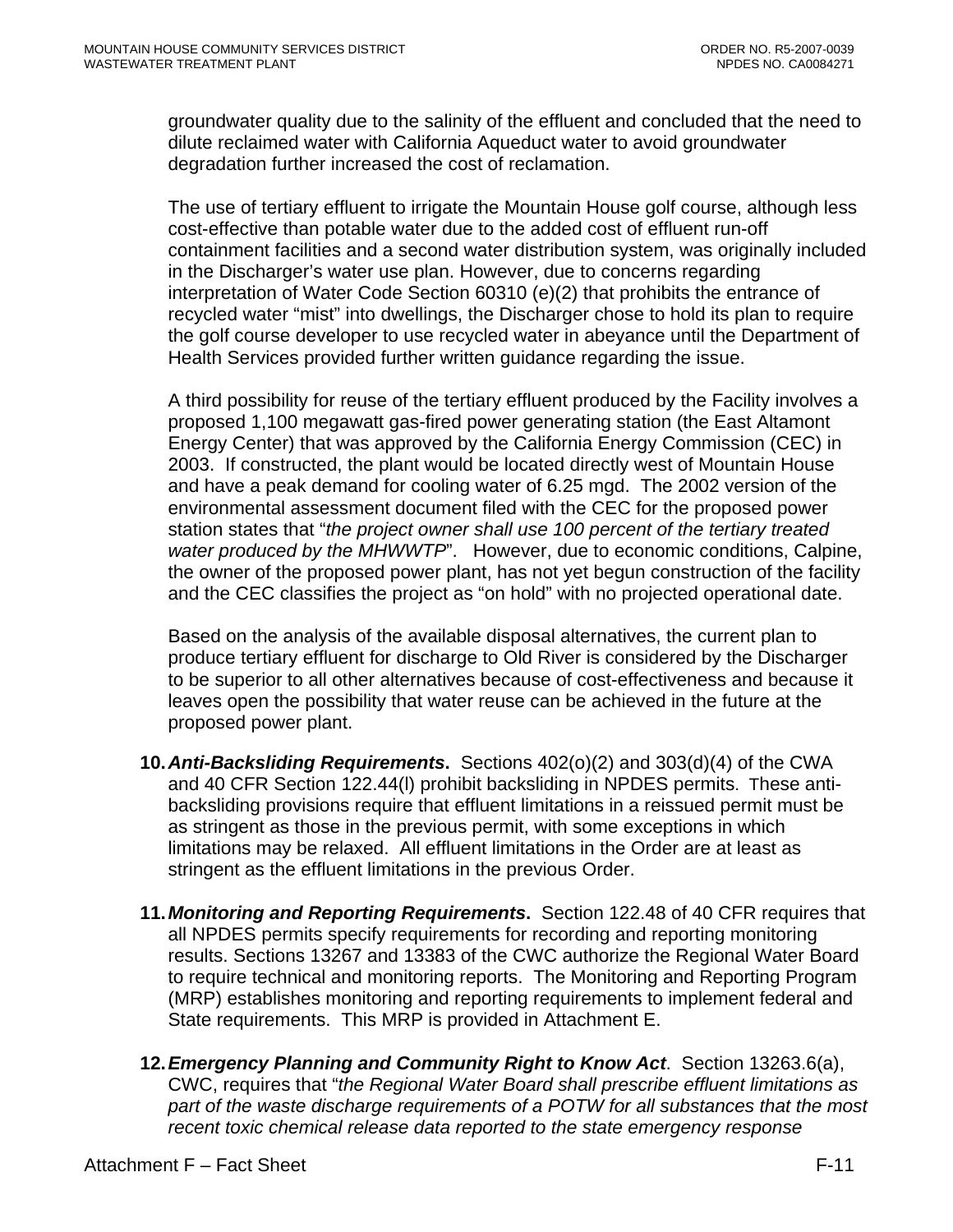*commission pursuant to Section 313 of the Emergency Planning and Community Right to Know Act of 1986 (42 U.S.C. Sec. 11023) (EPCRKA) indicate as discharged into the POTW, for which the State Water Board or the Regional Water Board has established numeric water quality objectives, and has determined that the discharge is or may be discharged at a level which will cause, have the reasonable potential to cause, or contribute to, an excursion above any numeric water quality objective*".

The most recent toxic chemical data report does not indicate any reportable off-site releases or discharges to surface waters for this facility. Therefore, a reasonable potential analysis based on information from Emergency Planning and Community Right to Know Act (EPCRA) cannot be conducted. Based on information from EPCRA, there is no reasonable potential to cause or contribute to an excursion above any numeric water quality objectives included within the Basin Plan or in any State Board plan, so no effluent limitations are included in this permit pursuant to CWC Section 13263.6(a).

- **13.** *Storm Water Requirements***.** USEPA promulgated Federal Regulations for storm water on 16 November 1990 in 40 CFR Parts 122, 123, and 124. The NPDES Industrial Storm Water Program regulates storm water discharges from municipal sanitary sewer systems. Wastewater treatment plants are applicable industries under the storm water program and are obligated to comply with the Federal Regulations.
- **14.** *Endangered Species Act.* This Order does not authorize any act that results in the taking of a threatened or endangered species or any act that is now prohibited, or becomes prohibited in the future, under either the California Endangered Species Act (Fish and Game Code sections 2050 to 2097) or the Federal Endangered Species Act (16 U.S.C.A. sections 1531 to 1544). This Order requires compliance with effluent limits, receiving water limits, and other requirements to protect the beneficial uses of waters of the state. The Discharger is responsible for meeting all requirements of the applicable Endangered Species Act.

On September 4, 2002, the U.S. Army Corps of Engineers (Corps) requested consultation from the National Marine Fisheries Service (NMFS) in accordance with section 7 of the Endangered Species Act for the construction and operation of an outfall to Old River from the Mountain House Wastewater Treatment Plant (MHWWTP), and the restoration of the Mountain House Creek channel and floodplain. Subsequently on April 7, 2003, the Corps requested that NMFS consider the creek restoration and wastewater plant outfall as two separate projects. NMFS provided a biological opinion, dated September 1, 2006, based on the construction and operation of the proposed MHWWTP outfall, and its effects on Federally listed endangered Sacramento River winter-run Chinook salmon (*Oncorhynchus tshawytscha*), threatened Central Valley spring-run Chinook salmon (*O. tshawytscha*), threatened Central Valley steelhead (*O. mykiss*), threatened southern distinct population segment of North America green sturgeon (*Acipenser medirostris*), and designated critical habitat for Central Valley steelhead.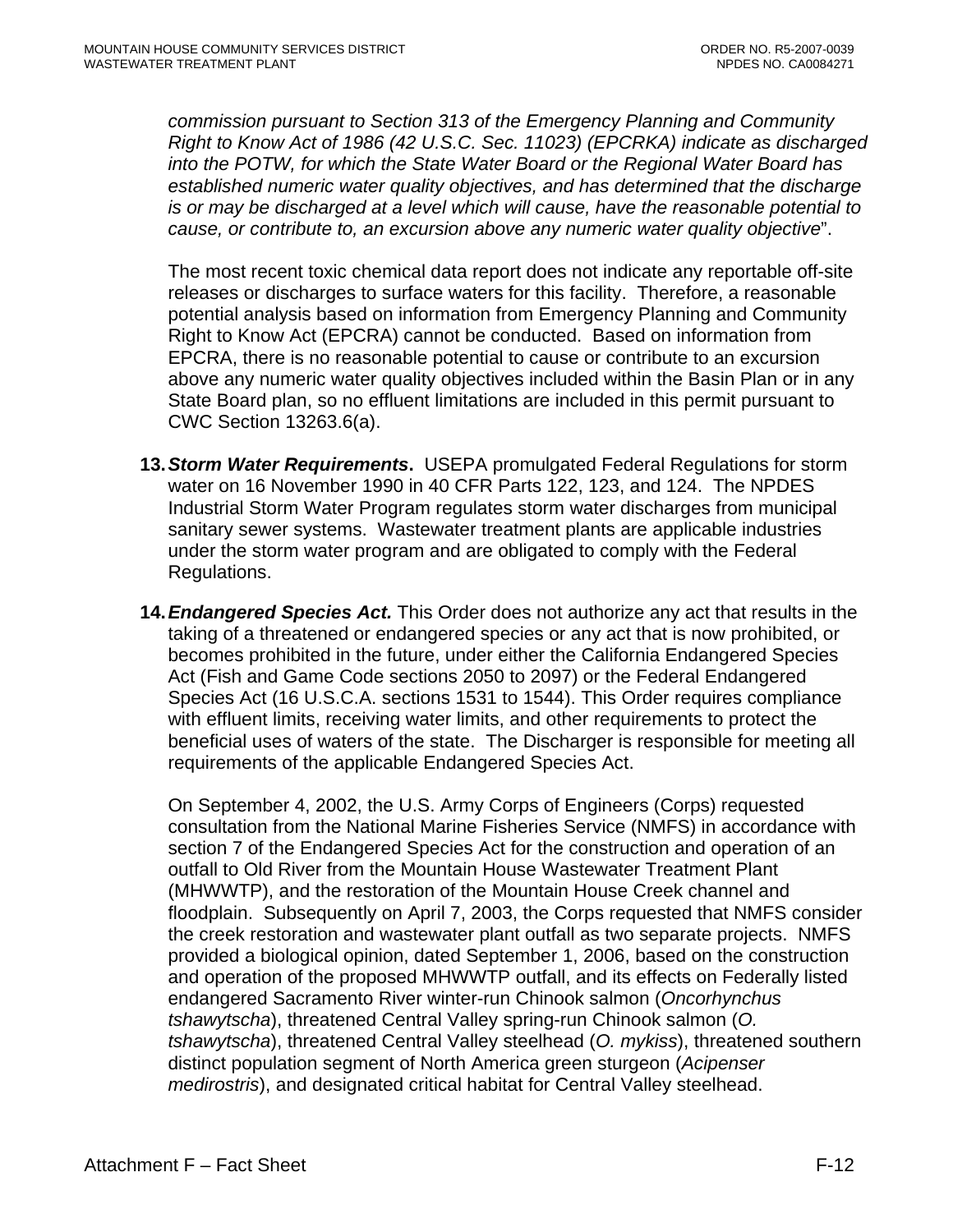NMFS predicts in its biological opinion that the project will result in the incidental take of listed species as a result of exposure to chronic, sublethal concentrations of toxic compounds discharged from the MHWWTP. Nevertheless, NMFS finds that the, "*level of anticipated take is not likely to result in jeopardy to the species or destruction or adverse modification of critical habitat.*" NMFS further states that, "*Based on the best available scientific and commercial information, the biological opinion concludes that the MHWWTP expansion project, as presented by the Corps, is not likely to jeopardize the continued existence of the listed species or destroy or adversely modify designated critical habitat.*" To minimize the incidental take of listed species, NMFS recommends that the Discharger implement reasonable and prudent measures. This Order includes a reopener provision to allow the permit to be reopened should the measures required by NMFS result in the need for new or revised effluent limitations or requirements.

# **D. Impaired Water Bodies on CWA 303(d) List**

- **1.** Under Section 303(d) of the 1972 Clean Water Act, states, territories and authorized tribes are required to develop lists of water quality limited segments. The waters on these lists do not meet water quality standards, even after point sources of pollution have installed the minimum required levels of pollution control technology. On July 25, 2003 USEPA gave final approval to California's 2002 Section 303(d) List of Water Quality Limited Segments. The Basin Plan references this list of Water Quality Limited Segments (WQLSs), which are defined as "…*those sections of lakes, streams, rivers or other fresh water bodies where water quality does not meet (or is not expected to meet) water quality standards even after the application of appropriate limitations for point sources (40 CFR 130, et seq.)*." The Basin Plan also states, "*Additional treatment beyond minimum federal standards will be imposed on dischargers to [WQLSs]. Dischargers will be assigned or allocated a maximum allowable load of critical pollutants so that water quality objectives can be met in the segment.*" The listing for the western portion Sacramento-San Joaquin Delta waterways includes: diazinon and chlorpyrifos, organo-chlorine Group A pesticides, DDT, mercury, electrical conductivity, and unknown toxicity. The listing for Old River between the San Joaquin River and the Delta-Mendota Canal also includes dissolved oxygen (DO) deficiencies.
- **2. Total Maximum Daily Loads.** The US EPA requires the Regional Water Board to develop total maximum daily loads (TMDLs) for each 303(d) listed pollutant and water body combination. The TMDL for DO deficiencies was adopted by the Regional Water Board on January 27, 2005. The TMDL for organo-phosphate pesticides (diazinon and chlorpyrifos) is scheduled for presentation to the Regional Water Board for approval in June 2006, the TMDL for methylmercury is scheduled for December 2006, and the TMDL for Group A pesticides is scheduled for 2011.

Regional Water Board staff is developing a draft methylmercury TMDL that proposes methylmercury load reductions for facilities discharging to the South Delta, including Old River. Health advisories by the Cal/EPA Office of Environmental Health Hazard Assessment remain in effect for human consumption of fish in the Delta, including Old River at Tracy, due to excessive concentrations of mercury in fish tissue.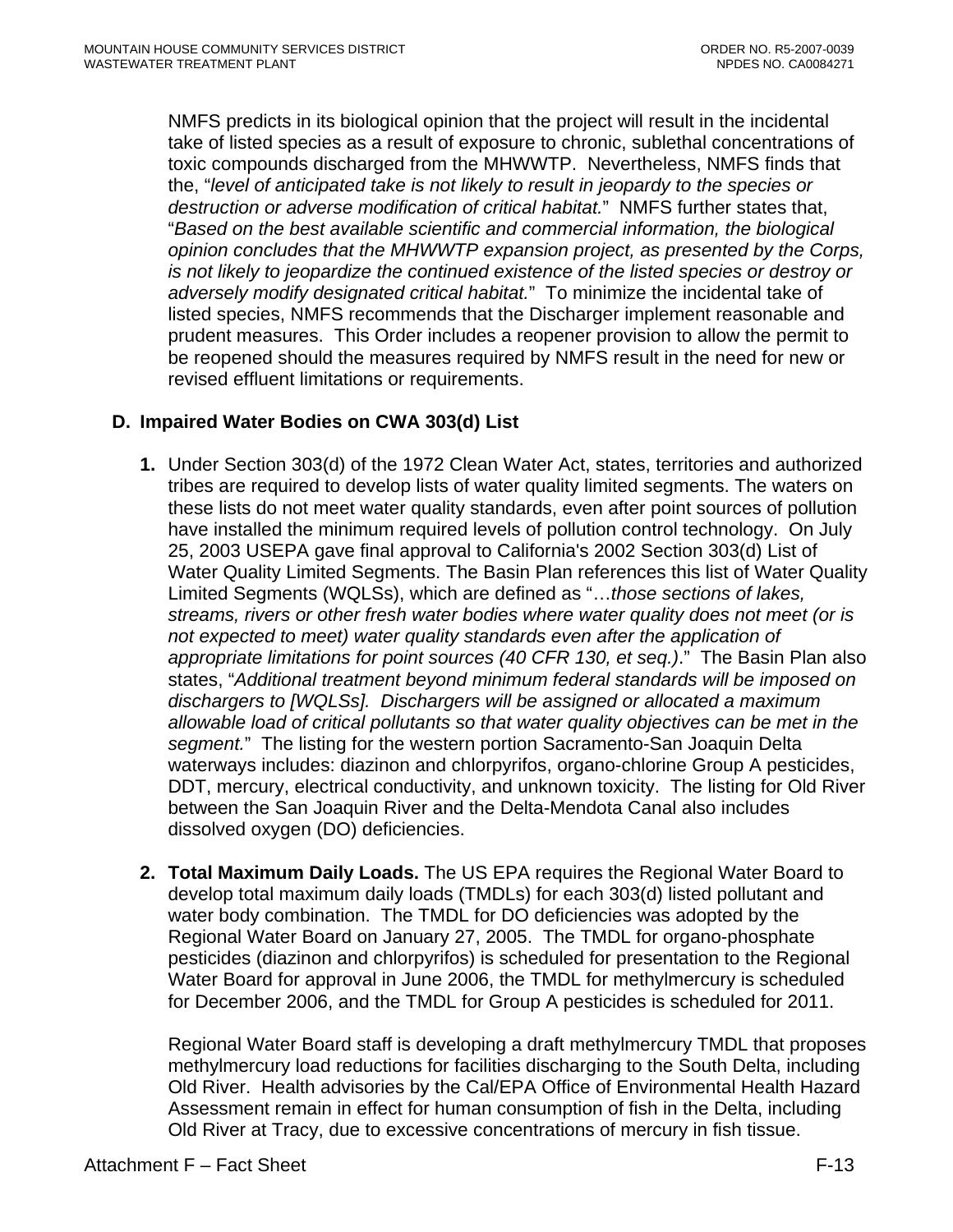Mercury fish tissue monitoring substantiates these health warnings. Based on 8 fish tissue monitoring samples of legally catchable largemouth bass collected from 1998- 1999 in Old River near Paradise Cut, fish tissue concentrations ranged from 0.20 mg/kg to 0.58 mg/kg, with an average of 0.39 mg/kg, which exceeds the USEPA recommended criterion for the protection of human health (0.3 mg/kg in fish tissue). These fish tissue data confirm there is currently no assimilative capacity for mercury in Old River and applicable water quality standards must be applied as end-of-pipe effluent limitations. Effluent Limitations for mercury are included in this Order.

### **E. Other Plans, Policies, and Regulations**

- 1. The discharge authorized herein and the treatment and storage facilities associated with the discharge of treated municipal wastewater, except for discharges of residual sludge and solid waste, are exempt from the requirements of Title 27, California Code of Regulations (CCR), Section 20005 *et seq*. (hereafter Title 27). The exemption, pursuant to Title 27 CCR Section 20090(a), is based on the following:
	- a. The waste consists primarily of domestic sewage and treated effluent;
	- b. The waste discharge requirements are consistent with water quality objectives; and
	- c. The treatment and storage facilities described herein are associated with a municipal wastewater treatment plant.

# **IV. RATIONALE FOR EFFLUENT LIMITATIONS AND DISCHARGE SPECIFICATIONS**

Effluent limitations and toxic and pretreatment effluent standards established pursuant to Sections 301 (Effluent Limitations), 302 (Water Quality Related Effluent Limitations), 304 (Information and Guidelines), and 307 (Toxic and Pretreatment Effluent Standards) of the Clean Water Act (CWA) and amendments thereto are applicable to the discharge.

The Federal CWA mandates the implementation of effluent limitations that are as stringent as necessary to meet water quality standards established pursuant to state or federal law [33 U.S.C., Section 1311(b)(1)(C); 40 CFR, Section 122.44(d)(1)]. NPDES permits must incorporate discharge limits necessary to ensure that water quality standards are met. This requirement applies to narrative criteria as well as to criteria specifying maximum amounts of particular pollutants. Pursuant to federal Regulations, 40 CFR Section 122.44(d)(1)(i), NPDES permits must contain limits that control all pollutants that "*are or may be discharged at a level which will cause, have the reasonable potential to cause, or contribute to an excursion above any state water quality standard, including state narrative criteria for water quality*." Federal Regulations, 40 CFR, Section 122.44(d)(1)(vi), further provide that "[w]*here a state has not established a water quality criterion for a specific chemical pollutant that is present in an effluent at a concentration that causes, has the reasonable potential to cause, or contributes to an excursion above a narrative criterion within an applicable State water quality standard, the permitting authority must establish effluent limits.*"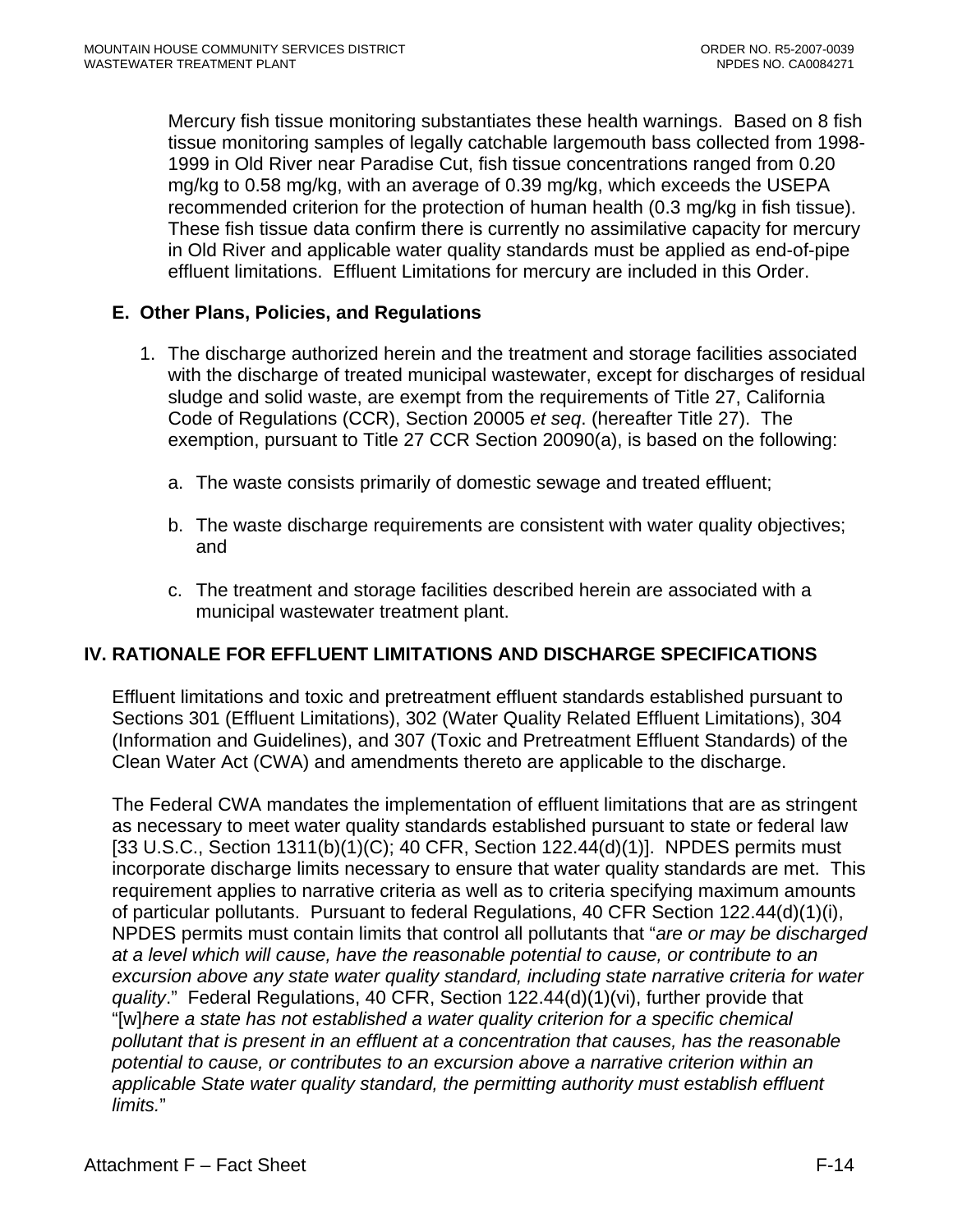The CWA requires point source discharges to control the amount of conventional, nonconventional, and toxic pollutants that are discharged into the waters of the United States. The control of pollutants discharged is established through effluent limitations and other requirements in NPDES permits. There are two principal bases for effluent limitations: 40 CFR Section 122.44(a) requires that permits include applicable technology-based limitations and standards, and 40 CFR Section 122.44(d) requires that permits include water quality-based effluent limitations to attain and maintain applicable numeric and narrative water quality criteria to protect the beneficial uses of the receiving water where numeric water quality objectives have not been established. The Regional Water Board's Basin Plan, page IV-17.00, contains an implementation policy ("*Policy for Application of Water Quality Objectives*" that specifies that the Regional Water Board "*will, on a case-bycase basis, adopt numerical limitations in orders which will implement the narrative objectives*." This Policy complies with 40 CFR Section 122.44(d)(1). With respect to narrative objectives, the Regional Water Board must establish effluent limitations using one or more of three specified sources, including (1) EPA's published water quality criteria, (2) a proposed state criterion (*i.e*., water quality objective) or an explicit state policy interpreting its narrative water quality criteria (*i.e*., the Regional Water Board's "*Policy for Application of Water Quality Objectives*")(40 CFR 122.44(d)(1) (vi) (A), (B) or (C)), or (3) an indicator parameter. The Basin Plan contains a narrative objective requiring that: "*All waters shall be maintained free of toxic substances in concentrations that produce detrimental physiological responses in human, plant, animal, or aquatic life*" (narrative toxicity objective). The Basin Plan requires the application of the most stringent objective necessary to ensure that surface water and groundwater do not contain chemical constituents, discoloration, toxic substances, radionuclides, or taste and odor producing substances that adversely affect beneficial uses. The Basin Plan states that material and relevant information, including numeric criteria, and recommendations from other agencies and scientific literature will be utilized in evaluating compliance with the narrative toxicity objective. The Basin Plan also limits chemical constituents in concentrations that adversely affect surface water beneficial uses. For waters designated as municipal, the Basin Plan specifies that, at a minimum, waters shall not contain concentrations of constituents that exceed Maximum Contaminant Levels (MCL) of CCR Title 22. The Basin Plan further states that, to protect all beneficial uses, the Regional Water Board may apply limits more stringent than MCLs. When a reasonable potential exists for exceeding a narrative objective, federal regulations mandate numerical effluent limitations and the Basin Plan narrative criteria clearly establish a procedure for translating the narrative objectives into numerical effluent limitations.

# **A. Discharge Prohibitions**

As stated in Section I.G. of Standard Provisions (Attachment D), this Order prohibits bypass from any portion of the treatment facility*.* Federal regulations, 40 CFR 122.41 (m), define "bypass" as the intentional diversion of waste streams from any portion of a treatment facility. This section of the federal regulations, 40 CFR 122.41 (m)(4), prohibits bypass unless it is unavoidable to prevent loss of life, personal injury, or severe property damage. In considering the Regional Water Board's prohibition of bypasses, the State Water Board adopted a precedential decision, Order No. WQO 2002-0015, which cites the Federal Regulations, 40 CFR 122.41(m), as allowing bypass only for essential maintenance to assure efficient operation. In the case of United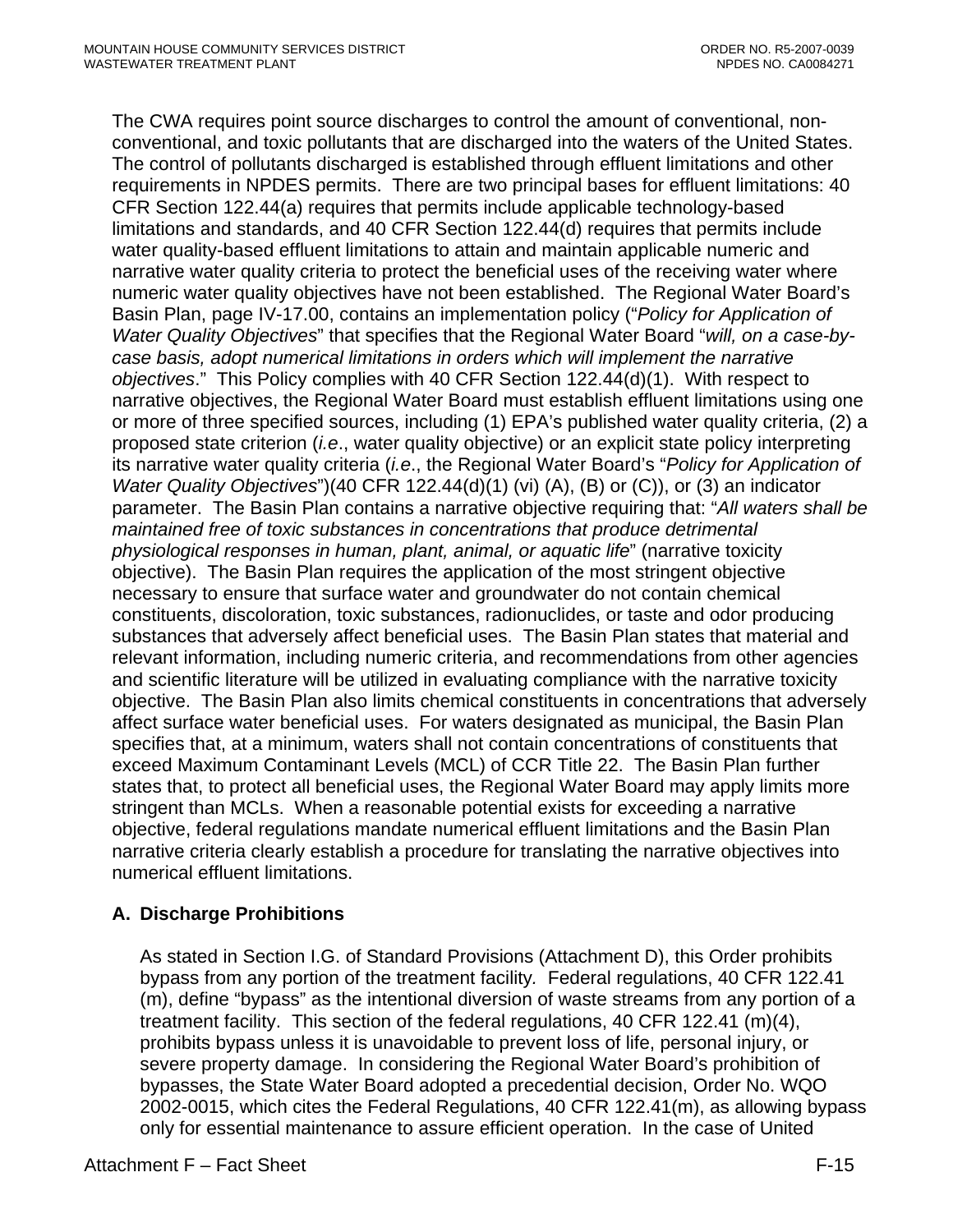States v. City of Toledo, Ohio (63 F. Supp 2d 834, N.D. Ohio 1999) the Federal Court ruled that "*any bypass which occurs because of inadequate plant capacity is unauthorized…to the extent that there are 'feasible alternatives', including the construction or installation of additional treatment capacity*".

### **B. Technology-Based Effluent Limitations**

#### **1. Scope and Authority.**

40 CFR Section 133.102 contains regulations describing the minimum level of effluent quality for biochemical oxygen demand (BOD) and total suspended solids (TSS) attainable by secondary treatment.

#### 2. **Applicable Technology-Based Effluent Limitations.**

The Federal Clean Water Act, Section 301, requires that not later than July 1, 1977, publicly owned wastewater treatment works meet effluent limitations based on secondary treatment or any more stringent limitation necessary to meet water quality standards. Federal Regulations, 40 CFR, Part 133, establish the minimum weekly and monthly average level of effluent quality attainable by secondary treatment for five-day biological oxygen demand (BOD) and total suspended solids (TSS). Tertiary treatment is necessary to protect the beneficial uses of the receiving stream and the final effluent limitations for BOD and TSS are based on the technical capability of the tertiary process. BOD is a measure of the amount of oxygen used in the biochemical oxidation of organic matter. The secondary and tertiary treatment standards for BOD and TSS are indicators of the effectiveness of the treatment processes. The principal design parameter for wastewater treatment plants is the daily BOD and TSS loading rates and the corresponding removal rate of the system. In applying 40 CFR Part 133 for weekly and monthly average BOD and TSS limitations, the application of tertiary treatment processes results in the ability to achieve lower levels for BOD and TSS than the secondary standards currently prescribed; the 30-day average BOD and TSS limitations have been revised to 10 mg/L, which is technically based on the capability of a tertiary system. A daily maximum limitation for BOD and TSS is also included in the Order to assure that the treatment works is not organically overloaded and operates in accordance with design capabilities. The Phase II and Phase III can meet tertiary limitations because they are designed for  $\leq$ 5 mg/L BOD<sub>5</sub> and TSS and  $\leq$ 2 NTU average turbidity. The application of tertiary treatment and the corresponding maximum daily, and average weekly and monthly limitations for BOD and TSS are in accordance with 40 CFR Part 125.3 technology based treatment requirements providing best practicable waste treatment technology utilizing best professional judgment to establish the case by case effluent limitations. See Tables F-1 and F-2 for final technology-based effluent limitations required by this Order. In addition, 40 CFR 133.102, in describing the minimum level of effluent quality attainable by secondary treatment, states that the 30-day average percent removal shall not be less than 85 percent. If 85 percent removal of BOD and TSS must be achieved by a secondary treatment plant, it must also be achieved by a tertiary (i.e., treatment beyond secondary level) treatment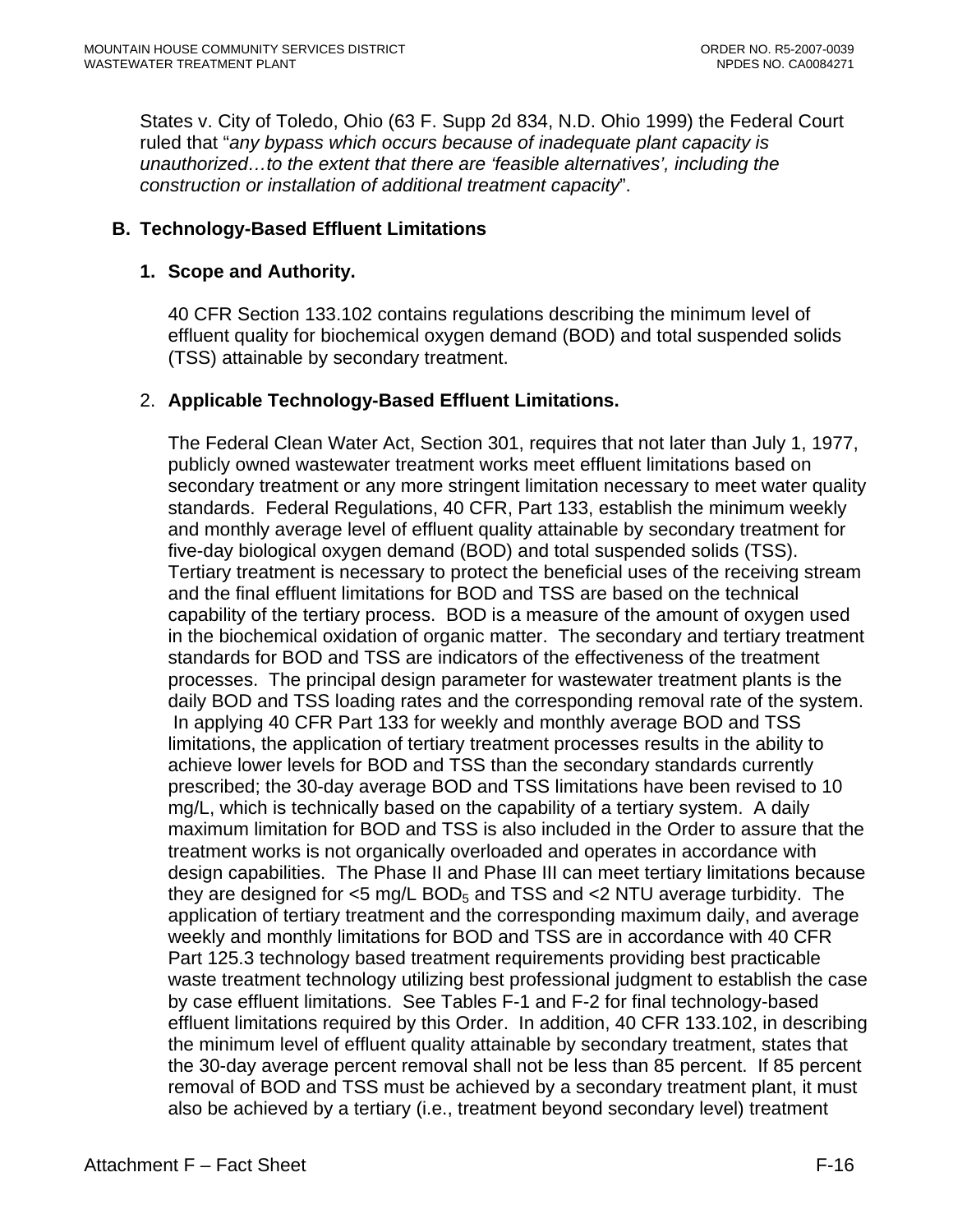plant. This Order contains a limitation requiring an average of 85 percent removal of BOD and TSS over each calendar month.

#### **Table F-1. Summary of Final Technology-based Effluent Limitations Discharge Point 001 Phase II – 3.0 mgd**

| <b>Parameter</b>       | Units   | <b>Effluent Limitations</b> |                       |                      |  |  |  |
|------------------------|---------|-----------------------------|-----------------------|----------------------|--|--|--|
|                        |         | <b>Average Monthly</b>      | <b>Average Weekly</b> | <b>Maximum Daily</b> |  |  |  |
| BOD 5-day 20°C         | mg/L    |                             | 15                    | 20                   |  |  |  |
|                        | lbs/day | 250                         | 375                   | 500                  |  |  |  |
| <b>Total Suspended</b> | mg/L    | 10                          | 15                    | 20                   |  |  |  |
| Solids                 | lbs/day | 250                         | 375                   | 500                  |  |  |  |

### **Table F-2. Summary of Final Technology-based Effluent Limitations Discharge Point 001 Phase III – 5.4 mgd**

| <b>Parameter</b>       | <b>Units</b> | <b>Effluent Limitations</b> |                       |                      |  |  |  |
|------------------------|--------------|-----------------------------|-----------------------|----------------------|--|--|--|
|                        |              | <b>Average Monthly</b>      | <b>Average Weekly</b> | <b>Maximum Daily</b> |  |  |  |
| BOD 5-day 20°C         | mg/L         |                             | 15                    |                      |  |  |  |
|                        | lbs/day      | 450                         | 675                   | 900                  |  |  |  |
| <b>Total Suspended</b> | mg/L         |                             | 15                    | 20                   |  |  |  |
| Solids                 | lbs/day      | 450                         | 675                   | 900                  |  |  |  |

# **C. Water Quality-Based Effluent Limitations (WQBELs)**

# **1. Scope and Authority**

As specified in 40 CFR Section 122.44(d)(1)(i), permits are required to include WQBELs for pollutants (including toxicity) that are or may be discharged at levels that cause, have reasonable potential to cause, or contribute to an excursion above any state water quality standard. The process for determining reasonable potential and calculating WQBELs when necessary is intended to protect the designated uses of the receiving water as specified in the Basin Plan, and achieve applicable water quality objectives and criteria that are contained in other state plans and policies, or water quality criteria contained in the CTR and NTR.

# **2. Applicable Beneficial Uses and Water Quality Criteria and Objectives**

**a. Beneficial Uses.** The beneficial uses of the Sacramento-San Joaquin Delta, including Old River downstream of the discharge, as identified in Table II-1 of the Basin Plan are municipal and domestic supply, agricultural irrigation, agricultural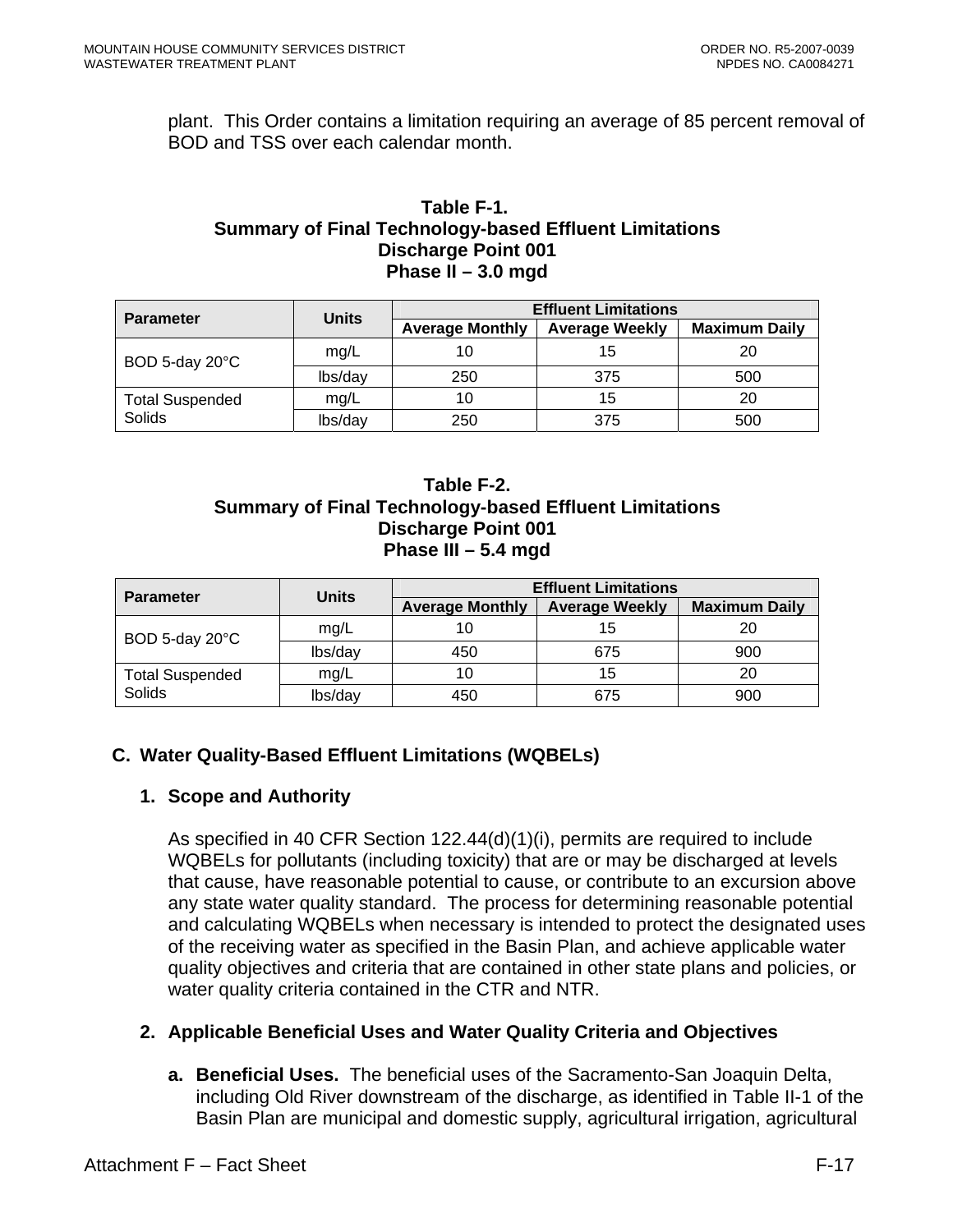stock watering, industrial process water supply, industrial service supply, water contact recreation, other non-contact water recreation, warm freshwater aquatic habitat, cold freshwater aquatic habitat, warm fish migration habitat, cold fish migration habitat, warm spawning habitat, wildlife habitat, and navigation. The beneficial uses of the underlying groundwater are municipal and domestic, industrial service, industrial process and agricultural supply.

- **b. Dilution Credits/Mixing Zones.** The issues of dilution credits and mixing zones are complex. Subsection i. summarizes the flow management of the San Joaquin River (SJR) and the 1995 Bay Delta Plan, Subsection ii. discusses the flow dynamics of Old River, Subsection iii. reviews the history of available flow data, Subsection iv. discusses the existing hydrodynamic and water quality models, Subsection v. discusses available mixing zone guidance, Subsections vi. through x. provide evaluations of available dilution credits for compliance with acute, chronic, human health, pathogens, and ammonia water quality criteria, respectively, Subsection xi. discusses the lack of assimilative capacity in the receiving water for specific constituents, and Subsection xii. explains the need for real-time flow monitoring data in the vicinity of the discharge for the allowance of dilution credits in future permits.
	- **i. Delta Operations, 1995 Bay-Delta Plan, and CALFED.** The *Water Quality Control Plan for the San Francisco Bay/Sacramento-San Joaquin Delta Estuary* (Bay-Delta Plan) was adopted in May 1995 by the State Water Board. The Bay-Delta Plan identifies the beneficial uses of the estuary and includes objectives for flow, salinity, and endangered species protection. The Bay-Delta Plan is reviewed periodically in compliance with CWC section 13240 and federal CWA section 303(c).

In December 1999 and March 2000 the State Water Board adopted and revised Water Rights Decision 1641 (D-1641) as part of the State Water Board's implementation of the 1995 Bay-Delta Plan. The implementation plan to meet water quality objectives in the 1995 Bay-Delta Plan supports compliance with the objectives by making changes in the flow of water or in the operation of facilities that move water. Accordingly, this decision amends certain water rights by assigning responsibilities to the persons or entities holding those rights to help meet the objectives.

**a) South Delta Temporary Barriers Program.**The responsibility for meeting certain objectives in the South Delta has been placed with the Department of Water Resources (DWR) and the United States Bureau of Reclamation (USBR). To meet these objectives, USBR controls the San Joaquin River flow at Vernalis and DWR utilizes temporary barriers in the south Delta through the South Delta Temporary Barriers Program, instituted in 1991. The South Delta Temporary Barriers Program provides temporary measures to mitigate flow, water quality, water availability, and the protection of migrating San Joaquin River salmon. This project is ongoing until permanent flow control structures are installed as part of the South Delta Improvements Program (see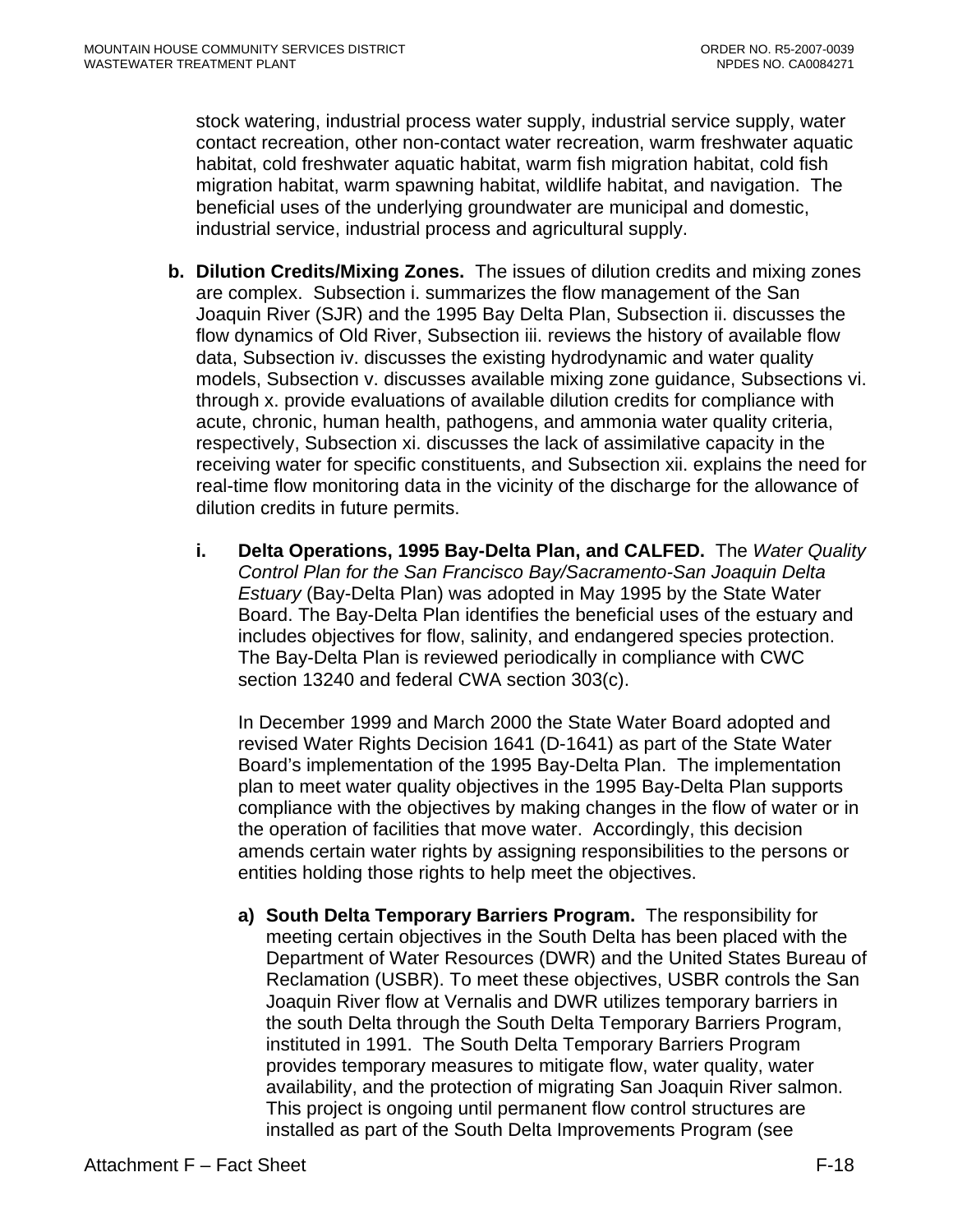subsection (b) below).

The South Delta Temporary Barriers Program is comprised of temporary barriers that are installed at the Head of Old River, Middle River, Grant Line Canal, and Old River near Tracy. See Figure F-1 for a map of the barrier locations. The Head of Old River (HOR) barrier restricts flow from entering Old River. In the spring, the HOR barrier is principally a fish barrier and is installed to help reduce fishery impacts caused by the Central Valley Project and the State Water Project. The spring installation of the HOR barrier reduces entrainment of emigrating juvenile San Joaquin fall-run Chinook salmon in the southern Delta. In the fall, the HOR barrier is installed to maintain flow rates in the SJR thereby improving dissolved oxygen conditions in the Stockton Deep Water Ship Channel.

The Grant Line Canal, Middle River, and Old River barriers are agricultural barriers. These are intended to primarily benefit agricultural water users in the south Delta. The agricultural barriers allow incoming tides to flow upstream while restricting downstream flow. These barriers significantly reduce tidally caused flow reversals in the South Delta. The agricultural barriers are installed to reduce salinity in the South Delta in an effort to meet the D-1641 salinity objectives. The barriers also increase water levels and circulation patterns for local agricultural diversions.

The HOR barrier is installed for a month or so each in the fall and spring and the agricultural barriers are installed from spring to fall. Typically, the fall HOR barrier is installed in October and removed in November, the spring HOR barrier is installed in April and removed in May, and the agricultural barriers are installed in April and removed in November. The lowest flows in Old River occur when all barriers are installed, which can take place in May, October, and November. Figure F-2 shows the periods when the barriers have been installed between 1994 and 2004.

Continued installation of the barriers will allow DWR to perform monitoring to determine potential hydraulic effects on south Delta channels and biological effects on vegetation and fisheries within the south Delta. The information gathered will be used to assist the development of long-term solutions to agricultural water supply problems and improvements to salmon migration. Using temporary barriers will also allow DWR to improve permanent barrier designs and review alternative timing operations for the permanent barriers.

**b) CALFED South Delta Improvements Program (SDIP).** CALFED issued a Record of Decision (ROD) in August 2000, which included the following elements related to the South Delta: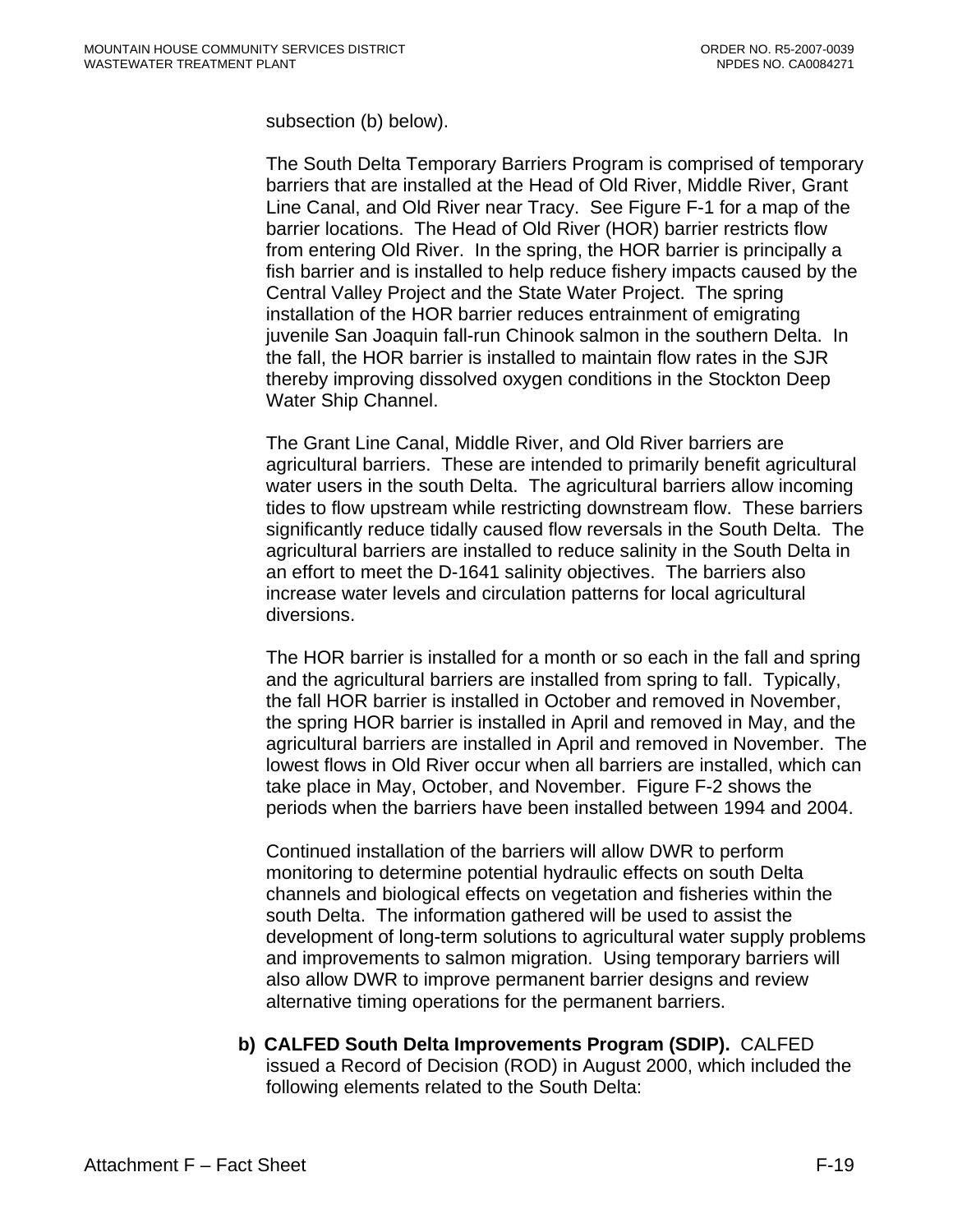- Increase SWP pumping from March 15 to December 15; and modify existing pumping criteria from December 15 to March 15 to allow greater use of SWP export capacity.
- Increase SWP pumping to the maximum capability.
- Design and construct new fish screens at the Clifton Court Forebay and Tracy pumping plant facilities to allow the export facilities to pump at full capacity more regularly.
- Dredge and install operable barriers to ensure delivery of adequate quantity and quality water to agricultural diverters within the South Delta.

This resulted in the proposed CALFED South Delta Improvements Program (SDIP). DWR and USBR are responsible for implementing the SDIP. A draft EIR/S is under development for implementation of the SDIP. Actions contemplated as part of the SDIP include providing for more reliable long-term export capability by the state and federal water projects, protection of local diversions, and reducing impacts on San Joaquin River salmon. Specifically, the CALFED actions in the SDIP include consideration of placement of a permanent operable fish gate at the head of Old River, up to three permanent operable flow control gates in south Delta channels, dredging of Middle River, extension of some agricultural diversions, and increasing diversion capability of Clifton Court Forebay from 6,680 cfs to 8,500 cfs.

Biological opinions from the Fish and Wildlife Service (FWS) and National Marine Fisheries Service (NMFS) have been issued for the SDIP that claim no jeopardy for listed species. However, some questions regarding the science used to develop the NMFS' biological opinion have been raised with respect to salmon and steelhead species. DFG is also expected to issue a Natural Communities Conservation Plan Determination once the CEQA document is completed. DWR expects the Final EIR to be completed in the summer of 2006 and permanent flow control structures operable by April 2009.

**ii. South Delta/Old River Hydrodynamics.** Flow conditions in Old River in the vicinity of the discharge are affected by San Joaquin River flows, barrier operations, and state and federal pumping operations from the State Water Project and Central Valley Project. Additionally, the discharge is located in a tidal zone. River flow moves upstream during the incoming or flood tide, while downstream flows occur during the outgoing or ebb tide. Multiple dosing of the receiving water with effluent occurs as the tide moves the water column upstream and downstream past the point of discharge. The complex dynamics of the stream flow, the tidal flows, the barrier operations, and the state and federal pumping operations must be considered in an evaluation of the available dilution for the discharge.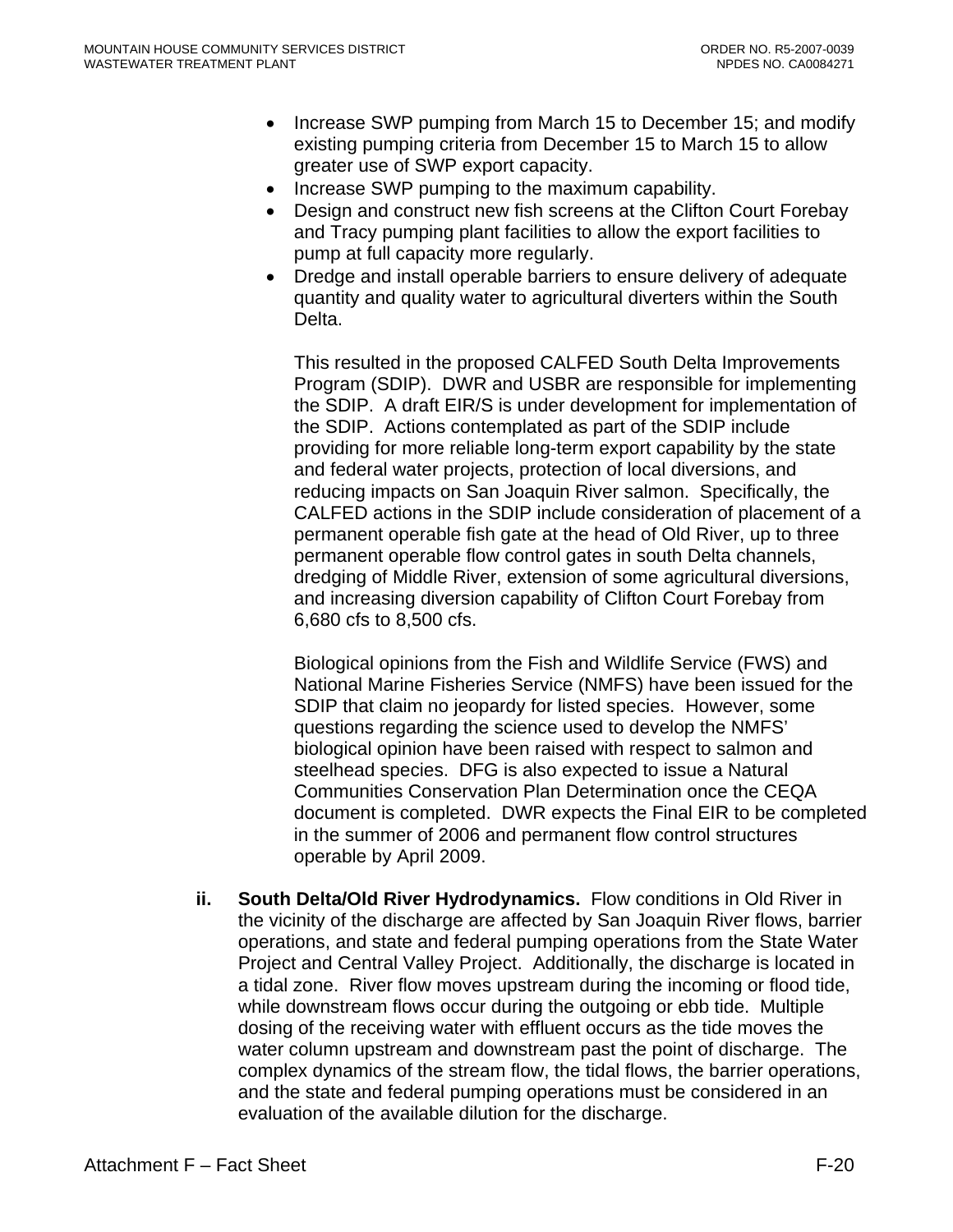The flow of diluting water at the point of discharge varies with the tidal cycle. Typically, as net river flow drops, at some point in the tidal cycle the incoming tide balances against the downstream river flow resulting in river flow stagnation and very little dilution of effluent. Below this net river flow, the direction of the river flow reverses with incoming tides resulting in short periods of time with zero net river flows. Additionally, with flow reversals, some volume of river water is multiple dosed with the effluent as the river flows downstream past the discharge, reverses, moves upstream past the discharge a second time, then again reverses direction and passes the discharge point a third time as it moves down the river. A particular volume of river water may move back and forth, past the discharge point many times due to tidal action, each time receiving an additional load of wastewater. This is exacerbated with the barriers installed in the South Delta. The barriers minimize inflow from the San Joaquin River and restrict downstream flows. Therefore, flows while the barriers are in place are primarily tidal, since the HOR barrier directs the majority of San Joaquin River flows north towards Stockton. In addition, the agricultural barriers allow flood tides through but the ebb tides are restricted. This maintains water levels for irrigation, but reduces downstream flow in Old River.

**iii. Historical Receiving Water Flow Data.** Real-time flow monitoring data for Old River in the vicinity of the discharge is not available. The nearest realtime flow monitoring station is located approximately 8 miles upstream at the Head of Old River. Less than two years of historical flow data is available (February 2000 through December 2002). DWR began collecting flow data at the Head of Old River in February 2000. However, the flow sensor was removed in January 2003 due to faulty instrumentation.

Based on discussions with DWR staff, the existing flow data may be unreliable under the conditions that result in critical low flows in Old River. The installation of the South Delta temporary barriers reduces flow in Old River and the lowest flow likely occurs when all barriers are installed. However, when the HOR barrier is in place, eddies are created in front of the flow-measuring instrument causing excessive noise and possible false negative flows. The instrumentation was changed in 2003 to correct the problem, however, data are not available during critical periods since that time.

Additional flow data in the area are also available from the United States Geological Survey (USGS) San Joaquin River (SJR) flow monitoring station at Vernalis, upstream of Head of Old River. SJR flow data from 1923 to the present are available from the Vernalis station. These flow data are not directly representative of that in Old River due to great variations that can occur with barrier operations and Delta withdrawals. However, the data are useful for determining critical low flow periods in the region.

The Discharger has not installed a real-time monitoring station in the vicinity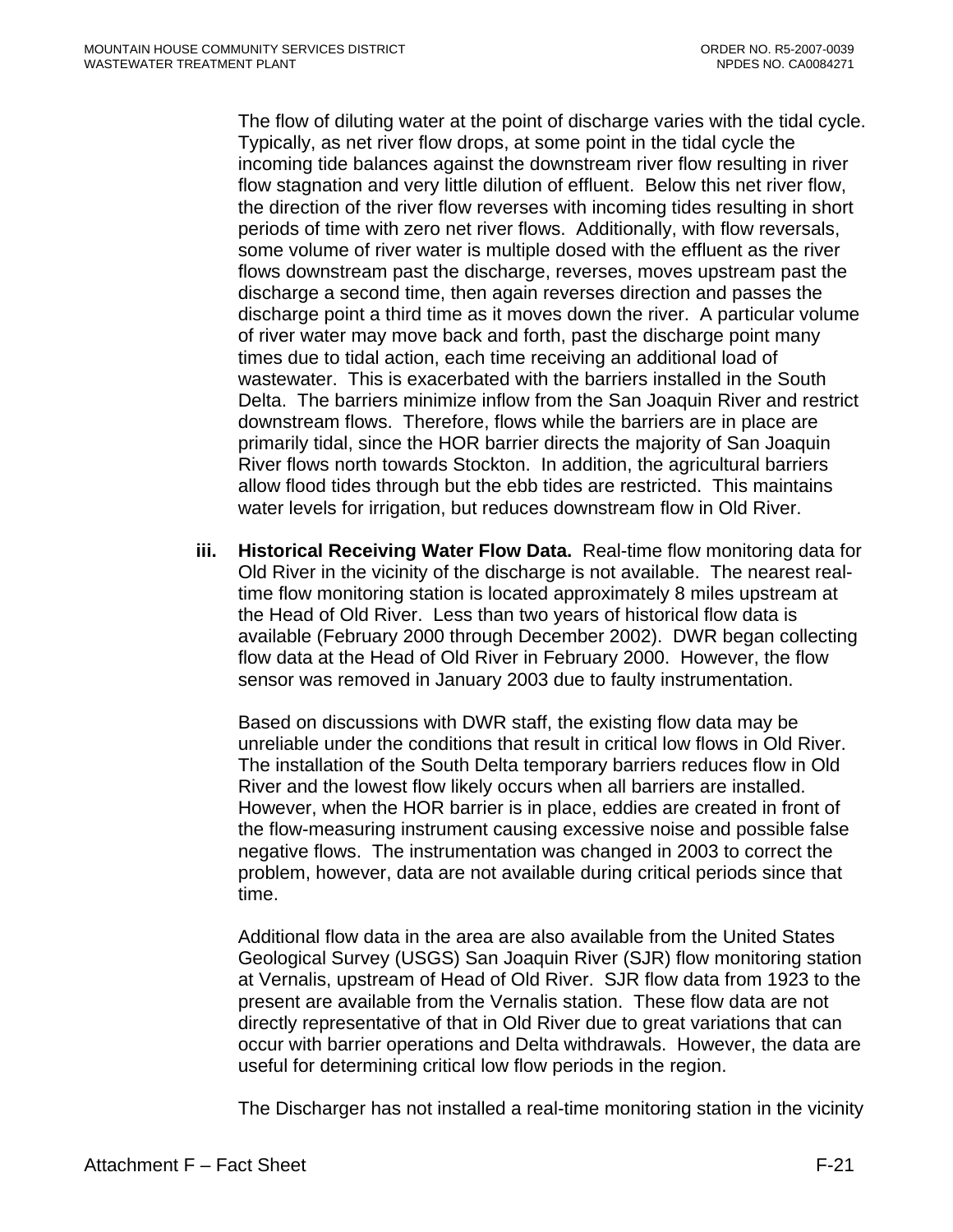of the outfall to provide continuous monitoring of flow direction and velocity. Real-time monitoring would provide an accurate assessment of dilution.

**iv. Water Quality Model.** The Discharger submitted a *Tidal Dilution Study of the Mountain House Wastewater Treatment Plant Discharge into Old River* dated September 2005 prepared for Pacific Advanced Civil Engineering, Inc. and prepared by Jones & Stokes, Sacramento, CA. The Dilution Study includes: Old River channel geometry, simulated and measured tidal stages in the South Delta for April-July 2004, dye studies of near-field tidal dilution, Department of Water Resources Delta Simulation Model 2 (DSM2) modeling of Mountain House WWTF effluent dilution, potential interaction with effluent from the City of Tracy WWTF, and near-field mixing at the Mountain House Diffuser. The Dilution Study was assumed to represent a low flow worst-case scenario and did not discuss potential flows during the remainder of the year. The Dilution Study does not discuss underlying model fundamentals, assumptions, limitations, or the level of confidence and uncertainty in model results.

The Dilution Study utilized 6.5 mgd for the effluent discharge rate and considered three different scenarios: no barriers, future operations, and the April – July 2004 South Delta flows. It hypothesizes that during the April – July 2004 study period, all barriers were in place and assumes that diversions, pumping, agricultural withdrawals, river flows, and operation of barriers will remain predictable and consistent. However, barrier operation is not consistent from year to year as illustrated by the fact that during 2005, the HOR barrier was not installed. Thus, other factors including barrier operation, river flow, Tracy Pumping Plant withdrawal, Bank's Pumping Plant withdrawal, and agricultural withdrawals not subject to Discharger control may impact flows in Old River. These latter factors directly affect the river flow quantity and direction.

The Dilution Study simulated and measured tidal stages and mixing and dilution patterns by following pulse (batch) releases of rhodamine-WT tracer dye. During ebb tide, the flow moved upstream; during flood tide, the flow moved downstream. The pulse releases demonstrated that the dye dispersed equally both directions and was consistent with mixing a single batch of dye throughout a large basin without exiting the basin. The dye study verifies that the flow essentially is stagnant, there is little or no available dilution and with a wastewater discharge, the chemical characteristics of river water will approach that of the effluent. Consequently, there is no basis for a dilution credit.

**v. Regulatory Guidance for Dilution Credits and Mixing Zones.** The CWA directs states to adopt water quality standards to protect the quality of its waters. USEPA's current water quality standards regulation authorizes states to adopt general policies, such as mixing zones, to implement state water quality standards (40 CFR section 122.44 and section 122.45). The USEPA allows states to have broad flexibility in designing its mixing zone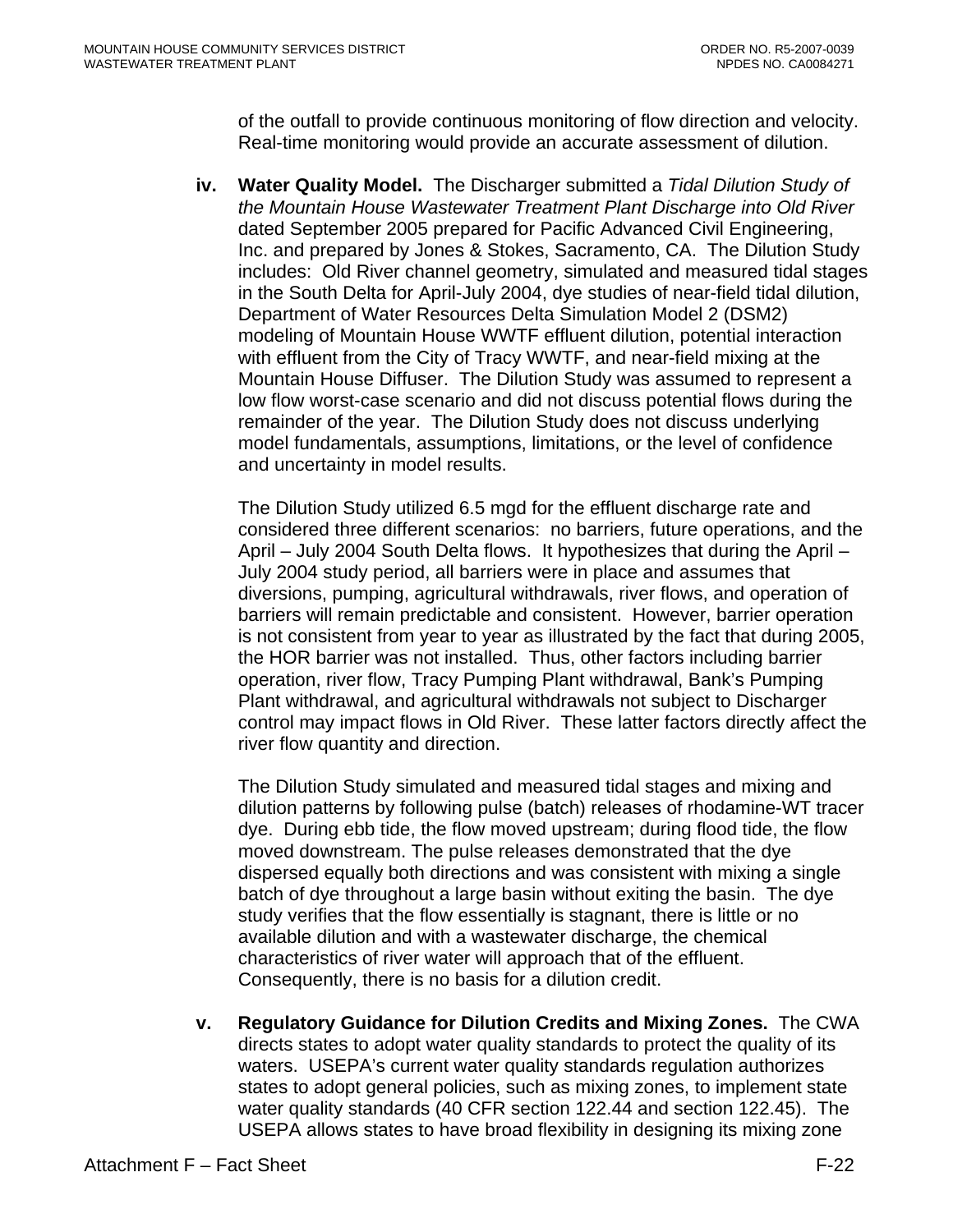policies. Primary policy and guidance on determining mixing zone and dilution credits is provided by the Policy for Implementation of Toxics Standards for Inland Surface Waters, Enclosed Bays and Estuaries of California (State Implementation Policy or SIP), the USEPA Technical Support Document for Water Quality-Based Toxics Control (EPA/505/2-90- 001) (TSD), and the Basin Plan. For NPDES permits in California, the SIP policy supersedes the USEPA guidance for priority pollutants, to the extent that it addresses a particular procedure. The SIP does not apply to nonpriority pollutants, in which case the more stringent of the Basin Plan or USEPA guidance applies.

The allowance of mixing zones by the Regional Water Board is discussed in the Basin Plan, Policy for Application of Water Quality Objectives, which states in part, "*In conjunction with the issuance of NPDES and storm water permits, the Regional [Water] Board may designate mixing zones within which water quality objectives will not apply provided the discharger has demonstrated to the satisfaction of the Regional [Water] Board that the mixing zone will not adversely impact beneficial uses. If allowed, different mixing zones may be designated for different types of objectives, including, but not limited to, acute aquatic life objectives, chronic aquatic life objectives, human health objectives, and acute and chronic whole effluent toxicity objectives, depending in part on the averaging period over which the objectives apply. In determining the size of such mixing zones, the Regional [Water] Board will consider the applicable procedures and guidelines in the EPA's Water Quality Standards Handbook and the [TSD]. Pursuant to EPA guidelines, mixing zones designated for acute aquatic life objectives will generally be limited to a small zone of initial dilution in the immediate vicinity of the discharge*."

Section 1.4.2 of the SIP states, in part, "…*with the exception of effluent limitations derived from TMDLs, in establishing and determining compliance with effluent limitations for applicable human health, acute aquatic life, or chronic aquatic life priority pollutant criteria/objectives or the toxicity objective for aquatic life protection in a basin plan, the Regional [Water] Board may grant mixing zones and dilution credits to dischargers ... The applicable priority pollutant criteria and objectives are to be met throughout a water body except within any mixing zone granted by the Regional [Water] Board. The allowance of mixing zones is discretionary and shall be determined on a discharge-by-discharge basis. The Regional [Water] Board may consider allowing mixing zones and dilution credits only for discharges*  with a physically identifiable point of discharge that is regulated through an *NPDES permit issued by the Regional [Water] Board.*"

Section 1.4.2.1 of the SIP defines a dilution credit as, "*a numerical value associated with the mixing zone that accounts for the receiving water entrained into the discharge. The dilution credit is a value used in the calculation of effluent limitations. Dilution credits may be limited or denied on a pollutant-by-pollutant basis, which may result in a dilution credit for all,*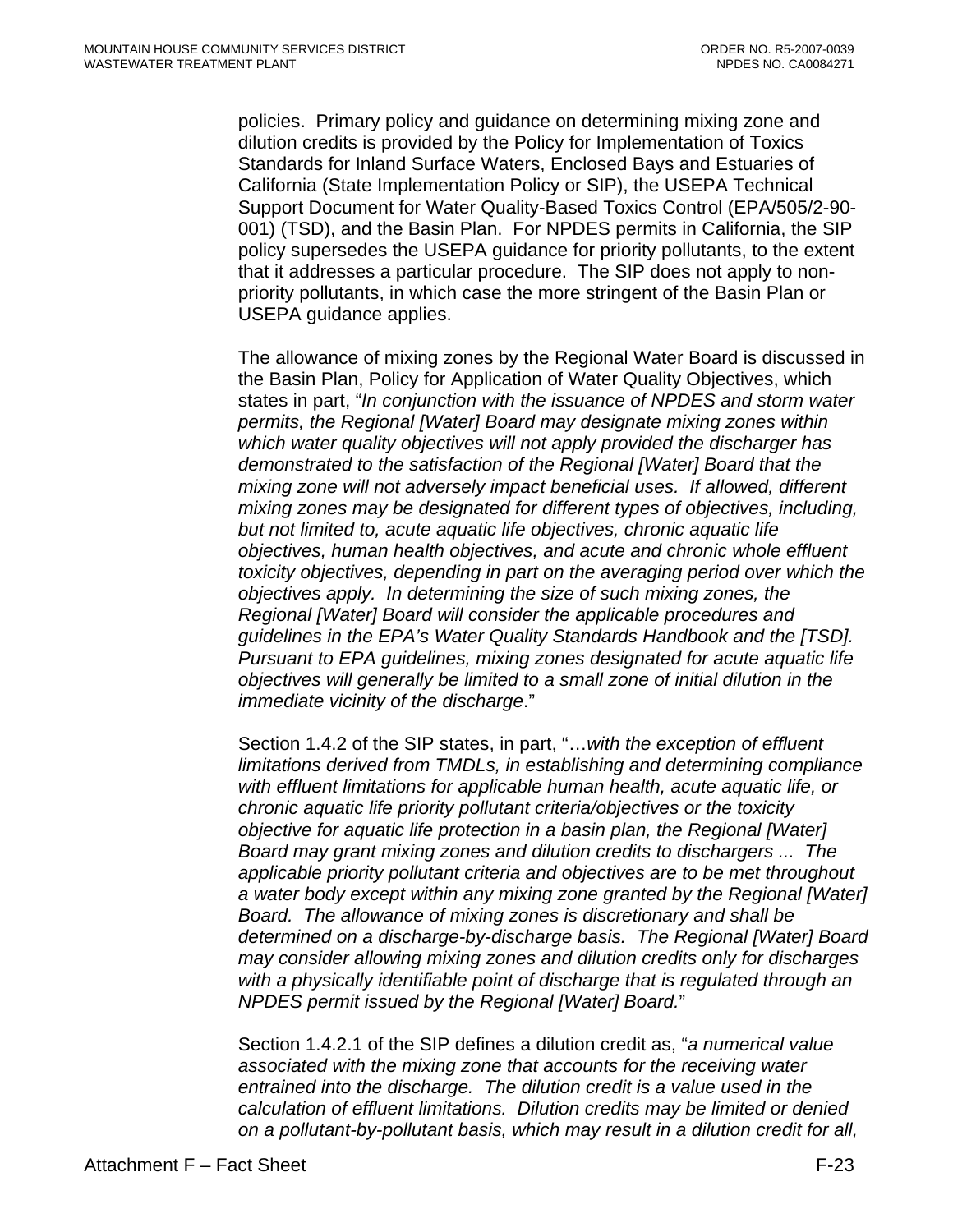*some or no priority pollutants in a discharge.*"

Regarding, the SIP states, "*A mixing zone shall be as small as practicable. The following conditions must be met in allowing a mixing zone:*

*"A: A mixing zone shall not:* 

- (1) *compromise the integrity of the entire water body;*
- (2) *cause acutely toxic conditions to aquatic life passing through the mixing zone;*
- (3) *restrict the passage of aquatic life;*
- (4) *adversely impact biologically sensitive or critical habitats, including, but not limited to, habitat of species listed under federal or State endangered species laws;*
- (5) *produce undesirable or nuisance aquatic life;*
- (6) *result in floating debris, oil, or scum;*
- (7) *produce objectionable color, odor, taste, or turbidity;*
- (8) *cause objectionable bottom deposits;*
- (9) *cause nuisance;*
- (10) *dominate the receiving water body or overlap a mixing zone from different outfalls; or*
- (11) *be allowed at or near any drinking water intake. A mixing zone is not a source of drinking water. To the extent of any conflict between this determination and the Sources of Drinking Water Policy (Resolution No. 88-63), this SIP supersedes the provisions of that policy*."

The mixing zone is thus an administrative construct defined as an area around the outfall that may exceed water quality objectives, but is otherwise protective of the beneficial uses. Dilution is defined as the amount of mixing that has occurred at the edge of this mixing zone under critical conditions, thus protecting the beneficial uses at the concentration and for the duration and frequency required.

With the installation of temporary barriers in the South Delta, the hydrodynamics of Old River are such that during critically dry years there may be very limited flow available for dilution. Additionally, the receiving water is significantly impaired and a migratory corridor for threatened and endangered species. Old River and the Sacramento-San Joaquin Delta are listed as impaired under section 303(d) of the federal CWA and identified as "*Toxic Hot Spots*," pursuant to the Bay Protection and Toxic Hot Spot Cleanup Program. Therefore, to ensure the adequate protection of beneficial uses, dilution credits cannot be allowed for the acute and chronic aquatic life conditions and for human health protection.

**vi. Evaluation of Available Dilution for Acute Aquatic Life Criteria.** The SIP requires that if a year-round dilution credit is to be considered for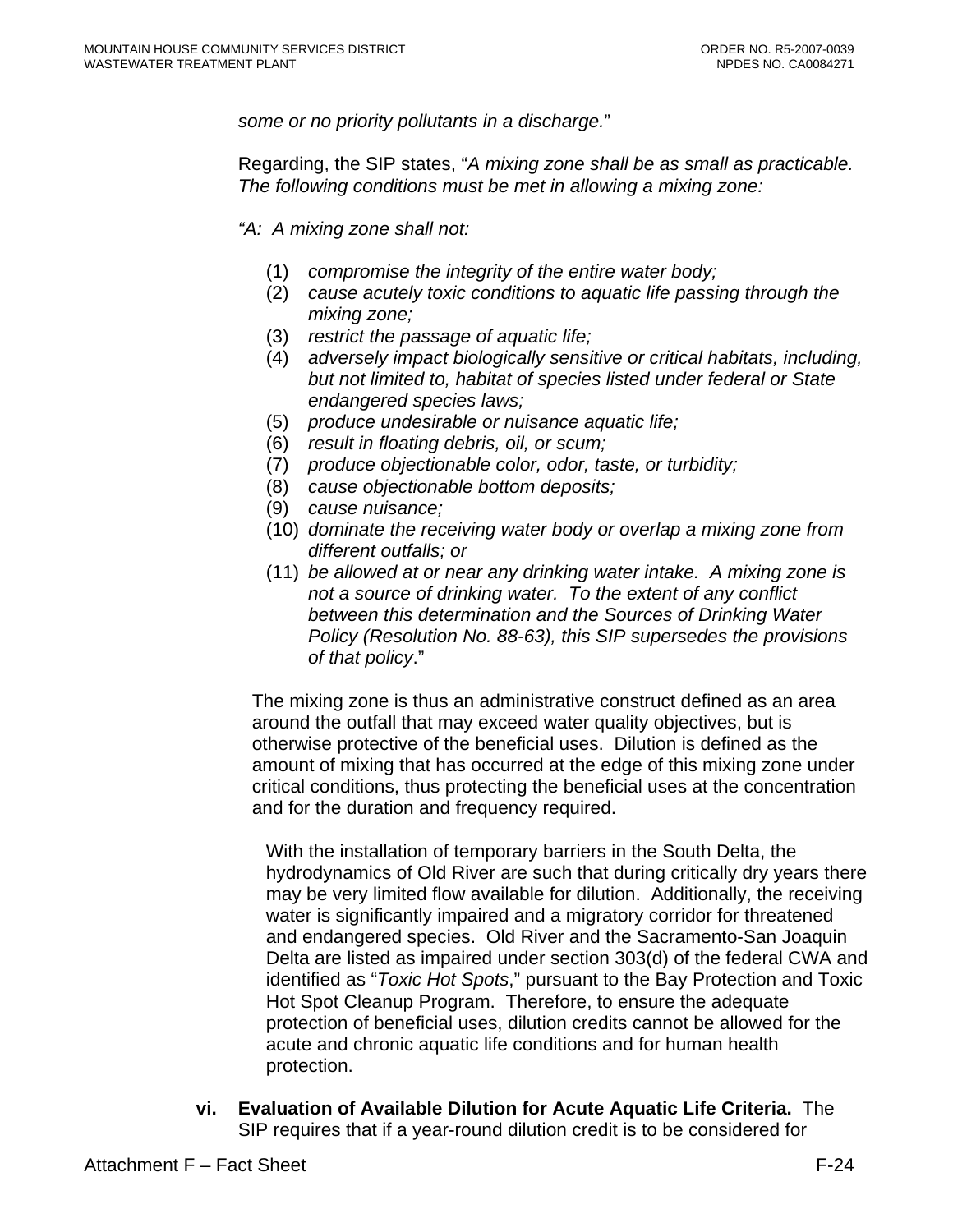establishing effluent limitations for priority pollutants regulated under the California Toxics Rule (CTR), critical receiving water flow and maximum discharged effluent flows must be evaluated as part of the dilution calculation. For acute aquatic life criteria, the SIP requires an evaluation of the lowest one-day receiving water flow with a statistical return frequency of once every 10 years (1Q10) compared to the maximum daily effluent flow during the discharge period. There is no real time flow data for Old River near the point of discharge to make this evaluation. The acute critical low flow of the receiving stream is 0 cfs.

During the tidal cycle, slack tide can last several hours, resulting in no flow available for dilution for acute aquatic life criteria (1-hr duration). Therefore, a year-round acute dilution credit and mixing zone are not available for compliance with acute aquatic life criteria.

**vii. Evaluation of Available Dilution for Chronic Aquatic Life Criteria.** The TSD states that: "*Concentrations above the chronic criteria are likely to prevent sensitive taxa from taking up long-term residence in the mixing zone. In this regard, benthic organisms and territorial organisms are likely to be of greatest concern. The higher the concentration occurring within the isopleth, the more taxa are likely to be excluded, thereby affecting the structure and function of the ecological community. It is thus important to minimize the overall size of the mixing zone and the size of elevated concentration isopleths within the mixing zone.*"

For the determination of a year-round chronic aquatic life criteria dilution credit, the SIP requires an evaluation of the lowest seven (7) consecutive day receiving water flows with a statistical frequency of once every 10 years (7Q10) compared against the four-day average of daily maximum effluent discharge flows during the discharge period. There is insufficient real-time receiving water flow data to provide a 7Q10 design flow.

Flow through Old River, when not modified by barriers, is typically composed of the larger fraction of the flow from the San Joaquin River. Installation of the temporary barriers directs the majority of the San Joaquin River flow north, greatly reducing the flow in Old River. Therefore, with the barriers installed, most flow at the point of discharge can be attributed to tidal influences.

During critically dry years, the diluting flow for the chronic condition would likely be minimal. Therefore, the discharge must meet end-of-pipe limits for compliance with chronic aquatic life criteria. No dilution credit will be applied year-round for the determination of effluent limitations for chronic aquatic life criteria.

**viii. Evaluation of Available Dilution for Priority Pollutant Human Health Criteria.** The discharge point is within approximately five miles of the Tracy Pumping Plant on the Delta Mendota Canal, a source of drinking water.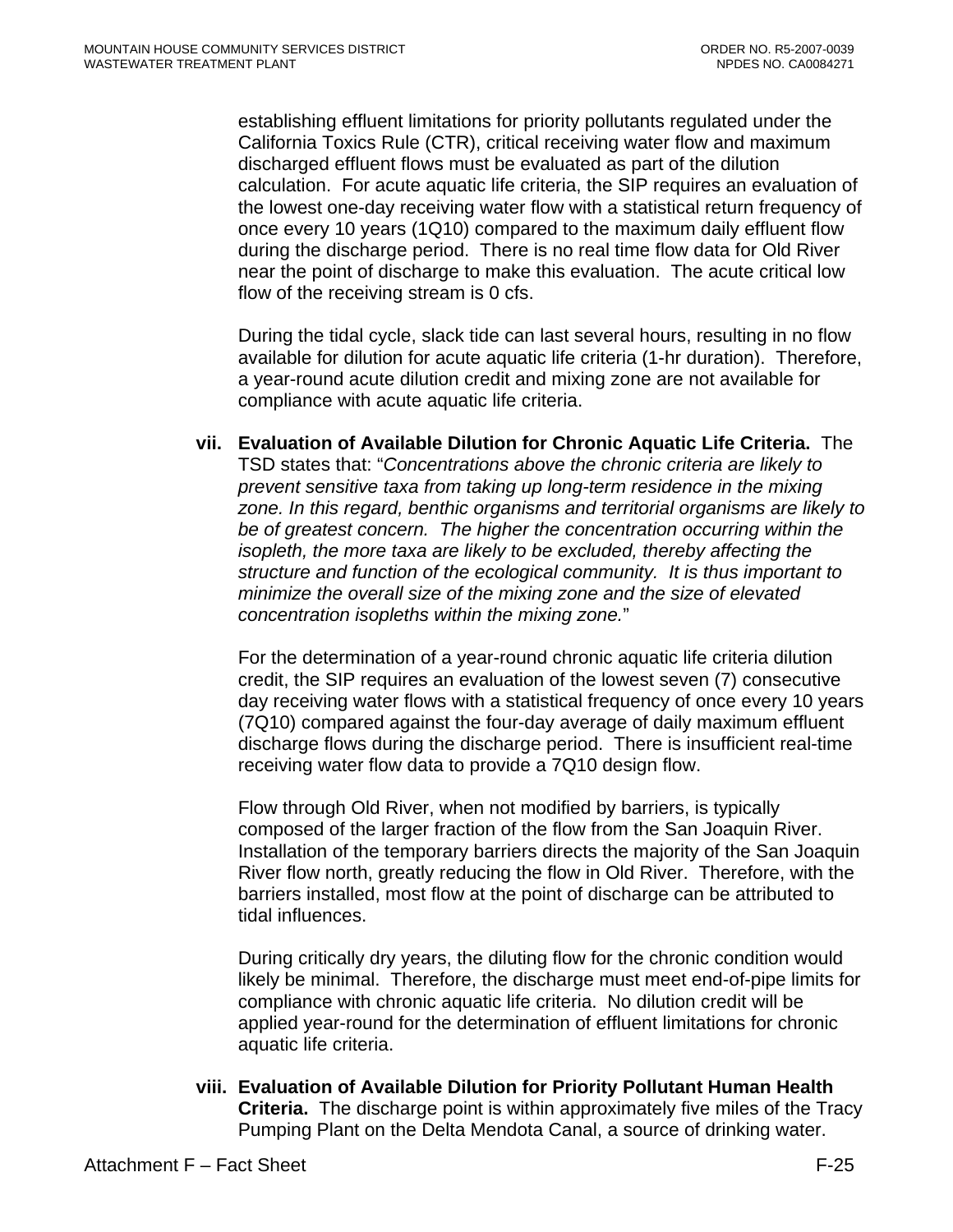The human health-based criteria for carcinogens, other than arsenic, are based on safe levels for lifetime exposure and dilution is based on the harmonic mean flow of the receiving water. In determining the available receiving water dilution for compliance with human carcinogen criteria, the SIP, section 1.4.2.1 requires that the harmonic mean of the receiving water flow be compared against the arithmetic mean of the effluent flow of the observed discharge period. The Dilution Study did not include adequate information to support allowing a harmonic mean dilution for human health pollutant criteria. In addition, since direct Old River flow measurements to reflect flows in the discharge vicinity do not exist to provide evidence that a harmonic mean dilution exists, a dilution credit for priority pollutant human health criteria cannot be allowed.

### **ix. Evaluation of Available Dilution for Pathogen/Disinfection**

**Considerations.** The Delta has the designated beneficial use of drinking water/municipal supply and must be protected for that use even if the existing use is several miles downstream. For agricultural use and body contact recreational uses, the impacts to human health can result from very short exposures and can occur at or near the outfall. As discussed in the acute dilution section, dilution is not available over short timeframes at the outfall due to the slack water that occurs with the installation of barriers and their effect on tidal flows. The quality of the discharge must be protective of drinking water/municipal supply, body contact recreation, and agricultural supply at the outfall. Therefore dilution is not available for pathogens.

- **x. Evaluation of Available Dilution for Ammonia (30-Day Average Chronic Toxicity).** During critically dry years, the diluting flow for the 30-day average chronic condition would likely be minimal. Without dilution credits, the discharge must meet end-of-pipe limits for compliance with the ammonia 30-day average chronic aquatic life criteria. No dilution credit will be applied year-round for the determination of effluent limitations for ammonia.
- **xi. Evaluation of Available Dilution for Specific Constituents (Assimilative Capacity).** Dilution credits cannot be allowed for aluminum, iron, and mercury due to a lack of assimilative capacity in Old River. Based on data collected by the Discharger, the receiving water exceeds the water quality objectives for aluminum, iron, and mercury.
- **xii. Dilution Credits for Future Permits.** No dilution has been granted in this Order, thus end-of-pipe effluent limitations for all constituents are required. As discussed in detail above, the Discharger has not provided adequate information for the allowance of dilution credits, most importantly, real-time flow monitoring data in the vicinity of the discharge. Real-time flow monitoring data in the vicinity of the discharge and supporting mathematical modeling analysis demonstrating that sufficient dilution flows are available is necessary and will be required for any consideration to allow dilution credits in future permit decisions.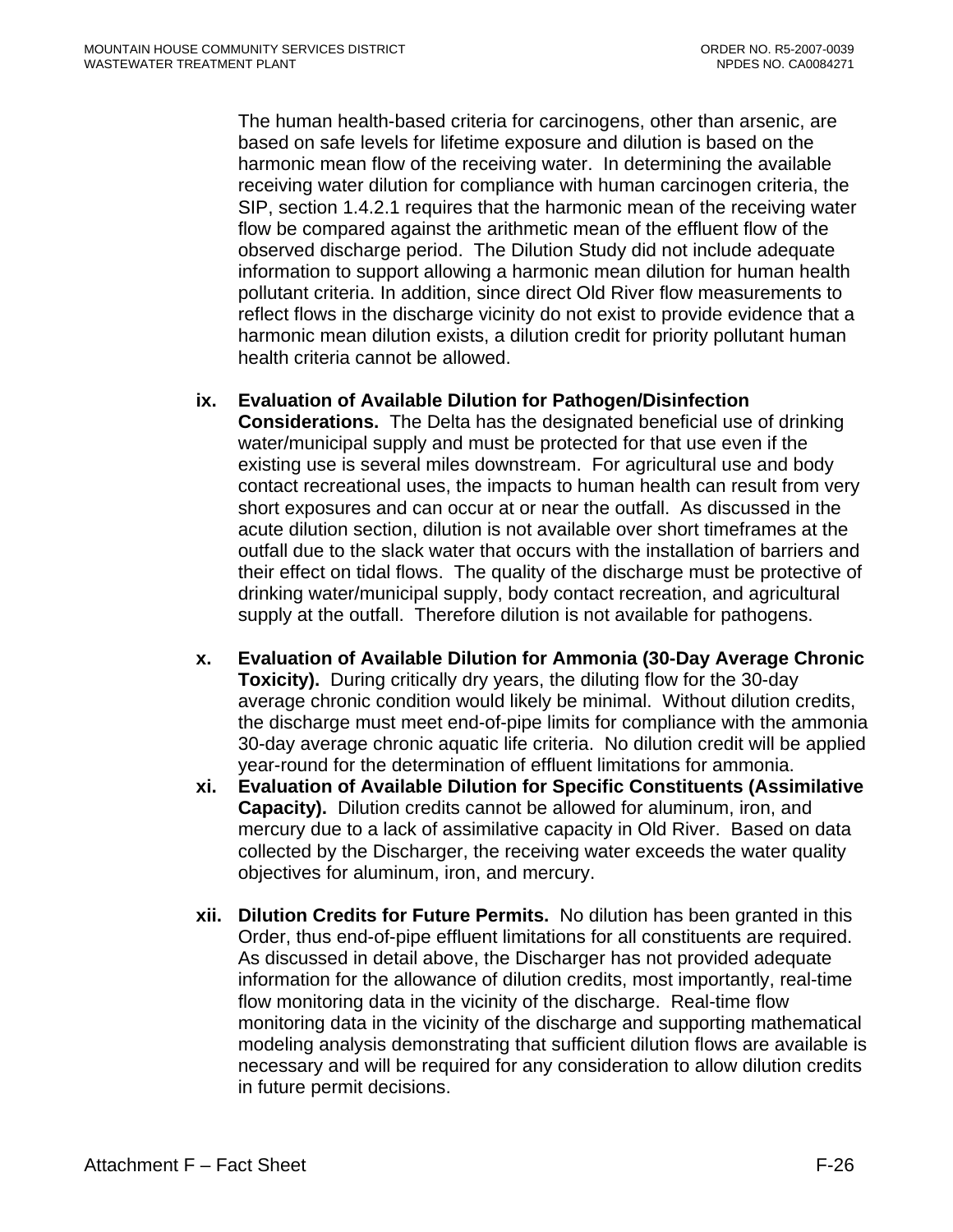**c.** *Hardness*—While no Effluent Limitation for hardness is necessary in this Order, hardness is critical to the assessment of the need for, and the development of, Effluent Limitations for certain metals. The *California Toxics Rule*, at (c)(4), states the following:

"*Application of metals criteria*. (i) *For purposes of calculating freshwater aquatic life criteria for metals from the equations in paragraph (b)(2) of this section, for waters with a hardness of 400 mg/L or less as calcium carbonate, the actual ambient hardness of the surface water shall be used in those equations*." [emphasis added]

The State Water Resources Control Board, in footnote 19 to Water Quality Order No. 2004-0013, stated: "*We note that…the Regional Water Board…applied a variable hardness value whereby effluent limitations will vary depending on the actual, current hardness values in the receiving water. We recommend that the Regional Water Board establish either fixed or seasonal effluent limitations for metals, as provided in the SIP, rather than 'floating' effluent limitations*."

Effluent Limitations for the discharge must be set to protect the beneficial uses of the receiving water for all discharge conditions. In the absence of the option of including condition-dependent, "floating" effluent limitations that are reflective of actual conditions at the time of discharge, Effluent Limitations must be set using the worstcase condition (*e.g*., lowest ambient hardness) in order to protect beneficial uses for all discharge conditions. Based on 15 samples collected in 2004-2005, the lowest receiving water hardness was measured as  $100 \text{ mg/L}$  as  $CaCO<sub>3</sub>$ .

**d.** *Translators*— The water quality objectives for metals are typically defined as dissolved metal. Whereas effluent limitations for metals, and most water quality data, are expressed as total metal. Therefore, metal translators are used to convert dissolved metal to total metal or vice versa. There have been no approved studies to evaluate discharge-specific metal translators for the discharge to Old River. Therefore, default USEPA translators have been used for reasonable potential analysis and effluent limitation derivation for metals. Where default USEPA translators are not available, a translator of 1.0 has been used.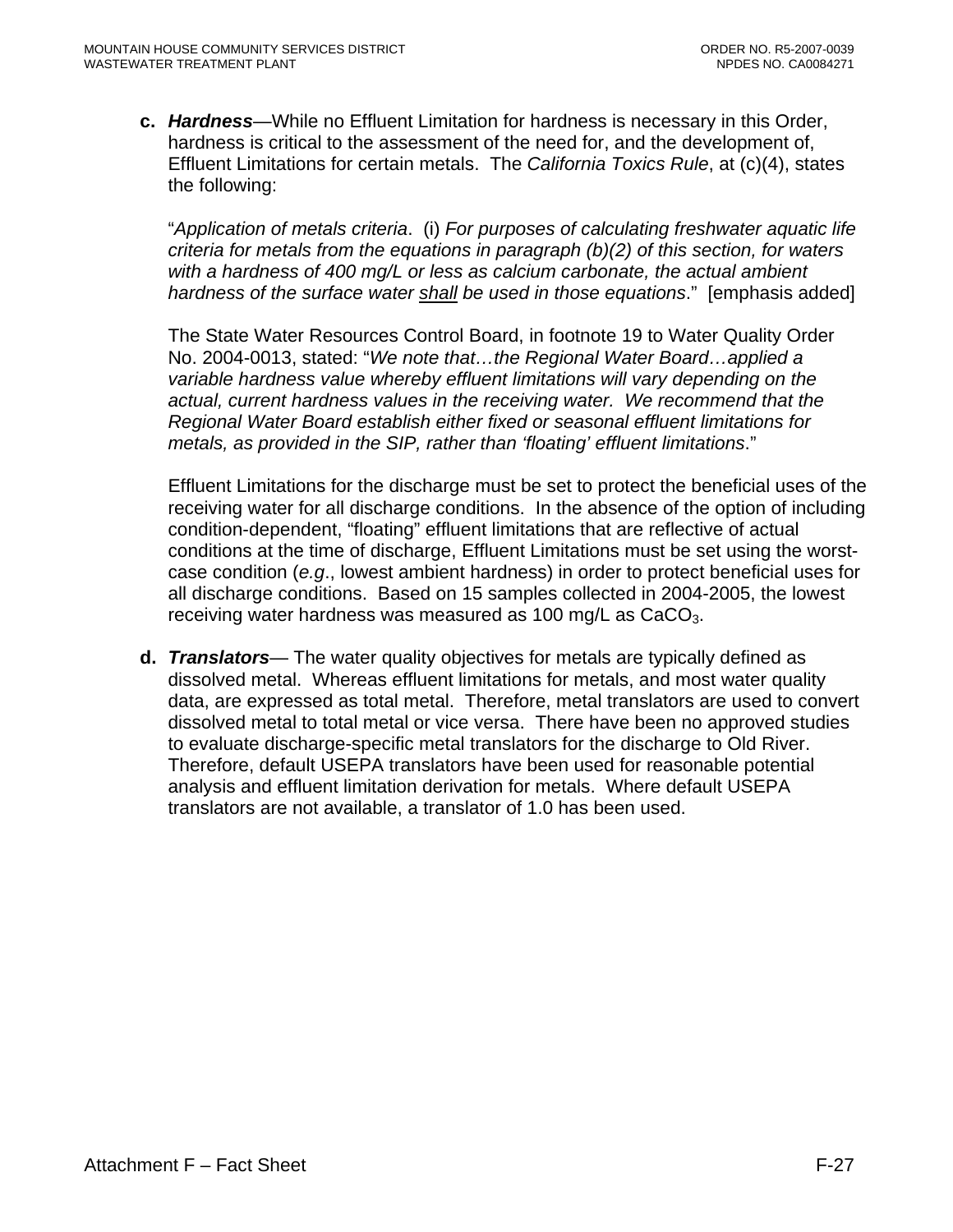

**Figure F-1. South Delta Temporary Barrier Locations**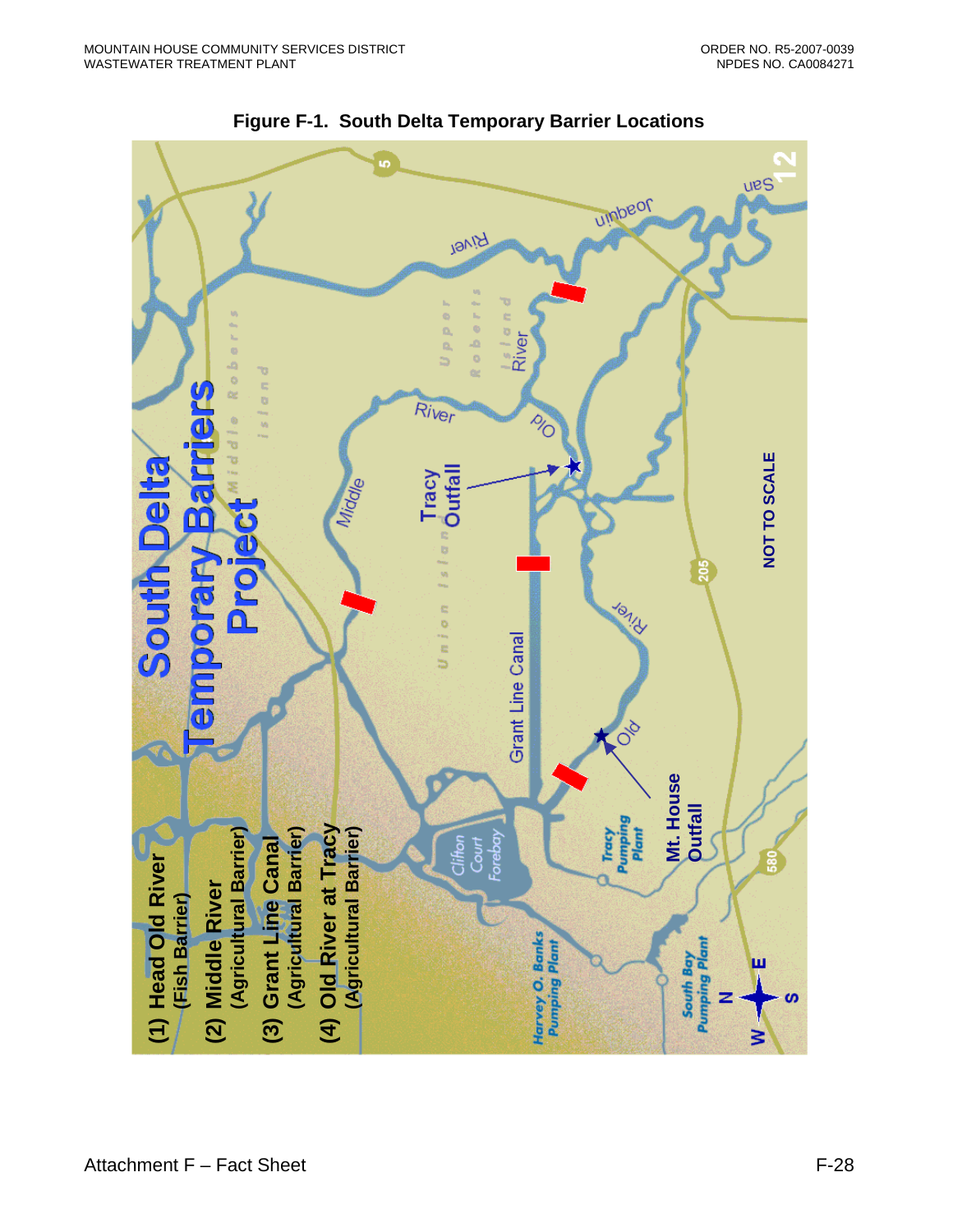**Figure F-2 South Delta Temporary Barrier Operations 1994-2000**

|      |                                              | Jan | Feb | Mar | Apr | May | Jun | Jul | Aug | Sep | Oct | Nov | Dec |
|------|----------------------------------------------|-----|-----|-----|-----|-----|-----|-----|-----|-----|-----|-----|-----|
|      | <b>Middle River</b>                          |     |     |     |     |     |     |     |     |     |     |     |     |
| 1994 | Old River near Tracy                         |     |     |     |     |     |     |     |     |     |     |     |     |
|      | <b>Grant Line Canal</b>                      |     |     |     |     |     |     |     |     |     |     |     |     |
|      | Head of Old River                            |     |     |     |     |     |     |     |     |     |     |     |     |
|      |                                              | Jan | Feb | Mar | Apr | May | Jun | Jul | Aug | Sep | Oct | Nov | Dec |
|      | <b>Middle River</b>                          |     |     |     |     |     |     |     |     |     |     |     |     |
| 1995 | Old River near Tracy                         |     |     |     |     |     |     |     |     |     |     |     |     |
|      | <b>Grant Line Canal</b><br>Head of Old River |     |     |     |     |     |     |     |     |     |     |     |     |
|      |                                              | Jan | Feb | Mar | Apr | May | Jun | Jul | Aug | Sep | Oct | Nov | Dec |
|      | <b>Middle River</b>                          |     |     |     |     |     |     |     |     |     |     |     |     |
|      | Old River near Tracy                         |     |     |     |     |     |     |     |     |     |     |     |     |
| 1996 | <b>Grant Line Canal</b>                      |     |     |     |     |     |     |     |     |     |     |     |     |
|      | Head of Old River                            |     |     |     |     |     |     |     |     |     |     |     |     |
|      |                                              | Jan | Feb | Mar | Apr | May | Jun | Jul | Aug | Sep | Oct | Nov | Dec |
|      | <b>Middle River</b>                          |     |     |     |     |     |     |     |     |     |     |     |     |
| 1997 | Old River near Tracy                         |     |     |     |     |     |     |     |     |     |     |     |     |
|      | <b>Grant Line Canal</b>                      |     |     |     |     |     |     |     |     |     |     |     |     |
|      | Head of Old River                            |     |     |     |     |     |     |     |     |     |     |     |     |
|      |                                              | Jan | Feb | Mar | Apr | May | Jun | Jul | Aug | Sep | Oct | Nov | Dec |
|      | <b>Middle River</b><br>Old River near Tracy  |     |     |     |     |     |     |     |     |     |     |     |     |
| 1998 | <b>Grant Line Canal</b>                      |     |     |     |     |     |     |     |     |     |     |     |     |
|      | Head of Old River                            |     |     |     |     |     |     |     |     |     |     |     |     |
|      |                                              | Jan | Feb | Mar | Apr | May | Jun | Jul | Aug | Sep | Oct | Nov | Dec |
|      | <b>Middle River</b>                          |     |     |     |     |     |     |     |     |     |     |     |     |
| 1999 | Old River near Tracy                         |     |     |     |     |     |     |     |     |     |     |     |     |
|      | <b>Grant Line Canal</b>                      |     |     |     |     |     |     |     |     |     |     |     |     |
|      | Head of Old River                            |     |     |     |     |     |     |     |     |     |     |     |     |
|      |                                              | Jan | Feb | Mar | Apr | May | Jun | Jul | Aug | Sep | Oct | Nov | Dec |
|      | <b>Middle River</b>                          |     |     |     |     |     |     |     |     |     |     |     |     |
| 2000 | Old River near Tracy                         |     |     |     |     |     |     |     |     |     |     |     |     |
|      | <b>Grant Line Canal</b><br>Head of Old River |     |     |     |     |     |     |     |     |     |     |     |     |
|      |                                              | Jan | Feb | Mar | Apr | May | Jun | Jul | Aug | Sep | Oct | Nov | Dec |
|      | <b>Middle River</b>                          |     |     |     |     |     |     |     |     |     |     |     |     |
|      | Old River near Tracy                         |     |     |     |     |     |     |     |     |     |     |     |     |
| 2001 | <b>Grant Line Canal</b>                      |     |     |     |     |     |     |     |     |     |     |     |     |
|      | Head of Old River                            |     |     |     |     |     |     |     |     |     |     |     |     |
|      |                                              | Jan | Feb | Mar | Apr | May | Jun | Jul | Aug | Sep | Oct | Nov | Dec |
|      | <b>Middle River</b>                          |     |     |     |     |     |     |     |     |     |     |     |     |
| 2002 | Old River near Tracy                         |     |     |     |     |     |     |     |     |     |     |     |     |
|      | <b>Grant Line Canal</b>                      |     |     |     |     |     |     |     |     |     |     |     |     |
|      | Head of Old River                            |     |     |     |     |     |     |     |     |     |     |     |     |
|      |                                              | Jan | Feb | Mar | Apr | May | Jun | Jul | Aug | Sep | Oct | Nov | Dec |
|      | <b>Middle River</b><br>Old River near Tracy  |     |     |     |     |     |     |     |     |     |     |     |     |
| 2003 | <b>Grant Line Canal</b>                      |     |     |     |     |     |     |     |     |     |     |     |     |
|      | Head of Old River                            |     |     |     |     |     |     |     |     |     |     |     |     |
|      |                                              | Jan | Feb | Mar | Apr | May | Jun | Jul | Aug | Sep | Oct | Nov | Dec |
|      | <b>Middle River</b>                          |     |     |     |     |     |     |     |     |     |     |     |     |
| 2004 | Old River near Tracy                         |     |     |     |     |     |     |     |     |     |     |     |     |
|      | <b>Grant Line Canal</b>                      |     |     |     |     |     |     |     |     |     |     |     |     |
|      | Head of Old River                            |     |     |     |     |     |     |     |     |     |     |     |     |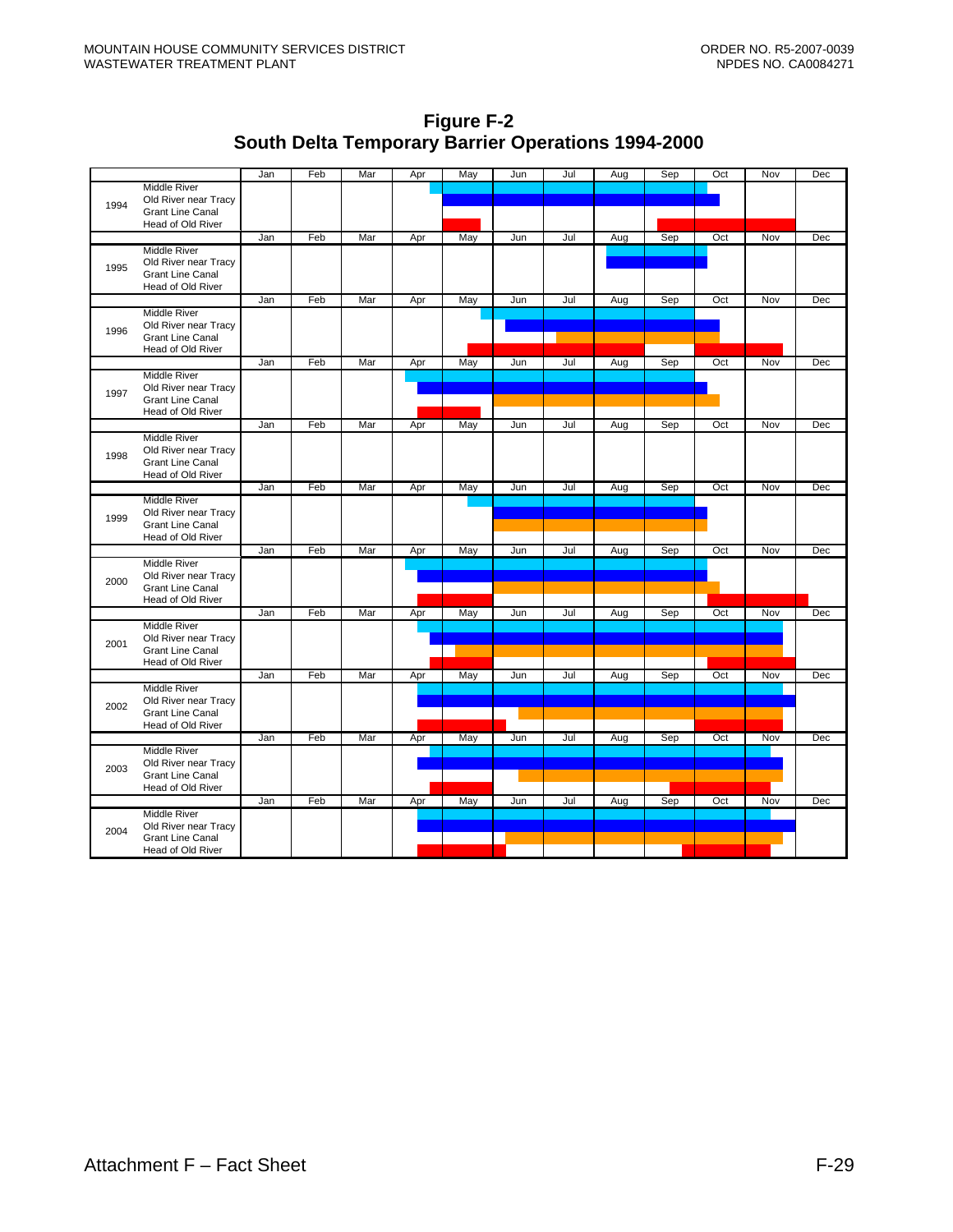# **3. Determining the Need for WQBELs**

- **a.** CWA Section 301 (b)(1) requires NPDES permits to include effluent limitations that achieve technology-based standards and any more stringent limitations necessary to meet water quality standards. Water quality standards include Regional Water Board Basin Plan beneficial uses and narrative and numeric water quality objectives, State Water Board-adopted standards, and federal standards, including the CTR and NTR. The Basin Plan contains numeric sitespecific water quality objectives, a narrative toxicity objective, and narrative chemical constituents objective. The narrative toxicity objective states: "*All waters shall be maintained free of toxic substances in concentrations that produce detrimental physiological responses in human, plant, animal, or aquatic life.*" (Basin Plan at III-8.00.) With regards to the narrative chemical constituents objective, the Basin Plan states that waters shall not contain chemical constituents in concentrations that adversely affect beneficial uses. At a minimum, "*…water designated for use as domestic or municipal supply (MUN) shall not contain concentrations of chemical constituents in excess of the maximum contaminant levels (MCLs)* in Title 22 of CCR." The narrative tastes and odors objective states: "*Water shall not contain taste- or odorproducing substances in concentrations that impart undesirable tastes or odors to domestic or municipal water supplies or to fish flesh or other edible products of aquatic origin, or that cause nuisance, or otherwise adversely affect beneficial uses.*"
- **b.** Federal regulations require effluent limitations for all pollutants that are or may be discharged at a level that will cause or have the reasonable potential to cause, or contribute to an in-stream excursion above a narrative or numerical water quality standard. Based on information submitted as part of the application, in studies, and as directed by monitoring and reporting programs, the Regional Water Board finds that the discharge has a reasonable potential to cause or contribute to an in-stream excursion above a water quality standard for aluminum, ammonia, bis(2-ethylhexyl)phthalate, bromoform, chloroform, cyanide, chloride, dibromochloromethane, dichlorobromomethane, electrical conductivity, Group A pesticides, iron, mercury, nitrate, nitrite, total dissolved solids, and total trihalomethanes. Water quality-based effluent limitations (WQBELs) effluent limitations for these constituents, with the exception of chloride, EC, and TDS, are included in this Order. See Table F-5 for a summary of the reasonable potential analyses (RPA). A detailed discussion of the RPA for each constituent is provided below.
- **c.** The Regional Water Board conducted the RPA in accordance with Section 1.3 of the SIP. Although the SIP applies directly to the control of CTR priority pollutants, the State Water Board has held that the Regional Water Board may use the SIP as guidance for water quality-based toxics control. The SIP states in the introduction "The goal of this Policy is to establish a standardized approach for permitting discharges of toxic pollutants to non-ocean surface waters in a manner that promotes statewide consistency." Therefore, in this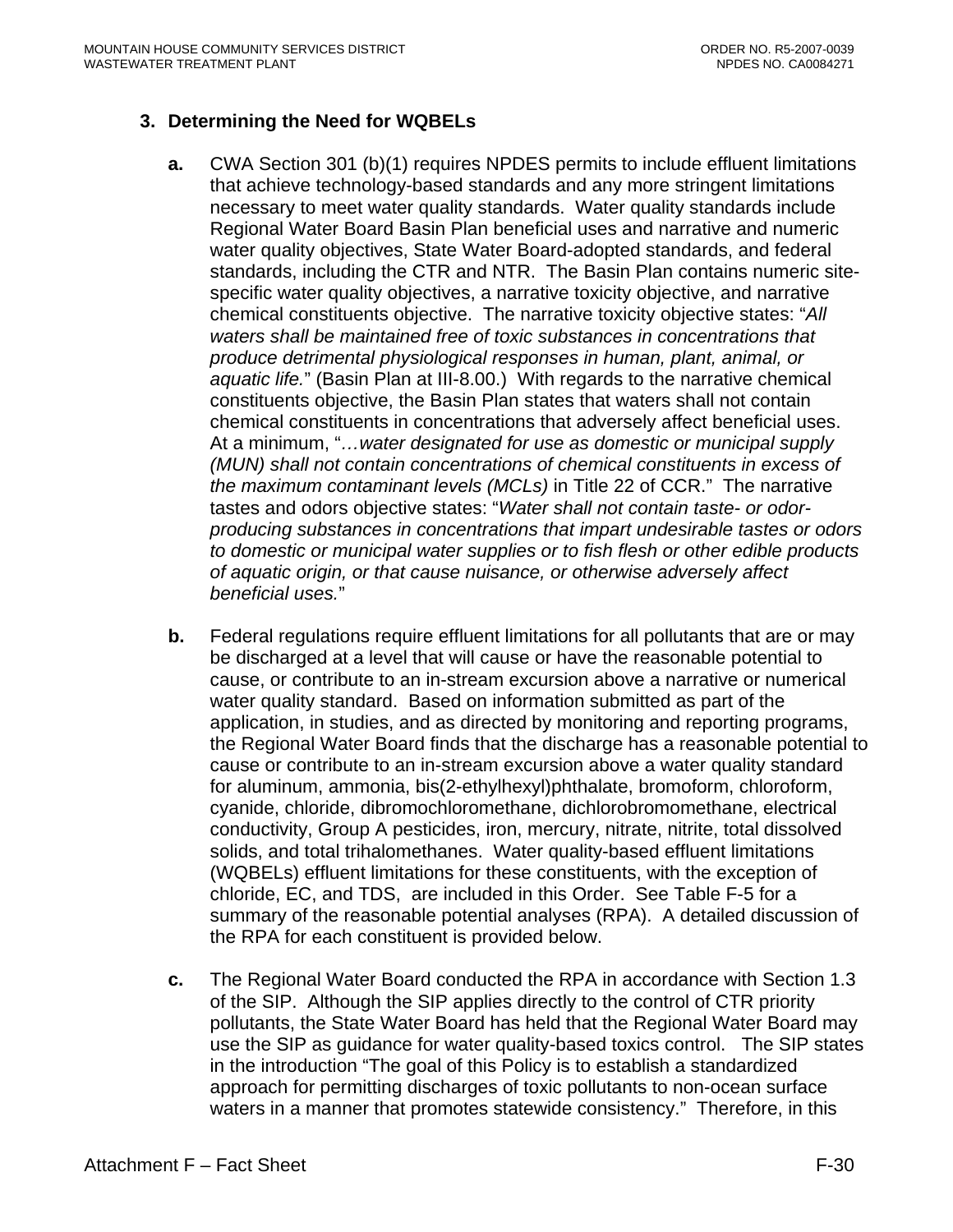Order the RPA procedures from the SIP were used to evaluate reasonable potential for both CTR and non-CTR constituents.

- **d.** WQBELswere calculated in accordance with section 1.4 of the SIP, as described in Attachment F, Section IV.C.4.
- **e. Aldrin.** (See subsection z, Organo-chlorine pesticides.)
- **f. Aluminum**. Based on information included in analytical laboratory reports submitted by the Discharger, aluminum in the discharge has a reasonable potential to cause or contribute to an in-stream excursion above a level necessary to protect aquatic life, and, therefore violates the Basin Plan's narrative toxicity objective. U.S. EPA developed National Recommended Ambient Water Quality Criteria for protection of freshwater aquatic life for aluminum. The recommended four-day average (chronic) and one-hour average (acute) criteria for aluminum are 87 µg/L and 750 µg/L, respectively. The California drinking water secondary maximum contaminant level is 200 µg/L.

The Discharger uses alum (aluminum sulfate hydrate) in the domestic water treatment plant and prior to filtration in the Phase I WWTF. The alum sludge from the water treatment plant is sent to the wastewater treatment plant. There may be high concentrations of aluminum in the effluent from the Phase I WWTF because of the discharge of alum sludge from the water treatment plant and from the use of alum as a filter aid.

The maximum effluent concentration for aluminum was 540 µg/L, based on 15 samples collected between May 2004 and September 2005, while the maximum observed upstream receiving water aluminum concentration was 2400 µg/L, based on 15 samples collected between March 2004 and June 2005. Since the receiving water exceeds the acute and chronic toxicity criteria, no assimilative capacity for aluminum is available and a dilution credit cannot be allowed. Applying 40 CFR Section 122.44(d)(1)(vi)(B), effluent limitations for aluminum are included in this Order and are based on U.S. EPA's Ambient Water Quality Criteria for the protection of the beneficial use of freshwater aquatic habitat. This Order contains final Average Monthly Effluent Limitations (AMEL) and Maximum Daily Effluent Limitations (MDEL) for aluminum of 63 µg/L and 159 µg/L, respectively (See Attachment F, Table F-6 for WQBEL calculations). Based on the sample results in the effluent from the Phase I WWTF, the Phase I WWTF would not consistently meet these new effluent limitations for aluminum.

Aluminum exists as aluminum silicate in suspended clay particles, which US EPA acknowledges might be less toxic than other forms of aluminum. Correspondence with US EPA indicates that U.S. EPA's Ambient Water Quality Criteria are not intended to apply to aluminum silicate particles. Therefore, a monitoring method that excludes clay particles would satisfy compliance with the standard. In U.S. EPA's *Ambient Water Quality Criteria for Aluminum—*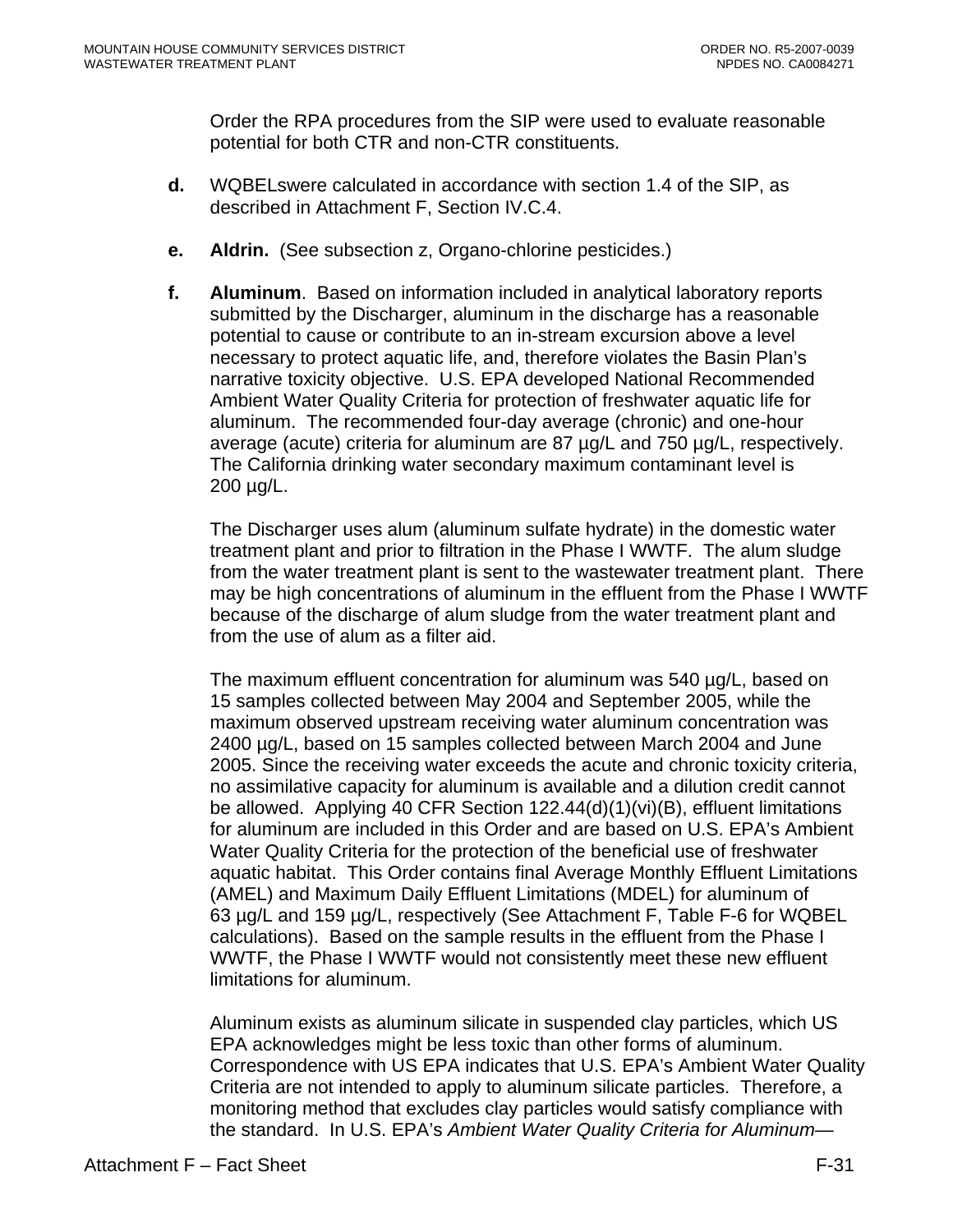*1988* [EPA 440/5-86-008], U.S. EPA states that "*[a]cid-soluble aluminum…is probably the best measurement at the present…*" This Order allows the use of acid soluble methods of measurement to show compliance with the effluent limitations for aluminum because the method will exclude aluminum silicate.

Based on the sample results in the effluent, the limitations appear to put the Discharger in immediate non-compliance. New or modified control measures may be necessary in order to comply with the effluent limitations, and the new or modified control measures cannot be designed, installed and put into operation within 30 calendar days. The Basin Plan for the Sacramento and San Joaquin Rivers includes a provision that authorizes the use of compliance schedules in NPDES permits for water quality objectives adopted after September 25, 1995. The water quality-based effluent limitations for aluminum are based on new interpretation of the narrative standard for protection of receiving water beneficial uses. Therefore, a compliance schedule for compliance with the aluminum effluent limitations is established in the Order. To ensure that timely efforts are made by the Discharger to comply with the aluminum effluent limitations, this Order also requires preparation of a pollution prevention plan in compliance with CWC section 13263.3.

- **g. Ammonia.** Untreated domestic wastewater contains ammonia. Nitrification is a biological process that converts ammonia to nitrate, and denitrification is a process that converts nitrate to nitrogen gas, which is then released to the atmosphere. Ammonia is highly toxic to aquatic life. Therefore, the effluent has a reasonable potential to cause or contribute to an in-stream excursion above the Basin Plan's narrative toxicity objective.
	- **i. Toxicity Criteria.** For protection of the Basin Plan's narrative toxicity objective, USEPA's 1999 Update of Ambient Water Quality Criteria for Ammonia provides the applicable water quality criteria. The most stringent acute ammonia criteria are applied when salmonids are present within the water column. Old River at Tracy is a migratory path for salmonids, and they are likely to be present in the river at any time of the year. The chronic ammonia criteria are most stringent when early life stages (ELS) of aquatic species are present. A Department of Fish and Game memorandum dated February 27, 2001, states that ELS of multiple fish and invertebrates species are present in the Delta year-round. Therefore, both acute and chronic ammonia toxicity are based on the assumption that both salmonids and ELS of fishes are present in Old River near the Facility's outfall yearround.
	- **ii. Acute Toxicity.** The acute criterion, or criterion maximum concentrations (CMC), for ammonia is a function of pH, and is stated as a 1-hour average concentration. A worst-case scenario occurs when there is little to no dilution of the effluent by the receiving water. Therefore, for the acute criterion, water quality objectives need to be achieved in the effluent at the end-of-pipe. As allowed by the TSD, this Order calculates the CMC using critical conditions that are a combination of worst-case observations. The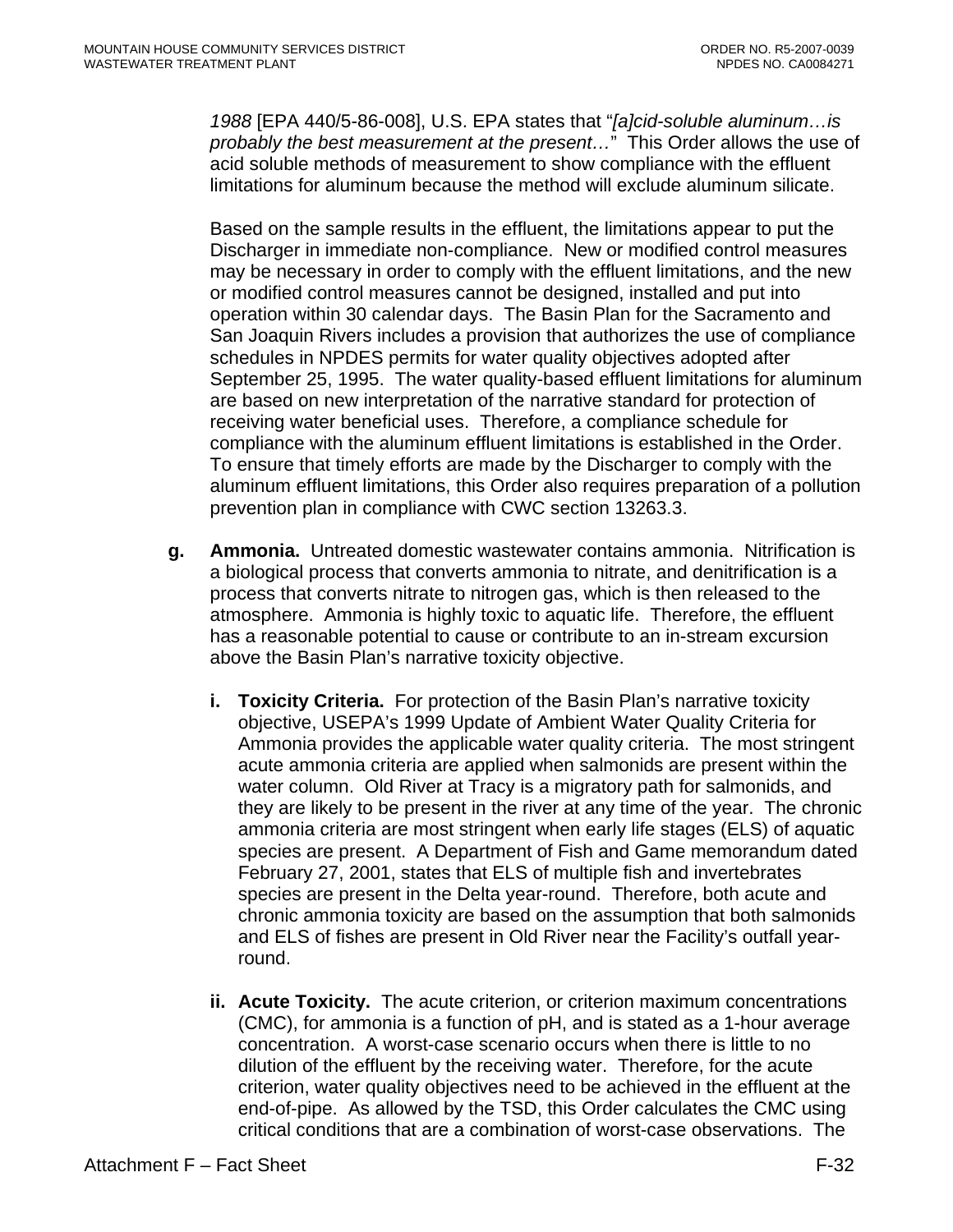receiving water and effluent pH were evaluated to determine the critical pH for calculation of the acute criterion.

15 receiving water pH observations from March 2004 through May 2005 were evaluated to determine the acute design pH. The maximum receiving water pH observation during this time was 8.5 on July 21, 2004. In evaluating the effluent, the maximum receiving water pH is used for calculation of the acute criterion. Therefore, the acute criterion for ammonia was determined by using a pH of 8.5, resulting in a CMC of 2.14 mg/L, ammonia as nitrogen, calculated with salmonids present.

**iii. Chronic Toxicity.** The chronic criterion, or criterion continuous concentration (CCC), for ammonia is a function of both pH and temperature. For ammonia, the CCC is stated as a 30-day average concentration, with the highest 4-day average within the 30-day average not to exceed 2.5 times the CCC. As allowed by the TSD, the CCC is calculated using critical conditions that are a combination of worst-case observations. A worst-case scenario occurs when there is little to no dilution of the effluent by the receiving water. The receiving water and effluent pH and temperature were evaluated to determine the critical pH for calculation of the chronic criterion.

15 receiving water pH observations from March 2004 through May 2005 were evaluated to determine the chronic design pH. For the chronic criterion, the median pH observations were used. The median was chosen for chronic toxicity, because over a period of time receptors would be exposed to a more or less average ammonia concentration. Using this approach, the chronic design pH was calculated as 7.7.

The chronic criterion decreases as temperature increases. Since the effluent and receiving water temperatures vary seasonally, a chronic criterion was calculated for both winter (Nov 1 – May 31) and summer (June 1 – Oct 31). The effluent summer temperature averages less than the receiving water temperature and the effluent winter temperature averages more than the receiving water temperature. The 30-day average winter effluent temperature was used in the calculation of the chronic criterion. Based on 12 measurements, the maximum winter effluent water temperature was 24.9°C and based on 11 temperature measurements the maximum summer receiving water temperature was 25.2°C. Using the chronic design pH of 7.7, this results in a summer chronic criterion of 1.83 mg/L, ammonia as nitrogen, and a winter chronic criterion of 1.83 mg/L, ammonia as nitrogen, calculated with ELS present.

**iv. Effluent Limitations.** Applying 40 CFR Section 122.44(d)(1)(vi)(B), effluent limitations for ammonia are included in this Order and are based on U.S. EPA's Ambient Water Quality Criteria for the protection of the beneficial use of freshwater aquatic habitat. This Order contains final AMEL and MDEL for ammonia of 1.0 mg/L and 2.1 mg/L, respectively (See Attachment F, Table F-7 for WQBEL calculations). The use of seasonal effluent limitations was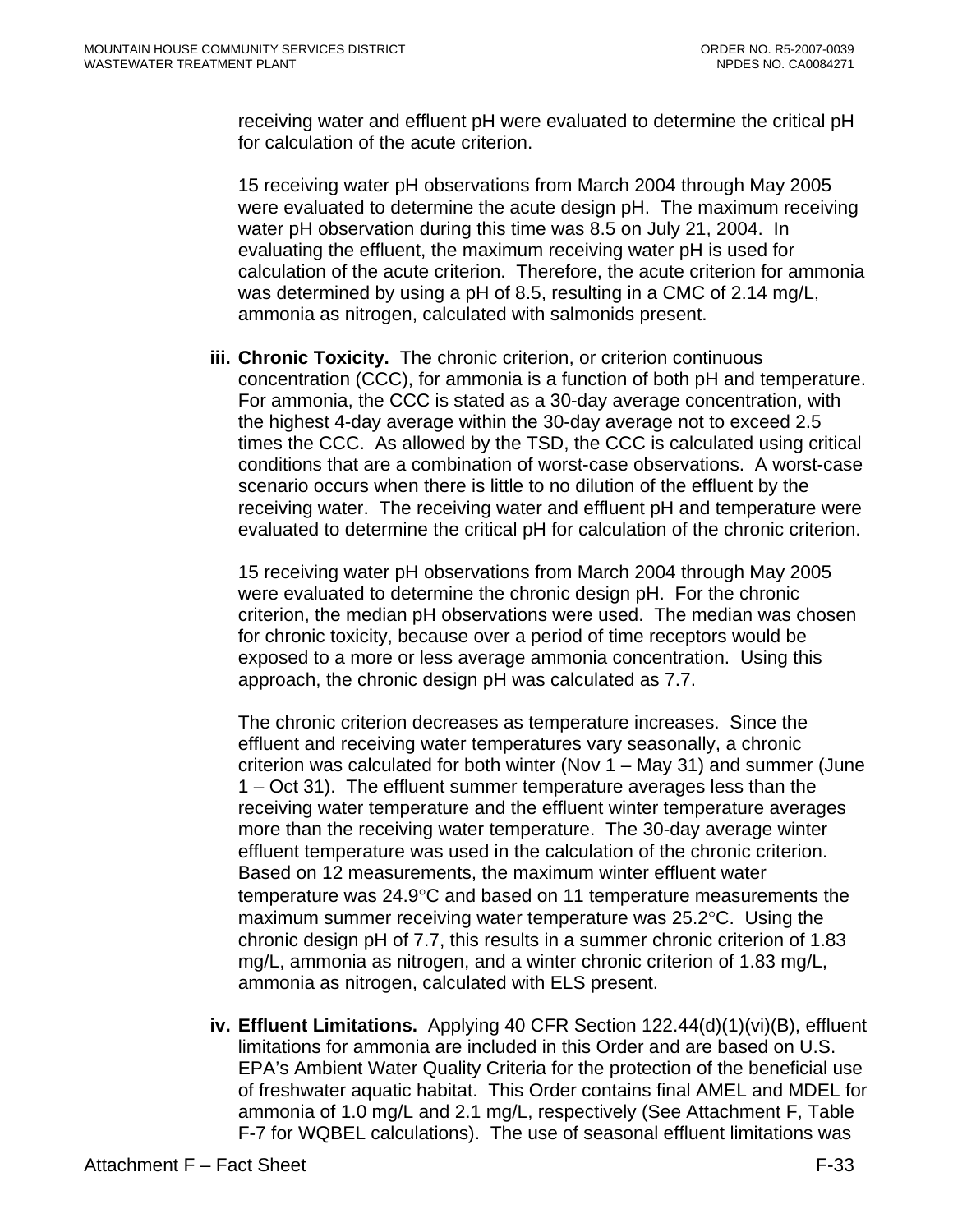considered due to the seasonal variation of temperature of the effluent. However, the acute criterion, which is not dependent on temperature, controls the effluent limitation derivation. Therefore, for the protection of the acute condition (1-hr duration), the ammonia effluent limitations apply yearround. Furthermore, due to periods of no flow in the receiving water, a dilution credit cannot be granted.

- **v. Time Schedule.** Based on sample results in the effluent for the Phase I WWTF, the Phase I WWTF may not consistently be able to comply with the effluent limitations. The newly constructed Phase II WWTF has been designed for full nitrification and biological nitrogen removal with an effluent total nitrogen <5 mg/L to achieve compliance with water quality objectives, and will be in operation prior to the onset of a discharge to surface waters.
- **h. Bis(2-ethylhexyl)phthalate.** Based on 12 monitoring samples performed by the Discharger from May 2004 through May 2005 from the unchlorinated tertiary filter effluent from the Phase I WWTF, the maximum effluent concentration of bis(2-ethylhexyl)phthalate was 7.4 µg/L for one sample with the reported results ranging from <0.7 µg/L to <8.8 µg/L for the remaining 11 samples. The CTR human health criterion is 1.8 µg/L and municipal and domestic supply is a beneficial use of the receiving water. Therefore, because one sample exceeded the criterion and because the detection levels in some of the samples exceeded the criterion, the discharge has a reasonable potential to cause or contribute to an in-stream excursion of a water quality objective and effluent limitations are necessary. A dilution credit for bis(2-ethylhexyl)phthalate cannot be granted because sufficient information has not been provided to make a determination of the human health dilution credits. This Order contains final AMEL and MDEL for bis(2-ethylhexyl)phthalate of 1.8 µg/L and 3.6 µg/L, respectively (See Attachment F, Table F-8 for WQBEL calculations). If the Discharger provides new information to determine human health dilution credits, this Order may be reopened and the final effluent limitations for bis(2-ethylhexyl)phthalate can be modified.

Based on sample results in the effluent, the limitations appear to put the Discharger in immediate non-compliance. New or modified control measures may be necessary in order to comply with the effluent limitations, and the new or modified control measures cannot be designed, installed and put into operation within 30 calendar days. The Discharger is considered a "New Discharger", under the SIP, because it commenced construction of its Phase I and Phase II WWTP expansions after the effective date of the SIP. Therefore, a compliance time schedule for compliance with the bis(2-ethylhexyl)phthalate effluent limits is established in Time Schedule Order (TSO) No. R5-2007-0040 in accordance with Water Code section 13300.

- **i. Chloride.** (see Subsection cc. Salinity)
- **j. Chlorine Residual**. The Discharger's Phase I WWTF uses chlorine for disinfection, which is extremely toxic to aquatic organisms, and uses a bisulfite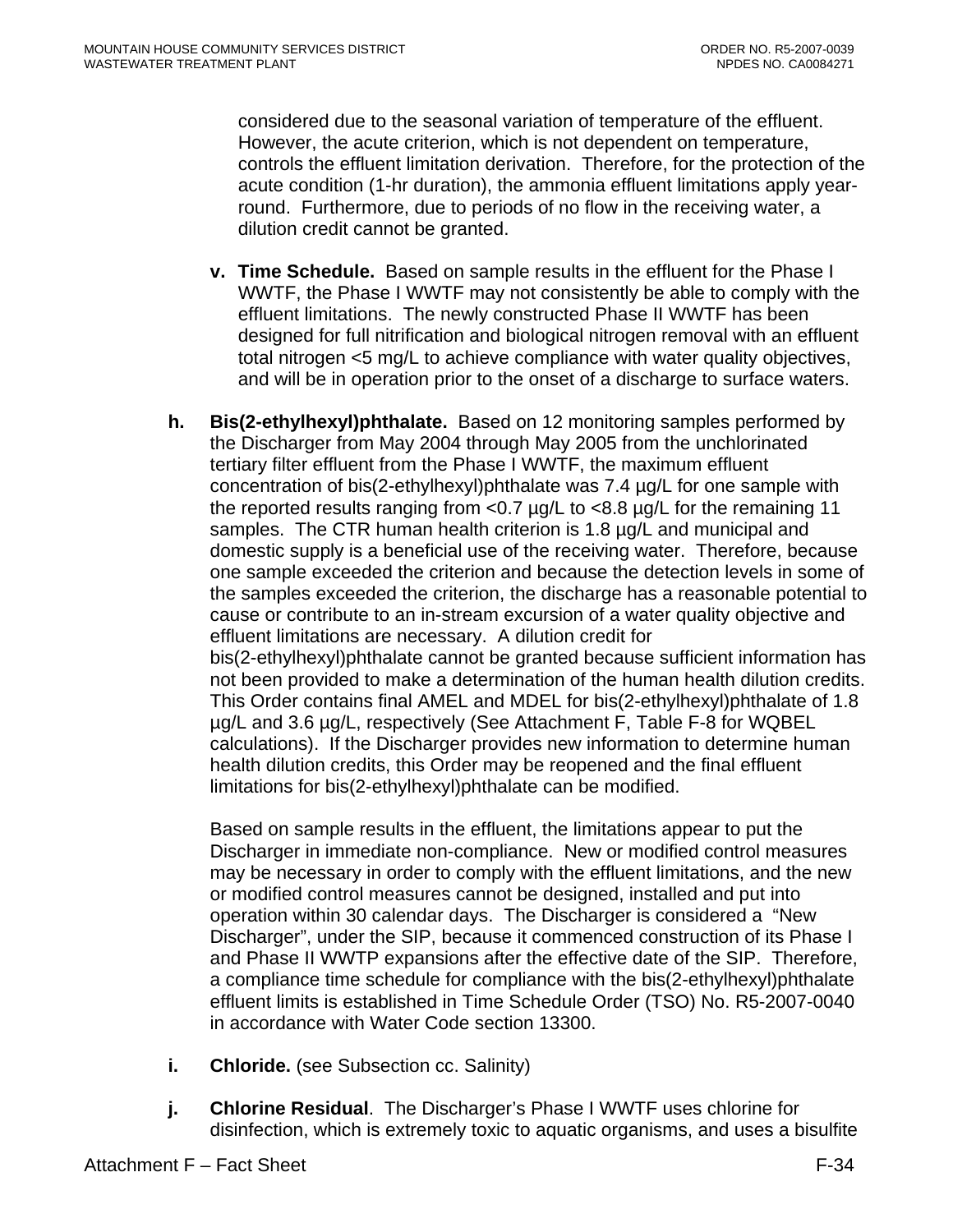process to dechlorinate the effluent. The Phase I WWTF only discharges to land and is governed by Order No. 98-109. The Phase II WWTF employs ultraviolet (UV) disinfection but retains the existing effluent chlorination and dechlorination system as an emergency backup system. Because of the potential chlorine use, there is reasonable potential for chlorine to be discharged at toxic concentrations from the Phase II WWTF. The Basin Plan contains a narrative toxicity objective. Consistent with 40 CFR 122.44(d), it is appropriate to use the USEPA Ambient Water Quality Criteria for the Protection of Freshwater Aquatic Life, 11 µg/L as a 4-day average (chronic) concentration and 19 µg/L as a 1-hour average (acute) concentration, to implement the narrative toxicity objective. Therefore, this Order includes water quality-based effluent limitations for chlorine based on the USEPA ambient criteria to protect freshwater aquatic life.

The Facility proposes to discharge through a diffuser to Old River. The Regional Water Board does not anticipate residual chlorine impacts to benthic organisms because chlorine residual limitations required in this Order are protective of aquatic organisms in the undiluted discharge. Therefore the Regional Water Board does not anticipate an impact as long as the discharge complies with the effluent limitations.

- **k. Chloroform**. (see Subsection hh. Total Trihalomethanes).
- **l. Cyanide.** The Phase I WWTF effluent has reasonable potential to cause or contribute to an in-stream excursion above water quality objectives for cyanide. The maximum effluent concentration for cyanide is 10 µg/L, based on 15 samples collected between May 2004 and September 2005. The maximum observed background receiving water concentration was non-detect (<2 µg/L to <17 µg/L), in 17 samples collected between March 2004 and August 2005.

The CTR cyanide aquatic toxicity criteria are 5.2 µg/L as a 4-day average (chronic) concentration and 22 µg/L as a 1-hour average (acute) concentration. This Order contains final AMEL and MDEL for cyanide of 4.1 and 8.9 µg/L (See Attachment F, Table F-10 for WQBEL calculations) to protect freshwater aquatic life.

Based on sample results in the effluent, the limitations appear to put the Discharger in immediate non-compliance. New or modified control measures may be necessary in order to comply with the effluent limitations, and the new or modified control measures cannot be designed, installed and put into operation within 30 calendar days. The Discharger is considered a "New Discharger", under the SIP, because it commenced construction of its Phase I and Phase II WWTP expansions after the effective date of the SIP. Therefore, a compliance time schedule for compliance with the cyanide effluent limits is established in Time Schedule Order (TSO) No. R5-2007-0040 in accordance with Water Code section 13300.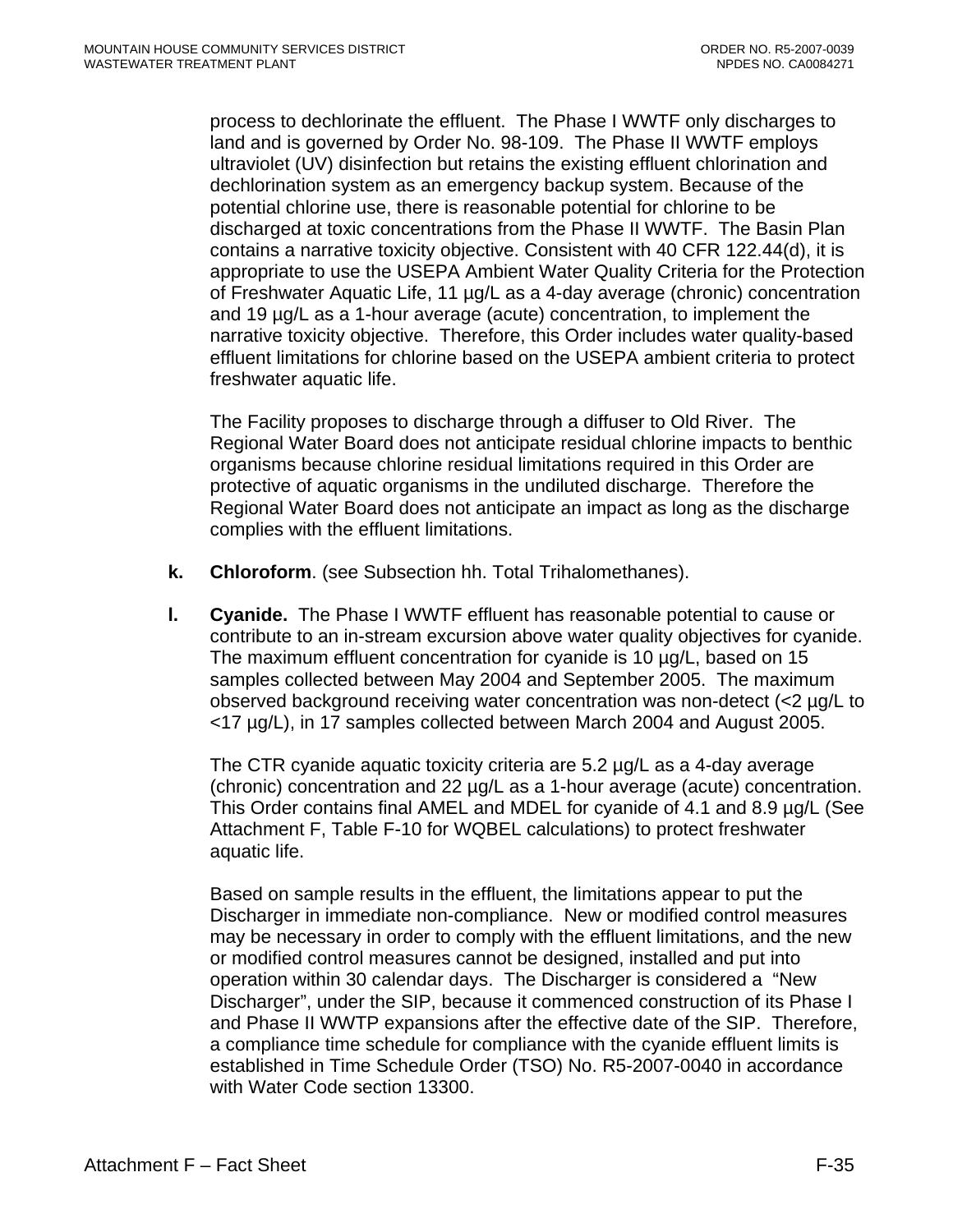**m. Dibromochloromethane.** The Phase I WWTF effluent has reasonable potential to cause or contribute to an in-stream excursion above water quality objectives for dibromochloromethane.The maximum effluent concentration of dibromochloromethane is 56 µg/L based on 13 samples collected from May 2004 through May 2005. The CTR human health criterion is 0.4 µg/L, and municipal and domestic supply is a beneficial use of the receiving water. Therefore, the discharge has a reasonable potential to cause or contribute to an in-stream excursion of a water quality objective and effluent limitations are necessary. A dilution credit for dibromochloromethane cannot be granted because sufficient information has not been provided to support a determination to grant dilution credits for human health water quality objectives. This Order contains final AMEL and MDEL for dibromochloromethane of 0.41 µg/L and 0.82 µg/L, respectively (See Attachment F, Table F-11 for WQBEL calculations). If the Discharger provides sufficient information to support the granting of human health dilution credits, this Order may be reopened and the final effluent limitations for dibromochloromethane can be modified.

The Discharger's Phase I WWTF is unable to comply with these limitations. The Phase II WWTF employs ultraviolet (UV) disinfection but retains the existing effluent chlorination and dechlorination system as an emergency backup system. Because of the potential chlorine use, there is reasonable potential to exceed the water quality objectives for dibromochloromethane if the effluent is chlorinated. Therefore, this Order includes water quality-based effluent limitations for chlorine based on the USEPA ambient criteria for human health based upon consumption of water and aquatic organisms.

This Order requires the Discharger to commence operation of the Phase II WWTF with its included ultraviolet disinfection prior to discharging to Old River.

**n. Dichlorobromomethane.** The Phase I WWTF effluent has reasonable potential to cause or contribute to an in-stream excursion above water quality objectives for dichlorobromomethane. The maximum effluent concentration of dichlorobromomethane is 78 µg/L from the Phase I WWTF based on 13 monitoring samples collected from May 2004 through May 2005. The CTR human health criterion is 0.56  $\mu$ g/L, and municipal and domestic supply is a beneficial use of the receiving water. Therefore, the discharge has a reasonable potential to cause or contribute to an in-stream excursion of a water quality objective and effluent limitations are necessary. A dilution credit for dichlorobromomethane cannot be granted because sufficient information has not been provided to support a determination to grant dilution credits for human health water quality objectives. This Order contains final AMEL and MDEL for dichlorobromomethane of 0.56 µg/L and 1.1 µg/L, respectively (See Attachment F, Table F-12 for WQBEL calculations).

The Discharger's Phase I WWTF is unable to comply with these limitations. The Phase II WWTF employs ultraviolet (UV) disinfection but retains the existing effluent chlorination and dechlorination system as an emergency backup system. Because of the potential chlorine use, there is reasonable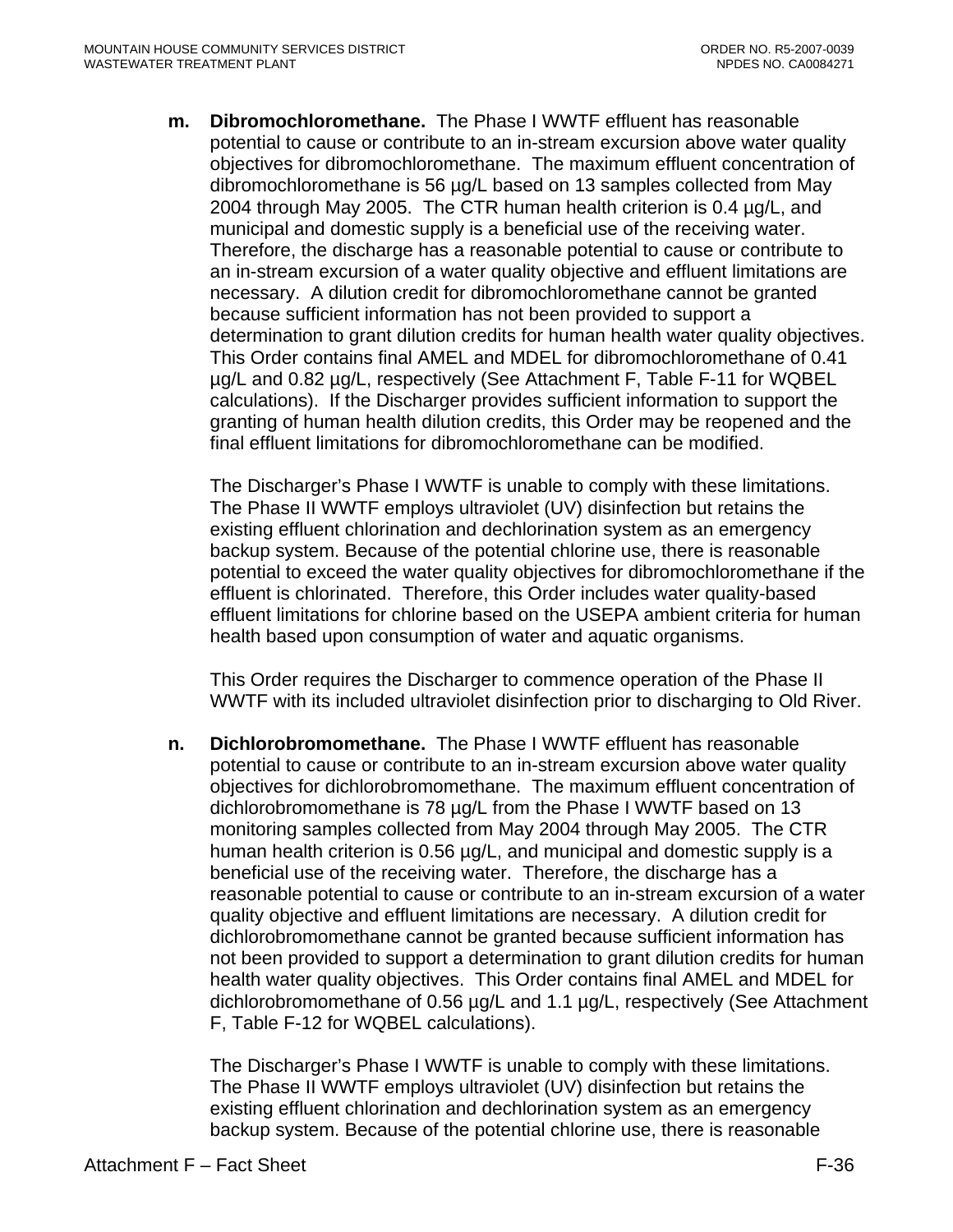potential to exceed the water quality objectives for dibromochloromethane if the effluent is chlorinated. Therefore, this Order includes water quality-based effluent limitations for chlorine based on the USEPA ambient criteria for human health based upon consumption of water and aquatic organisms.

This Order requires the Discharger to commence operation of the Phase II WWTF with its included ultraviolet disinfection prior to discharging to Old River.

**o. Dissolved Oxygen (DO).** The Basin Plan contains a numeric site-specific water quality objective for the Delta, in the vicinity of the discharge, that requires that dissolved oxygen concentrations shall not be reduced below 5 mg/L. Old River from the San Joaquin River to the Delta Mendota Canal is listed on the CWA Section 303(d) list for low dissolved oxygen.

Receiving water and effluent DO concentration data are not available. Based on 556 receiving water samples measured in the vicinity of the upstream City of Tracy discharge from 1998 through 2003, the average DO concentration was 8.8 mg/L, with a maximum and minimum of 14.3 mg/L and 4.6 mg/L, respectively. The discharge contains constituents that cause an oxygen demand on the receiving water (e.g. BOD, TSS, ammonia, and nitrogen). Since, at times the receiving water does not comply with the Basin Plan's water quality objective for 5.0 mg/L DO, the discharger has a reasonable potential to cause, or contribute, to an in-stream excursion of the DO water quality objective. Water quality effluent limitations for DO have been included in this Order based on the Basin Plan's water quality objective for DO.

- **p. Electrical Conductivity.** (see Subsection cc. Salinity)
- **q. Heptachlor.** (See subsection z, Organo-chlorine pesticides.)
- **r. Iron.** The effluent has reasonable potential to cause or contribute to an instream excursion above water quality objectives for iron. The maximum effluent concentration for iron is 800 µg/L based on 12 samples collected between June 2004 and May 2005. The maximum observed constituent concentration in the background receiving water for iron was 2,900 µg/L in 12 samples collected from March 2004 to May 2005. The Discharger's data does not state whether the results are for total or dissolved iron. The Basin Plan contains a site-specific numeric objective for the Delta of 300 µg/L for iron, expressed as dissolved metal. The secondary MCL is also 300 µg/L, but is expressed as total recoverable metal. The receiving water has exceeded the numeric site-specific Basin Plan objective and the secondary MCL for iron. Therefore, no assimilative capacity is available in the receiving water for iron.

The numeric site-specific objective is applied as a maximum daily limitation, whereas the secondary MCL is applied as a monthly average limitation. For permit effluent limitation derivation, the more stringent site-specific numeric objective applies to the discharge. The limitation must be expressed as total recoverable metal. There have been no approved studies to evaluate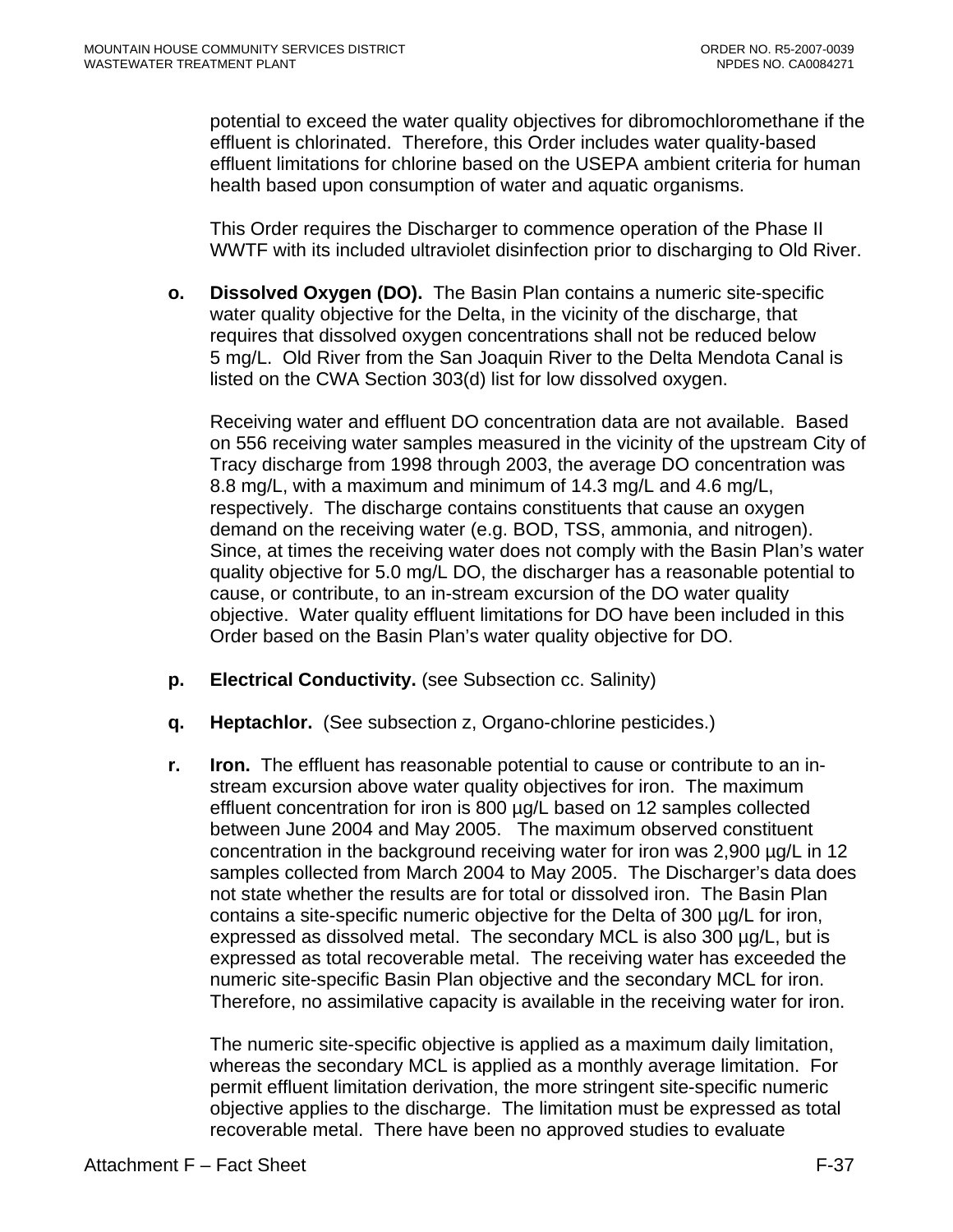<span id="page-104-0"></span>discharge-specific metal translators for iron; therefore, the dissolved Basin Plan objective translates to a total recoverable concentration of 300 µg/L (using a factor of 1.0). An MDEL of 300  $\mu$ g/L for iron, expressed as total recoverable metal, is included in this Order.

Based on the sample results in the effluent, the limitations appear to put the Discharger in immediate non-compliance. New or modified control measures may be necessary in order to comply with the effluent limitations, and the new or modified control measures cannot be designed, installed and put into operation within 30 calendar days. Furthermore, the effluent limitations for iron are a new regulatory requirement within this permit, which becomes applicable to the waste discharge with the adoption of this Order, which was adopted after July 1, 2000. Therefore, a compliance time schedule for compliance with the iron effluent limitations is established in TSO No. R5-2007-0040 in accordance with CWC section 13300.

**s. Mercury.** Effluent samples collected from May 2004 through May 2005 contained mercury concentrations ranging from 0.03 ng/L to 3.7 ng/L. Receiving water monitoring from March 2004 through May 2005 contained mercury water column concentrations ranging from 2.95 ng/L to 20.0 ng/L. In addition, fish tissue monitoring has been conducted in Old River.<sup>[1](#page-104-0)</sup> Based on 8 fish tissue monitoring samples of legally catchable largemouth bass collected from 1998-1999 in Old River near Paradise Cut, fish tissue concentrations ranged from 0.20 mg/kg to 0.58 mg/kg, with an average of 0.39 mg/kg. These fish tissue monitoring data include exceedances of the USEPA recommended criterion for the protection of human health, 0.3 mg/kg in fish tissue, thus demonstrating a lack of assimilative capacity for mercury in Old River. Since mercury is contained in the discharge, there is reasonable potential for the discharge to cause, or contribute to an in-stream excursion of the Basin Plan's narrative toxicity objective, based on the USEPA's recommended fish tissue criterion for the protection of human health.

The CTR contains criteria for mercury. However, the bioaccumulation rates in fish tissue used to calculate the CTR water quality criteria are based only on a laboratory-derived bioconcentration factor that considers organism uptake from water only and does not consider the contribution from the organism's food source. Therefore, the CTR criteria are not protective of actual bioaccumulation conditions in the receiving water. For compliance with the Basin Plan's narrative toxicity objective, the Regional Water Board must apply the USEPA recommended criterion for fish tissue concentration. The Delta waterways are listed in accordance with CWA section 303(d) as impaired for mercury, based on bioaccumulation of this pollutant in fish tissue. Furthermore, health advisories by the Cal/EPA Office of Environmental Health Hazard Assessment remain in effect for human consumption of fish in the

 $\overline{a}$ 1 Sampling performed by San Francisco Estuary Institute. This data only represents fish tissue sampling of trophic level 4 largemouth bass that are of size to be consumed by humans (length greater than legal size limit).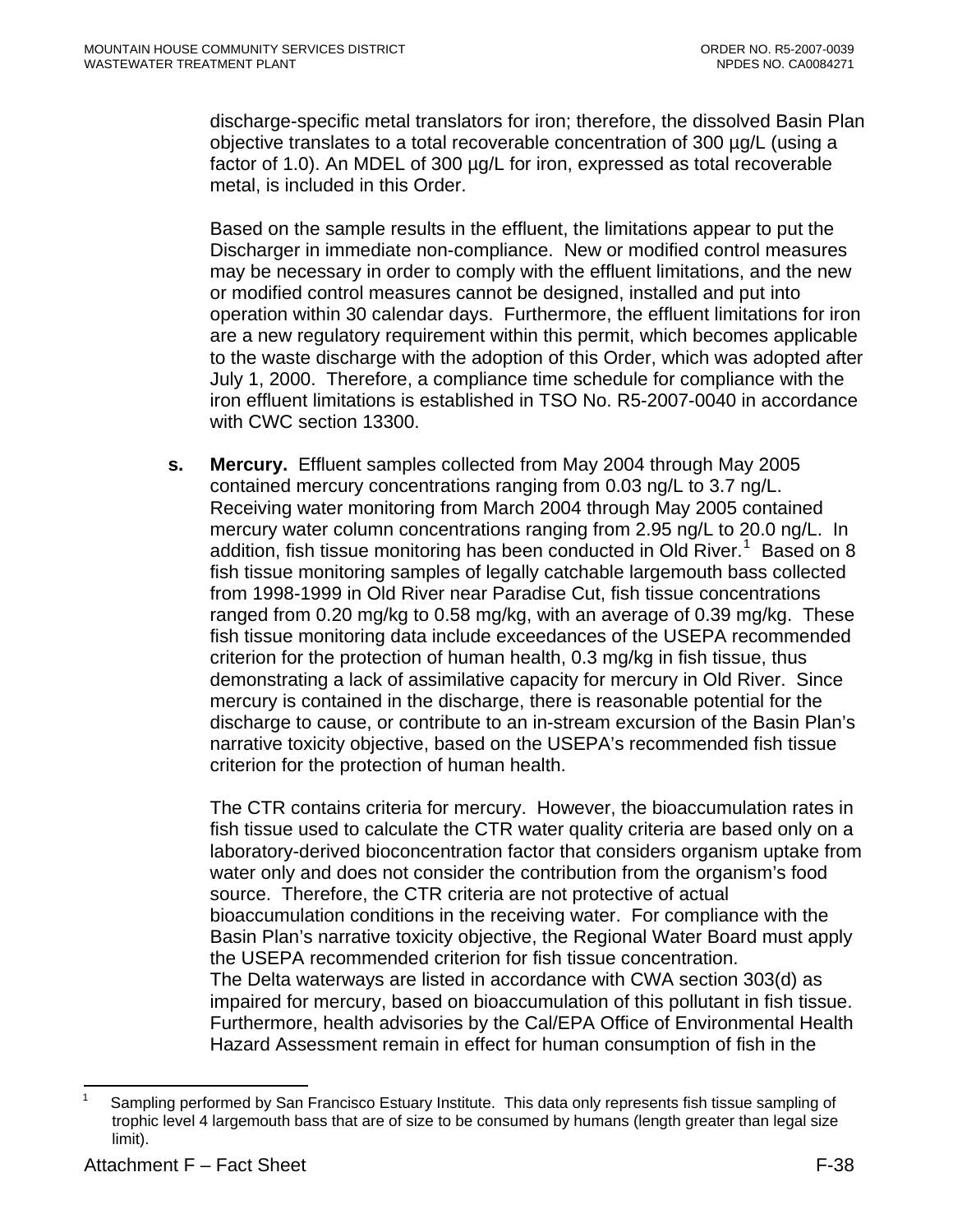Delta, including Old River at Tracy, due to excessive concentrations of mercury in fish tissue. Regional Water Board staff is developing a draft Methyl Mercury TMDL for the Delta that proposes methyl mercury load reductions for facilities discharging to the South Delta, including Old River. The Delta Methyl Mercury TMDL is scheduled for adoption by the Regional Water Board in June 2006.

The SIP recommends the Regional Water Board consider whether the mass loading of bioaccumulative pollutants should be limited in the interim to "*representative current levels*" pending development of applicable water quality standards or TMDL allocation. The intent is, at a minimum, to prevent further impairment while a TMDL for a particular bioaccumulative constituent is being developed. Any increase in loading of mercury to an already impaired water body would further degrade water quality.

An interim effluent mass limitation for mercury of 0.005 pounds/month (as total recoverable) has been included in this Order. The interim effluent limitation was determined using the current permitted design flow of 5.4 mgd and the maximum observed concentration of 3.7 ng/L.

To track the Discharger's compliance with the interim mass limitation, the Discharger is required to calculate a monthly average of the mass loading for mercury. In addition to the numeric interim mass-based limitation for mercury, this Order requires the Discharger to prepare a pollutant prevention plan for mercury in accordance with CWC 13263.3(d)(3).

The final effluent limitations (mass load allocations) for mercury in the Facility effluent will come from the TMDL. If the Regional Water Board determines that a mercury offset program is feasible for Dischargers subject to a NPDES permit, this Order may be reopened to reevaluate the interim mercury mass loading limitation(s) and the need for a mercury offset program.

**t. Nitrate.** Nitrate is known to cause adverse health effects in humans. The Basin Plan's chemical constituents water quality objective prohibits chemical constituents in concentrations that exceed drinking water MCLs published in Title 22, CCR, or that adversely affect beneficial uses. MUN is a beneficial use of Old River. The California DHS has adopted primary MCLs for the protection of human health for nitrate that is equal to 10 mg/L (measured as nitrogen). Title 22, CCR, Table 64431-A, also includes a primary MCL of 10 mg/L for nitrate measured as nitrogen. The discharge from the Facility has a reasonable potential to cause or contribute to an in-stream excursion above water quality standards for nitrate because of the nitrification and denitrification processes. Effluent limitations for nitrate and nitrite are required pursuant to CWC Section 13263.6 (a). Effluent limits for nitrate is based on the MCLs. To ensure the treatment process adequately denitrifies the waste stream to protect the beneficial uses of municipal and domestic supply, this Order contains average monthly effluent limitations for nitrate of 10 mg/L (measured as nitrogen).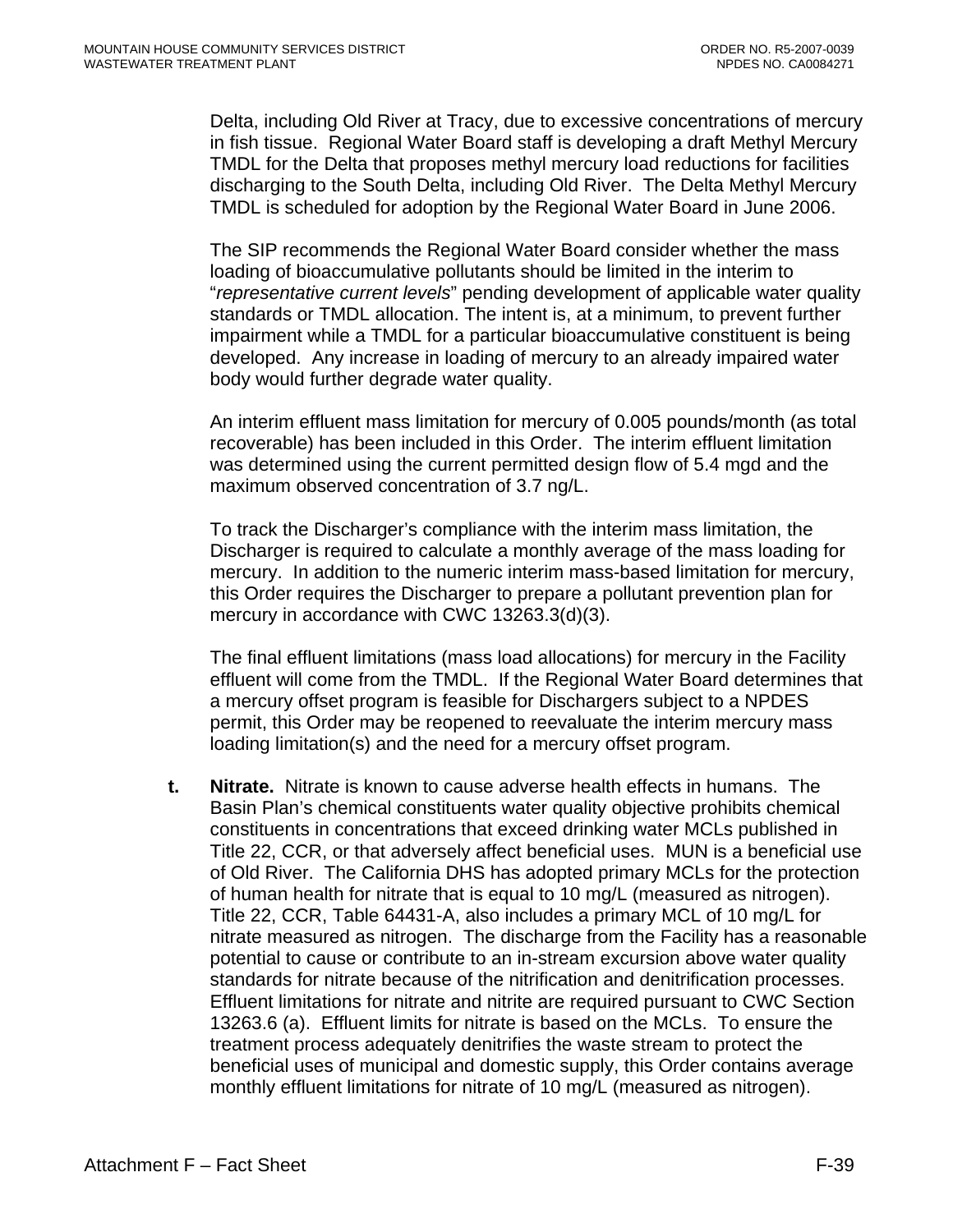The Phase I effluent has reasonable potential to cause or contribute to an instream excursion above water quality objectives for nitrate. The maximum effluent concentration for the Phase I WWTF for nitrate is 11 mg/L based on 13 samples collected between May 2004 and May 2005. However, the Phase II WWTF and the proposed Phase III WWTF have been designed to denitrify with a discharge of  $\leq$ 5 mg/L as NO<sub>3</sub>-N and therefore will be able to comply with the effluent limitations.

This Order requires the Discharger to commence operation of the Phase II WWTF and demonstrate compliance with the effluent limitation for nitrate prior to discharge to Old River.

**u. Nitrite.** Nitrite is known to cause adverse health effects in humans. The Basin Plan's chemical constituents water quality objective prohibits chemical constituents in concentrations that exceed drinking water MCLs published in Title 22, CCR, or that adversely affect beneficial uses. The California DHS has adopted primary MCLs for the protection of human health for nitrite that is equal to 1.0 mg/L (measured as nitrogen). Title 22, CCR, Table 64431-A, also includes a primary MCL of 1.0 mg/L for nitrite measured as nitrogen. The discharge from the Phase I WWTF has a reasonable potential to cause or contribute to an in-stream excursion above water quality standards for nitrite because of the nitrification and denitrification processes. Effluent limitations for nitrite are required pursuant to CWC Section 13263.6 (a). Effluent limits for nitrite is based on the MCLs. To ensure the treatment process adequately denitrifies the waste stream, this Order contains average monthly effluent limitations for nitrite of 1.0 mg/L (measured as nitrogen).

Based on sample results in the effluent from the Phase I WWTF, the limitations appear to put the Discharger in potential non-compliance. However, the Phase II WWTF has been designed and constructed but is not yet operational. According to information from the Discharger, the Phase II WWTF and the proposed Phase III WWTF will be able to comply with the effluent limitations for nitrite.

This Order requires the Discharger to commence operation of the Phase II WWTF and demonstrate compliance with the effluent limitation for nitrite prior to discharge to Old River.

**v. Oil and Grease.** The Basin Plan includes water quality objectives for oil and grease and floating material in surface waters, which state: "*Waters shall not contain oils, greases, waxes, or other materials in concentrations that cause nuisance, result in a visible film or coating on the surface of the water or on objects in the water, or otherwise adversely affect beneficial uses*" and that: "[w]*ater shall not contain floating material in amounts that cause nuisance or adversely affect beneficial uses*". The anti-degradation provisions of the State Water Resources Control Board, Resolution No. 68-16 state that: " *Any activity which produces or may produce a waste or increased volume or concentration of waste and which discharges or proposes to discharge to existing high quality*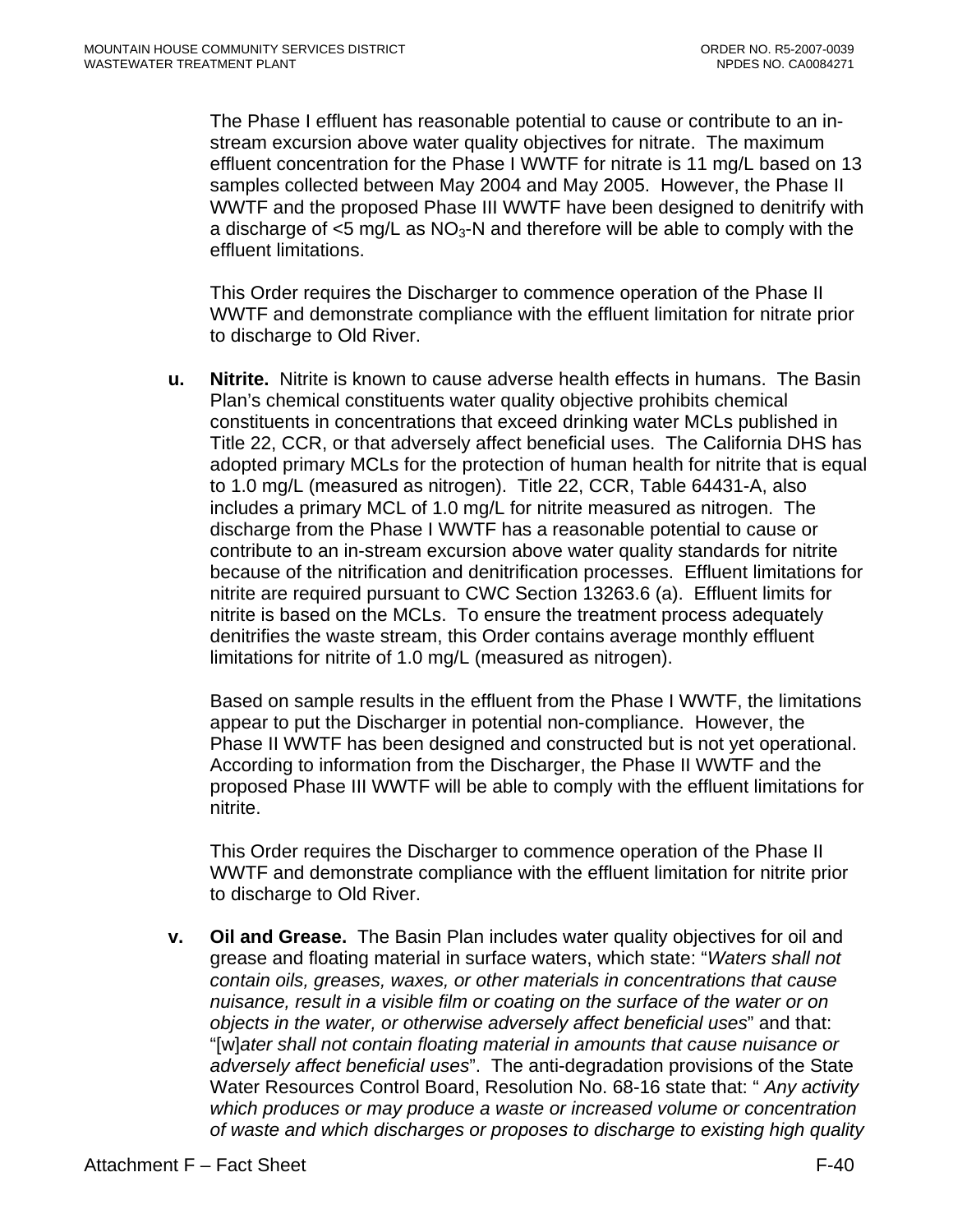waters will be required to meet waste discharge requirements which will result *in the best practicable treatment or control of the discharge necessary to assure that (a) a pollution or nuisance will not occur and (b) the highest water quality consistent with maximum benefit to the people of the State will be maintained*."

The previous permit includes monthly average and daily maximum effluent limitations of 10 mg/L and 15 mg/L, respectively, for oil and grease. Order 98-109 does not require monitoring oil and grease, therefore there is no data from the Phase I WWTF for oil and grease. These effluent limitations are maintained in this Order and are based on the Basin Plan narrative objectives for oil and grease and floating materials and the anti-degradation policy (State Water Board Resolution No. 68-16).

**w. Organo-Chlorine Pesticides.** Organo-chlorine pesticides include aldrin, alpha BHC, beta BHC, beta endosulfan, delta BHC, 4,4'-DDD, 4,4'-DDE, 4,4'-DDT, chlordane, dieldrin, endrin, endrin aldehyde, alpha endosulfan, endosulfan sulfate, heptachlor, heptachlor epoxide, lindane and toxaphene. Aldrin and heptachlor were detected in the effluent in concentrations as high as 0.005 µg/L, and 0.023 µg/L, respectively. Each of these constituents is a chlorinated hydrocarbon pesticide. The Basin Plan requires that no individual pesticides shall be present in concentrations that adversely affect beneficial uses; discharges shall not result in pesticide concentrations in bottom sediments or aquatic life that adversely affect beneficial uses; total chlorinated hydrocarbon pesticides shall not be present in the water column at detectable concentrations; and pesticide concentrations shall not exceed those allowable by applicable anti-degradation policies. The CTR contains numeric criteria for aldrin and heptachlor, of 0.00013 µg/L and 0.00021 µg/L, respectively, for freshwaters from which both water and organisms are consumed.

The detection of aldrin at a median of 0.002  $\mu$ g/L and a maximum of 0.005  $\mu$ g/L and heptachlor with a median of <0.005 µg/L and a maximum of 0.023 µg/L in the effluent presents a reasonable potential to exceed the Basin Plan limitations for chlorinated hydrocarbon pesticides and the CTR criteria for aldrin and heptachlor.

Effluent Limitations for Group A organo-chlorine pesticides are included in this Order and are based on the Basin Plan objective of no detectable concentrations of chlorinated hydrocarbon pesticides. Since the Basin Plan objective is no detectable concentrations, there can be no assimilative capacity.

Based on the sample results in the effluent, the limitations appear to put the Discharger in immediate non-compliance. New or modified control measures may be necessary in order to comply with the effluent limitations, and the new or modified control measures cannot be designed, installed and put into operation within 30 calendar days. Furthermore, the effluent limitations for organochlorine pesticides are a new regulatory requirement within this permit, which becomes applicable to the waste discharge with the adoption of this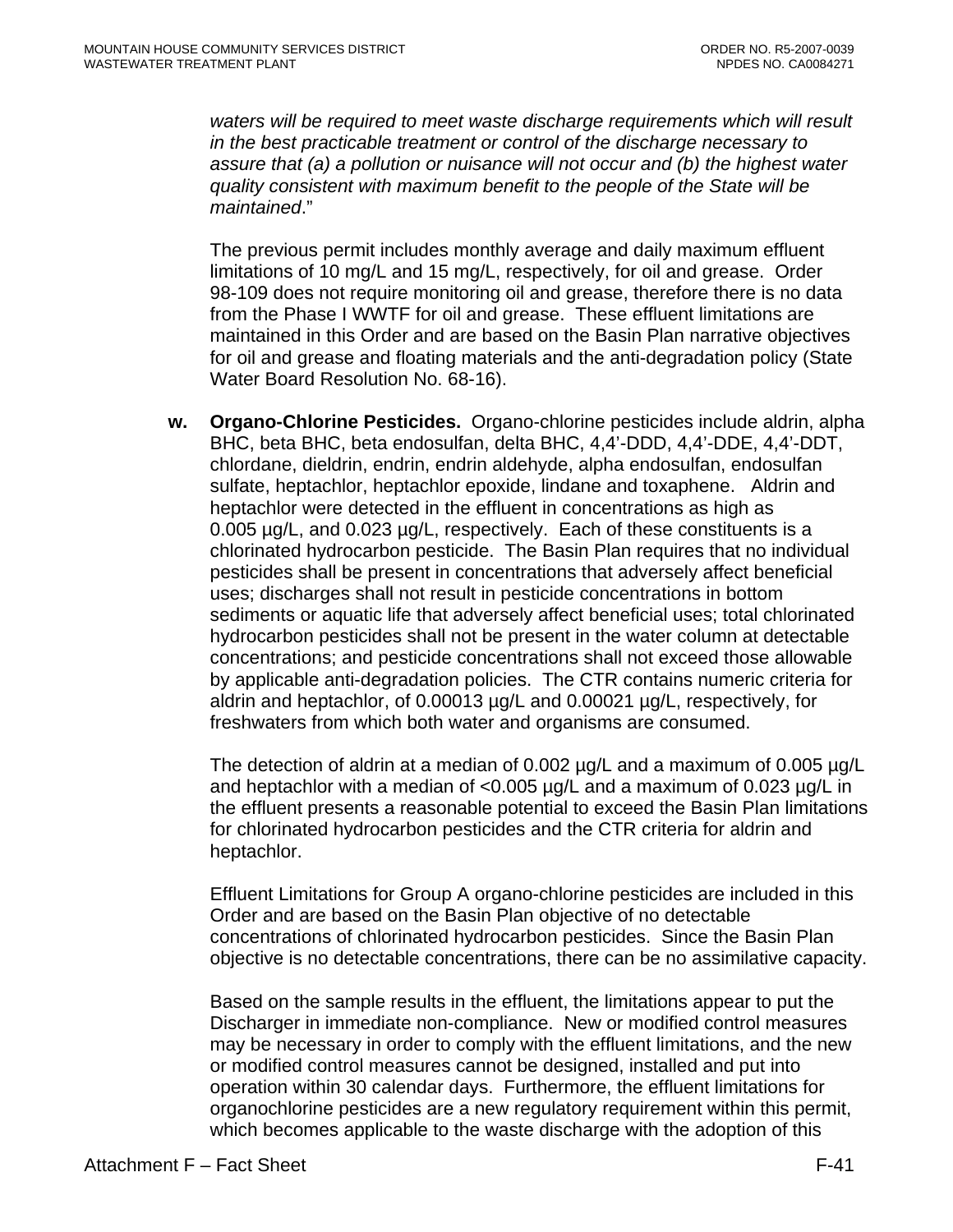Order, which was adopted after July 1, 2000. Therefore, a compliance time schedule for compliance with the organochlorine pesticides effluent limitations is established in TSO No. R5-2007-0040 in accordance with CWC section 13300.

**x. Pathogens**. The beneficial uses of the Old River include municipal supply, water contact recreation, and agricultural irrigation supply, and there is less than 20:1 dilution. To protect these beneficial uses, the Regional Water Board finds that the wastewater must be disinfected and adequately treated to prevent disease. The principal infectious agents (pathogens) that may be present in raw sewage may be classified into three broad groups: bacteria, parasites, and viruses. Tertiary treatment, consisting of chemical coagulation, sedimentation, and filtration, has been found to remove approximately 99.5% of viruses. Filtration is an effective means of reducing viruses and parasites from the waste stream. The wastewater must be treated to tertiary standards (filtered), or equivalent, to protect contact recreational and food crop irrigation uses.

The California Department of Health Services (DHS) has developed reclamation criteria, CCR, Division 4, chapter 3 (Title 22), for the reuse of wastewater. Title 22 requires that for spray irrigation of food crops, parks, playgrounds, schoolyards, and other areas of similar public access, wastewater be adequately disinfected, oxidized, coagulated, clarified, and filtered, and that the effluent total coliform levels not exceed 2.2 MPN/100 m*l* as a 7-day median. Title 22 also requires that recycled water used as a source of water supply for nonrestricted recreational impoundments be disinfected tertiary recycled water that has been subjected to conventional treatment. A nonrestricted recreational impoundment is defined as "*…an impoundment of recycled water, in which no limitations are imposed on body-contact water recreational activities.*" Title 22 is not directly applicable to surface waters; however, the Regional Water Board finds that it is appropriate to apply an equivalent level of treatment to that required by DHS's reclamation criteria because the receiving water is used for irrigation of agricultural land and for contact recreation purposes. The stringent disinfection criteria of Title 22 are appropriate since the undiluted effluent may be used for the irrigation of food crops and/or for body-contact water recreation. Coliform organisms are intended as an indicator of the effectiveness of the entire treatment train and the effectiveness of removing other pathogens. The method of treatment is not prescribed by this Order; however, wastewater must be treated to a level equivalent to that recommended by DHS.

In addition to coliform testing, a turbidity effluent limitation has been included as a second indicator of the effectiveness of the treatment process and to assure compliance with the required level of treatment. The tertiary treatment process, or equivalent, is capable of reliably meeting a turbidity limitation of 2 nephelometric turbidity units (NTU) as a daily average. Failure of the filtration system such that virus removal is impaired would normally result in increased particles in the effluent, which result in higher effluent turbidity. Turbidity has a major advantage for monitoring filter performance, allowing immediate detection of filter failure and rapid corrective action. Coliform testing, by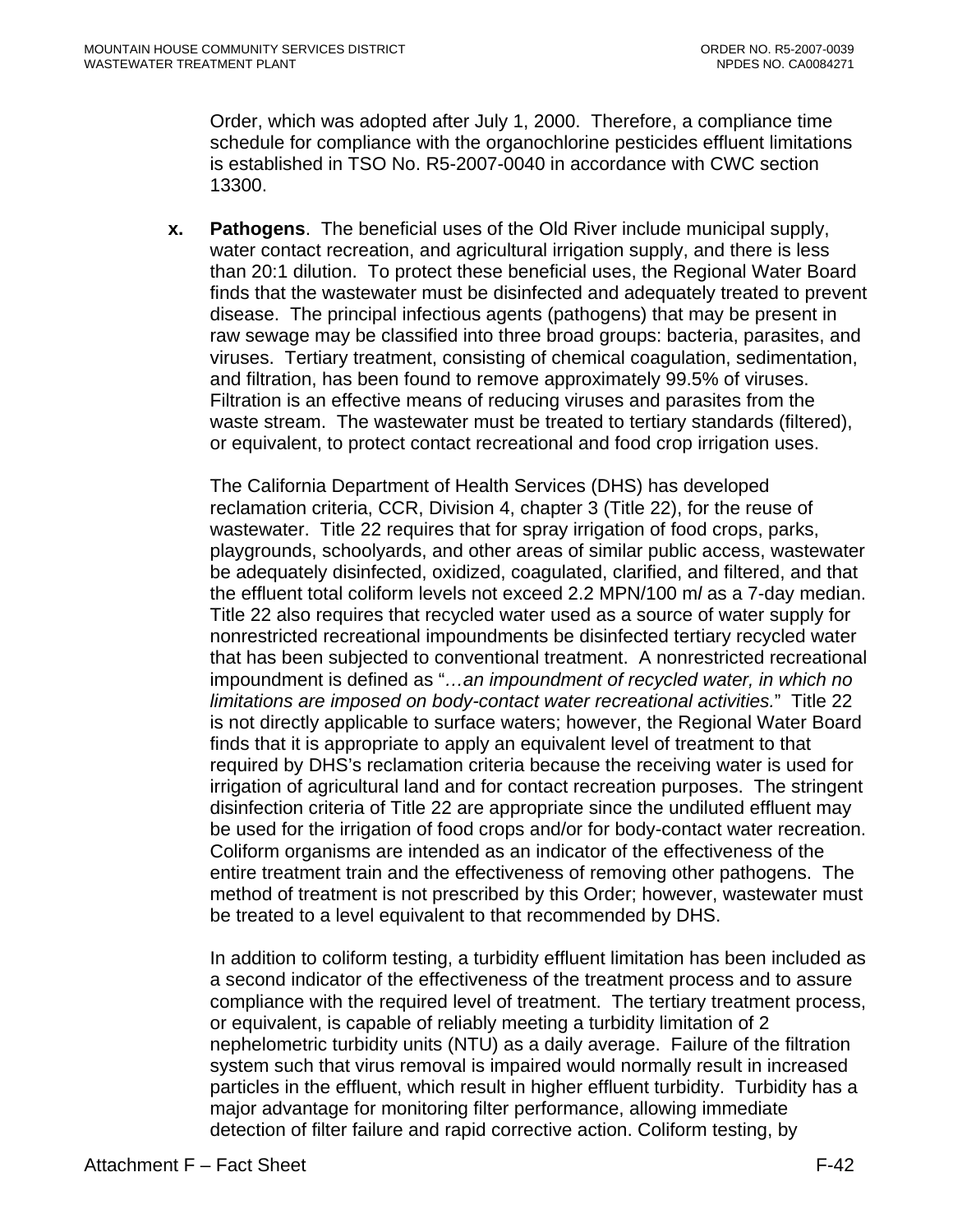comparison, is not conducted continuously and requires several hours, to days, to identify high coliform concentrations.

This Order contains effluent limitations and require a tertiary level of treatment, or equivalent, necessary to protect the beneficial uses of the receiving water. The establishment of tertiary limitations has been previously required for this discharge. Sections 402(o)(2) and 303(d)(4) of the CWA and federal regulations at 40 CFR Section 122.44(l) prohibit backsliding in NPDES permits. These anti-backsliding provisions require effluent limitations in a reissued permit to be as stringent as those in the previous permit, with some exceptions where limitations may be relaxed. All effluent limitations in this Order are at least as stringent as the effluent limitations in the previous Order. In accordance with CWC Section 13241, the Regional Water Board has considered the following:

- **i.** The past, present and probable future beneficial uses of the receiving stream include municipal and domestic supply, agricultural irrigation, agricultural stock watering, industrial process water supply, industrial service supply, body contact water recreation, other non-body contact water recreation, warm freshwater aquatic habitat, cold freshwater aquatic habitat, warm fish migration habitat, cold fish migration habitat, warm spawning habitat, wildlife habitat, and navigation.
- **ii.** The environmental characteristics of the hydrographic unit, including the quality of the available water, will be improved by the requirement to provide tertiary treatment for this wastewater discharge. Tertiary treatment allows for the reuse of the undiluted wastewater for food crop irrigation and contact recreation activities that would otherwise be unsafe according to recommendations from the California Department of Health Services (DHS).
- **iii.** Fishable and swimmable water quality conditions can be reasonably achieved through the coordinated control of all factors that affect water quality in the area.
- **iv.** The economic impact of requiring an increased level of treatment has been considered. The loss of beneficial uses within downstream waters, without the tertiary treatment requirement, which includes prohibiting the irrigation of food crops and prohibiting public access for contact recreational purposes, would have a detrimental economic impact. In addition to pathogen removal to protect irrigation and recreation, tertiary treatment may also aid in meeting discharge limitations for other pollutants, such as heavy metals, reducing the need for advanced treatment.
- **v.** The requirement to provide tertiary treatment for this discharge will not adversely impact the need for housing in the area. The potential for developing housing in the area will be facilitated by improved water quality, which protects the contact recreation and irrigation uses of the receiving water. DHS recommends that, in order to protect the public health, relatively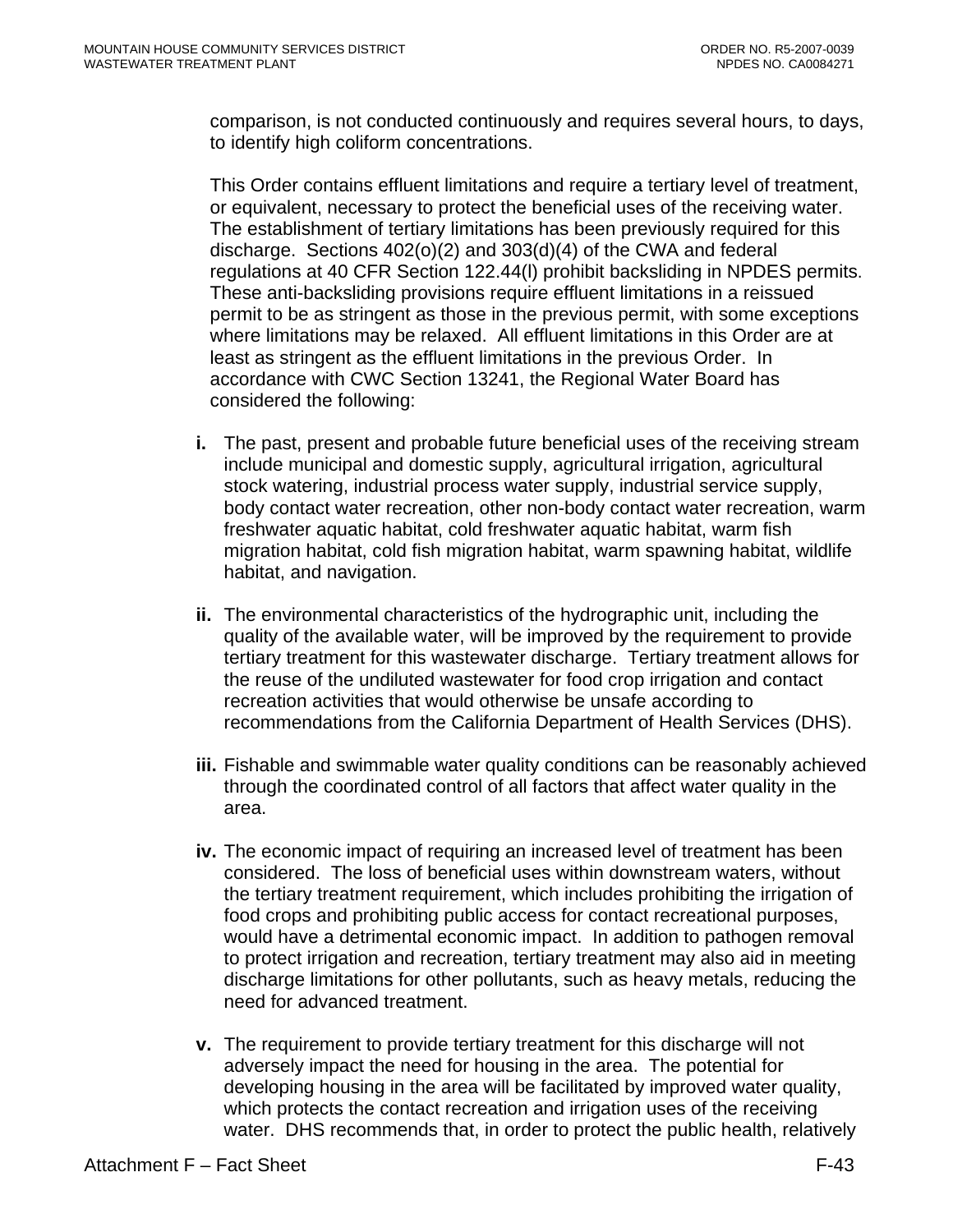undiluted wastewater effluent must be treated to a tertiary level for contact recreational and food crop irrigation uses. Without tertiary treatment, the downstream waters could not be safely utilized for contact recreation or the irrigation of food crops.

- **vi.** It is the Regional Water Board's policy, (Basin Plan, page IV-15.00, Policy 2) to encourage the reuse of wastewater. The Regional Water Board requires dischargers to evaluate how reuse or land disposal of wastewater can be optimized. The need to develop and use recycled water is facilitated by providing a tertiary level of wastewater treatment that will allow for a greater variety of uses in accordance with CCR, Title 22.
- **vii.** The Regional Water Board has considered the factors specified in CWC Section 13263, including considering the provisions in CWC Section 13241, in adopting the disinfection and filtration requirements under Title 22 criteria. The Regional Water Board finds, on balance, that these requirements are necessary to protect the beneficial uses of Old River, including water contact recreation and irrigation uses.
- **y. pH.** The Basin Plan includes numeric water quality objectives that the pH "*…not be depressed below 6.5 nor raised above 8.5. Changes in normal ambient pH levels shall not exceed 0.5 in fresh waters with designated COLD or WARM beneficial uses.*" The receiving water is designated as having both COLD and WARM beneficial uses. Effluent limitations for pH are included in this Order and are based on the Basin Plan water quality objective for pH. This Order requires continuous monitoring for pH, and includes instantaneous maximum and minimum pH effluent limitations of 8.5 and 6.5, respectively, which are applied to ensure compliance with the Basin Plan objective.
- **z. Salinity.** The discharge contains total dissolved solids (TDS), chloride, sulfate, and electrical conductivity (EC). These are water quality parameters that are indicative of the salinity of the water. Their presence in water can be growth limiting to certain agricultural crops and can affect the taste of water for human consumption. There are no USEPA water quality criteria for the protection of aquatic organisms for these constituents. The Basin Plan contains a chemical constituent objective that incorporates State MCLs, contains a narrative objective, and contains numeric water quality objectives for EC, TDS, Sulfate, and Chloride (See Table F-3).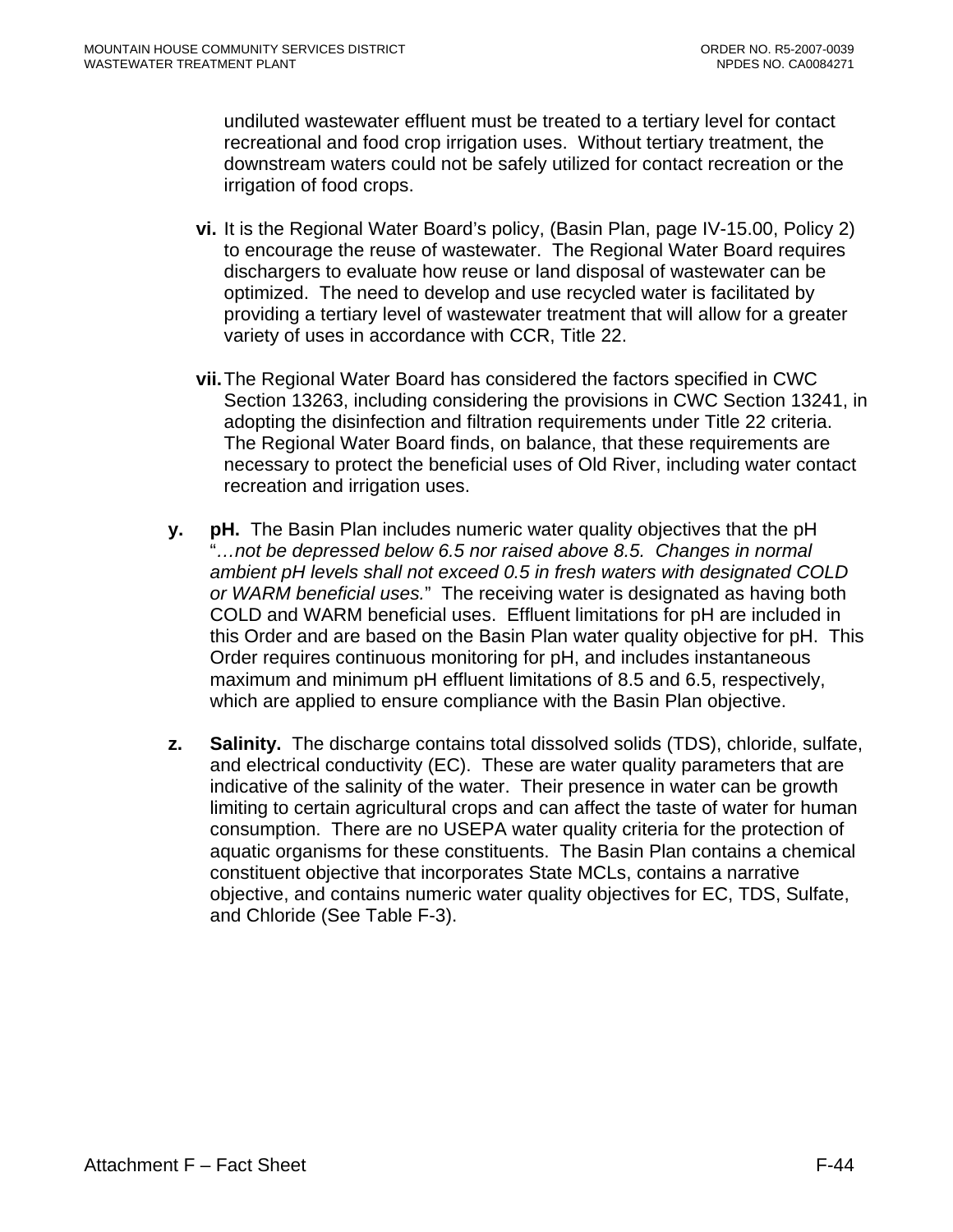|                  | <b>Agricultural</b>  |                  | <b>Secondary</b> |                                     | <b>Basin Plan</b>                                      | <b>Effluent</b> |      |
|------------------|----------------------|------------------|------------------|-------------------------------------|--------------------------------------------------------|-----------------|------|
| <b>Parameter</b> | WQ Goal <sup>1</sup> | MCL <sup>3</sup> |                  | (1995 Bay-Delta<br>Plan)            | Avg                                                    | <b>Max</b>      |      |
|                  |                      | Recommended      | <b>Upper</b>     | <b>Short-term</b><br><b>Maximum</b> |                                                        |                 |      |
| $EC$ (µmhos/cm)  | $700^2$              | 900              | 1600             | 2200                                | $(1$ Apr $-$ 31 Aug)<br>700<br>1000 (1 Sep $-$ 31 Mar) | 951             | 1600 |
| TDS (mg/L)       | 450                  | 500              | 1000             | 1500                                | N/A                                                    | 615             | 840  |
| Sulfate (mg/L)   | N/A                  | 250              | 500              | 600                                 | N/A                                                    | 95              | 160  |
| Chloride (mg/L)  | 106                  | 250              | 500              | 600                                 | N/A                                                    | 197             | 310  |

**Table F-3 Salinity Water Quality Criteria and Objectives**

1 Agricultural water quality goals based on *Water Quality for Agriculture*, Food and Agriculture Organization of the United Nations—Irrigation and Drainage Paper No. 29, Rev. 1 (R.S. Ayers and D.W. Westcot, Rome, 1985)

2 Agricultural water quality goals listed provide no restrictions on crop type or irrigation methods for maximum crop yield. Higher concentrations may require special irrigation methods to maintain crop yields or may restrict types of crops grown.

3 The secondary MCLs are stated as a recommended level, upper level, and a short-term maximum level.

4 Compliance with the Bay-Delta Plan water quality objectives are determined at three monitoring locations in the South Delta.

**i. Total Dissolved Solids (TDS)***.*The secondary MCL for TDS is 500 mg/L as a recommended level, 1000 mg/L as an upper level, and 1500 mg/L as a short-term maximum. The recommended agricultural water quality goal for TDS, that would implement the narrative chemical constituent objective, is 450 mg/L as a long-term average based on Water Quality for Agriculture, Food and Agriculture Organization of the United Nations—Irrigation and Drainage Paper No. 29, Rev. 1 (R.S. Ayers and D.W. Westcot, Rome, 1985). Water Quality for Agriculture evaluates the impacts of salinity levels on crop tolerance and yield reduction, and establishes water quality goals that are protective of the agricultural uses. The 450 mg/L water quality goal is intended to prevent reduction in crop yield, i.e., a restriction on use of water, for salt-sensitive crops. Only the most salt sensitive crops require irrigation water of 450 mg/L or less to prevent loss of yield. Most other crops can tolerate higher TDS concentrations without harm, however, as the salinity of the irrigation water increases, more crops are potentially harmed by the TDS, or extra measures must be taken by the farmer to minimize or eliminate any harmful impacts.

The average TDS effluent concentration was 615 mg/L and a ranged from 470 mg/L to 840 mg/L for 13 samples collected by the Discharger from May 2004 through May 2005. These concentrations exceed the applicable water quality goals. The background receiving water TDS ranged from 240 mg/L to 780 mg/L, with an average of 473 mg/L in 15 sampling events performed by the Discharger from March 2004 through May 2005. This data indicates the receiving water frequently exceeds water quality objectives and lacks assimilative capacity for TDS.

**ii. Chloride.** The secondary MCL for chloride is 250 mg/L, as the recommended level, 500 mg/L as an upper level, and 600 mg/L as a short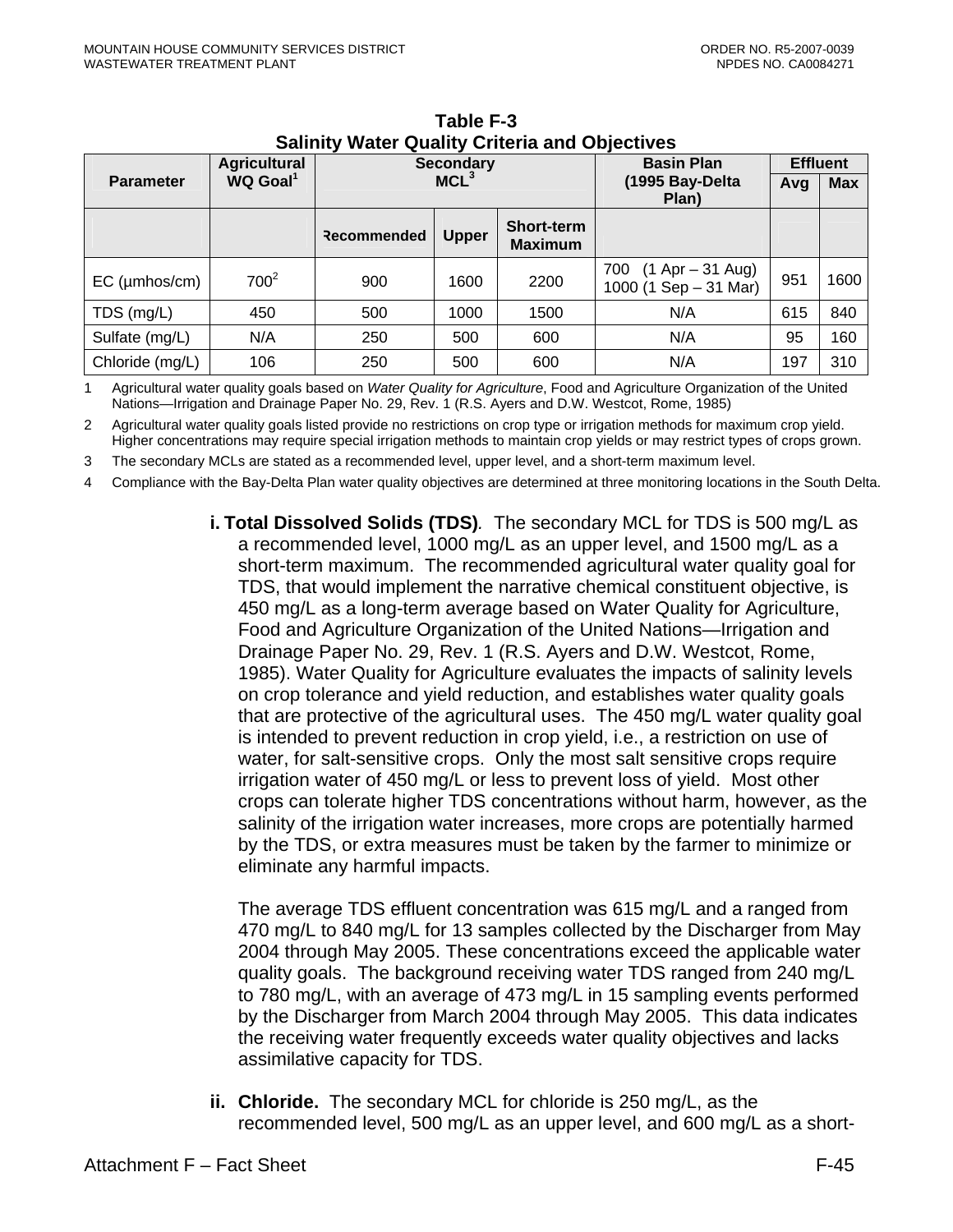term maximum. The recommended agricultural water quality goal for chloride, that would implement the narrative chemical constituent objective, is 106 mg/L as a long-term average based on Water Quality for Agriculture, Food and Agriculture Organization of the United Nations—Irrigation and Drainage Paper No. 29, Rev. 1 (R.S. Ayers and D.W. Westcot, Rome, 1985). The 106 mg/L water quality goal is intended to protect against adverse effects on sensitive crops when irrigated via sprinklers.

Chloride concentrations in the effluent ranged from 130-310 mg/L, with an average of 196 mg/L based on 13 samples collected by the Discharger between May 2004 and May 2005. Background concentrations in Old River ranged from 51-180 mg/L, with an average of 100 mg/L based on results from 15 samples collected by the Discharger between March 2005 and May 2005. Both the receiving water and the effluent exceed the water quality goal of 106 mg/L.

- **iii. Sulfate.** The secondary MCL for sulfate is 250 mg/L as the recommended level, 500 mg/L as an upper level, and 600 mg/L as a short-term maximum. Sulfate concentrations in the effluent ranged from 54-160 mg/L, with an average of 95 mg/L based on 13 samples collected by the Discharger between March 2004 and May 2005. Background concentrations in Old River ranged from 51-180 mg/L, with an average of 100 mg/L based on results from 15 samples collected by the Discharger between March 2004 and May 2005. The effluent meets the secondary MCL recommended level of 250 mg/L.
- **iv. Electrical Conductivity (EC).**The Basin Plan contains site-specific water quality objectives for electrical conductivity for the South Delta established by the D-1641. The water quality objectives have been established at 700 µmhos/cm (from April 1 to August 31) and 1000 µmhos/cm (from September 1 to March 31) based on a 30-day running average for protection of the agricultural beneficial uses. The nearest monitoring station at which D-1641 compliance is monitored is station P-12 (Old River at Tracy Road Bridge), approximately 7 miles east (upstream) of the discharge. The recommended secondary California maximum contaminant level (MCL) for EC is 900 µmhos/cm and the recommended agricultural water quality goal, that would implement the narrative chemical constituent objective, is 700 µmhos/cm as a long-term average based on Water Quality for Agriculture, Food and Agriculture Organization of the United Nations— Irrigation and Drainage Paper No. 29, Rev. 1 (R.S. Ayers and D.W. Westcot, Rome, 1985). The 700 umhos/cm agricultural water quality goal is intended to prevent reduction in crop yield, i.e., a restriction on use of water, for salt-sensitive crops such as beans, carrots, turnips, and strawberries. These crops are either currently grown in the South Delta or may be grown in the future. Most other crops can tolerate higher EC concentrations without harm, however, as the salinity of the irrigation water increases, more crops are potentially harmed by the EC, or extra measures must be taken by the farmer to minimize or eliminate any harmful impacts.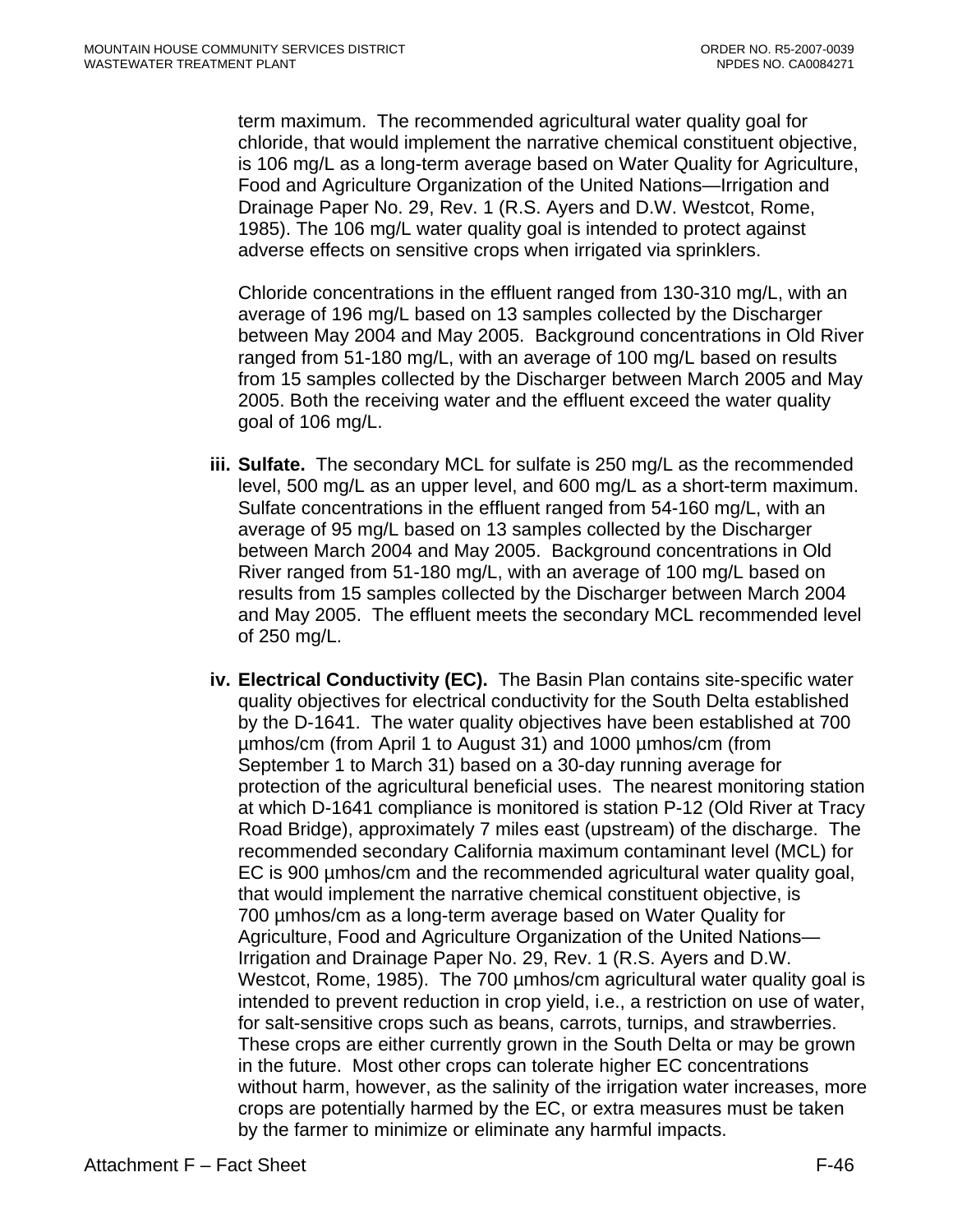The average EC effluent concentration was 1001 µmhos/cm and a ranged from 728 µmhos/cm to 1242 µmhos/cm 26 samples collected by the Discharger from September 2004 through September 2006. These levels exceed the applicable goals. The background receiving water EC ranged from 360 µmhos/cm to 1300 µmhos/cm, with an average of 813 µmhos/cm in 15 sampling events performed by the Discharger from March 2004 through May 2005. These data show that the receiving water frequently has no assimilative capacity for EC.

**v. Salinity Issues in the South Delta.** . The *Water Quality Control Plan for the San Francisco Bay/Sacramento-San Joaquin Delta Estuary* (Bay-Delta Plan) was adopted in May 1995 by the State Water Board. The Bay-Delta Plan identifies the beneficial uses of the estuary and includes objectives for flow, salinity, and endangered species protection. In December 1999 and March 2000, the State Water Board adopted and revised Water Rights Decision 1641 (D-1641) as part of the State Water Board's implementation of the 1995 Bay-Delta Plan. The Bay-Delta Plan contains salinity water quality objectives (see Table F-3) to protect the agricultural beneficial uses. These salinity objectives must be met by DWR and USBR as a requirement of Water Rights permits and licenses issued by the State Water Board for operation of the State Water Project (SWP) and Central Valley Project (CVP).

In D-1641, the State Water Board states, "*Salinity problems in the southern Delta result from low flows in the San Joaquin River and discharges of saline drainage water to the river. The actions of the CVP are the principal causes of the salinity concentrations exceeding the objectives at Vernalis. Downstream of Vernalis, salinity is influenced by San Joaquin River inflow, tidal action, diversions of water by the SWP, CVP, and local water users, agricultural return flows, and channel capacity. Measures that affect circulation in the Delta, such as barriers, can help improve the salinity concentrations.*" D-1641 makes DWR and USBR responsible for meeting the salinity water quality objectives and finds that the installation of permanent south Delta barriers would assist in achieving the objectives. "*The DWR and the USBR are partially responsible for salinity problems in the southern Delta because of hydrologic changes that are caused by export pumping. Therefore, this order amends the export permits of the DWR and of the USBR to require the projects to take actions that will achieve the benefits of the permanent barriers in the southern Delta to help meet the 1995 Bay-Delta Plan's interior Delta salinity objectives by April 1, 2005.*"

**vi. Effluent Salinity Controls**. Effluent limitations based on the MCL, Bay-Delta Plan, or the agricultural water quality goal would likely require construction and operation of a reverse osmosis treatment plant. The State Water Board, in Water Quality Order 2005-005 (for the City of Manteca), states, *"…the State Board takes official notice [pursuant to Title 23 of*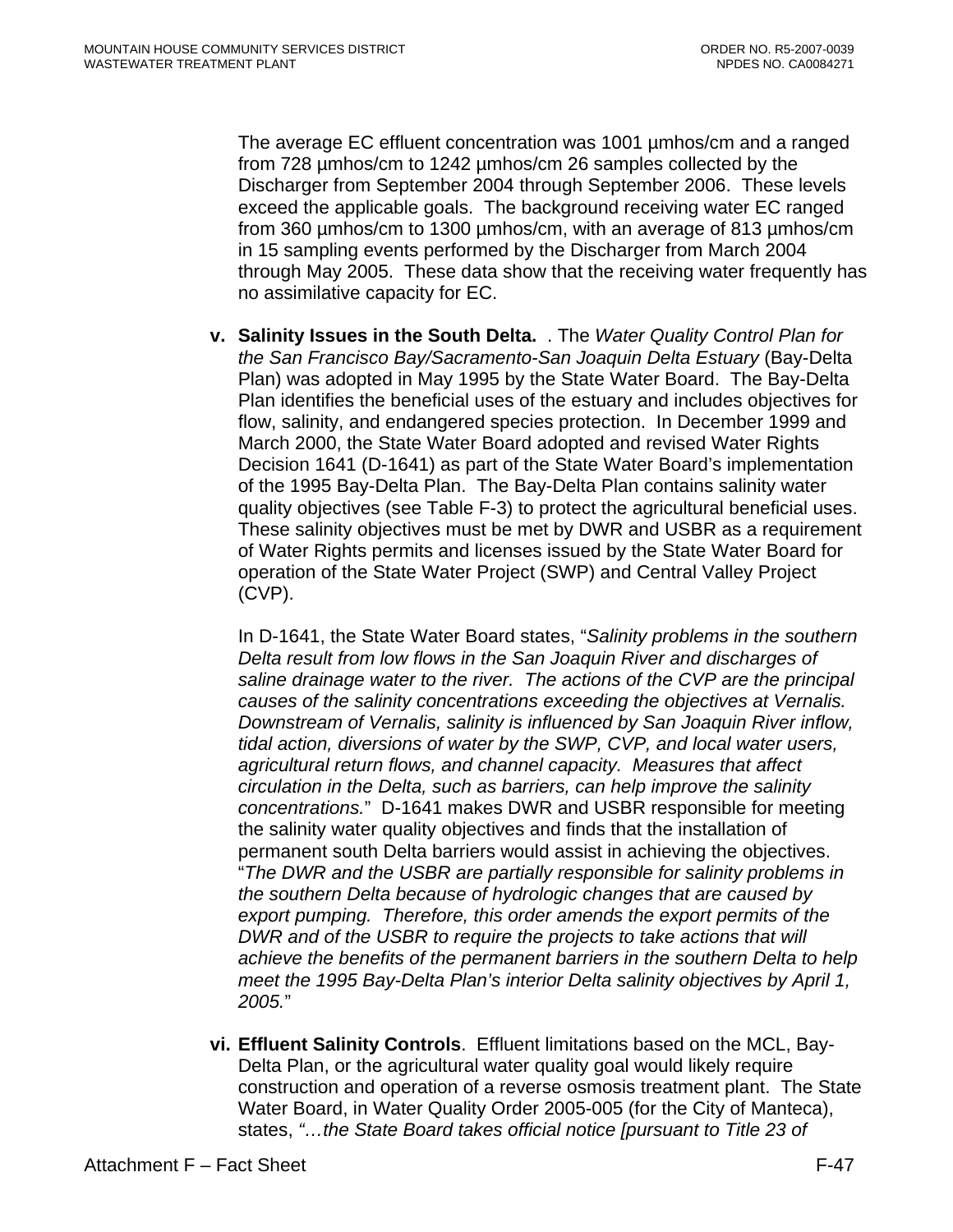*California Code of Regulations, Section 648.2] of the fact that operation of a large-scale reverse osmosis treatment plant would result in production of highly saline brine for which an acceptable method of disposal would have to be developed. Consequently, any decision that would require use of reverse osmosis to treat the City's municipal wastewater effluent on a large scale should involve thorough consideration of the expected environmental effects."* The State Water Board states in that Order, "*Although the ultimate solutions to southern Delta salinity problems have not yet been determined, previous actions establish that the State Board intended for permit limitations to play a limited role with respect to achieving compliance with the EC water quality objectives in the southern Delta.*" The State Water Board goes on to say, "*Construction and operation of reverse osmosis facilities to treat discharges…prior to implementation of other measures to reduce the salt load in the southern Delta, would not be a reasonable approach.*"

 The Regional Water Board, with cooperation of the State Water Board, has begun the process to develop a new policy for the regulation of salinity in the Central Valley. In a statement issued at the March 16, 2006, Regional Water Board meeting, board member Dr. Karl Longley directed staff to continue to exercise our authority to regulate discharges of salt to minimize salinity increases within the Central Valley. Dr. Longley stated, "*The process of developing new salinity control policies does not, therefore, mean that we should stop regulating salt discharges until a salinity Policy is developed. In the meantime, the Board should consider all possible interim approaches to continue controlling and regulating salts in a reasonable manner, and encourage all stakeholder groups that may be affected by the Regional Water Board's policy to actively participate in policy development.*"

Considering the actions by the Regional Water Board to develop a new salinity policy for the Central Valley and based on the fact that the Discharger could not reasonably be expected to achieve compliance with final salinity water quality-based effluent limits (WQBELs) within the five year life of this Order, on August 4, 2006, Regional Water Board staff recommended for adoption a permit that did not include final WQBELs for salinity. Instead, the proposed Order included an interim performancebased effluent limitation for EC and required the Discharger to implement measures to reduce the salinity in its discharge to Old River. The proposed Order required the Discharger develop and implement a pollution prevention plan for salinity, required the submittal of annual reports demonstrating its efforts to reduce salinity, and established an intermediate salinity goal of 1000 µmhos/cm as EC to be achieved during the permit term. In addition, the proposed Order included a requirement to study the affects of the saline discharge in the South Delta and a reopener provision to allow modification of the permit requirements, if necessary.

The Regional Water Board held a lengthy hearing on this permit at the August 2006 Board meeting, with salinity issues being the major topic of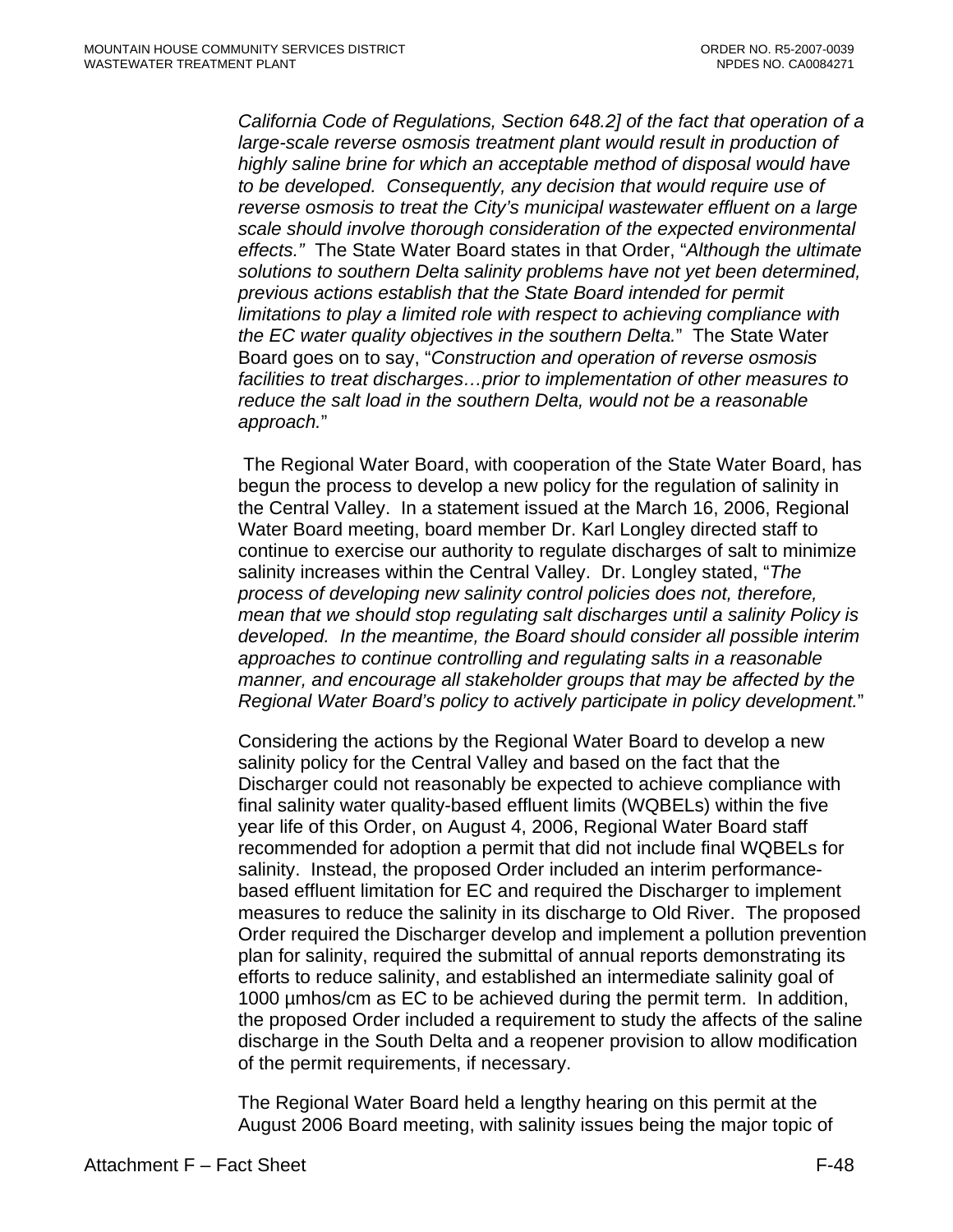<span id="page-115-0"></span>testimony and Board discussion. The hearing was continued pending a better assessment of the impacts of the discharge on Delta salinity and development of alternative means of regulating salinity for Board consideration. The Regional Water Board was concerned with the possible impacts of the discharge without requiring final WQBELs, especially considering the impaired nature of the southern Delta, and directed staff to work with the Discharger, the Department of Water Resources (DWR), and other stakeholders to model the affects of the discharge in the southern Delta. It was suggested that DWR's Delta Simulation Model II (DSM2), which has been used extensively for the SDIP, could be used for this purpose. A stakeholder group that included representatives from the City of Tracy, Mountain House Community Services District, South Delta Water Agency, California Sportfishing Protection Alliance, DWR, and the Regional Water Board was formed to develop appropriate scenarios for running the DSM2 model. The model was run under reasonable worst-case conditions, with temporary barrier operations to evaluate current conditions and with permanent gates to evaluate future conditions.

The DSM2 modeling demonstrates that even under reasonable worst-case conditions the MHCSD discharge has limited impacts on salinity in the southern Delta. Based on the modeling, the areas of greatest impacts from the MHCSD discharge are limited to the section of Old River between Tracy Blvd and the Delta Mendota Canal. The modeling focused on the months of August and October as critical periods. In August with temporary barriers, the maximum reasonable worst-case monthly average EC increase near the discharge was less than [2](#page-115-0) percent<sup>2</sup>, with receiving water increases diminishing as you move away from the discharge point. In October, the maximum reasonable worst-case monthly average EC increase is 5 percent<sup>[3](#page-115-0)</sup>, due to reduced circulation in Old River. This maximum increase is based on the assumption of low exports from the Central Valley Project (CVP) and State Water Project (SWP) drinking water plants and the south Delta salinity standard in October is 1000 µmhos/cm, for the protection of the MUN beneficial use. Furthermore, the modeling predicted no increases in EC caused by the MHCSD discharge near the CVP or SWP pumping plants under these reasonable worst-case conditions.

The Regional Water Board finds that imposing water quality-based effluent limitations for salinity that require the construction and operation of reverse osmosis facilities to treat discharges prior to implementing other measures to reduce the salt loading in the southern Delta is not a reasonable approach. This Order provides reasonable salinity controls, as described below, that put the Discharger on the path to reducing its salt loading to the Delta.

 $\frac{1}{2}$ Ambient and effluent EC of 700 and 1400 µmhos/cm, respectively, and an effluent flow of 3 mgd were assumed for the DSM2 modeling.<br>3 Ambient and effluent EQ of 1000 c

Ambient and effluent EC of 1000 and 1400 µmhos/cm, respectively, and an effluent flow of 3 mgd were assumed for the DSM2 modeling.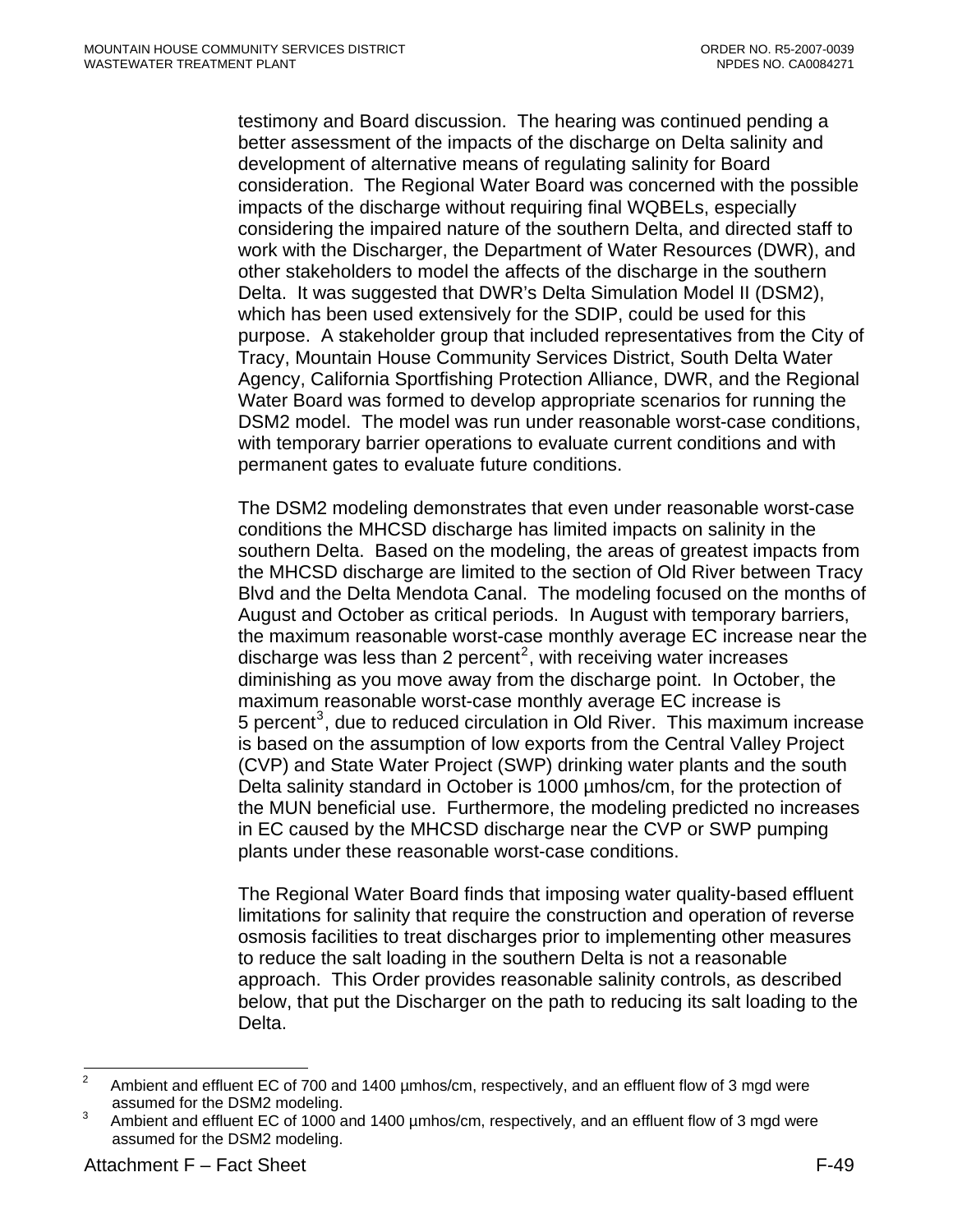This Order includes final WQBELs, as modified as a late revision at the May 4, 2007 Regional Water Board hearing, which state that the electrical conductivity in the discharge shall not exceed a monthly average of 700 µmhos/cm (April 1 to August 31) and a monthly average of 1000 µmhos/cm (September 1 to March 31) if (1) the Discharger fails to submit a Salinity Plan to reduce its salinity impacts to the Southern Delta, including a schedule, to comply with conditions (1) and (2) below to the Regional Water Board within six months of the effective date of this permit, or (2) the Discharger fails to timely implement the Salinity Plan upon the Regional Water Board's approval.;

- (1) The Discharger develops and implements a salinity source control program that will identify and implement measures to reduce salinity in discharges from residential, commercial, industrial and infiltration sources in an effort to meet an interim salinity goal of a maximum 500 umhos/cm electrical conductivity increase over the weighted average conductivity of the MHCSD's water supply; and
- (2) The Discharger participates financially in the development of the Central Valley Salinity Management Plan at a level commensurate with its contributions of salinity to the Southern Delta.

Upon determination by the Regional Water Board that the Discharger has materially failed to comply with the approved Salinity Plan due to circumstances within its control, the final effluent limitations for electrical conductivity shall become effective immediately. Furthermore, this Order requires the Discharger to implement measures to reduce the salinity in its discharge to Old River. The Antidegradation Policy (Resolution 68-16) requires that the Discharger implement best practicable treatment or control (BPTC) of its discharge. Special Provisions VI.C.2.c. of this Order requires the Discharger to perform a systematic and comprehensive technical evaluation of each major component of the Facility's waste treatment and control to determine BPTC for each waste constituent, as required by Resolution 68-16. Furthermore, per CWC section 13263.3(d)(1)(D), Special Provisions VI.C.3.b. of this Order requires the Discharger develop and implement a pollution prevention plan for salinity in accordance with CWC section 13263.3(d)(3).

- **aa. Sulfate.** (see Subsection cc. Salinity)
- **bb.** *Settleable Solids*—For inland surface waters, the Basin Plan states that "[w]*ater shall not contain substances in concentrations that result in the deposition of material that causes nuisance or adversely affects beneficial uses.*" This Order contains average monthly and daily effluent limitations for settleable solids.

Because the amount of settleable solids is measured in terms of volume per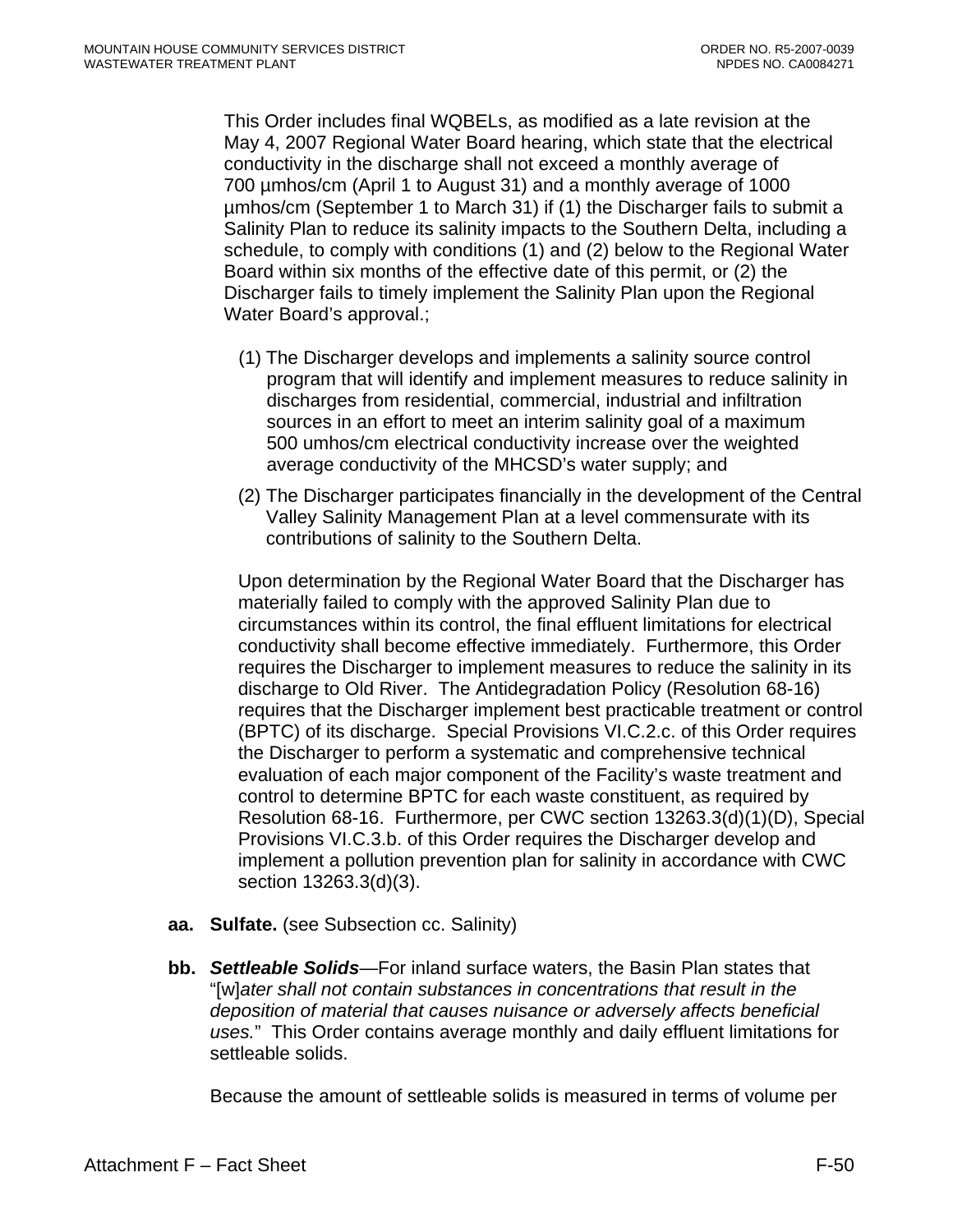volume without a mass component, it is impracticable to calculate mass limitations for inclusion in this Order.

- **cc. Temperature.** (see Section V.A.4. for rationale for effluent and receiving water temperature limitations.)
- **dd. Total Dissolved Solids.** (see Subsection cc. Salinity)
- **ee. Total Trihalomethanes.** Information submitted by the Discharger indicates that the effluent from the Phase I WWTF contains trihalomethanes (THMs), including chloroform. The Basin Plan contains the narrative "*chemical constituent*" objective that requires, at a minimum, that waters with a designated MUN use not exceed California MCLs. In addition, the chemical constituent objective prohibits chemical constituents in concentrations that adversely affect beneficial uses. The California primary MCL for total THMs is 100 µg /l. The USEPA primary MCL for total THMs is 80 µg/L, which was effective on January 1, 2002 for surface water systems that serve more than 10,000 people. Pursuant to the Safe Drinking Water Act, DHS must revise the current total THMs MCL in Title 22, CCR to be as low or lower than the USEPA MCL. Total THMs include bromoform, dichlorobromomethane, chloroform, and dibromochloromethane. The Cal/EPA Office of Environmental Health Hazard Assessment (OEHHA) has published the Toxicity Criteria Database, which contains cancer potency factors for chemicals, including chloroform, that have been used as a basis for regulatory actions by the regional boards, departments, and offices within Cal/EPA. This cancer potency factor is equivalent to a chloroform concentration in drinking water of 1.1 µg/L (ppb) at the 1-in-a-million cancer risk level with the consumption of the drinking water over a 70-year lifetime. This risk level is consistent with that used by the DHS to set de minimis risks from involuntary exposure to carcinogens in drinking water in developing MCLs and Action Levels, and by OEHHA to set negligible cancer risks in developing Public Health Goals for drinking water. The one-ina-million cancer risk level is also mandated by USEPA in applying human health protective criteria contained in the NTR and the CTR to priority toxic pollutants in California surface waters.

MUN is a designated beneficial use of the receiving water. However, there are no known drinking water intakes in Old River for several miles downstream of the discharge, and chloroform is a non-conservative pollutant. Therefore, to protect the MUN use of the receiving waters, the Regional Water Board finds that, in this specific circumstance, application of the USEPA MCL for total THMs for the effluent is appropriate, as long as the receiving water does not exceed the OEHHA cancer potency factor's equivalent receiving water concentration at a reasonable distance from the outfall. Effluent samples collected from May 2004 through May 2005 indicate that THMs were present with a maximum concentration of 227 µg/L and an average concentration of 79 µg/. Chloroform samples collected over the same period contained a maximum concentration of 79 µg/L and an average concentration of 30 µg/L. The discharge has a reasonable potential to cause or contribute to an in-stream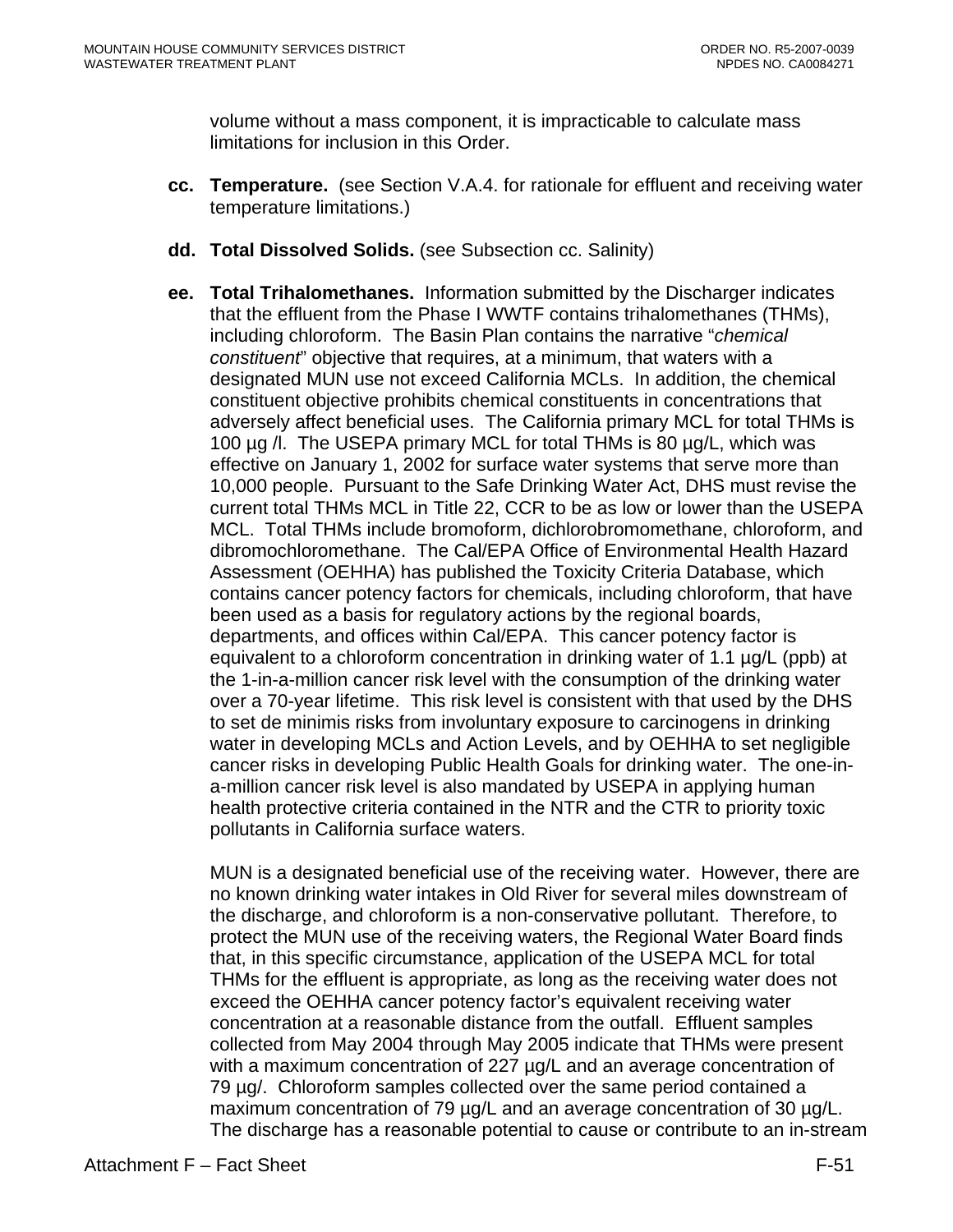<span id="page-118-0"></span>excursion above the water quality objective for MUN use by causing an exceedance of the USEPA primary MCL for total THMs. An AMEL of 80 µg/L for Total THMs is included in this Order and is based on the Basin Plan narrative chemical constituents objective.

- **ff. Toxicity.** See Section IV.C.5. of the Fact Sheet regarding whole effluent toxicity.
- **gg. Turbidity.** (see Subsection aa. Pathogens)

# **4. WQBEL Calculations**

**a. Mass-based Effluent Limitations.** Title 40 CFR 122.45(f)(1) requires effluent limitations be expressed in terms of mass, with some exceptions, and 40 CFR 122.45(f)(2) allows pollutants that are limited in terms of mass to additionally be limited in terms of other units of measurement. This Order includes effluent limitations expressed in terms of mass and concentration. In addition, pursuant to the exceptions to mass limitations provided in 40 CFR 122.45(f)(1), some effluent limitations are not expressed in terms of mass, such as pH and temperature, and when the applicable standards are expressed in terms of concentration (e.g. CTR criteria and MCLs) and mass limitations are not necessary to protect the beneficial uses of the receiving water.

Mass-based effluent limitations were based upon a design treatment capacity of 3.0 or 5.4 mgd, depending upon the completed phase.

**b. Averaging Periods for Effluent Limitations**. Title 40 CFR 122.45 (d) requires average weekly and average monthly discharge limitations for publicly owned treatment works (POTWs) unless impracticable. However, for toxic pollutants and pollutant parameters in water quality permitting, the US EPA recommends the use of a maximum daily effluent limitation in lieu of average weekly effluent limitations for two reasons. "First, the basis for the 7-day average for POTWs derives from the secondary treatment requirements. This basis is not related to the need for assuring achievement of water quality standards. Second, a 7-day average, which could comprise up to seven or more daily samples, could average out peak toxic concentrations and therefore the discharge's potential for causing acute toxic effects would be missed." (TSD, pg. 96) This Order utilizes maximum daily effluent limitations in lieu of average weekly effluent limitations for ammonia, aluminum, bromoform, chlorine residual<sup>[4](#page-118-0)</sup>, chloroform, iron, cyanide, dichlorobromomethane, dibromochloromethane, and dissolved oxygen as recommended by the TSD for the achievement of water quality standards and for the protection of the beneficial uses of the receiving stream. Furthermore, for BOD, TSS, pH, coliform, and turbidity, weekly average effluent limitations have been replaced or supplemented with effluent limitations utilizing

 $\frac{1}{4}$  This Order applies the USEPA National Ambient Water Quality Criteria for chlorine directly as effluent limitations (1 hour average, acute, and 4-day average, chronic). See [Section IV.C.3.m.,](#page-100-0) above, for rational regarding the chlorine residual effluent limitations.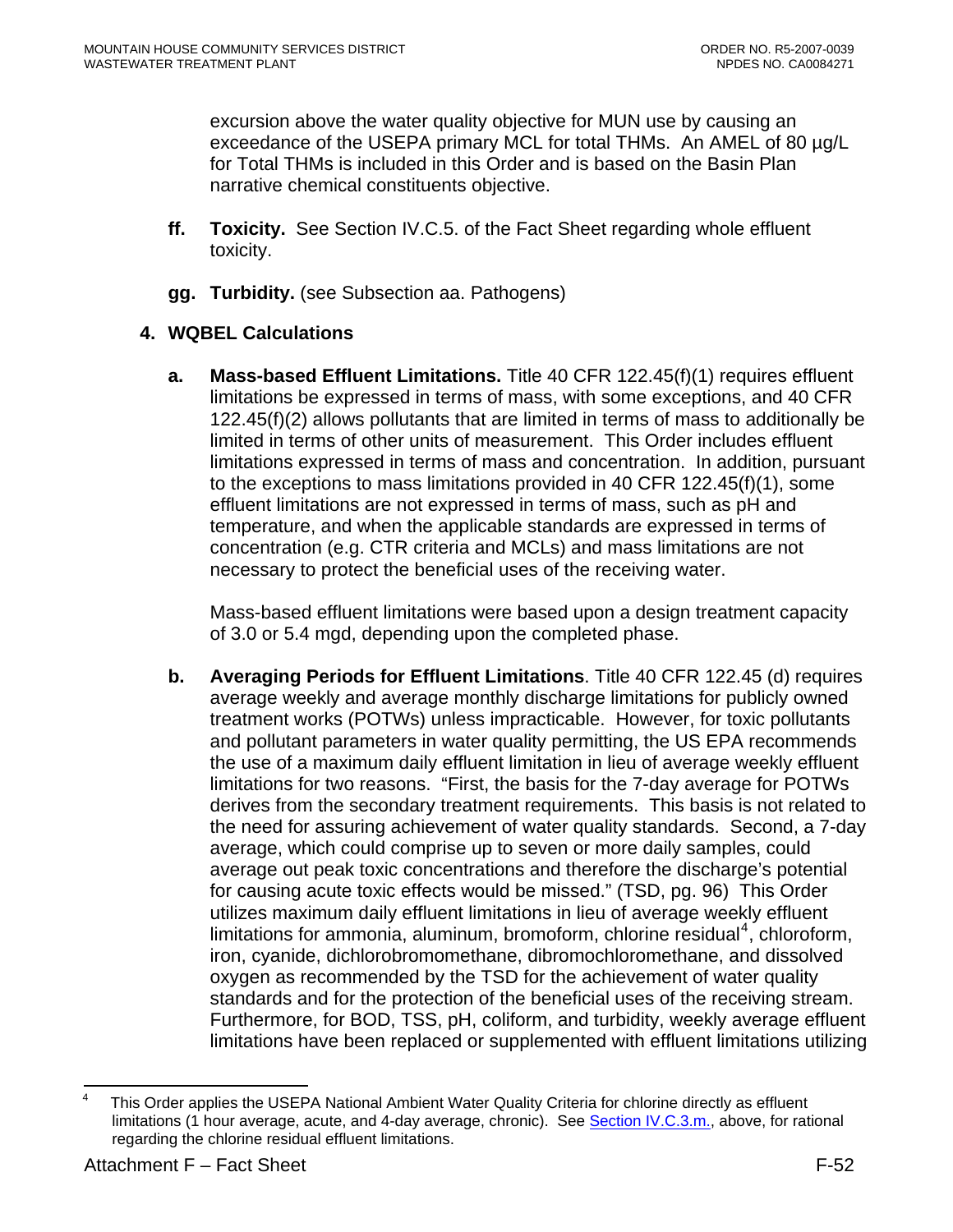shorter averaging periods. The rationale for using shorter averaging periods for these constituents is discussed in Attachment F, Section IV.C.3., above.

**c.** The Discharger conducted monitoring for priority and non-priority pollutants. The analytical results were submitted to the Regional Water Board. The results of these sampling events were used in developing this Order. All detectable results from these analyses are summarized in Tables F-4 and F-5 (below). Unless otherwise noted, all mass limitations in this Order were calculated by multiplying the concentration limitation by the design flow and the appropriate unit conversion factors.

| <b>Constituent</b>         | <b>Units</b> | <b>MEC</b> | <b>Mean</b>    | Std. Dev.      | <b>CV</b>      | # of Samples            |
|----------------------------|--------------|------------|----------------|----------------|----------------|-------------------------|
| $2,4-D^2$                  | µg/L         | 2.3        |                |                |                | $\overline{4}$          |
| 2,4,5-TP (Silvex)          | µg/L         | 0.24       | $\overline{2}$ | $\overline{2}$ | $\overline{2}$ | $\overline{4}$          |
| Aluminum                   | µg/L         | 540        | 135            | 131            | 0.97           | 15                      |
| Aldrin                     | µg/L         | 0.005      | 0.002          | 0.002          | 0.6            | 4                       |
| Antimony                   | µg/L         | 0.55       | 0.28           | 0.12           | 0.44           | 13                      |
| Arsenic                    | $\mu$ g/L    | 2.00       | 1.37           | 0.31           | 0.22           | 13                      |
| <b>Barium</b>              | µg/L         | 37         | 24             | 8.4            | 0.35           | 12                      |
| Bentazon                   | µg/L         | 0.49       | 0.45           | 0.39           | 0.6            | $\overline{\mathbf{4}}$ |
| Bis(2-ethylhexyl)phthalate | µg/L         | 7.4        | 2.1            | 2.1            | 1              | 11                      |
| Bromoform                  | µg/L         | 19         | 3.9            | 5.3            | 1.4            | 13                      |
| Chloride (mg/L)            | mg/L         | 310        | 197            | 55.9           | 0.28           | 13                      |
| Chloroform                 | µg/L         | 79         | 29.8           | 30.8           | 1.0            | 13                      |
| Chromium (total)           | $\mu$ g/L    | 3.3        | 1.1            | 0.73           | 0.65           | 13                      |
| Copper                     | µg/L         | 6.8        | 3.0            | 1.8            | 0.6            | 9                       |
| Cyanide                    | µg/L         | 10         | 4.7            | 3.5            | 0.74           | 16                      |
| Dalapon                    | µg/L         | 0.55       | $\overline{2}$ | $\overline{2}$ | $\overline{2}$ | $\overline{\mathbf{4}}$ |
| Dibromochloromethane       | µg/L         | 56         | 16.1           | 16.6           | 1.0            | 13                      |
| Dichlorobromomethane       | µg/L         | 78         | 28.4           | 27.2           | 0.96           | 13                      |
| Fluoride                   | µg/L         | 560        | 120            | 141            | 1.2            | 14                      |
| Foaming Agents (MBAS)      | µg/L         | 74         | 27             | 20             | 0.74           | 13                      |
| Heptachlor                 | µg/L         | 0.023      | 0.01           | 0.01           | 0.6            | $\overline{4}$          |
| Iron <sup>1</sup>          | µg/L         | 800        | 131            | 264            | 2.0            | 12                      |
| Lead                       | µg/L         | 1.0        | 0.41           | 0.35           | 0.86           | 13                      |
| Manganese                  | µg/L         | 20         | 7.1            | 7.4            | 1.1            | 11                      |
| Mercury                    | ng/L         | 3.65       | 1.39           | 1.15           | 0.82           | 13                      |
| Nickel                     | µg/L         | 5.8        | 4.0            | 1.1            | 0.26           | 13                      |
| Nitrate (as N)             | µg/L         | 11,000     | 4,490          | 3,572          | 0.79           | 13                      |
| Pentachlorophenol          | µg/L         | 0.065      | $\overline{2}$ | $\overline{2}$ | $\overline{2}$ | 12                      |
| Phosphorus, Total (as P)   | µg/L         | 1000       | 442            | 414            | 0.94           | 13                      |
| Selenium                   | $\mu$ g/L    | 2.8        | 1.20           | 0.64           | 0.48           | 13                      |
| Sulfate                    | mg/L         | 160        | 95             | 36             | 0.38           | 13                      |
| Thallium                   | µg/L         | 0.005      | $\overline{2}$ | $\overline{2}$ | $\overline{2}$ | 13                      |

#### **Table F-4 Statistics for Effluent Constituents with Detectable Results1**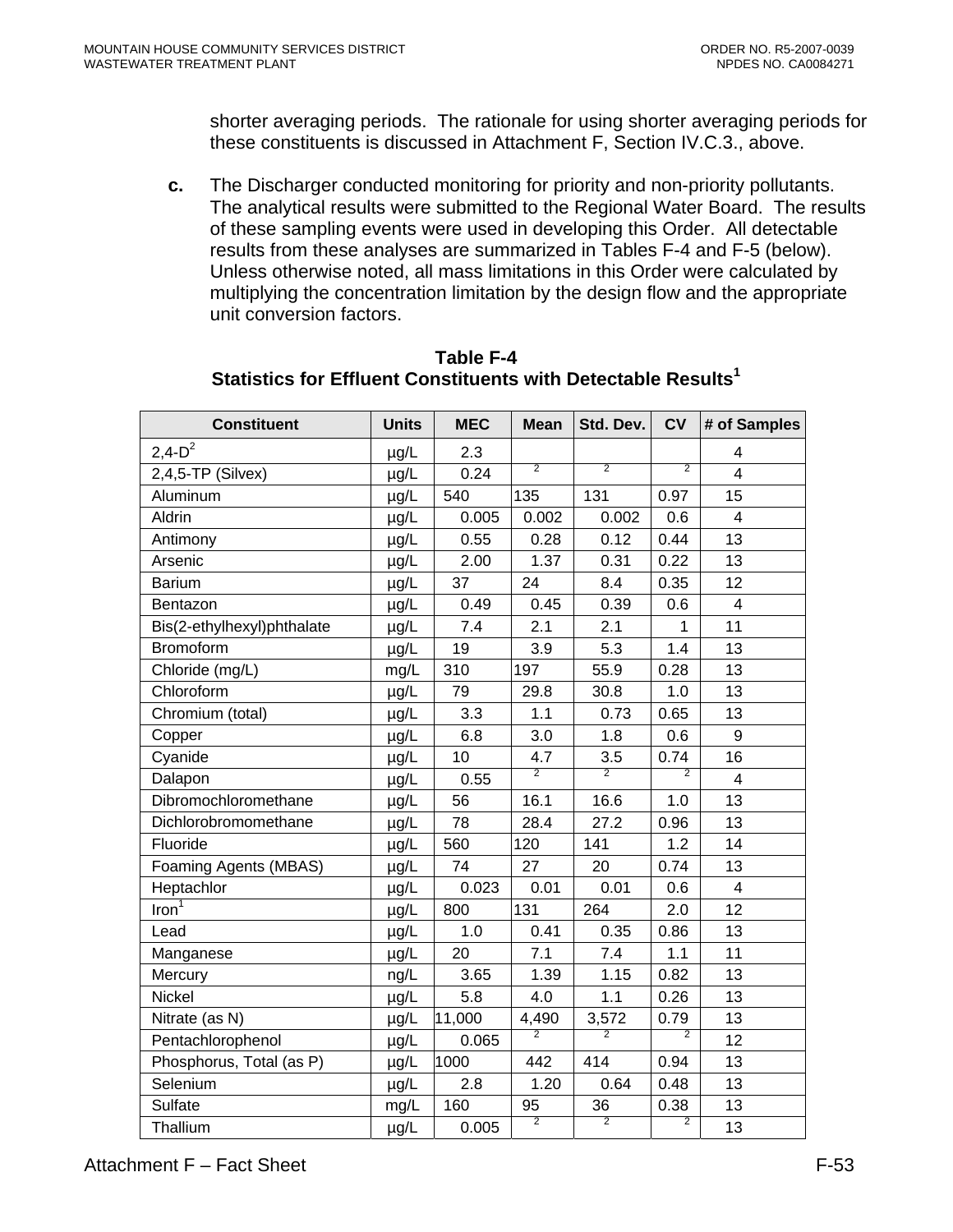| <b>Total THMs</b> | $\mu$ g/L | דרר<br>ا ےے | 79.0  | 777<br>. | 0.98 | 12<br>ں ا |
|-------------------|-----------|-------------|-------|----------|------|-----------|
| Tributylin        | µg/L      | 0.008       | 0.003 | 0.002    | 0.24 | 12<br>. ت |
| Zinc              | µg/L      | 10          | 6.6   | ົ<br>2.4 | 0.4  | 12<br>∪ו  |

 $\frac{1}{1}$  Effluent data from 2004-2005.

 $2$  All samples were less than detection or less than the water quality objective.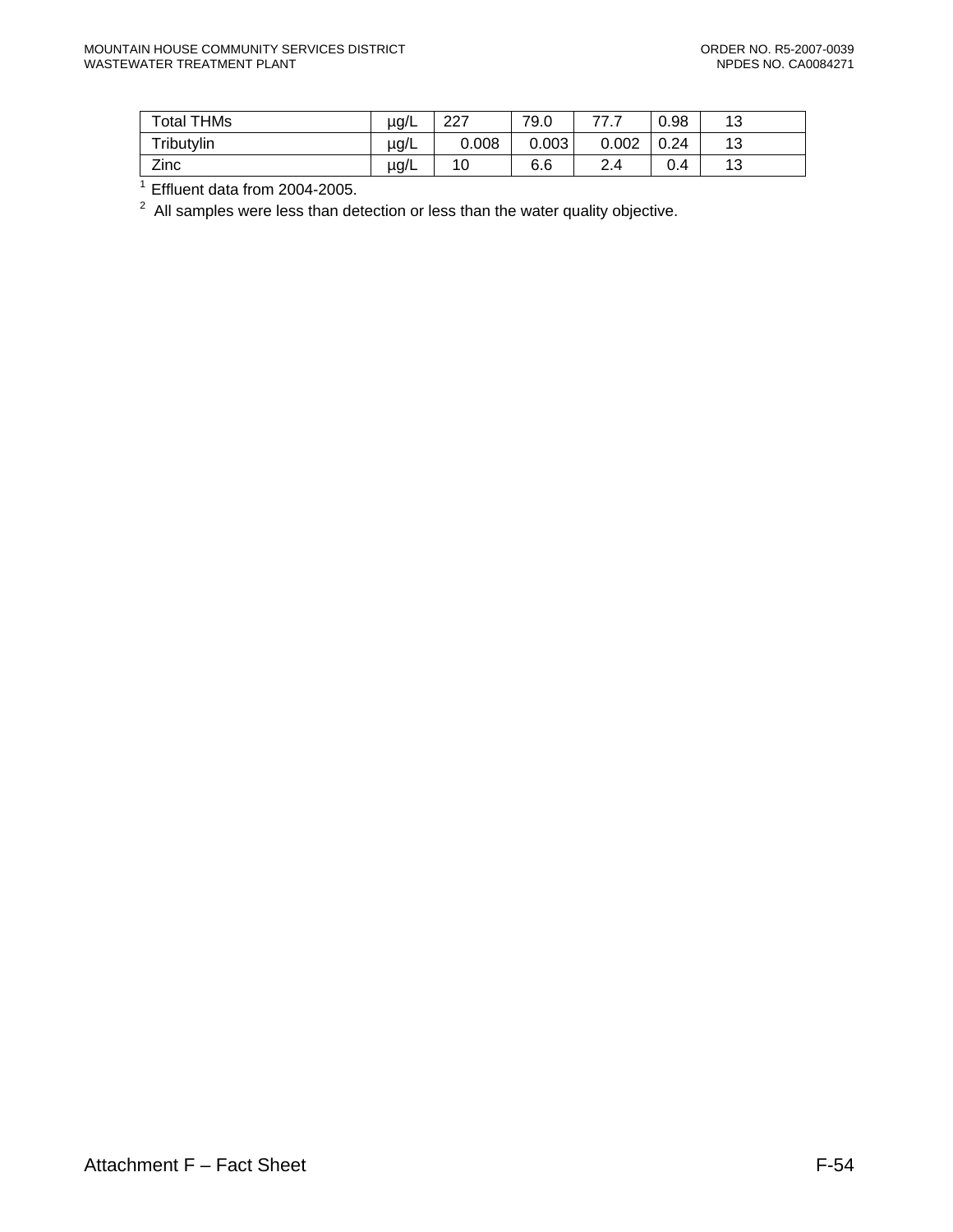#### **Table 5. Reasonable Potential Analysiss**

| <b>Constituent</b>           | <b>Units</b> | <b>MEC</b>           | B               | $\mathbf{C}$   | <b>CMC</b>                 | <b>CCC</b>               | Water & Org               |                             | Org. Only   Basin Plan   | <b>MCL</b>     | Reasonable Potential     |
|------------------------------|--------------|----------------------|-----------------|----------------|----------------------------|--------------------------|---------------------------|-----------------------------|--------------------------|----------------|--------------------------|
| $2,3,7,8$ -TCDD              | pg/L         | < 2.90               | < 2.90          | 0.013          | $\overline{a}$             |                          | 0.013                     | 0.014                       |                          |                | <b>No</b>                |
| $2,4-D$                      | $\mu$ g/L    | 2.30                 | 0.38            | 70             | $\mathbf{u}$               | $\mathbf{u}$             | $\mathbf{u}$              | $\mathbf{u}$                | $\overline{a}$           | 70             | <b>No</b>                |
| $2,4,5$ -TP (Silvex)         | $\mu$ g/L    | 0.24                 | < 0.31          | $\sim$         | $\mathbf{u}$               | $\sim$                   | $\sim$ $\sim$             | $\sim$                      | $\mathbf{L}$             | $\sim$ $\sim$  | <b>No</b>                |
| Aluminum                     | $\mu q/L$    | 540                  | 2400            | 87             | $750^{(1)}$                | $87^{(1)}$               | $\mathbf{u}$              | $\sim$                      | $\sim$ $\sim$            | 200            | Yes, MEC>C               |
| Aldrin                       | $\mu$ g/L    | 0.005                | < 0.002         | 0.00013        | 1.1                        | 0.001                    | 0.00013                   | 0.00014                     | <b>ND</b>                | <b>ND</b>      | Yes                      |
| Ammonia (as N)               | mq/L         | 32.9                 | 0.26            | 1.83           | $2.14^{(1)(4)}$            | $1.47^{(1)(5)}$          |                           | $\overline{\phantom{a}}$    | $\sim$                   | $\sim$ $\sim$  | Yes, MEC>C               |
| Antimony                     | $\mu$ g/L    | 0.55                 | 0.50            | 6              | $\mathbf{u}$               | $\overline{\phantom{a}}$ | 14                        | 4300                        | $-1$                     | 6              | No                       |
| Arsenic                      | $\mu q/L$    | 2                    | 4.5             | 10             | 340                        | 150                      | $\sim$                    | $\mathcal{L}_{\mathcal{F}}$ | $\mathbf{u}$             | 10             | <b>No</b>                |
| Barium                       | $\mu$ g/L    | $\overline{37}$      | $\overline{83}$ | 100            | $\mathbf{u}$               | $\mathbf{u}$             | $\mathbf{u}$              | $\overline{\phantom{a}}$    | 100                      | 1000           | <b>No</b>                |
| Bentazon                     | $\mu q/L$    | 0.49                 | < 0.60          | 680            | $\sim$ $\sim$              | $\mathbf{u}$             | 680                       | 21,000                      | $-1$                     | $\sim$ $\sim$  | <b>No</b>                |
| Bis(2-ethylhexyl)phthalate   | $\mu q/L$    | 7.4                  | 1.0             | 1.80           | $\mathbf{u}$               | $\mathbf{u}$             | 1.8                       | 5.9                         | $\mathbf{L}$             | $\overline{4}$ | Yes. $MEC > C$           |
| Bromoform                    | $\mu q/L$    | 19                   | < 0.18          | 4.3            | $\sim$ $\sim$              | $\sim$ $\sim$            | 4.3                       | 360                         | $\overline{\phantom{a}}$ | $\sim$ $\sim$  | Yes, $MEC > C$ & $B > C$ |
| Chloride                     | mq/L         | 310                  | 690             | 106            | $860^{(1)}$                | $230^{(1)}$              | $\sim$ $\sim$             | $\overline{\phantom{a}}$    | $\sim$                   | $106^{(6)}$    | Yes, $MEC > C$ & $B > C$ |
| Chloroform                   | $\mu q/L$    | 79                   | 0.4             | 80             | $\overline{\phantom{a}}$   | $\mathbf{u}$             |                           | $\mathbf{u}$                | $-1$                     | 80             | Yes, MEC>C               |
| Chromium (total)             | $\mu q/L$    | 3.3                  | 6               | 50             | $\overline{\phantom{a}}$   | $\overline{\phantom{a}}$ | $\mathbf{u}$              | $\overline{\phantom{a}}$    | $-$                      | 50             | <b>No</b>                |
| Copper                       | $\mu$ a/L    | 6.8                  | 7.1             | 9.6            | $14.6^{(2)}$               | $9.6^{(2)}$              | 1300                      | $\sim$ $\sim$               | 10.4                     | 1300           | <b>No</b>                |
| Cyanide                      | $\mu$ g/L    | 10                   | < 17            | 5.2            | 22                         | 5.2                      | 700                       | 220,000                     | 50                       | 150            | Yes, $MEC > C$           |
| Dalapon                      | $\mu$ g/L    | $0.55^{(7)}$         | < 0.30          | 110            | $\mathcal{L}(\mathcal{L})$ | $\mathbf{u}$             | $\sim$ $\sim$             |                             |                          | $\sim$ $\sim$  | <b>No</b>                |
| Dibromochloromethane         | $\mu q/L$    | 56                   | < 0.50          | 0.41           | $\sim$ $\sim$              | $\mathbf{u}$             | 0.41                      | 34                          | $\overline{a}$           | $\sim$ $\sim$  | Yes, $MEC > C$           |
| Dichlorobromomethane         | $\mu q/L$    | 78                   | < 0.50          | 0.56           | $\mathcal{L}(\mathcal{L})$ | $\mathbf{u}$             | 0.56                      | 46                          | --                       | $\sim$ $\sim$  | Yes, $MEC > C$           |
| Fluoride                     | $\mu q/L$    | 560                  | 500             | 2000           | $\mathbf{u}$               | $\sim$ $\sim$            | $\sim$ $\sim$             | $\overline{\phantom{a}}$    | $\overline{\phantom{a}}$ | 2000           | <b>No</b>                |
| Foaming Agents (MBAS)        | $\mu q/L$    | 187 74               | < 100           | 500            | $\overline{\phantom{a}}$   |                          |                           |                             | --                       | 500            | <b>No</b>                |
| Heptachlor                   | $\mu$ g/L    | 0.023                | < 0.005         | 0.000          | $^{(3)}$ 0.52              | (3)<br>0.0038            | 0.00021                   | 0.00021                     | <b>ND</b>                | <b>ND</b>      | Yes                      |
| Iron                         | $\mu$ g/L    | 800                  | 2900            | 300            | $-$                        | $\sim$ $\sim$            | $\sim$ $\sim$             | $-$                         | 300                      | 300            | Yes, $MEC > C$ & $B > C$ |
| Lead                         | $\mu$ g/L    | $\mathbf{1}$         | 1.9             | 2.8            | $70.9^{(2)}$               | $2.8^{(2)}$              | $\sim$ $\sim$             | $\mathbf{u}$                | $-$                      | 15             | <b>No</b>                |
| Manganese                    | $\mu$ a/L    | 20                   | 300             | 50             | $\overline{a}$             | $\sim$                   | $\sim$ $\sim$             | $\overline{\phantom{a}}$    | 50                       | 50             | Yes, $B > C$             |
| Mercury                      | $\mu$ g/L    | 0.00365              | 20              | 0.05           | reserved                   | reserved                 | 0.05                      | 0.051                       | $-$                      | $\overline{2}$ | Yes                      |
| Nickel                       | $\mu$ g/L    | 5.8                  | 5.2             | 55.9           | $504^{(2)}$                | $55.9^{(2)}$             | $- -$                     |                             | $-1$                     | 100            | <b>No</b>                |
| Nitrate (as N)               | mg/L         | 11                   | 4.5             | 10             | $\mathbf{u}$               | $\sim$ $\sim$            | $\mathbf{u} = \mathbf{v}$ | $\sim$ $\sim$               | $\overline{a}$           | 10             | Yes, $MEC > C$           |
| Pentachlorophenol            | $\mu q/L$    | $0.065^{(7)}$        | 0.097           | 0.28           | 5.5                        | $\sim$ $\sim$            | 0.28                      | 8.2                         | --                       | $\mathbf{1}$   | <b>No</b>                |
| Phosphorous                  | mq/L         | $\mathbf{1}$         | 0.7             | $\sim$         | $\mathbf{u}$               | $\mathbf{u}$             | $\mathbf{u}$              | $\overline{\phantom{a}}$    | $\overline{\phantom{a}}$ | $\sim$ $\sim$  | <b>No</b>                |
| Selenium                     | $\mu$ g/L    | 2.8                  | 2.6             | 50             | $\mathbf{u}$               | $\sim$ $\sim$            | $- -$                     | $ -$                        |                          | 50             | <b>No</b>                |
| Specific Conductace (EC)     | $\mu$ S/cm   | 1242                 | 1100            | 700            | $\mathbf{u}$               | $\sim$ $\sim$            | $\sim$ $\sim$             | $\sim$ $\sim$               | $- -$                    | $700^{(6)}$    | Yes, $MEC > C$ & $B > C$ |
| Sulfate                      | mg/L         | 216                  | 180             | 250            | $\sim$ $\sim$              | $\overline{\phantom{a}}$ | $\sim$ $\sim$             | $\overline{\phantom{a}}$    | --                       | 250            | <b>No</b>                |
| Thallium                     | $\mu q/L$    | < 0.5 <sup>(7)</sup> | 0.12            | $\overline{2}$ | $\mathbf{u}$               | $\sim$ $\sim$            | $- -$                     | $\mathbf{u}$                | $\mathbf{u}$             | $\overline{2}$ | <b>No</b>                |
| Total Dissolved Solids (TDS) | mq/L         | 840                  | 780             | 450            | $\sim$ $\sim$              | $\sim$ $\sim$            | $\sim$ $\sim$             | $\sim$ $\sim$               | $-1$                     | $450^{(6)}$    | Yes, $MEC > C$ & $B > C$ |
| <b>Total Trihalomethane</b>  | $\mu q/L$    | 227                  | <b>ND</b>       | 80             | $\overline{\phantom{a}}$   | $\overline{\phantom{m}}$ | $\overline{\phantom{a}}$  | $\overline{\phantom{a}}$    | --                       | 80             | Yes, MEC>C               |
| Zinc                         | $\mu$ g/L    | 10                   | 10              | 100            | $126^{(2)}$                | $127^{(2)}$              | $\overline{a}$            | $\overline{\phantom{a}}$    | 100                      | 5000           | <b>No</b>                |

General Note: All inorganic concentrations are given as total recoverable. Footnotes: Footnotes:

MEC = Projected Maximum Effluent Concentration (calculated using multiplier from Table 3-1, TSD for non-CTR, or 1(1) USEPA National Recommended Ambient Water Quality Criteria

B = Maximum Receiving Water Concentration or lowest detection level, if non-detect (2) Calculated using a receiving water hardness of 109 mg/L as CaCO<sub>3</sub>.

C = Criterion used for Reasonable Potential Analysis (3) as Endrin

CMC = Criterion Maximum Concentration (CTR criterion unless otherwise noted) (4) Salmonids present and acute design pH of 8.5

CCC = Criterion Continuous Concentration (CTR criterion unless otherwise noted) (5) ELS present, chronic design pH of 7.8, and temperature of 26.5C

MCL = Drinking Water Standards Maximum Contaminant Levels (6) Agricultural water quality goal

Basin Plan = Numeric Site-specific Basin Plan Water Quality Objective (7) Greatest reported value.

- 
- 
-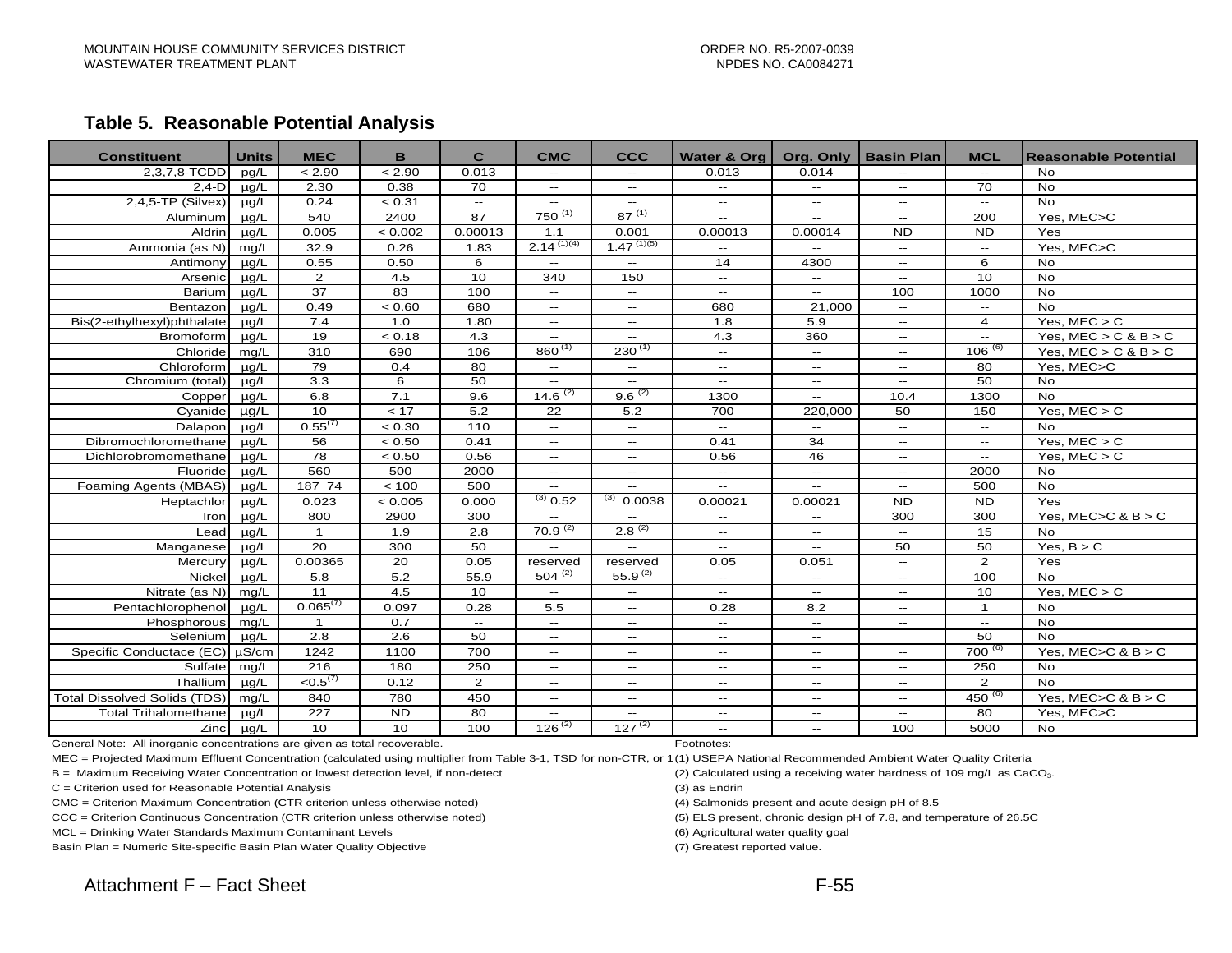- b. Effluent Limitations for water quality-based limitations were calculated in accordance with Section 1.4 of the SIP and the TSD. The following paragraphs describe the general methodology used for calculating Effluent Limitations.
- c. **Calculations for Effluent Limitations.** In calculating maximum effluent limitations, the effluent concentration allowances were set equal to the criteria/standards/objectives.

$$
ECA_{acute} = CMC
$$
 
$$
ECA_{chromic} = CCC
$$

For the human health, agriculture, or other long-term criterion/objective, a dilution credit can be applied. The ECA is calculated as follows:

 $ECA_{HH} = HH + D(HH - B)$ 

#### where:

| where: | $ECA_{acute} =$   | effluent concentration allowance for acute (one-hour<br>average) toxicity criterion                                                                                                                                               |
|--------|-------------------|-----------------------------------------------------------------------------------------------------------------------------------------------------------------------------------------------------------------------------------|
|        | $ECA_{chronic} =$ | effluent concentration allowance for chronic (four-day<br>average) toxicity criterion                                                                                                                                             |
|        | $ECA_{HH} =$      | effluent concentration allowance for human health,<br>agriculture, or other long-term criterion/objective                                                                                                                         |
|        | $CMC =$           | criteria maximum concentration (one-hour average                                                                                                                                                                                  |
|        | $CCC =$           | criteria continuous concentration (four-day average,<br>unless otherwise noted)                                                                                                                                                   |
|        | $D_{HH} =$        | dilution ratio for human health, agriculture, or other<br>long-term criterion/objective                                                                                                                                           |
|        | $HH =$            | human health, agriculture, or other long-term<br>criterion/objective                                                                                                                                                              |
|        | $B_{HH} =$        | background concentration for human health. (for<br>carcinogens: arithmetic mean of R-1 concentrations,<br>for non-carcinogens: observed maximum R-1<br>concentration; or lowest detection level if all results are<br>non-detect) |
|        |                   |                                                                                                                                                                                                                                   |

Acute and chronic toxicity ECAs were then converted to equivalent long-term averages (LTA) using statistical multipliers and the lowest is used. Additional statistical multipliers were then used to calculate the maximum daily effluent limitation (MDEL) and the average monthly effluent limitation (AMEL).

Human health ECAs are set equal to the AMEL and a statistical multiplier is used to calculate the MDEL.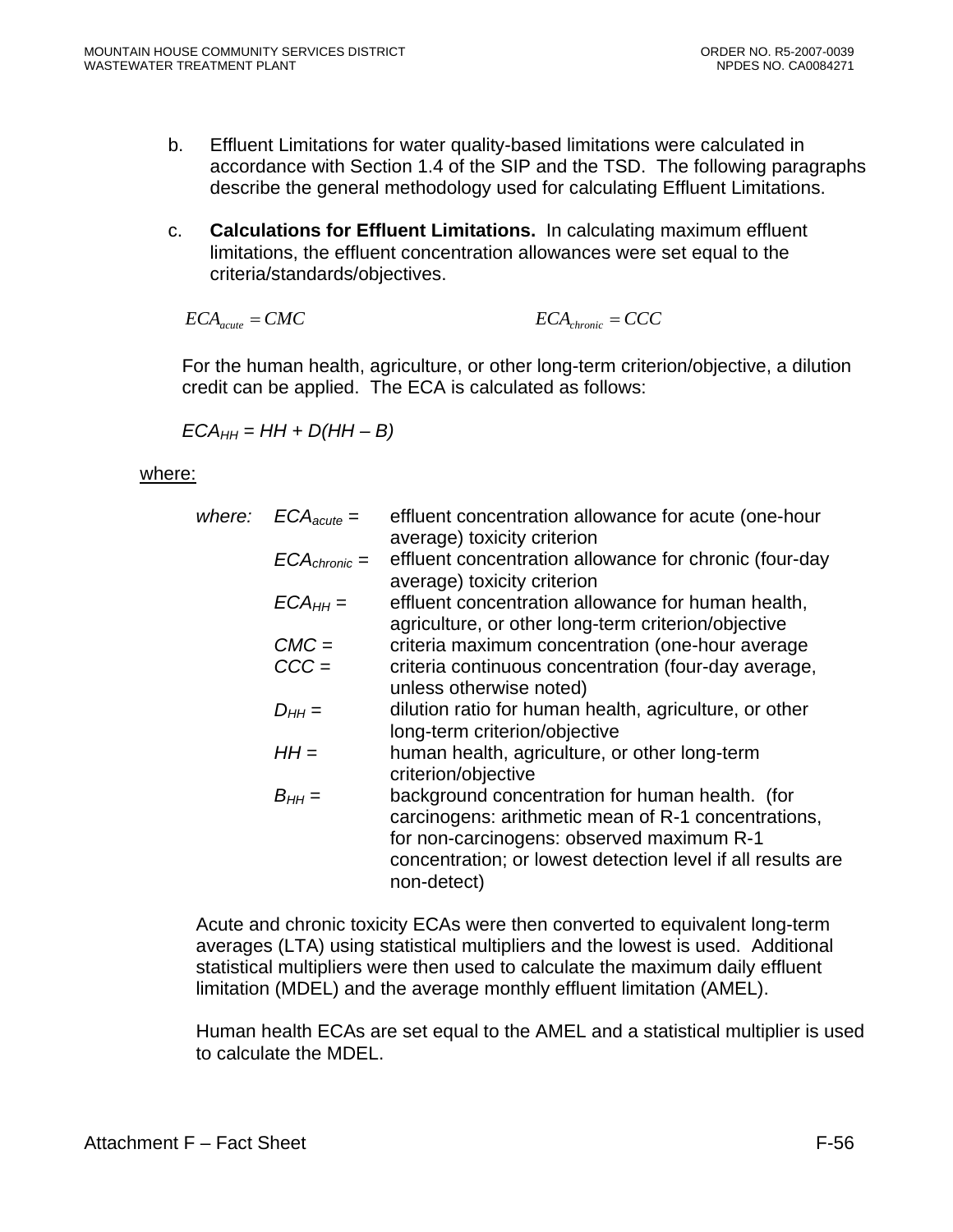*AMEL*

$$
AMEL = mult_{AMEL} \left[ min(M_A ECA_{acute}, M_C ECA_{chronic}) \right]
$$
  
\n
$$
MDEL = mult_{MDEL} \left[ min(M_A ECA_{acute}, M_C ECA_{chronic}) \right]
$$
  
\n
$$
MDEL_{HH} = \left( \frac{mult_{MDEL}}{mult_{AMEL}} \right) AMEL_{HH}
$$
  
\n
$$
MDEL_{HH} = \left( \frac{mult_{MDEL}}{mult_{AMEL}} \right) AMEL_{HH}
$$

**where:** 
$$
mult_{\text{AMEL}} =
$$
 statistical multiplier converting minimum LTA to AMEL

\n $mult_{\text{ADEL}} =$  statistical multiplier converting minimum LTA to MDEL

\n $M_A =$ 

\n $M_C =$ 

\nstatistical multiplier converting CMC to LTA

Water quality-based effluent limitations were calculated for aluminum, ammonia, bis(2-ethyhexl)phthalate, bromoform, chloroform, cyanide, dibromochloromethane, and dichlorobromomethane as follows in Tables F-6 through F-12, below.

| Table F-6<br><b>WQBEL Calculations for Aluminium</b>                                                    |              |                |  |  |  |
|---------------------------------------------------------------------------------------------------------|--------------|----------------|--|--|--|
| <b>Parameter</b>                                                                                        | <b>Acute</b> | <b>Chronic</b> |  |  |  |
| Criteria ( $\mu$ g/L) <sup>(1)</sup>                                                                    | 750          | 87             |  |  |  |
| <b>Dilution Credit</b>                                                                                  | No Dilution  | No Dilution    |  |  |  |
| ECA                                                                                                     | 750          | 87             |  |  |  |
| <b>ECA Multiplier</b>                                                                                   | 0.204        | 0.373          |  |  |  |
| LTA                                                                                                     | 153          | 32.5           |  |  |  |
| AMEL Multiplier (95 <sup>tho</sup> %)                                                                   | (2)          | 1.95           |  |  |  |
| AMEL $(\mu g/L)$                                                                                        | (2)          | 63             |  |  |  |
| MDEL Multiplier (99 <sup>th</sup> %)                                                                    | (2)          | 4.90           |  |  |  |
| $MDEL$ (µg/L)                                                                                           | (2)          | 159            |  |  |  |
| USEPA Ambient Water Quality Criteria<br>2<br>Limitations based on chronic LTA (Chronic LTA < Acute LTA) |              |                |  |  |  |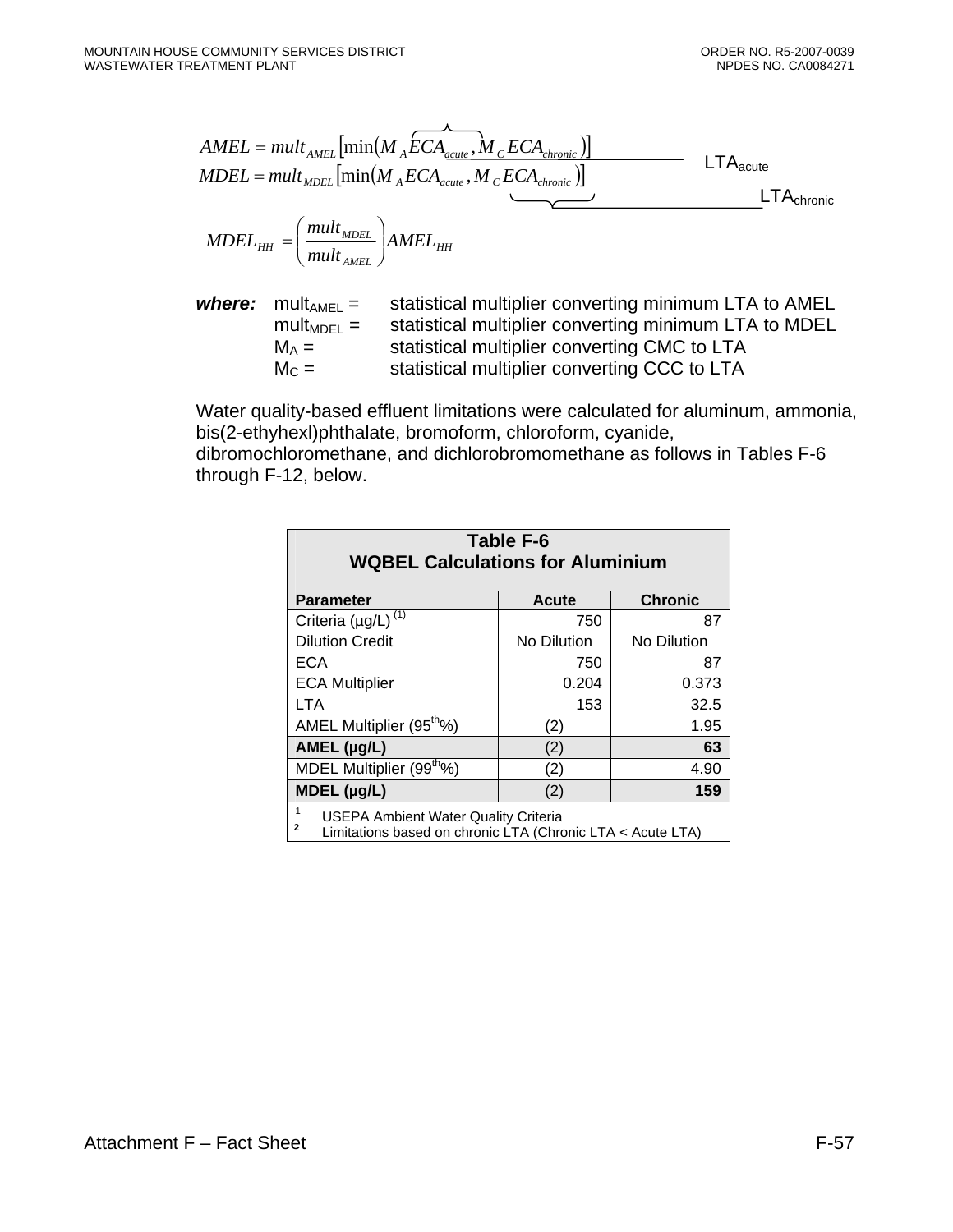| Table F-7<br><b>WQBEL Calculations for Ammonia</b> |              |                      |             |                |  |  |
|----------------------------------------------------|--------------|----------------------|-------------|----------------|--|--|
| <b>Parameter</b>                                   |              | November 1 to May 31 |             |                |  |  |
|                                                    | <b>Acute</b> | <b>Chronic</b>       | Acute       | <b>Chronic</b> |  |  |
| pH $\overline{^{(1)}}$                             | 8.5          | 7.7                  | 8.5         | 7.7            |  |  |
| Temperature $\mathrm{C}^{(2)}$                     | N/A          | 25                   | N/A         | 25             |  |  |
| Criteria (mg/L) <sup>(3)</sup>                     | 2.14         | 1.83                 | 2.14        | 1.83           |  |  |
| <b>Dilution Credit</b>                             | No Dilution  | No Dilution          | No Dilution | No Dilution    |  |  |
| <b>ECA</b>                                         | 2.14         | 1.83                 | 2.14        | 1.83           |  |  |
| <b>ECA Multiplier</b>                              | 0.321        | 0.527                | 0.321       | 0.527          |  |  |
| LTA $(4)$                                          | 0.687        | 0.96                 | 0.687       | 0.96           |  |  |
| AMEL Multiplier (95 <sup>th</sup> %)               | 1.55         | (5)                  | 1.55        | (5)            |  |  |
| $AMEL$ (mg/L)                                      | 1.0          | (5)                  | 1.0         | (5)            |  |  |
| MDEL Multiplier (99 <sup>tho</sup> %)              | 3.11         | (5)                  | 3.11        | (5)            |  |  |
| MDEL (mg/L)                                        | 2.1          | (5)                  | 2.1         | (5)            |  |  |
|                                                    |              |                      |             |                |  |  |

Fractive design pH = 8.5 (max. allowed effluent pH), Chronic design pH = median receiving stream Ph<br>
Temperature = Maximum 30-day average seasonal effluent temperature<br>
USEPA National Recommended Water Quality Criteria to

 $\frac{5}{100}$  Limitations based on acute LTA (LTA<sub>acute</sub> < LTA<sub>chronic</sub>)

# **Table F-8 WQBEL Calculations for Bis(2-ethylhexyl)phthalate**

| <b>Parameter</b>                                                                                                                        | <b>Acute</b> | <b>Chronic</b> |  |  |  |
|-----------------------------------------------------------------------------------------------------------------------------------------|--------------|----------------|--|--|--|
| Criteria (µg/L)                                                                                                                         | N/A          | 1.8            |  |  |  |
| <b>Dilution Credit</b>                                                                                                                  | N/A          | No Dilution    |  |  |  |
| ECA                                                                                                                                     | N/A          | 1.8            |  |  |  |
| AMEL ( $\mu$ g/L) <sup>(1)</sup>                                                                                                        | N/A          | 1.8            |  |  |  |
| MDEL/AMEL Multiplier <sup>(2)</sup>                                                                                                     | N/A          | 2.01           |  |  |  |
| $MDEL$ (µg/L)                                                                                                                           | N/A          | 3.6            |  |  |  |
| 1<br>$AMEL = ECA$ per section 1.4.B, Step 6 of SIP<br>$\overline{2}$<br>Assumes sampling frequency n<=4. Uses MDEL/AMEL multiplier from |              |                |  |  |  |

Table 2 of SIP.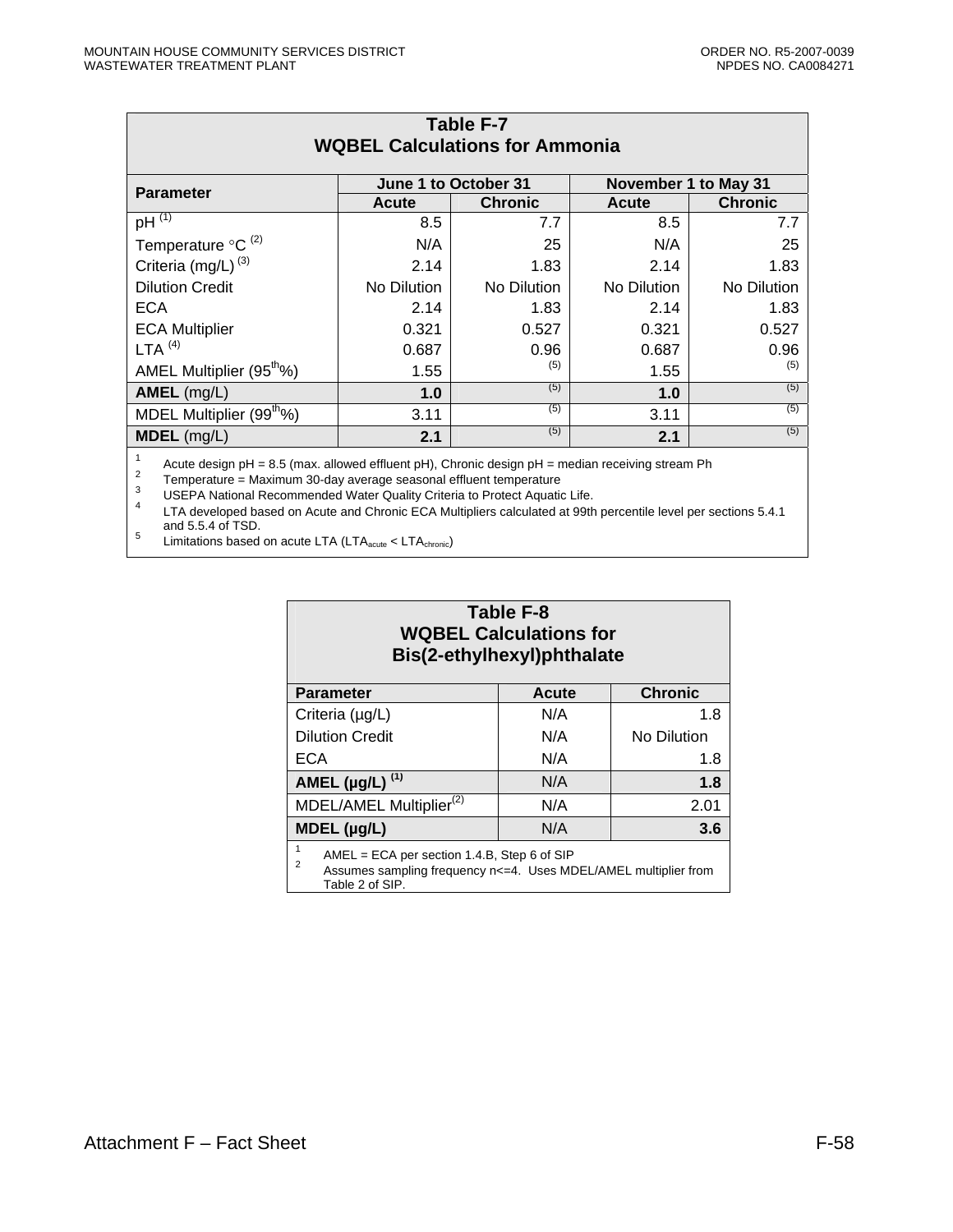| Table F-9<br><b>WQBEL Calculations for Bromoform</b>    |              |                |  |  |
|---------------------------------------------------------|--------------|----------------|--|--|
| <b>Parameter</b>                                        | <b>Acute</b> | <b>Chronic</b> |  |  |
| Criteria (µg/L)                                         | N/A          | 4.3            |  |  |
| <b>Dilution Credit</b>                                  | N/A          | No Dilution    |  |  |
| <b>ECA</b>                                              | N/A          | 4.3            |  |  |
| AMEL $(\mu g/L)$ <sup>(1)</sup>                         | N/A          | 4.3            |  |  |
| MDEL/AMEL Multiplier <sup>(2)</sup>                     | N/A          | 2.01           |  |  |
| MDEL (µg/L)<br>N/A<br>8.6                               |              |                |  |  |
| 1<br>$AMEL = ECA$ per section 1.4.B, Step 6 of SIP<br>ົ |              |                |  |  |

Assumes sampling frequency n<=4. Uses MDEL/AMEL multiplier from Table 2 of SIP.

| Table F-10<br><b>WQBEL Calculations for Cyanide</b>             |              |                |  |  |  |
|-----------------------------------------------------------------|--------------|----------------|--|--|--|
| <b>Parameter</b>                                                | <b>Acute</b> | <b>Chronic</b> |  |  |  |
| Criteria ( $\mu$ g/L) <sup>(1)</sup>                            | 22           | 5.2            |  |  |  |
| <b>Dilution Credit</b>                                          | No Dilution  | No Dilution    |  |  |  |
| <b>ECA</b>                                                      | 22           | 5.2            |  |  |  |
| <b>ECA Multiplier</b>                                           | 0.281        | 0.483          |  |  |  |
| <b>LTA</b>                                                      | 6.18         | 2.51           |  |  |  |
| AMEL Multiplier (95 <sup>th</sup> %)                            | (1)          | 1.65           |  |  |  |
| $AMEL$ (µg/L)                                                   | (1)          | 4.1            |  |  |  |
| MDEL Multiplier (99 <sup>tho</sup> %)                           | (1)          | 3.56           |  |  |  |
| $MDEL$ (µg/L)<br>(1)<br>8.9                                     |              |                |  |  |  |
| 1<br>Limitations based on chronic LTA (Chronic LTA < Acute LTA) |              |                |  |  |  |

Limitations based on chronic LTA (Chronic LTA < Acute LTA)

| Table F-11<br><b>WQBEL Calculations for</b><br><b>Dibromochloromethane</b>                                                                                            |       |                |  |  |  |
|-----------------------------------------------------------------------------------------------------------------------------------------------------------------------|-------|----------------|--|--|--|
| <b>Parameter</b>                                                                                                                                                      | Acute | <b>Chronic</b> |  |  |  |
| Criteria (µg/L)                                                                                                                                                       | N/A   | 0.41           |  |  |  |
| <b>Dilution Credit</b>                                                                                                                                                | N/A   | No Dilution    |  |  |  |
| ECA                                                                                                                                                                   | N/A   | 0.41           |  |  |  |
| AMEL $(\mu g/L)$ <sup>(1)</sup>                                                                                                                                       | N/A   | 0.41           |  |  |  |
| MDEL/AMEL Multiplier <sup>(2)</sup>                                                                                                                                   | N/A   | 2.01           |  |  |  |
| $MDEL$ (µg/L)                                                                                                                                                         | N/A   | 0.82           |  |  |  |
| $\mathbf{1}$<br>$AMEL = ECA$ per section 1.4.B, Step 6 of SIP<br>$\overline{2}$<br>Assumes sampling frequency n<=4. Uses MDEL/AMEL multiplier from<br>Table 2 of SIP. |       |                |  |  |  |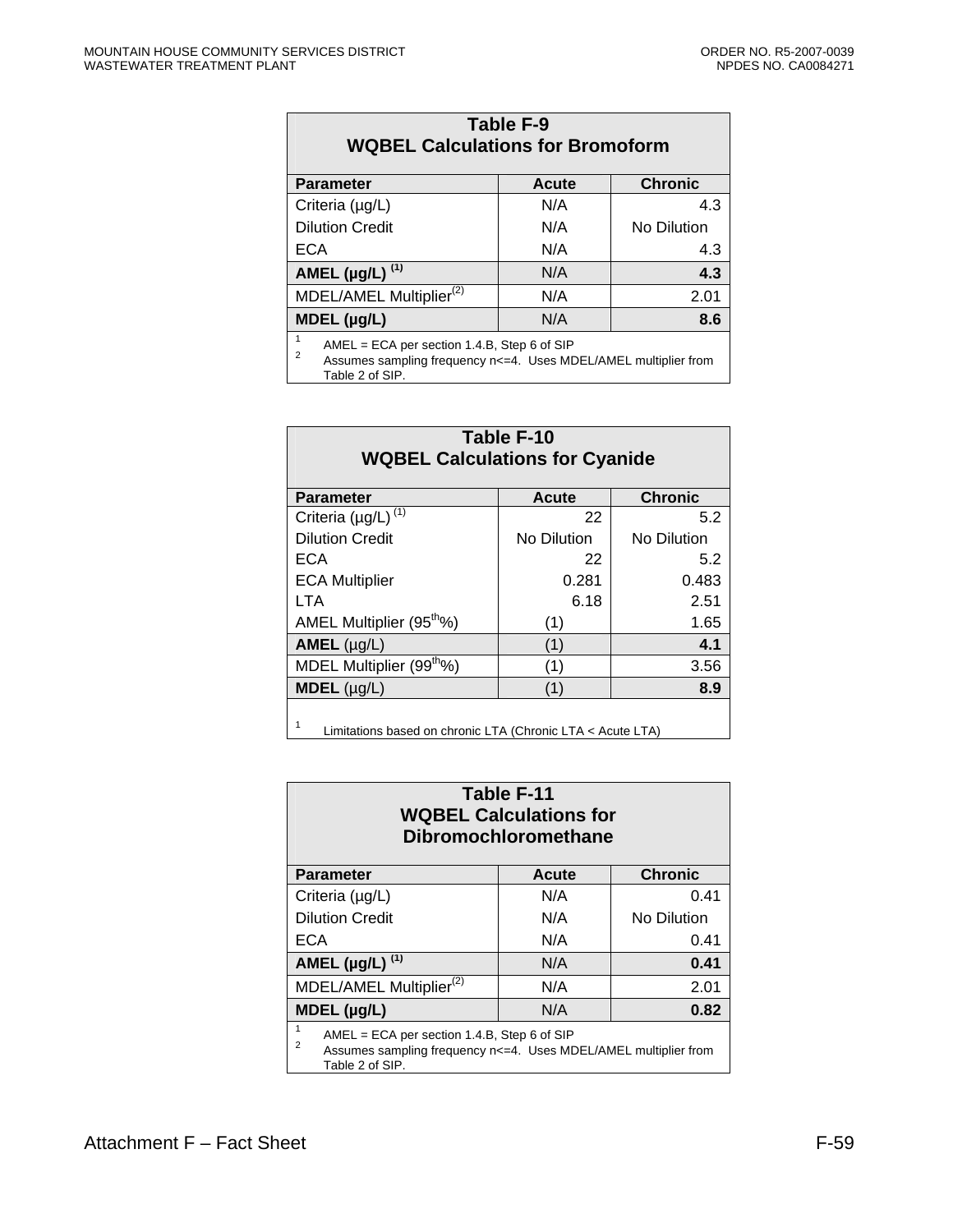| Table F-12<br><b>WQBEL Calculations for</b><br><b>Dichlorobromomethane</b>                                                                                 |              |                |  |  |  |
|------------------------------------------------------------------------------------------------------------------------------------------------------------|--------------|----------------|--|--|--|
| <b>Parameter</b>                                                                                                                                           | <b>Acute</b> | <b>Chronic</b> |  |  |  |
| Criteria (µg/L)                                                                                                                                            | N/A          | 0.56           |  |  |  |
| <b>Dilution Credit</b>                                                                                                                                     | N/A          | No Dilution    |  |  |  |
| ECA                                                                                                                                                        | N/A          | 0.56           |  |  |  |
| AMEL ( $\mu$ g/L) <sup>(1)</sup>                                                                                                                           | N/A          | 0.56           |  |  |  |
| MDEL/AMEL Multiplier <sup>(2)</sup>                                                                                                                        | N/A          | 2.01           |  |  |  |
| $MDEL$ (µg/L)                                                                                                                                              | N/A          | 1.1            |  |  |  |
| 1<br>$AMEL = ECA$ per section 1.4.B, Step 6 of SIP<br>$\overline{2}$<br>Assumes sampling frequency n<=4. Uses MDEL/AMEL multiplier from<br>Table 2 of SIP. |              |                |  |  |  |

# 5. **Whole Effluent Toxicity (WET)**

For compliance with the Basin Plan's narrative toxicity objective, this Order requires the Discharger to conduct whole effluent toxicity testing for acute and chronic toxicity, as specified in the Monitoring and Reporting Program (Attachment E, Section V.). This Order also contains effluent limitations for acute toxicity and requires the Discharger to investigate the causes of, and identify corrective actions to reduce or eliminate any observed effluent toxicity.

- a. **Acute Aquatic Toxicity.** The Basin Plan states that "…*effluent limits based upon acute biotoxicity tests of effluents will be prescribed where appropriate*…" Effluent limitations for acute toxicity have been included in this Order. WDR Order No. 98-192 required compliance with the testing procedures contained in EPA/600/4-90/027F. In October 2002, the USEPA promulgated EPA-821-R-02- 012, revising the previous edition. The new USEPA procedure requires the use of larval stage (0 to 14 days old) fathead minnows or golden shiners.
- b. **Chronic Aquatic Toxicity.** The Basin Plan contains a narrative toxicity objective that states, "*All waters shall be maintained free of toxic substances in concentrations that produce detrimental physiological responses in human, plant, animal, or aquatic life.*" (Basin Plan at III-8.00.) Adequate WET data is not available to determine if the discharge has reasonable potential to cause or contribute to an in-stream excursion above of the Basin Plan's narrative toxicity objective. Attachment E of this Order requires quarterly chronic WET monitoring for demonstration of compliance with the narrative toxicity objective.

In addition to WET monitoring, Special Provisions VI.C.2.a. requires the Discharger to submit to the Regional Water Board an Initial Investigative TRE Work Plan for approval by the Executive Officer, to ensure the Discharger has a plan to immediately move forward with the initial tiers of a TRE, in the event effluent toxicity is encountered in the future. The provision also includes a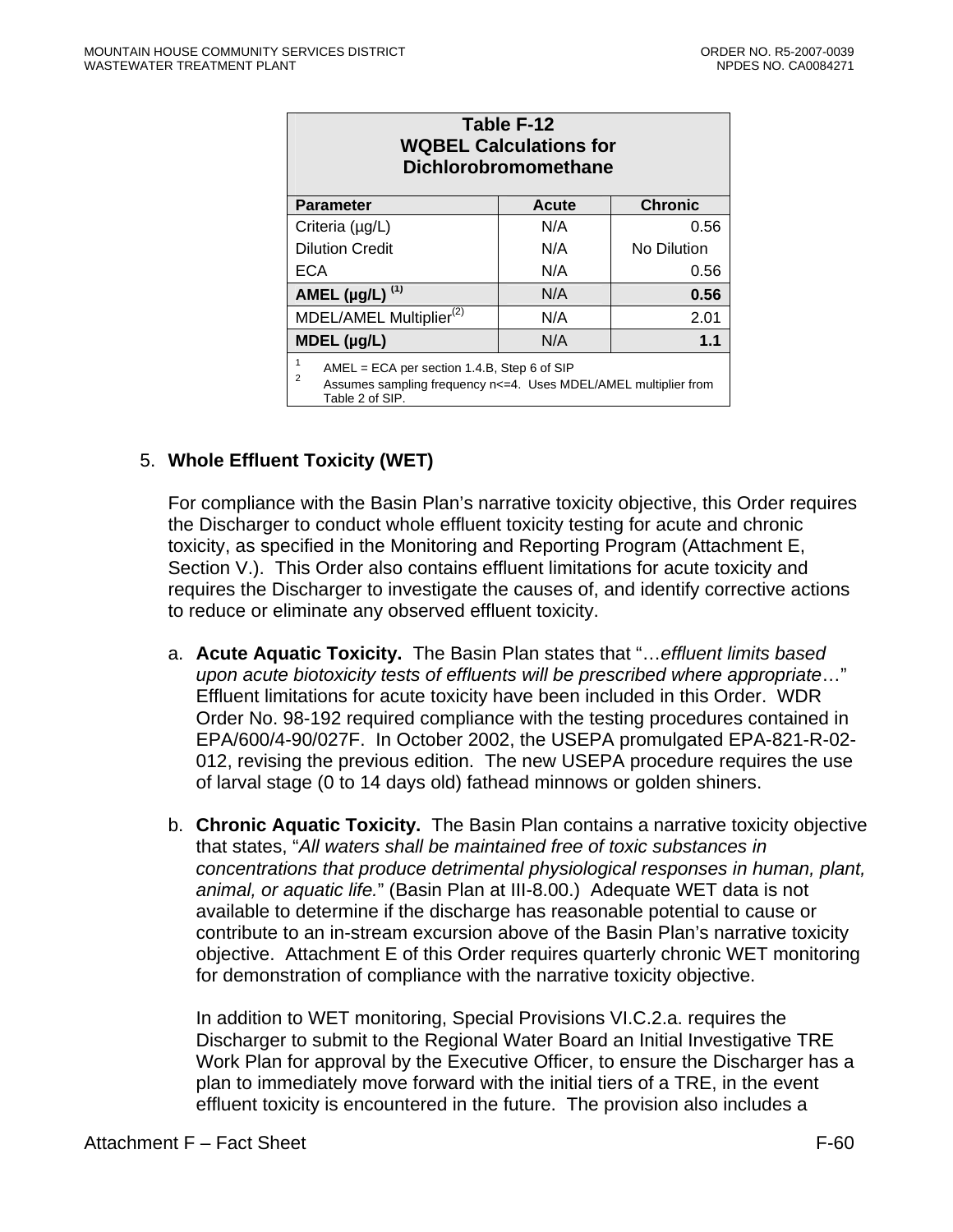numeric toxicity monitoring trigger and requirements for accelerated monitoring, as well as, requirements for TRE initiation if a pattern of toxicity is demonstrated.

In addition to WET monitoring, Special Provisions VI.C.2.a. requires the Discharger to submit to the Regional Water Board an Initial Investigative TRE Work Plan for approval by the Executive Officer, to ensure the Discharger has a plan to immediately move forward with the initial tiers of a TRE, in the event effluent toxicity is encountered in the future. The provision also includes a numeric toxicity monitoring trigger and requirements for accelerated monitoring, as well as, requirements for TRE initiation if a pattern of toxicity is demonstrated.

# **D. Interim Effluent Limitations**

# **1. Electrical Conductivity (EC) and Aluminum.**

The interim limitations for EC and aluminum in this Order are based on the current treatment plant performance. In developing the interim limitation, where there are ten sampling data points or more, sampling and laboratory variability is accounted for by establishing interim limits that are based on normally distributed data where 99.9% of the data points will lie within 3.3 standard deviations of the mean (*Basic Statistical Methods for Engineers and Scientists, Kennedy and Neville, Harper and Row*). Therefore, the interim limitations in this Order are established as the mean plus 3.3 standard deviations of the available data.

The Regional Water Board finds that the Discharger can undertake source control and treatment plant measures to maintain compliance with the interim limitations included in this Order. The interim performance-based effluent limitations are not protective of the beneficial uses of the receiving stream (i.e. municipal and domestic supply and agriculture) and may allow degradation of water quality on a long-term basis. However, the interim limitations establish an enforceable ceiling concentration until compliance with the water quality objectives can be achieved. The Discharger's source water is surface water from the Clifton Forebay with an EC less than 300 µmhos/cm. The Discharger already discourages the use of water softeners. Table F-14, below, summarizes the calculations of the interim performance-based effluent limitations for EC. In addition to enforceable interim effluent limitations, the Discharger is required to demonstrate reasonable progress in reducing salinity in its discharge to Old River. Special Provisions VI.C.3.c. establishes an intermediate goal of 1,000 µmhos/cm EC as a monthly average to be achieved this permit term.

| Table F-14                                             |            |      |           |              |               |
|--------------------------------------------------------|------------|------|-----------|--------------|---------------|
| <b>Interim Effluent Limitation Calculation Summary</b> |            |      |           |              |               |
| Parameter                                              | <b>MEC</b> | Mean | Std. Dev. | # of Samples | Interim Limit |
| <b>Electrical Conductivity</b>                         | 1242       | 1001 | 122.6     | 26           | 1406          |
| Aluminum                                               | 540        | 135  | 131       | 15           | 567           |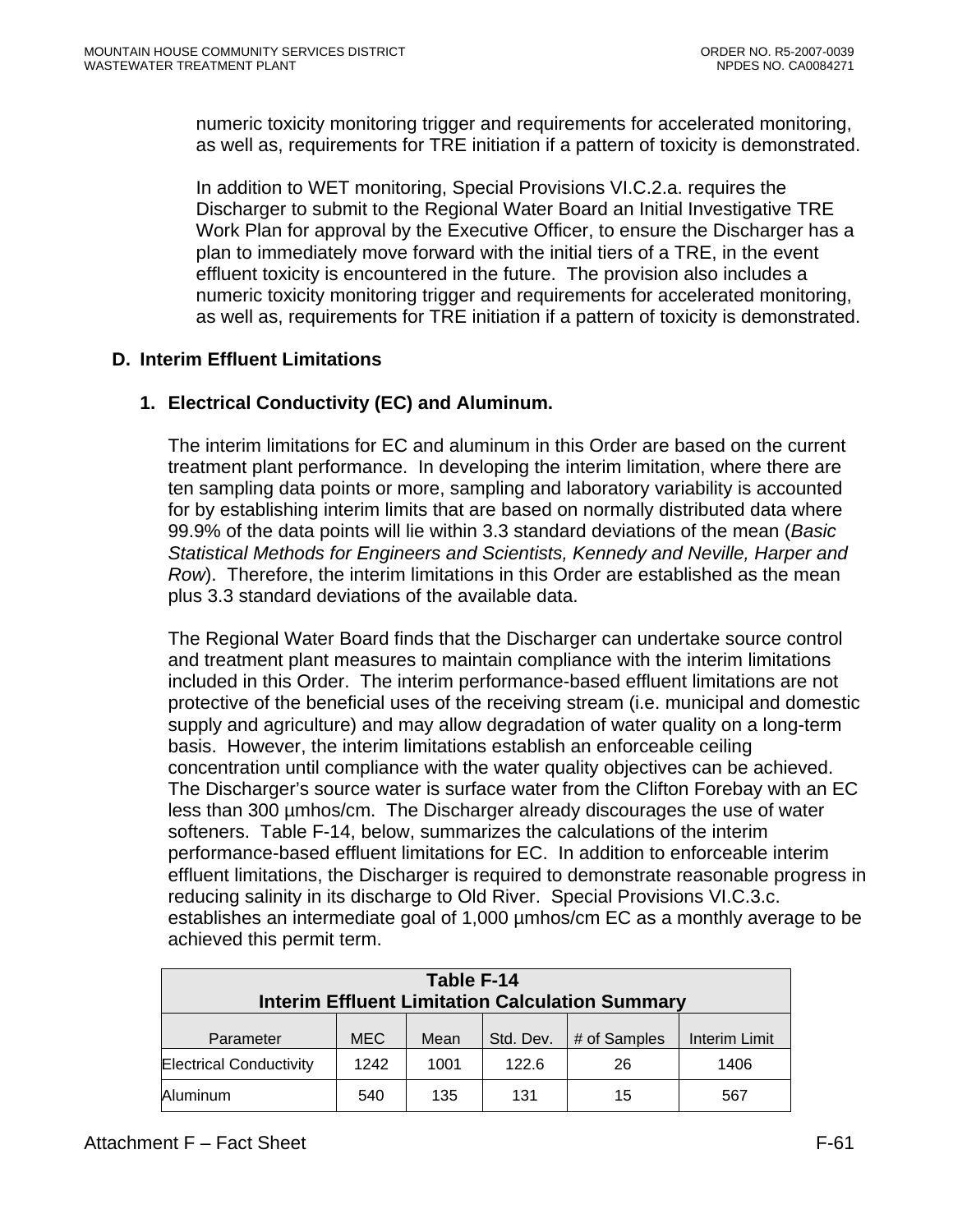# **E. Land Discharge Specifications**

- **1.** Anaerobic processes tend to produce aesthetically undesirable odors. To minimize production of undesirable odors, the Discharger is required to maintain at least 1.0 mg/L dissolved oxygen in the upper one foot of the emergency storage pond.
- **2.** Pond levees can fail for a variety of reasons, typically, a lack of maintenance or overtopping due to wave action. The Order requires a minimum pond freeboard of two feet be maintained to prevent overtopping.

# **F. Reclamation Specifications (Not Applicable)**

# **V. RATIONALE FOR RECEIVING WATER LIMITATIONS**

Basin Plan water quality objectives to protect the beneficial uses of surface water and groundwater include numeric objectives and narrative objectives, including objectives for chemical constituents, toxicity, and taste and odor. The toxicity objective requires that surface water and groundwater be maintained free of toxic substances in concentrations that produce detrimental physiological responses in humans, plants, or animals. The chemical constituent objective requires that surface water and groundwater shall not contain chemical constituents in concentrations that adversely affect any beneficial use or that exceed the maximum contaminant levels (MCLs) in Title 22, CCR. The taste and odor objective states that surface water and groundwater shall not contain taste- or odorproducing substances in concentrations that cause nuisance or adversely affect beneficial uses. The Basin Plan requires the application of the most stringent objective necessary to ensure that surface water and groundwater do not contain chemical constituents, toxic substances, radionuclides, or taste and odor producing substances in concentrations that adversely affect domestic drinking water supply, agricultural supply, or any other beneficial use.

# **A. Surface Water**

**1.** CWA Section 303(a-c), required states to adopt water quality standards, including criteria where they are necessary to protect beneficial uses. The Regional Water Board adopted water quality criteria as water quality objectives in the Basin Plan. The Basin Plan states that *"[t]he numerical and narrative water quality objectives define the least stringent standards that the Regional Water Board will apply to regional waters in order to protect the beneficial uses.*" The Basin Plan includes numeric and narrative water quality objectives for various beneficial uses and water bodies. This Order contains Receiving Surface Water Limitations based on the Basin Plan numerical and narrative water quality objectives for biostimulatory substances, chemical constituents, color, dissolved oxygen, floating material, oil and grease, pH, pesticides, radioactivity, salinity, sediment, settleable material, suspended material, tastes and odors, temperature, toxicity, turbidity, and electrical conductivity.

Numeric Basin Plan objectives for bacteria, dissolved oxygen, pH, temperature, and

#### Attachment F – Fact Sheet F-62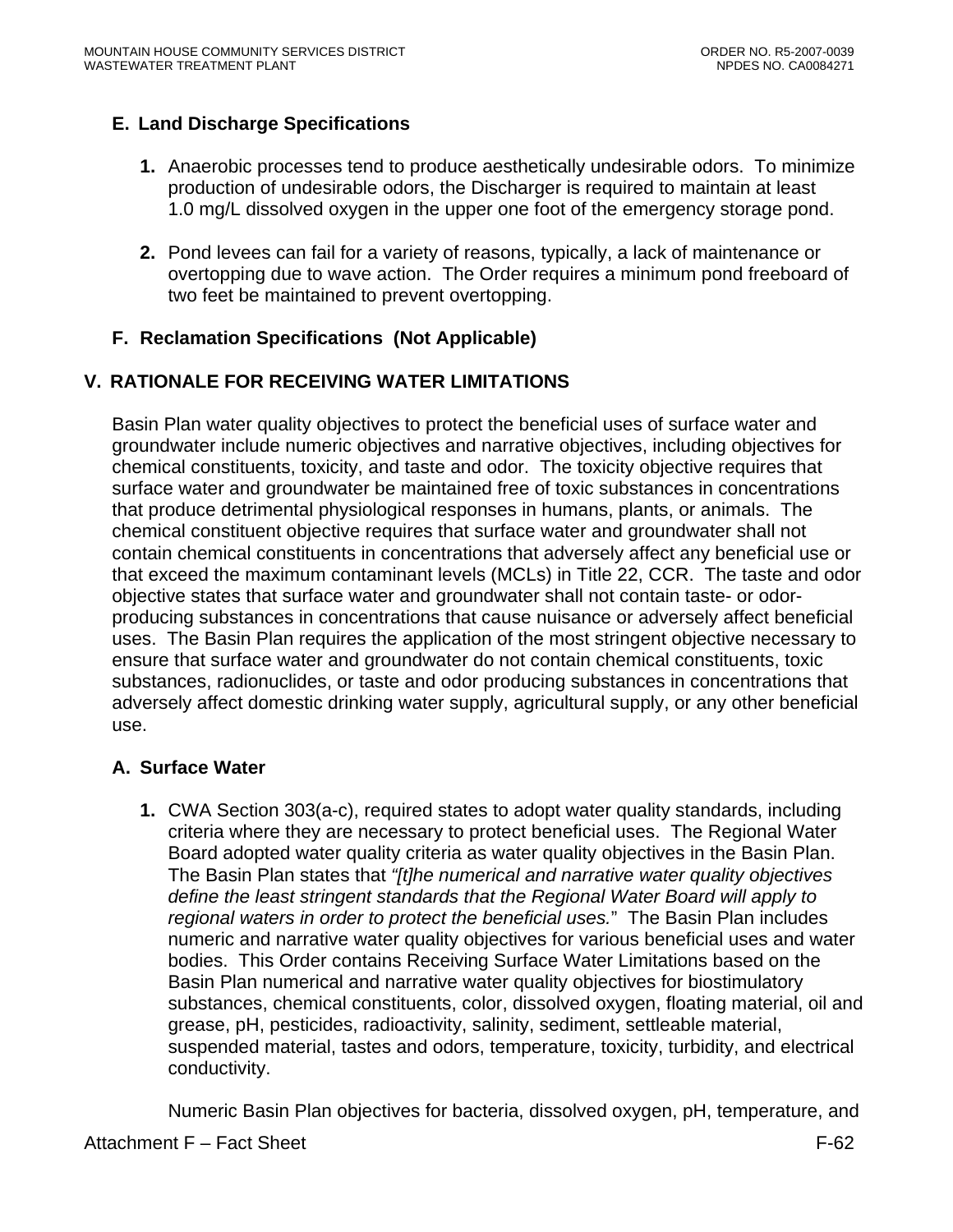turbidity are applicable to this discharge and have been incorporated as Receiving Surface Water Limitations. Rationale for these numeric receiving surface water limitations are as follows:

- a. **Dissolved Oxygen.** The Basin Plan includes a water quality objective that "*[W]ithin the legal boundaries of the Delta, the dissolved oxygen concentrations shall not be reduced below: 7.0 mg/L in the Sacramento River (below the I Street Bridge) and in all Delta waters west of the Antioch Bridge; 6.0 mg/L in the San Joaquin River (between Turner Cut and Stockton, September 1 through November 30); and 5.0 mg/L in all other Delta waters except those bodies of water which are constructed for special purposes and from which fish have been excluded or where the fishery is not important as a beneficial use.*" Numeric Receiving Water Limitations for dissolved oxygen are included in this Order and are based on the Basin Plan objective.
- c. **pH.** The Basin Plan includes water quality objectives that the pH "…*not be depressed below 6.5 nor raised above 8.5. Changes in normal ambient pH levels shall not exceed 0.5 in fresh waters with designated COLD or WARM beneficial uses*." The Delta is designated as having both COLD and WARM beneficial uses. The change in pH of 0.5 (standard pH units) is not included as necessary to protect aquatic life in U.S. EPA's Ambient Criteria for the Protection of Freshwater Aquatic Life as long as pH does not fall below 6.5 or exceed 8.5 units. Therefore, an averaging period of 30 days has been applied to the Basin Plan receiving water objective for changes in pH. Numeric Receiving Water Limitations for pH are included in this Order and are based on the Basin Plan objectives for pH.
- d. **Temperature.** This Order requires the Discharger to submit a technical report to the Regional Water Board within six months of the discharge to surface waters exceeding 1.25 mgd as a monthly average flow. The technical report shall provide evidence that the discharge is in full compliance with the Thermal Plan requirements (Effluent Limitation IV.A.1.i, and Receiving Water Limitation V.A.13.), and that the discharge will remain in full compliance when average dry weather flows reach 5.4 mgd. If there is reasonable potential to cause or contribute to an exceedance of a water quality objective for temperature, the Discharger shall submit a corrective action plan and implementation time schedule for Regional Water Board approval.
- e. **Turbidity.** The Basin Plan includes the following objective: "*Increases in turbidity attributable to controllable water quality factors shall not exceed the following limits*:
	- *Where natural turbidity is between 0 and 5 Nephelometric Turbidity Units (NTUs), increases shall not exceed 1 NTU.*
	- *Where natural turbidity is between 5 and 10 NTUs, increases shall not exceed 20 percent.*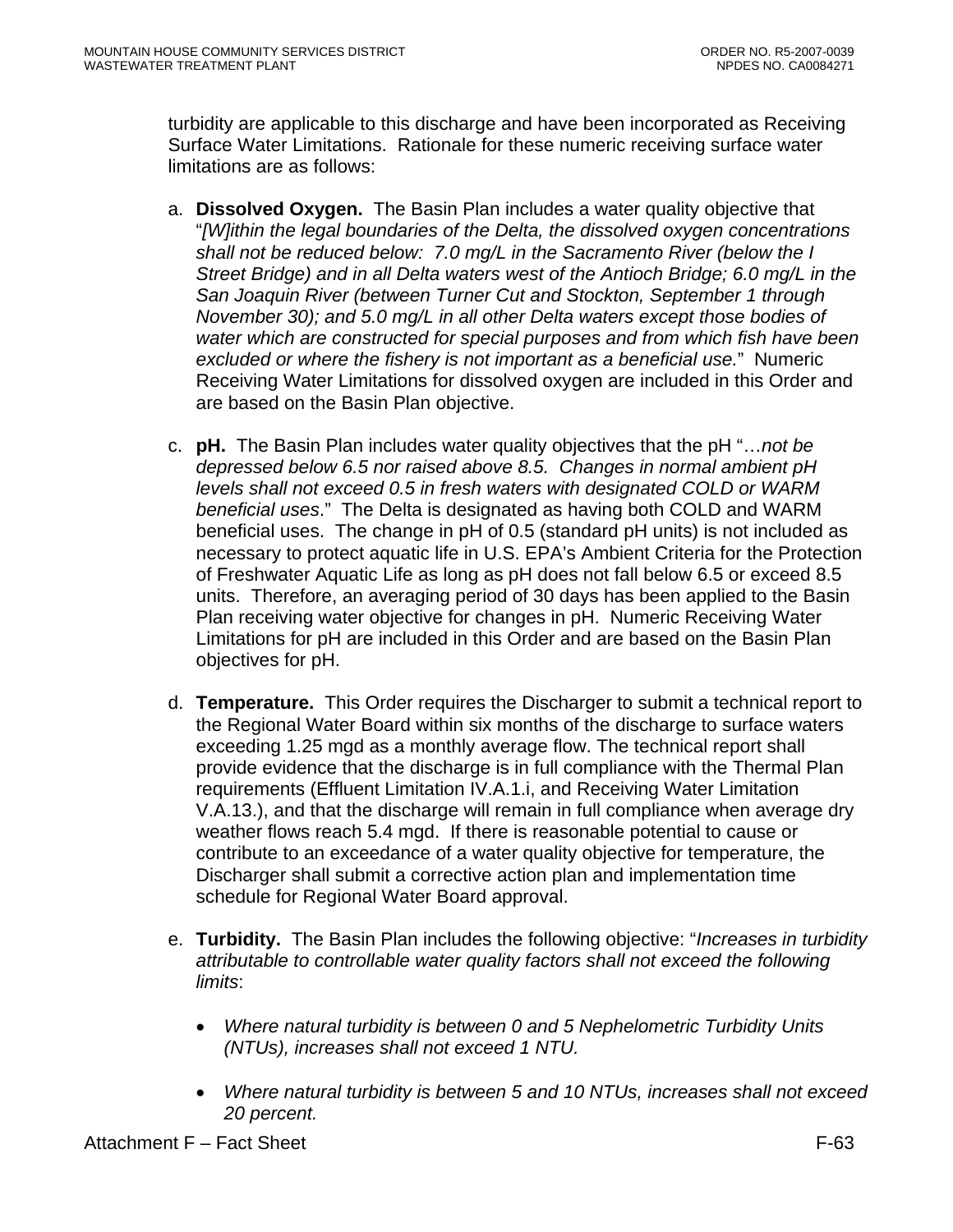- *Where natural turbidity is between 50 and 100 NTUs, increases shall not exceed 10 NTU.*
- *Where natural turbidity is greater than 100 NTUs, increases shall not exceed 10 percent."*

# **B. Groundwater (Not Applicable)**

# **VI. RATIONALE FOR MONITORING AND REPORTING REQUIREMENTS**

Section 122.48 of 40 CFR requires all NPDES permits to specify recording and reporting of monitoring results. Sections 13267 and 13383 of the California Water Code authorize the Water Boards to require technical and monitoring reports. The Monitoring and Reporting Program, Attachment E of this Order, establishes monitoring and reporting requirements to implement federal and state requirements. The following provides the rationale for the monitoring and reporting requirements contained in the Monitoring and Reporting Program for this facility.

## **A. Influent Monitoring**

**1.** Influent monitoring is required to collect data on the characteristics of the wastewater and to assess compliance with effluent limitations (*i.e*., BOD and TSS reduction requirements).

#### **B. Effluent Monitoring**

**1.** Pursuant to the requirements of 40 CFR Section 122.44(i)(2) effluent monitoring is required for all constituents with effluent limitations. Effluent monitoring is necessary to assess compliance with effluent limitations, assess the effectiveness of the treatment process, and to assess the impacts of the discharge on the receiving stream and groundwater.

# **C. Whole Effluent Toxicity Testing Requirements**

The Basin Plan states that "[a]*ll waters shall be maintained free of toxic substances in concentrations that produce detrimental physiological responses in human, plant, animal, or aquatic life. This objective applies regardless of whether the toxicity is caused by a single substance or the interactive effect of multiple substances*." The Basin Plan requires that "[a]*s a minimum, compliance with this objective…shall be evaluated with a 96-hour bioassay*." This Order requires both acute and chronic toxicity monitoring to evaluate compliance with this water quality objective.

The receiving surface water for the WWTF is Old River, an inland surface water providing freshwater aquatic habitat. Beneficial uses of Old River include warm freshwater habitat (WARM); cold freshwater habitat (COLD); warm and cold migration of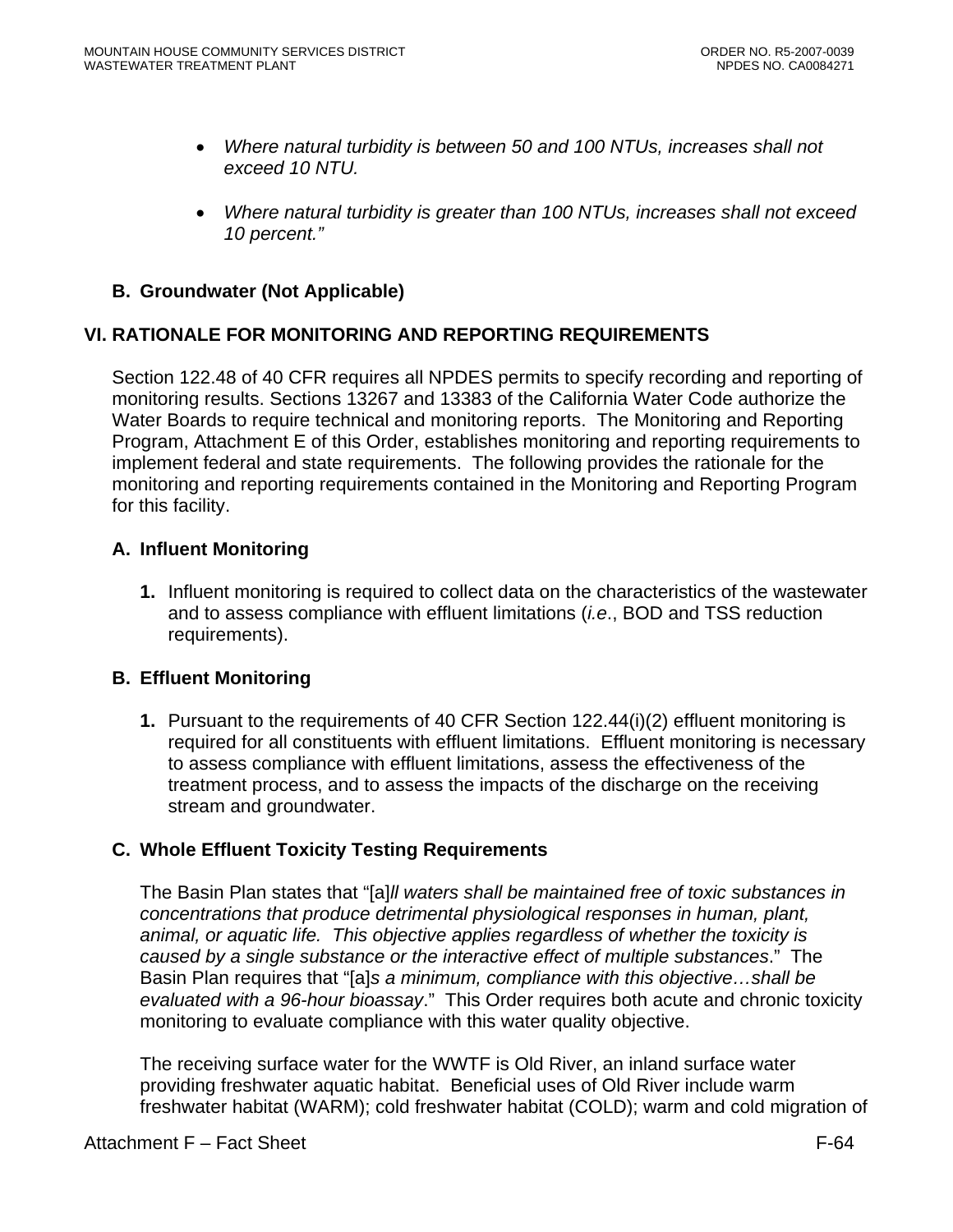aquatic organisms (MIGR); warm and cold spawning, reproduction, and/or early development (SPWN); and wildlife habitat (WILD). Given that the receiving stream has beneficial uses of cold freshwater habitat, cold migration of aquatic organisms, and cold spawning, reproduction, and/or early development, it is appropriate to use a cold/warmwater species such as *O. mykiss* (rainbow trout) for aquatic toxicity bioassays.

USEPA has approved test methods for of *Pimephales promelas*, *Selenastrum capricornutum*, and *Ceriodaphnia dubia* for assessing chronic toxicity in freshwater organisms.

# **1. Acute Toxicity.**

Monthly 96-hour bioassay tests are required to demonstrate compliance with the effluent limitation for acute toxicity (Effluent Limitations IV.A.1.d.).

## **2. Chronic Toxicity.**

Quarterly chronic whole effluent toxicity testing is required in order to demonstrate compliance with the Basin Plan's narrative toxicity objective.

## **3. Dilution Water.**

The toxicity test normally calls for receiving water to be used as dilution water. However, due to the significant tidal influence and lack of dilution in the vicinity of the discharge, use of receiving water is inappropriate for use as dilution water because there is not an "upstream" location that is not potentially mixed with effluent.

# **D. Receiving Water Monitoring**

#### **1. Surface Water**

- **a.** Receiving water monitoring is necessary to assess compliance with receiving water limitations and to assess the impacts of the discharge on the receiving stream.
- **b.** The objective of receiving water monitoring is to measure the impact of effluent mixed with receiving water. The concept of an upstream and downstream sampling location is based upon the premise that stream water flows in one direction. However, the river flow direction changes depending upon tidal stages and when the barriers are in place, the barrier blocks the flow. Effluent may mix with river water to the barrier location, into Wicklund Cut, and over two miles towards Tracy. This Order requires the discharger to sample the receiving water in four different locations: near the barrier, mid-river at the outfall, from Wicklund Cut, and at a location towards Tracy because the effluent will mix with river water at all of those locations and may have different impacts, depending upon the location.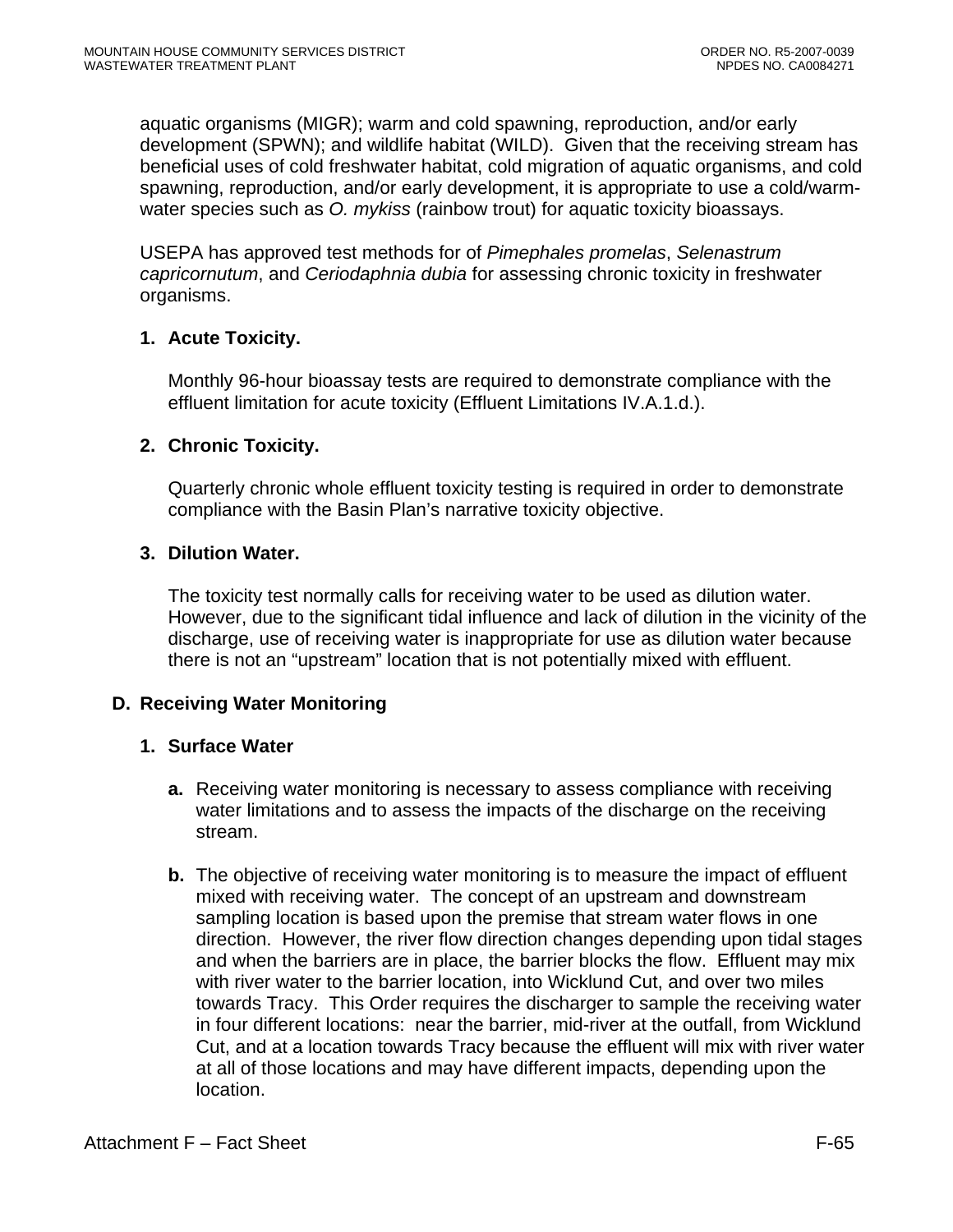# **2. Groundwater (Not Applicable)**

#### **E. Other Monitoring Requirements**

#### **1. Biosolids Monitoring**

Biosolids monitoring is required to ensure compliance with the biosolids disposal requirements ([Special Provisions VI.C.6.a.\)](#page-0-0). Biosolids disposal requirements are imposed pursuant to 40 CFR Part 503 to protect public health and prevent groundwater degradation.

#### **2. Municipal Water Supply Monitoring.**

The Discharger is required to monitor the municipal water supply annually to report the quality of the Discharger's municipal water supply.

#### **VII. RATIONALE FOR PROVISIONS**

#### **A. Standard Provisions**

Standard Provisions, which in accordance with 40 CFR Sections 122.41 and 122.42, apply to all NPDES discharges and must be included in every NPDES permit, are provided in Attachment D to the Order.

Title 40 CFR Section 122.41(a)(1) and (b) through (n) establish conditions that apply to all state-issued NPDES permits. These conditions must be incorporated into the permits either expressly or by reference. If incorporated by reference, a specific citation to the regulations must be included in the Order. 40 CFR Section 123.25(a)(12) allows the State to omit or modify conditions to impose more stringent requirements. In accordance with Section 123.25, this Order omits federal conditions that address enforcement authority specified in 40 CFR Sections 122.41(j)(5) and (k)(2) because the enforcement authority under the CWC is more stringent. In lieu of these conditions, this Order incorporates by reference CWC Section 13387(e).

Regional Water Board Standard Provisions. In addition to the Federal Standard Provisions (Attachment D), the Discharger must comply with the Regional Water Board Standard Provisions provided in Standard Provisions VI.A.2.

#### **B. Special Provisions**

#### **1. Reopener Provisions**

Upon adoption of any applicable water quality standard for receiving waters by the Regional Water Board or the State Water Board pursuant to the CWA and regulations adopted thereunder, this permit may be reopened and receiving water limitations added.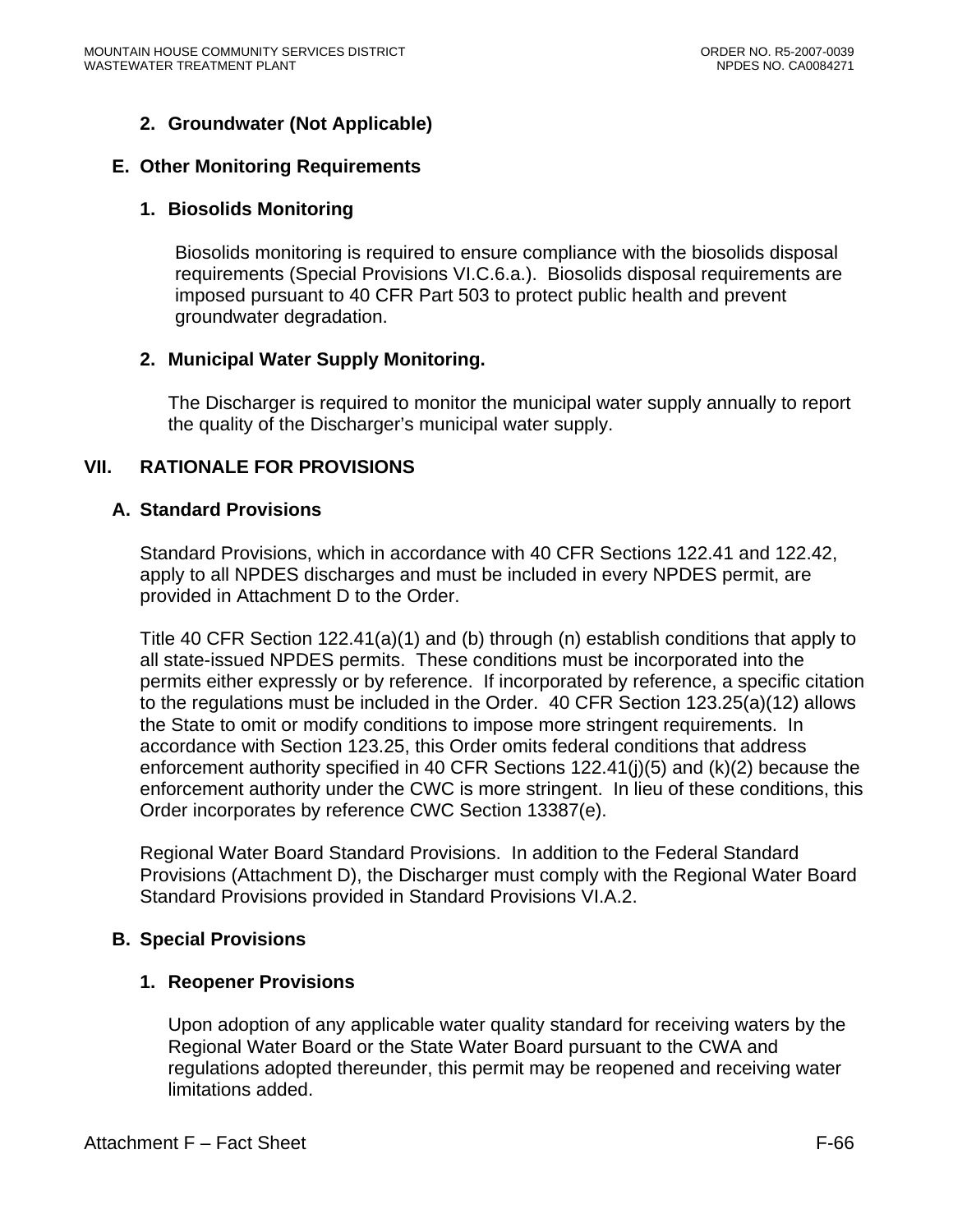- **a. Special Provisions VI.C.1.a.** Conditions that necessitate a major modification of a permit are described in 40 CFR Section 122.62, which include the following:
	- **i.** When standards or regulations on which the permit was based have been changed by promulgation of amended standards or regulations or by judicial decision. Therefore, if more stringent applicable water quality standards are promulgated or approved pursuant to Section 303 of the Federal Water Pollution Control Act or amendments thereto, the Regional Water Board will revise and modify this Order in accordance with such more stringent standards.
	- **ii.** When new information, that was not available at the time of permit issuance, would have justified different permit conditions at the time of issuance.
- **b. Mercury (Special Provisions VI.C.1.b.).** This provision allows the Regional Water Board to reopen this Order in the event mercury is found to be causing toxicity based on acute or chronic toxicity test results, or if a TMDL program is adopted. In addition, this Order may be reopened if the Regional Water Board determines that a mercury-offset program is feasible for Dischargers subject to NPDES permits.
- **c. Effluent Recycling**. If the Discharger proposes effluent recycling, this Order may be reopened and revised as appropriate.
- **d. Pollution Prevention (Special Provisions VI.C.1.d.).** This Order requires the Discharger prepare pollution prevention plans following CWC Section 13263.3(d)(3) for aluminum, salinity and mercury. This reopener provision allows the Regional Water Board to reopen this Order for addition and/or modification of effluent limitations and requirements for these constituents based on a review of the pollution prevention plans.
- **e. Whole Effluent Toxicity (Special Provisions VI.C.1.e.).** This Order requires the Discharger to investigate the causes of, and identify corrective actions to reduce or eliminate effluent toxicity through a Toxicity Reduction Evaluation (TRE). This Order may be reopened to include a numeric chronic toxicity limitation, a new acute toxicity limitation, and/or a limitation for a specific toxicant identified in the TRE. Additionally, if a numeric chronic toxicity water quality objective is adopted by the State Water Board, this Order may be reopened to include a numeric chronic toxicity limitation based on that objective.
- **f. Dilution Credits**. As discussed in the Fact Sheet, Section IV.C.2.b., the Discharger has not provided adequate information for the allowance of dilution credits., most importantly, real-time flow monitoring data in the vicinity of the discharge. Should adequate data be developed and provided to RWQCB staff demonstrating sufficient dilution is available this Order may be reopened to allow dilution credits. Adequate data is a requirement for any consideration for the allowance of dilution credits for future permit decisions.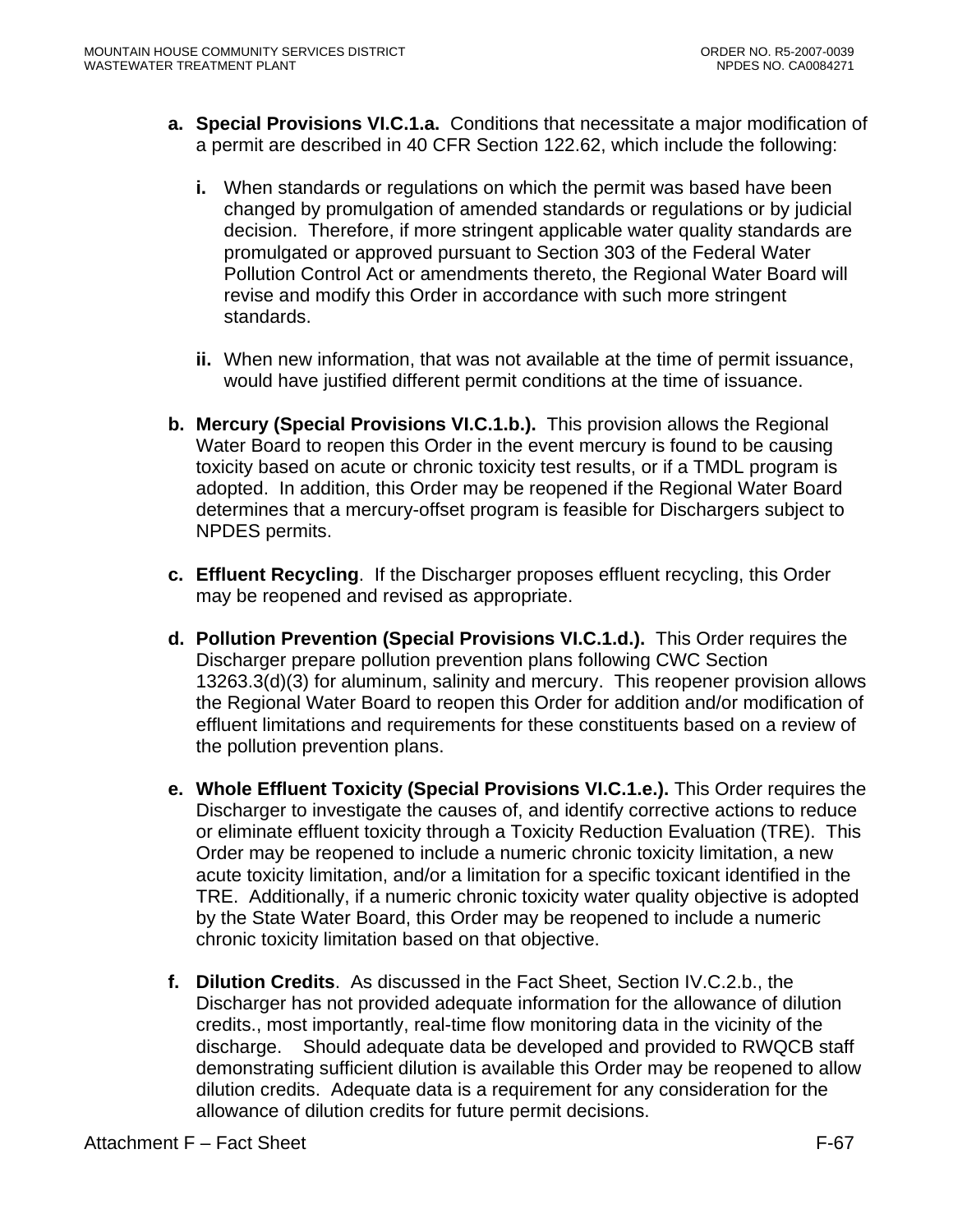- **g. Central Valley Drinking Water Policy (Special Provisions VI.C.1.i.)**. The Regional Water Board is currently working with stakeholders to develop a Drinking Water Policy for the Central Valley. Based on the current schedule, the Basin Plan may be proposed to be amended in 2009 or 2010 to incorporate water quality objectives for the protection of drinking water supplies. A reopener has been included in the Order to allow the Regional Water Board to reopen the permit to include appropriate effluent limitations, as necessary, to require compliance with these objectives.
- **h. NMFS Reasonable and Prudent Measures.** On September 1, 2006, the National Marine Fisheries Service (NMFS) issued a biological opinion in accordance with section 7 of the Endangered Species Act for the construction and operation of the outfall to Old River from the Mountain House Wastewater Treatment Plant (MHWWTP). NMFS predicts in its biological opinion that the project will result in the incidental take of listed species as a result of exposure to chronic, sublethal concentrations of toxic compounds discharged from the MHWWTP and that reasonable and prudent measures are necessary and appropriate to minimize the incidental take of listed species. This Order may be reopened should the measures required by NMFS result in the need for new or revised effluent limitations or requirements.

# **2. Special Studies and Additional Monitoring Requirements**

**a. Chronic Whole Effluent Toxicity Requirements (Special Provisions VI.C.2.a.).** The Basin Plan contains a narrative toxicity objective that states, "*All waters shall be maintained free of toxic substances in concentrations that produce detrimental physiological responses in human, plant, animal, or aquatic life.*" (Basin Plan at III-8.00.) This Order requires the Discharger to conduct toxicity testing, to determine whether the discharge exhibits toxicity.

**Monitoring Trigger.** A numeric toxicity monitoring trigger of > 1 TUc (where Tuc = 100/NOEC) is applied in the provision, because this Order does not allow any dilution for the chronic condition. Therefore, a TRE is triggered when the effluent exhibits a pattern of toxicity at 100% effluent.

**Accelerated Monitoring.** The provision requires accelerated WET testing when a regular WET test result exceeds the monitoring trigger. The purpose of accelerated monitoring is to determine, in an expedient manner, whether there is a pattern of toxicity before requiring the implementation of a TRE. Due to possible seasonality of the toxicity, the accelerated monitoring should be performed in a timely manner, preferably taking no more than 2 to 3 months to complete.

The provision requires accelerated monitoring consisting of four chronic toxicity tests every two weeks using the species that exhibited toxicity. Guidance regarding accelerated monitoring and TRE initiation is provided in the *Technical*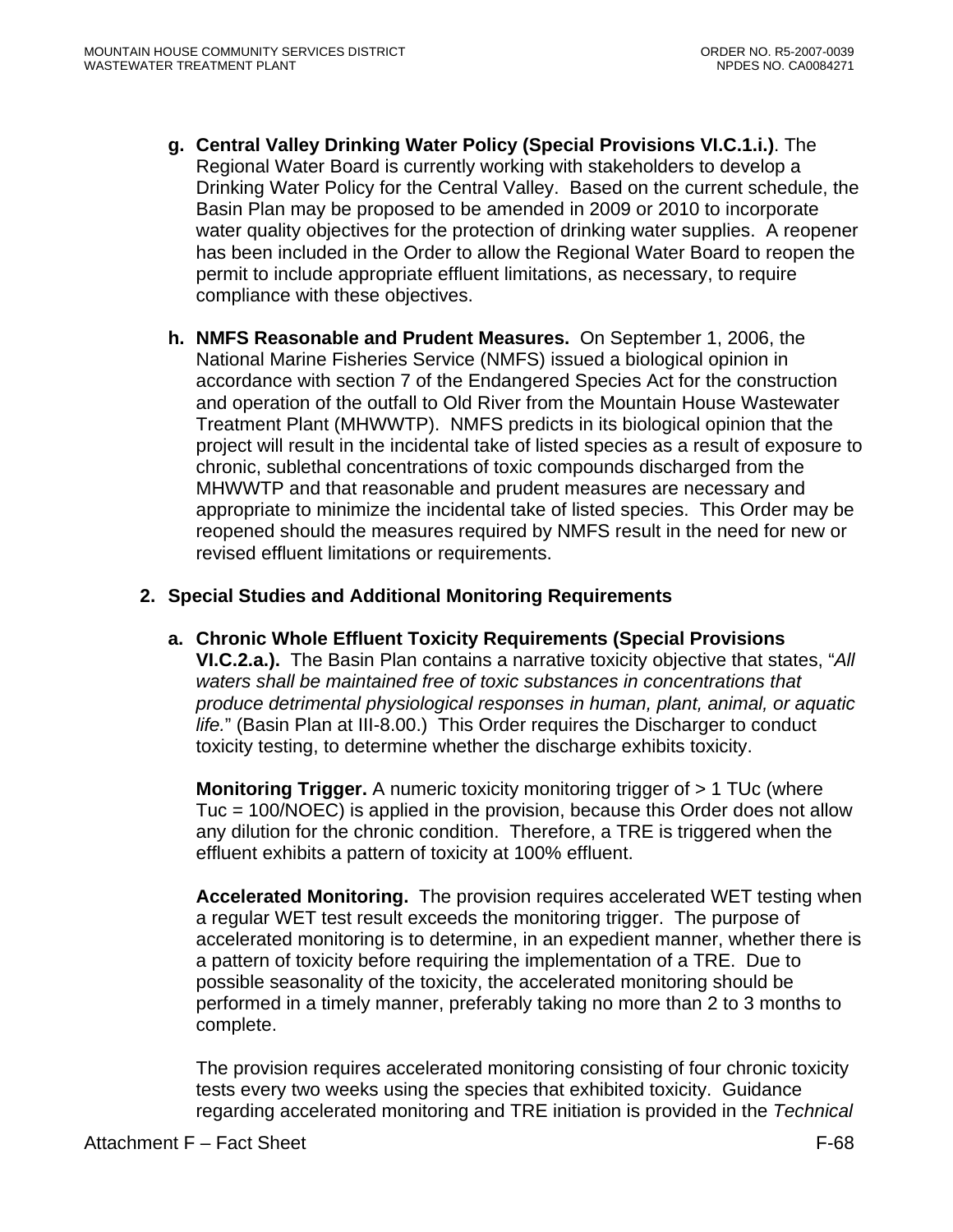*Support Document for Water Quality-based Toxics Control, EPA/505/2-90-001, March 1991* (TSD). The TSD at page 118 states, "*EPA recommends if toxicity is repeatedly or periodically present at levels above effluent limits more than 20 percent of the time, a TRE should be required.*" Therefore, four accelerated monitoring tests are required in this provision. If no toxicity is demonstrated in the four accelerated tests, then it demonstrates that toxicity is not present at levels above the monitoring trigger more than 20 percent of the time (only 1 of 5 tests are toxic, including the initial test). However, notwithstanding the accelerated monitoring results, if there is adequate evidence of a pattern of effluent toxicity (i.e. toxicity present exceeding the monitoring trigger more than 20 percent of the time), the Executive Officer may require that the Discharger initiate a TRE.

See the WET Accelerated Monitoring Flow Chart (Figure F-3), below, for further clarification of the accelerated monitoring requirements and for the decision points for determining the need for TRE initiation.

**TRE Guidance.** The Discharger is required to prepare a TRE Work Plan in accordance with USEPA guidance. Numerous guidance documents are available, as identified below:

- *Toxicity Reduction Evaluation Guidance for Municipal Wastewater Treatment Plants,* (EPA/833B-99/002), August 1999.
- Generalized Methodology for Conducting Industrial TREs*, (EPA/600/2- 88/070), April 1989.*
- *Methods for Aquatic Toxicity Identification Evaluations: Phase I Toxicity Characterization Procedures,* Second Edition, EPA 600/6-91/005F, February 1991.
- *Toxicity Identification Evaluation: Characterization of Chronically Toxic Effluents, Phase I*, EPA 600/6-91/005F, May 1992.
- *Methods for Aquatic Toxicity Identification Evaluations: Phase II Toxicity Identification Procedures for Samples Exhibiting acute and Chronic Toxicity,*  Second Edition, EPA 600/R-92/080, September 1993.
- *Methods for Aquatic Toxicity Identification Evaluations: Phase III Toxicity Confirmation Procedures for Samples Exhibiting Acute and Chronic Toxicity*, Second Edition, EPA 600/R-92/081, September 1993.
- *Methods for Measuring the Acute Toxicity of Effluents and Receiving Waters to Freshwater and Marine Organisms*, Fifth Edition, EPA-821-R-02- 012, October 2002.
- *Short-term Methods for Estimating the Chronic Toxicity of Effluents and Receiving Waters to Freshwater Organisms*, Fourth Edition, EPA-821-R-02- 013, October 2002.
- *Technical Support Document for Water Quality-based Toxics Control, EPA/505/2-90-001, March 1991*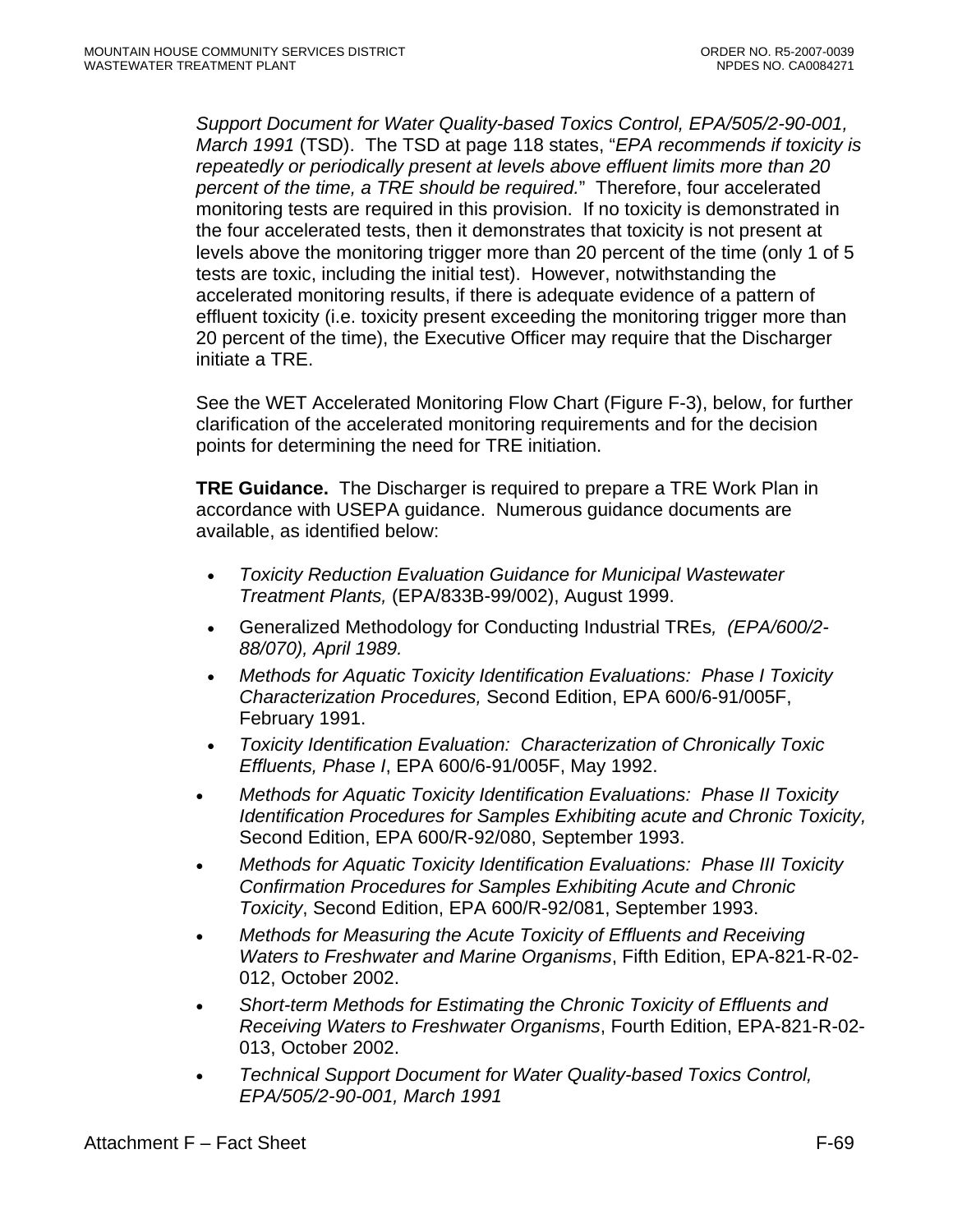

**Figure F-3 WET Accelerated Monitoring Flow Chart**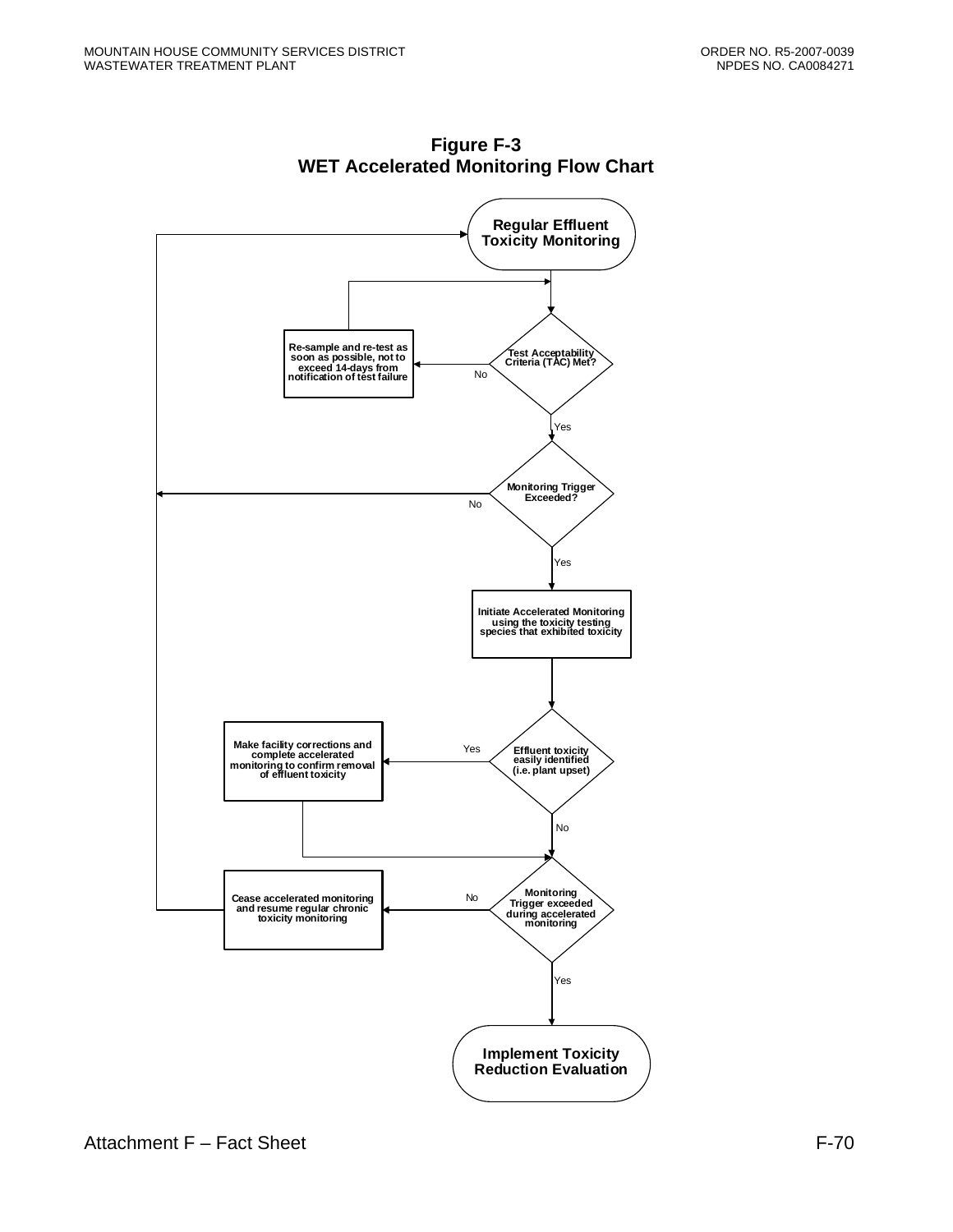**b. Temperature Study (Special Provisions VI.C.2.b).** The impact of the discharge on Old River is unknown because there has never been a discharge to Old River. The Discharger shall submit to the Regional Water Board a technical report within six months of the discharge to surface waters exceeding 1.25 mgd as a monthly average flow. The technical report shall provide evidence that the discharge is in full compliance with the Thermal Plan requirements (Effluent Limitation IV.A.1.i, and Receiving Water Limitation V.A.13.), and that the discharge will remain in full compliance when average dry weather flows reach 5.4 mgd. If there is reasonable potential to cause or contribute to an exceedance of a water quality objective for temperature, the Discharger shall submit a corrective action plan and implementation time schedule for Regional Water Board approval.

## **3. Best Management Practices and Pollution Prevention**

- **a. Pollution Prevention Plan (PPP) for Mercury (Special Provisions VI.C.3.a.).**  A PPP for mercury is required in this Order pursuant to CWC Section 13263.3(d)(1) (D)as part of the interim effluent limitation for mercury. The interim effluent limitations for mercury limits the mass loading to current levels.
- **b. Pollution Prevention Plan (PPP) for Salinity (Special Provisions VI.C.3.b.).** A PPP for salinity is required in this Order per CWC section 13263.3(d)(1)(D). Effluent limitations are not included in this Order, however, the Discharger is required to reduce the salinity of its discharge in order to contribute to attainment of water quality objectives.
- **c. Salinity Reduction Goal (Special Provisions VI.C.3.c.).** A salinity goal has been established in this Order to provide a measurable goal for effluent salinity reductions to demonstrate that the Discharger is making reasonable progress in the reduction of salinity in its discharge to Old River. A monthly average effluent salinity of 1000 umhos/cm as electrical conductivity (EC) has been established as a reasonable goal for this permit term. In the Tulare Lake Basin Plan (Page IV-10), the Regional Water Board adopted a maximum allowable effluent limitation for publicly owned wastewater treatment works discharging to navigable water: "*The maximum electrical conductivity (EC) of a discharge shall not exceed the quality of the source water plus 500 micromhos per centimeter….*" Although not directly applicable to the Facility's discharge to Old River, the Tulare Lake Basin Plan salinity effluent limit does indicate what constitutes a reasonable incremental increase above the Discharger's water supply (i.e. water supply EC plus 500 µmhos/cm). Based on water supply monitoring performed by the Discharger from 2004-2006, the EC of the water supply averaged 373 µmhos/cm, with a maximum of 508 µmhos/cm. Reducing the monthly average effluent salinity to 1000 µmhos/cm as EC is an achievable goal that would demonstrate a reasonable measure of progress in the reduction of salinity discharged to Old River.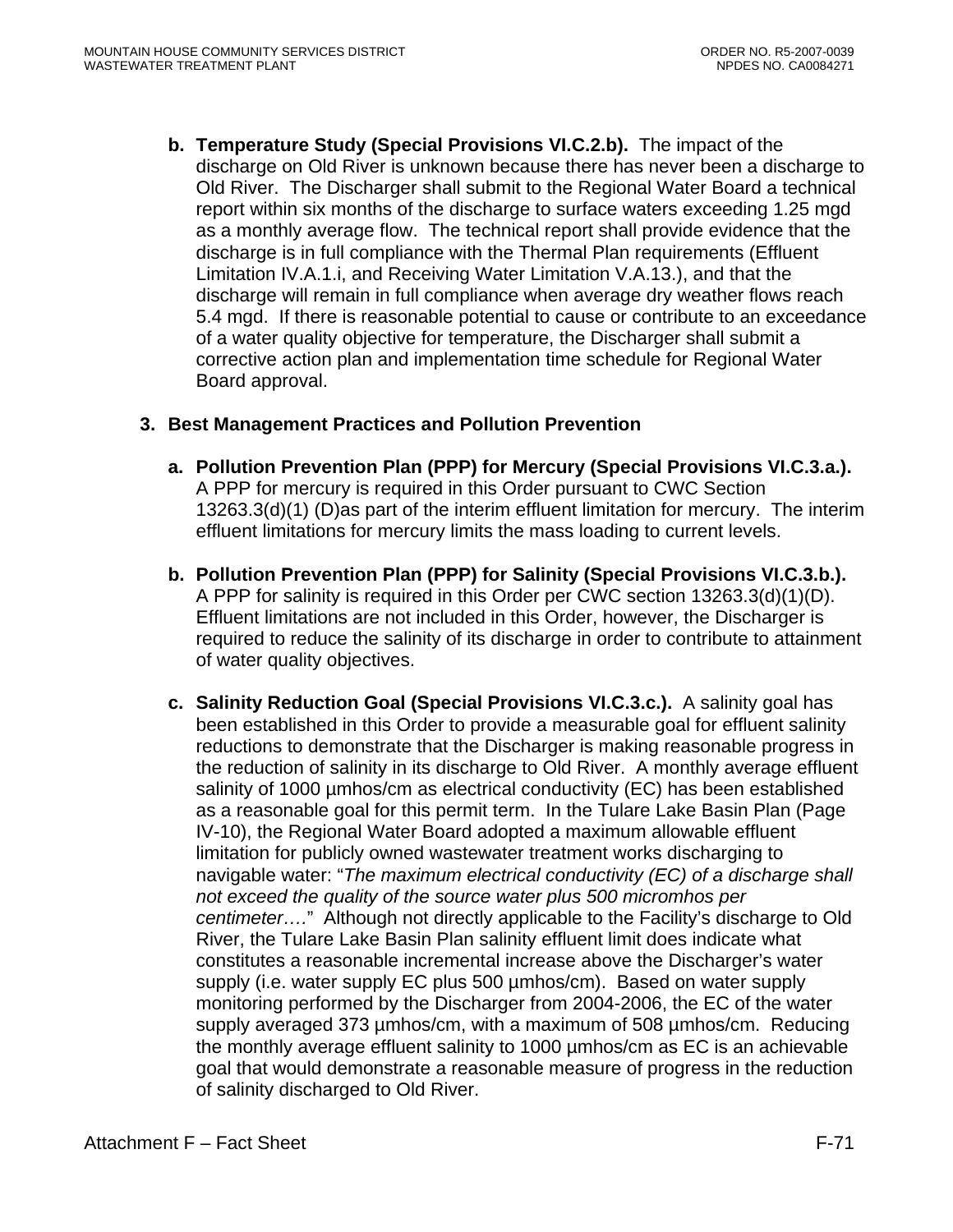- **d. CWC section 13263.3(d)(3) Pollution Prevention Plans.** The pollution prevention plans required for aluminum, salinity, and mercury shall, at minimum, meet the requirements outlined in CWC section 13263.3(d)(3). The minimum requirements for the pollution prevention plans include the following:
	- i. An estimate of all of the sources of a pollutant contributing, or potentially contributing, to the loadings of a pollutant in the treatment plant influent.
	- ii. An analysis of the methods that could be used to prevent the discharge of the pollutants into the Facility, including application of local limits to industrial or commercial dischargers regarding pollution prevention techniques, public education and outreach, or other innovative and alternative approaches to reduce discharges of the pollutant to the Facility. The analysis also shall identify sources, or potential sources, not within the ability or authority of the Discharger to control, such as pollutants in the potable water supply, airborne pollutants, pharmaceuticals, or pesticides, and estimate the magnitude of those sources, to the extent feasible.
	- iii. An estimate of load reductions that may be attained through the methods identified in subparagraph ii.
	- iv. A plan for monitoring the results of the pollution prevention program.
	- v. A description of the tasks, cost, and time required to investigate and implement various elements in the pollution prevention plan.
	- vi. A statement of the Discharger's pollution prevention goals and strategies, including priorities for short-term and long-term action, and a description of the Discharger's intended pollution prevention activities for the immediate future.
	- vii. A description of the Discharger's existing pollution prevention programs.
	- viii. An analysis, to the extent feasible, of any adverse environmental impacts, including cross-media impacts or substitute chemicals that may result from the implementation of the pollution prevention program.
	- ix. An analysis, to the extent feasible, of the costs and benefits that may be incurred to implement the pollution prevention program.

# **4. Compliance Schedules**

**a. Discharge Flow Expansion (Phase III Improvements).** The Order requires that the Discharger must have completed construction and startup of the Phase III WWTF, must provide evidence that the plant is operating properly, and must provide evidence that the discharge meets the Final Effluent Limitations before the permitted flow may be increased to 5.4 mgd.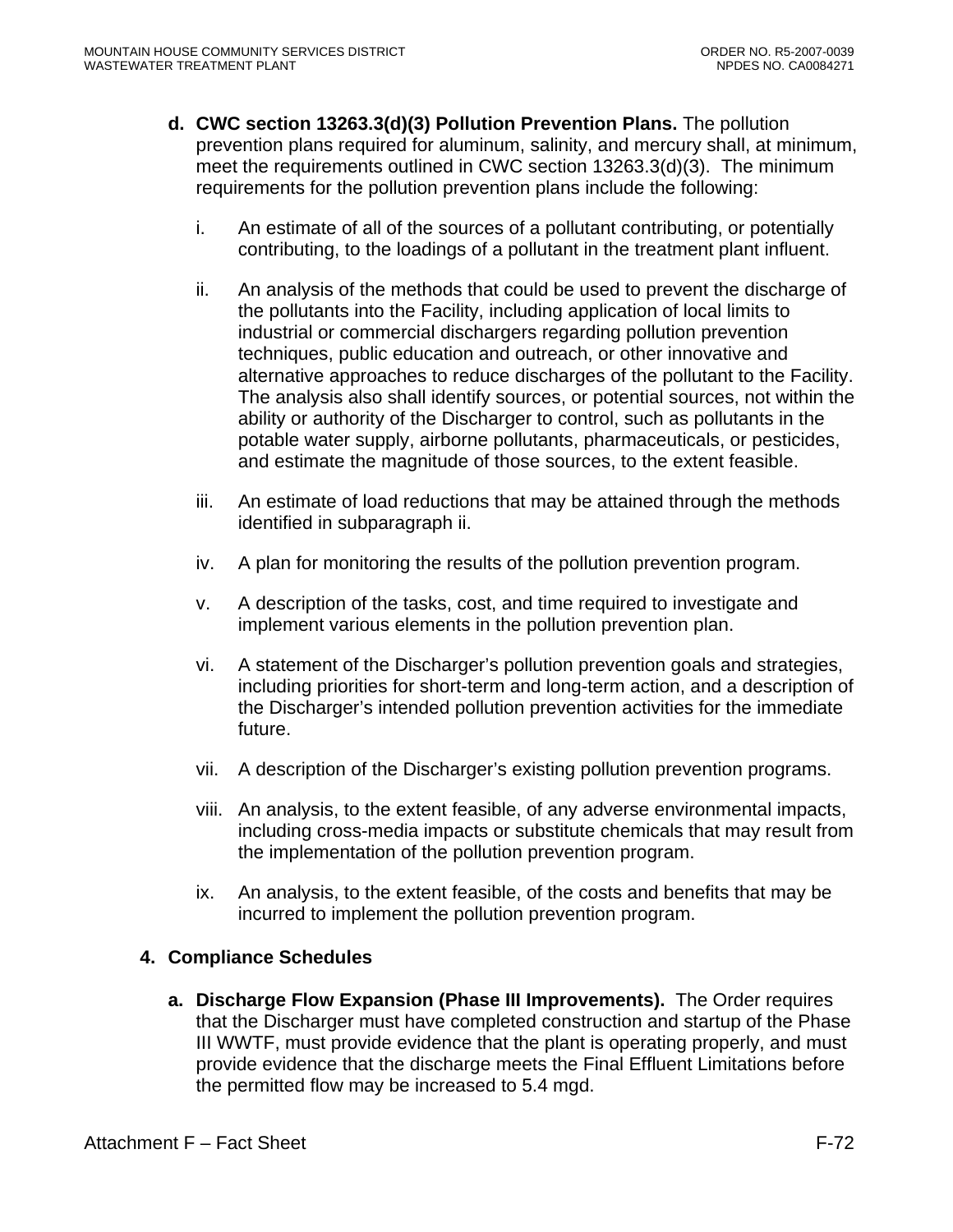**b. Compliance Schedule for Final Effluent Limitations for Aluminum** (**Special Provisions VI.C.4.b.**)**.** The Discharger shall comply with the time schedule to ensure compliance with the final effluent limitations for aluminum. The Basin Plan for the Sacramento and San Joaquin Rivers includes a provision that authorizes the use of compliance schedules in NPDES permits for water quality objectives adopted after September 25, 1995. The water quality-based effluent limitations for aluminum are based on a new interpretation of the narrative standard for protection of receiving water beneficial uses. Therefore, a compliance schedule for compliance with the aluminum effluent limitations is established in the Order.

# **5. Special Provisions for Municipal Facilities (POTWs Only)**

**a. Sludge/Biosolids Discharge Specifications (See Special Provisions VI.C.6)**.

This Order establishes conditions for the handling, storage, and disposal of biosolids.

## **b. Certified Operators.**

**i.** This Order requires the Discharger to provide certified wastewater treatment plant operators in accordance with Title 23 of the California Code of Regulations, Division 3, Chapter 26.

#### **c. Pretreatment Requirements**

**i.** The Discharger may accept wastes from industries located within the community. The Discharger has estimated that currently no industrial wastewater is discharged to the wastewater treatment plant although the sludge from the water treatment plant is discharged to the wastewater treatment plant. The CWA, Section 307(b), and federal regulations, 40 CFR Part 403, require publicly owned treatment works to develop an acceptable industrial pretreatment program. A pretreatment program is required to prevent the introduction of pollutants which may interfere with treatment plant operations or biosolids disposal, and to prevent pass through of pollutants that exceed water quality objectives, standards or permit limitations. Federal Regulations, 40 CFR 403.8, requires the Discharger develop and submit for approval by the Regional Water Board an acceptable industrial pretreatment program within one-year of adoption of this Order.

# **6. Other Special Provisions—None**

# **VIII. PUBLIC PARTICIPATION**

The Regional Water Board is considering the issuance of waste discharge requirements (WDRs) that will serve as a NPDES permit for the Mountain House Community Services District Wastewater Treatment Plant. As a step in the WDR adoption process, the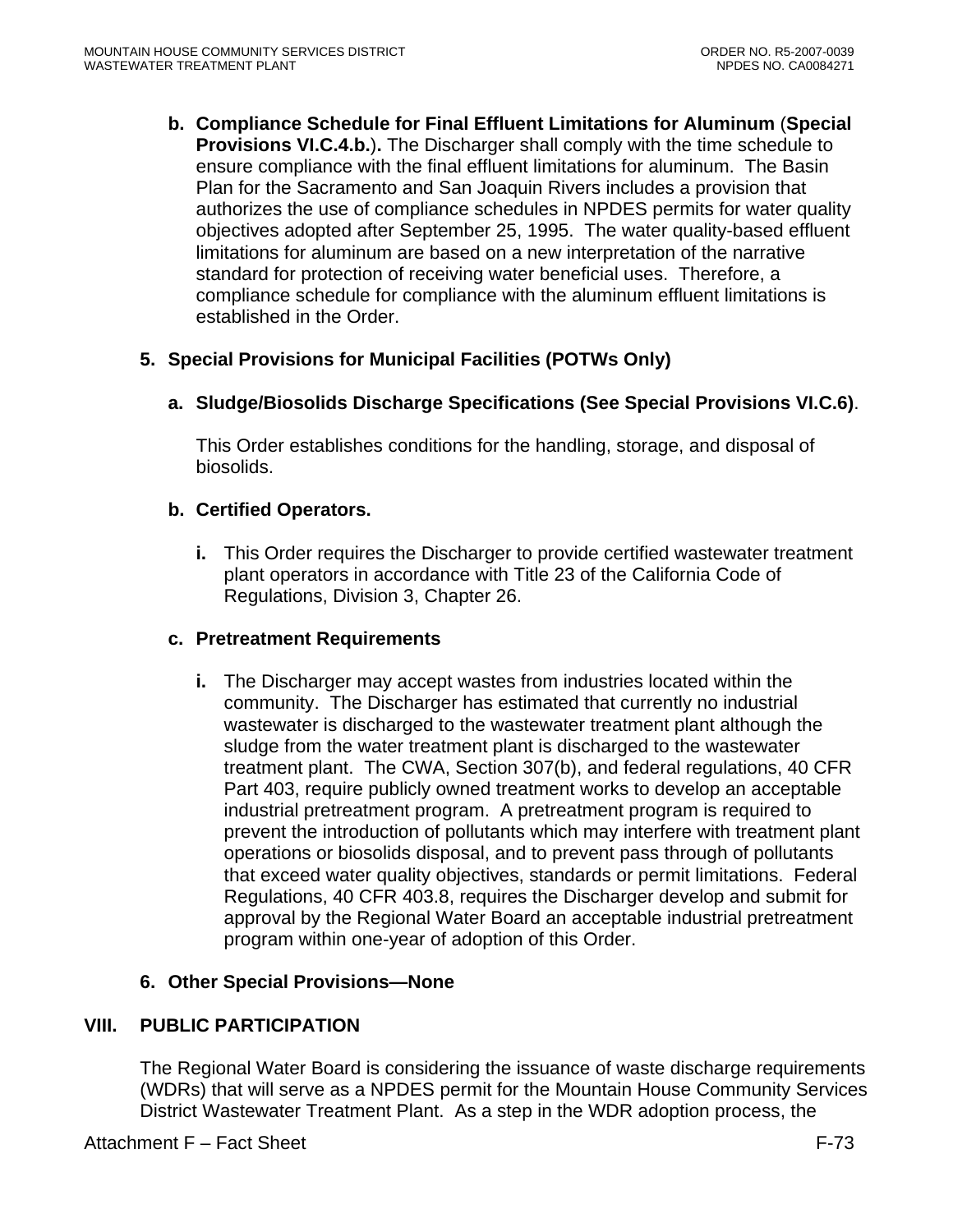Regional Water Board staff has developed tentative WDRs. The Regional Water Board encourages public participation in the WDR adoption process.

## **A. Notification of Interested Parties**

The Regional Water Board has notified the Discharger and interested agencies and persons of its intent to prescribe waste discharge requirements for the discharge and has provided them with an opportunity to submit their written comments and recommendations. Notification was provided through the Tracy Press on June 14, 2006.

#### **B. Written Comments**

The staff determinations are tentative. Interested persons are invited to submit written comments concerning these tentative WDRs. Comments should be submitted either in person or by mail to the Executive Office at the Regional Water Board at the address above on the cover page of this Order.

To be fully responded to by staff and considered by the Regional Water Board, written comments should be received at the Regional Water Board offices by 5:00 p.m. on **April 20, 2007**.

#### **C. Public Hearing**

The Regional Water Board will hold a public hearing on the tentative WDRs during its regular Board meeting on the following date and time and at the following location:

Date: May 3/4, 2007 Time: 8:30 a.m. Location: Central Valley Regional Water Quality Control Board, Sacramento Office 11020 Sun Center Drive, #200 Rancho Cordova, CA 95670

Interested persons are invited to attend. At the public hearing, the Regional Water Board will hear testimony, if any, pertinent to the discharge, WDRs, and permit. Oral testimony will be heard; however, for accuracy of the record, important testimony should be in writing.

Please be aware that dates and venues may change. Our web address is http://www.waterboards.ca.gov/centralvalley where you can access the current agenda for changes in dates and locations.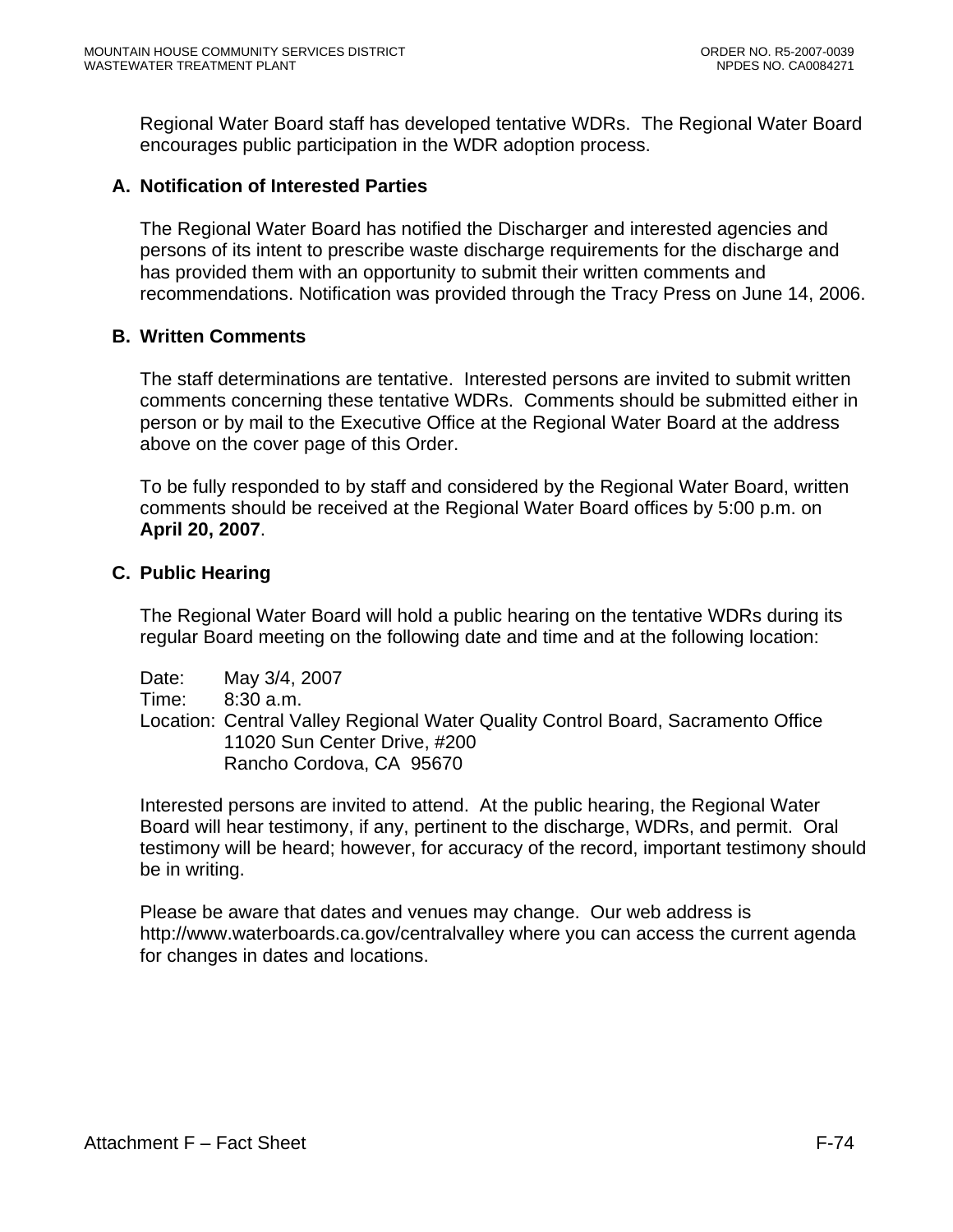## **D. Waste Discharge Requirements Petitions**

Any aggrieved person may petition the State Water Resources Control Board to review the decision of the Regional Water Board regarding the final WDRs. The petition must be submitted within 30 days of the Regional Water Board's action to the following address:

State Water Resources Control Board Office of Chief Counsel P.O. Box 100, 1001 I Street Sacramento, CA 95812-0100

#### **E. Information and Copying**

The Report of Waste Discharge (RWD), related documents, tentative effluent limitations and special provisions, comments received, and other information are on file and may be inspected at the address above at any time between 8:30 a.m. and 4:45 p.m., Monday through Friday. Copying of documents may be arranged through the Regional Water Board by calling (916) 464-4645.

#### **F. Register of Interested Persons**

Any person interested in being placed on the mailing list for information regarding the WDRs and NPDES permit should contact the Regional Water Board, reference this facility, and provide a name, address, and phone number.

#### **G. Additional Information**

Requests for additional information or questions regarding this order should be directed to James Marshall at (916) 464-4772.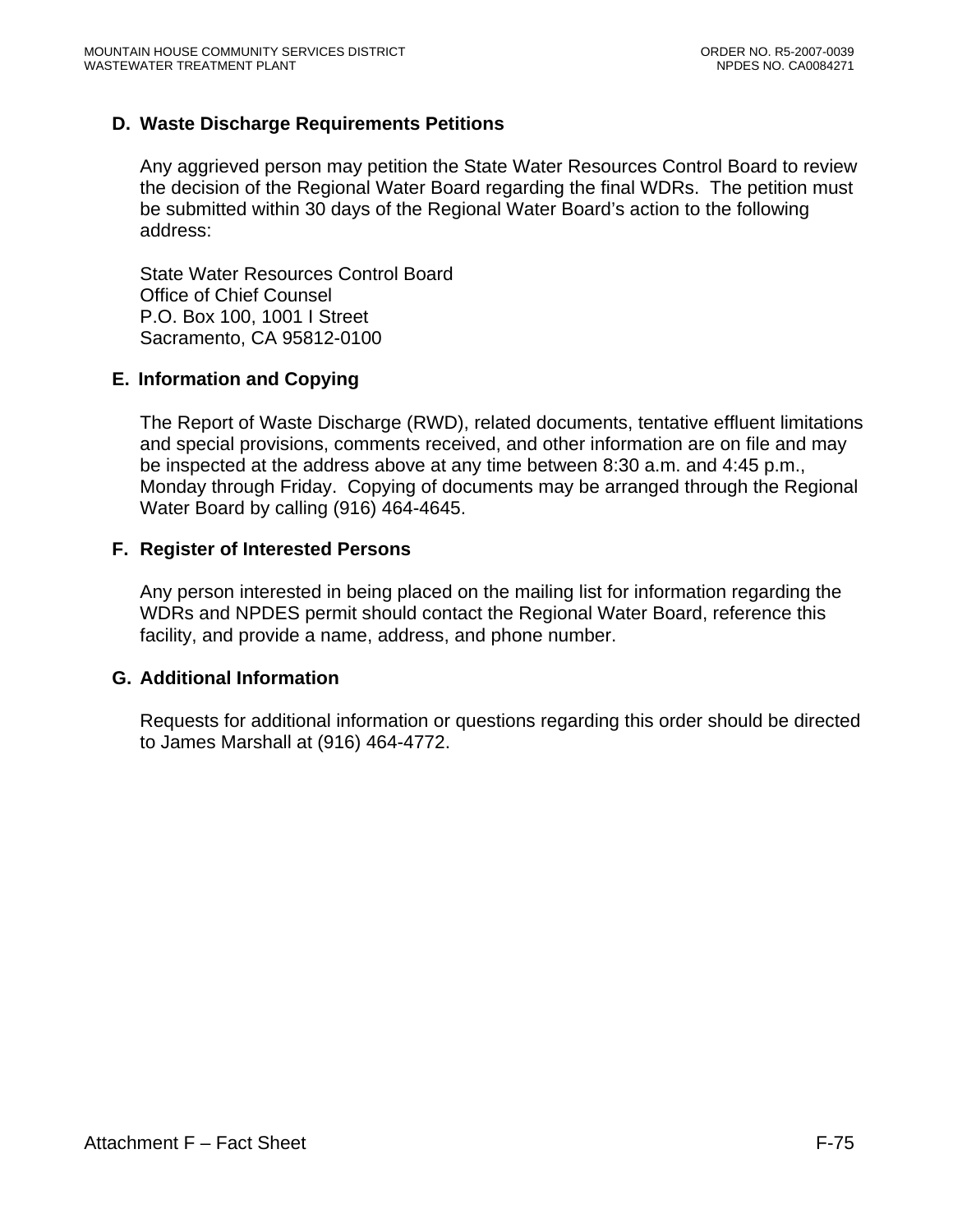## **ATTACHMENT G – BIBLIOGRAPHY**

- 1. Baseline Environmental Consulting and DKS Associates, *Final Environmental Impact Report, Mountain House Master Plan and Specific Plan*, September 1994.
- 2. California Department of Water Resources and United States Bureau of Reclamation, *Draft Environmental Impact Report/ Environmental Impact Statement, Interim South Delta Program, Volumes I and II*, July 1996
- 3. California Regional Water Quality Control Board, Central Valley Region, *Fourth Edition of the Water Quality Control Plan (Basin Plan) for the Sacramento River and the San Joaquin River Basins,* September 15, 1998 (Revised September 2004)
- 4. ECO:LOGIC Engineering, *Effluent Reclamation Update,* February 2003.
- 5. J.A. Davis and B.K. Greenfield, San Francisco Estuary Institute and Gary Ichikawa and Mark Stephenson, Moss Landing Marine Laboratory, *Mercury In Sport Fish From The Delta Region (Task 2a)*, September 2002
- 6. Jones & Stokes, *Tidal Dilution Study of the Mountain House Wastewater Treatment Plant Discharge into Old River*, September 2005
- 7. Kennedy and Neville*, Basic Statistical Methods for Engineers and Scientists, Second Edition*
- 8. Pacific Advanced Civil Engineering, Inc., *Technical Memorandum No. 1, NPDES Permit Renewal, Mountain House Wastewater Treatment Plant, Overview of Upgraded Treatment Facilities and Old River Outfall Diffuser System*, October 2005
- 9. REVISED Water Right Decision 1641, Implementation of Water Quality Objectives for the San Francisco Bay/Sacramento-San Joaquin Delta Estuary; Adopted on December 29, 1999 and revised in accordance with Order WR 2000-02 on March 15, 2000
- 10. San Joaquin County, *Mountain House New Community, Master Plan,* Adopted November 10, 1994, As Amended September 12, 2000.
- 11. South Delta Improvement Program Draft Environmental Impact Statement/Environmental Impact Report, October 2005
- 12. State Water Resources Control Board, California Environmental Protection Agency, *Policy for the Implementation of Toxics Standards for Inland Surface Waters, Enclosed Bays and Estuaries of California*, March 2, 2000 (Revised February 24, 2005)
- 13. State Water Resources Control Board, California Environmental Protection Agency, *Water Quality Control Plan for the Control of Temperature in the Coastal*